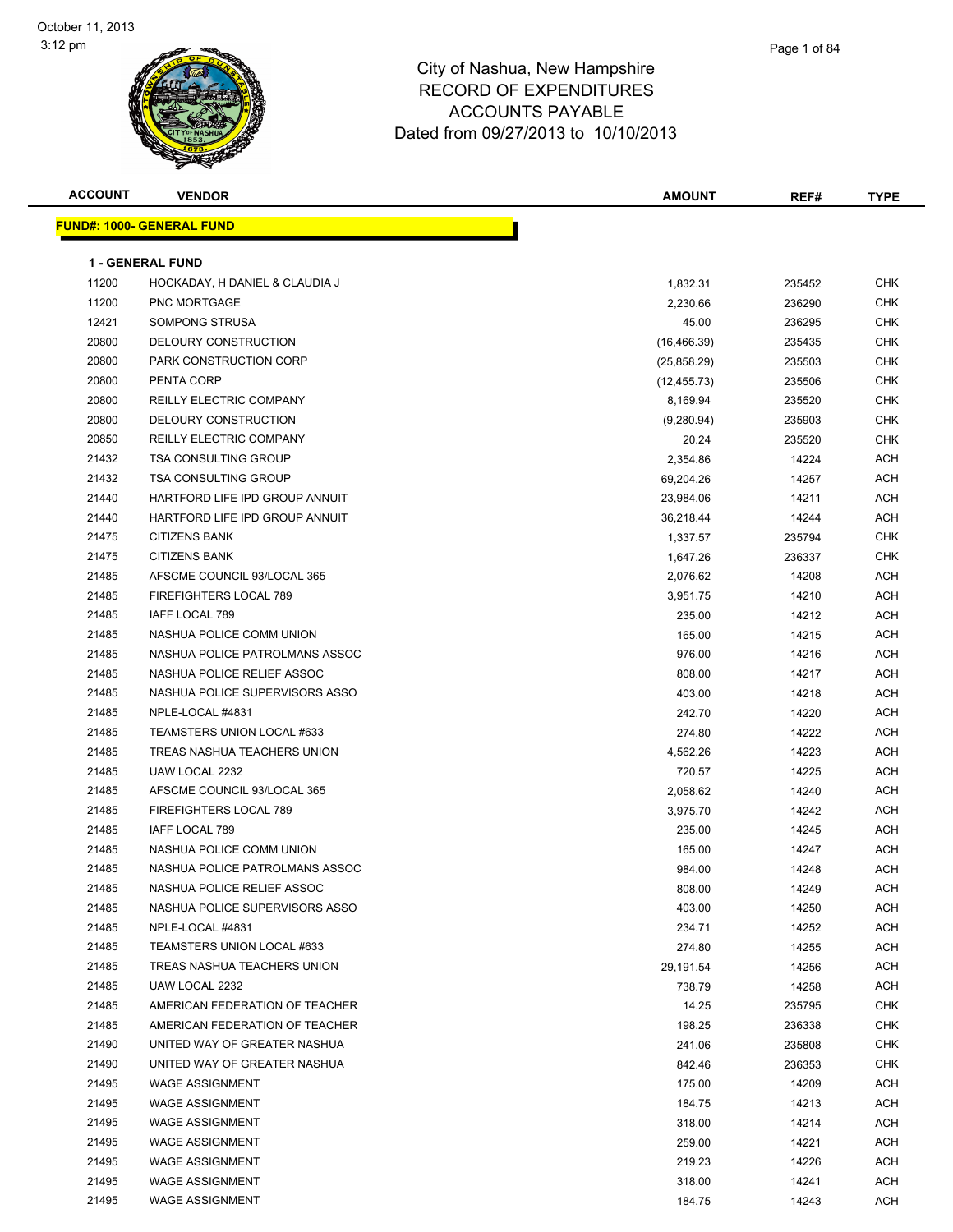

| <b>ACCOUNT</b> | <b>VENDOR</b>                    | <b>AMOUNT</b> | REF#   | <b>TYPE</b> |
|----------------|----------------------------------|---------------|--------|-------------|
|                | <b>FUND#: 1000- GENERAL FUND</b> |               |        |             |
|                | <b>1 - GENERAL FUND</b>          |               |        |             |
| 21495          | <b>WAGE ASSIGNMENT</b>           | 219.23        | 14246  | <b>ACH</b>  |
| 21495          | <b>WAGE ASSIGNMENT</b>           | 175.00        | 14253  | <b>ACH</b>  |
| 21495          | <b>WAGE ASSIGNMENT</b>           | 259.00        | 14254  | <b>ACH</b>  |
| 21495          | <b>WAGE ASSIGNMENT</b>           | 120.50        | 235796 | <b>CHK</b>  |
| 21495          | <b>WAGE ASSIGNMENT</b>           | 1,401.57      | 235797 | <b>CHK</b>  |
| 21495          | <b>WAGE ASSIGNMENT</b>           | 1.15          | 235798 | <b>CHK</b>  |
| 21495          | <b>WAGE ASSIGNMENT</b>           | 295.66        | 235799 | <b>CHK</b>  |
| 21495          | <b>WAGE ASSIGNMENT</b>           | 25.00         | 235800 | <b>CHK</b>  |
| 21495          | <b>WAGE ASSIGNMENT</b>           | 73.23         | 235801 | <b>CHK</b>  |
| 21495          | <b>WAGE ASSIGNMENT</b>           | 51.15         | 235802 | <b>CHK</b>  |
| 21495          | <b>WAGE ASSIGNMENT</b>           | 1,346.85      | 235803 | <b>CHK</b>  |
| 21495          | <b>WAGE ASSIGNMENT</b>           | 80.63         | 235804 | <b>CHK</b>  |
| 21495          | <b>WAGE ASSIGNMENT</b>           | 11.54         | 235805 | <b>CHK</b>  |
| 21495          | <b>WAGE ASSIGNMENT</b>           | 103.50        | 235806 | <b>CHK</b>  |
| 21495          | <b>WAGE ASSIGNMENT</b>           | 237.00        | 235807 | <b>CHK</b>  |
| 21495          | <b>WAGE ASSIGNMENT</b>           | 160.84        | 235809 | <b>CHK</b>  |
| 21495          | <b>WAGE ASSIGNMENT</b>           | 120.50        | 236339 | <b>CHK</b>  |
| 21495          | <b>WAGE ASSIGNMENT</b>           | 1,401.57      | 236340 | <b>CHK</b>  |
| 21495          | <b>WAGE ASSIGNMENT</b>           | 1.15          | 236341 | <b>CHK</b>  |
| 21495          | <b>WAGE ASSIGNMENT</b>           | 307.43        | 236342 | <b>CHK</b>  |
| 21495          | <b>WAGE ASSIGNMENT</b>           | 75.00         | 236343 | <b>CHK</b>  |
| 21495          | <b>WAGE ASSIGNMENT</b>           | 74.25         | 236344 | <b>CHK</b>  |
| 21495          | <b>WAGE ASSIGNMENT</b>           | 53.55         | 236345 | <b>CHK</b>  |
| 21495          | <b>WAGE ASSIGNMENT</b>           | 1,346.85      | 236346 | <b>CHK</b>  |
| 21495          | <b>WAGE ASSIGNMENT</b>           | 80.63         | 236347 | <b>CHK</b>  |
| 21495          | <b>WAGE ASSIGNMENT</b>           | 11.54         | 236348 | <b>CHK</b>  |
| 21495          | <b>WAGE ASSIGNMENT</b>           | 103.50        | 236349 | <b>CHK</b>  |
| 21495          | <b>WAGE ASSIGNMENT</b>           | 371.78        | 236350 | <b>CHK</b>  |
| 21495          | <b>WAGE ASSIGNMENT</b>           | 192.50        | 236351 | <b>CHK</b>  |
| 21495          | <b>WAGE ASSIGNMENT</b>           | 237.00        | 236352 | <b>CHK</b>  |
| 21495          | <b>WAGE ASSIGNMENT</b>           | 309.23        | 236354 | <b>CHK</b>  |
| 21495          | WAGE ASSIGNMENT                  | 148.52        | 236355 | <b>CHK</b>  |
| 21538          | NASHUA TEACHERS UNION            | 111.07        | 14219  | <b>ACH</b>  |
| 21538          | NASHUA TEACHERS UNION            | 4,479.10      | 14251  | <b>ACH</b>  |
| 21907          | ADAM MOTHERWAY                   | 55.60         | 236277 | <b>CHK</b>  |
| 21907          | <b>AERIALOGICS LLC</b>           | 10.00         | 236278 | <b>CHK</b>  |
| 21907          | ANNE LENAGHAN                    | 1,446.20      | 236279 | <b>CHK</b>  |
| 21907          | ANTHONY BOLTON                   | 40.60         | 236280 | <b>CHK</b>  |
| 21907          | <b>BEST FORD INC</b>             | 25.00         | 236281 | <b>CHK</b>  |
| 21907          | <b>CELSO PEREIRA</b>             | 10.00         | 236282 | <b>CHK</b>  |
| 21907          | <b>CHRISTOPHER NOLAN</b>         | 7.00          | 236283 | <b>CHK</b>  |
| 21907          | <b>DANIEL BASTA</b>              | 330.20        | 236284 | <b>CHK</b>  |
| 21907          | ELIZABETH MCCORMICK              | 20.00         | 236285 | <b>CHK</b>  |
| 21907          | <b>GREGORY MONTGOMERY</b>        | 142.20        | 236286 | <b>CHK</b>  |
| 21907          | <b>HARVEY INDUSTRIES</b>         | 67.00         | 236287 | <b>CHK</b>  |
| 21907          | <b>JUSTIN LEMAY</b>              | 20.00         | 236288 | <b>CHK</b>  |
| 21907          | PATRICK COUGHLIN                 | 89.00         | 236289 | <b>CHK</b>  |
| 21907          | ROSA POJOY                       | 7.80          | 236291 | <b>CHK</b>  |
|                |                                  |               |        |             |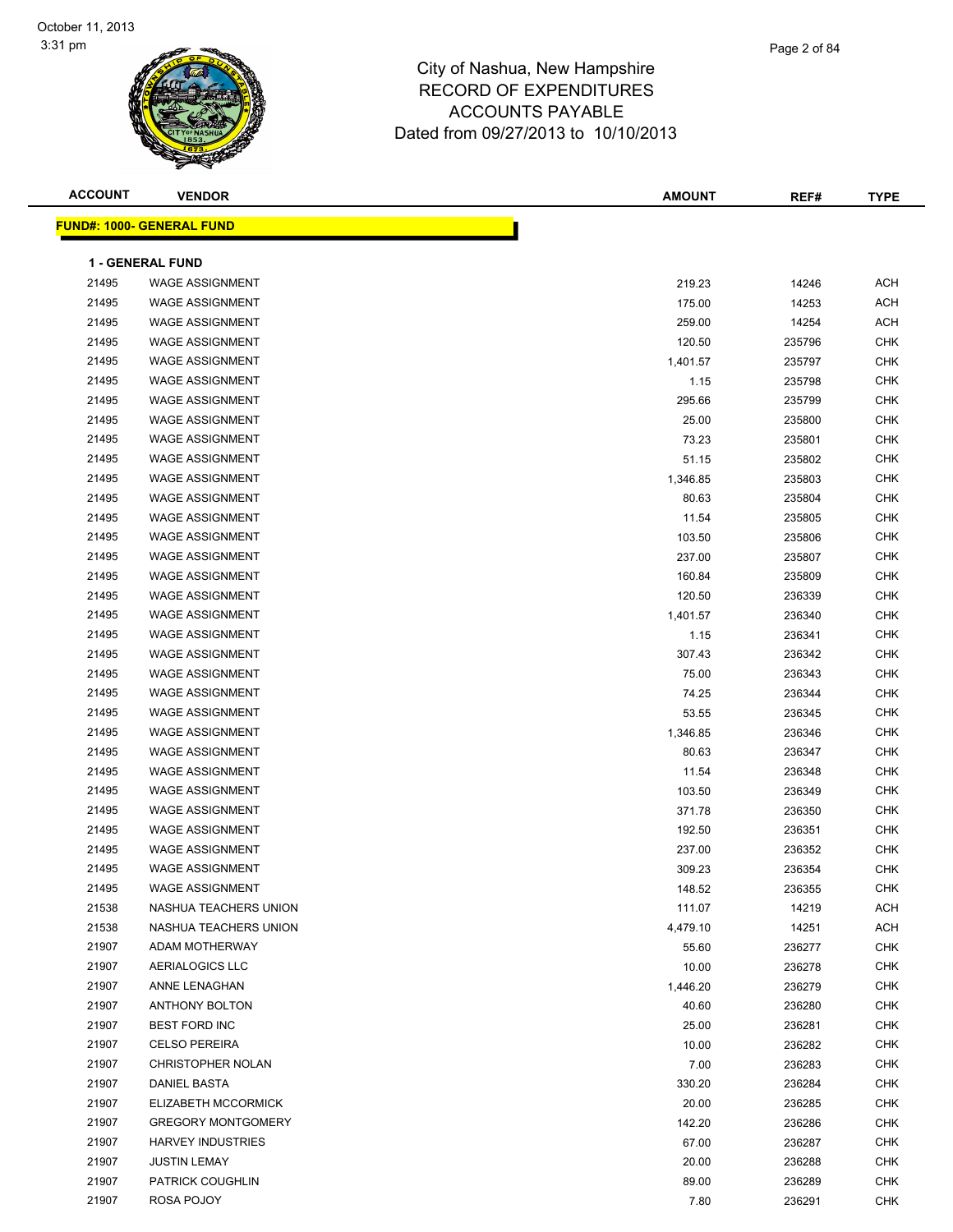

| <b>ACCOUNT</b>     | <b>VENDOR</b>                         |                            | <b>AMOUNT</b>          | REF#           | <b>TYPE</b> |
|--------------------|---------------------------------------|----------------------------|------------------------|----------------|-------------|
|                    | <b>FUND#: 1000- GENERAL FUND</b>      |                            |                        |                |             |
|                    |                                       |                            |                        |                |             |
|                    | <b>1 - GENERAL FUND</b><br>SARAH WARD |                            | 119.20                 |                | <b>CHK</b>  |
| 21907<br>21907     | SISTERS OF THE PRESENTATION           |                            | 327.60                 | 236292         | <b>CHK</b>  |
| 21907              | SUMMIT TIRES N.E. LLC                 |                            | 785.20                 | 236294         | <b>CHK</b>  |
| 21907              | <b>SUSAN KIMBALL</b>                  |                            |                        | 236296         | <b>CHK</b>  |
| 21907              | <b>WILLIAM HUBERLIE</b>               |                            | 110.20                 | 236297         | <b>CHK</b>  |
| 21921              | STATE OF NH-MV                        |                            | 10.00                  | 236298         | <b>ACH</b>  |
| 21921              | STATE OF NH-MV                        |                            | 19,140.43              | 14201<br>14202 | <b>ACH</b>  |
| 21921              | STATE OF NH-MV                        |                            | 20,305.27              | 14205          | ACH         |
| 21921              | STATE OF NH-MV                        |                            | 18,429.33<br>26,952.17 | 14207          | <b>ACH</b>  |
| 21921              | STATE OF NH-MV                        |                            | 12,248.14              | 14227          | <b>ACH</b>  |
| 21921              | STATE OF NH-MV                        |                            | 20,302.30              | 14231          | <b>ACH</b>  |
| 21921              | STATE OF NH-MV                        |                            | 16,093.25              | 14232          | <b>ACH</b>  |
| 21921              | STATE OF NH-MV                        |                            | 16,355.69              | 14233          | <b>ACH</b>  |
| 21921              | STATE OF NH-MV                        |                            | 14,298.83              | 14234          | <b>ACH</b>  |
| 21921              | STATE OF NH-MV                        |                            | 13,564.28              | 14235          | <b>ACH</b>  |
| 21922              | STATE OF NH DEPT OF SAFETY            |                            | 33.00                  | 235861         | <b>CHK</b>  |
|                    |                                       |                            |                        |                |             |
|                    | <b>TOTAL 1 - GENERAL FUND</b>         |                            | \$334,755.37           |                |             |
|                    |                                       |                            |                        |                |             |
| <b>101 - MAYOR</b> |                                       |                            |                        |                |             |
| 61910              | SAM'S CLUB DIRECT-0860                |                            | 13.46                  | 235523         | <b>CHK</b>  |
| 68300              | A W EMBOSS LLC                        |                            | 40.00                  | 235402         | <b>CHK</b>  |
| 68300              | <b>ADVERTEASERS</b>                   |                            | 310.00                 | 235871         | <b>CHK</b>  |
| 68300              | CITIZENS BANK CREDIT CARD             | <b>Edible Arrangements</b> | 100.30                 | 9201403        | ACH         |
|                    | TOTAL 101 - MAYOR                     |                            | \$463.76               |                |             |
|                    | <b>102 - BOARD OF ALDERMEN</b>        |                            |                        |                |             |
| 53428              | <b>DONNA GRAHAM</b>                   |                            | 225.00                 | 235446         | <b>CHK</b>  |
| 53428              | DONNA GRAHAM                          |                            | 450.00                 | 235923         | <b>CHK</b>  |
|                    |                                       |                            |                        |                |             |
|                    | TOTAL 102 - BOARD OF ALDERMEN         |                            | \$675.00               |                |             |
|                    |                                       |                            |                        |                |             |
|                    |                                       |                            |                        |                |             |
| <b>103 - LEGAL</b> |                                       |                            |                        |                |             |
| 54828              | US BANK EQUIPMENT FINANCE             |                            | 125.50                 | 235863         | <b>CHK</b>  |
| 55614              | HILLSBOROUGH COUNTY REGISTRY          |                            | 17.46                  | 235930         | <b>CHK</b>  |
| 61650              | WB MASON CO INC                       |                            | 279.56                 | 235545         | <b>CHK</b>  |
|                    | TOTAL 103 - LEGAL                     |                            | \$422.52               |                |             |
|                    |                                       |                            |                        |                |             |
|                    | 107 - CITY CLERK                      |                            |                        |                |             |
| 55307              | <b>KATHY GODIN</b>                    |                            | 49.20                  | 235353         | <b>CHK</b>  |
| 61807              | <b>WEST PAYMENT CENTER</b>            |                            | 40.25                  | 235546         | <b>CHK</b>  |

56228 NASHUA SENIORS MEAL PROGRAM 3,670.00 235987 CHK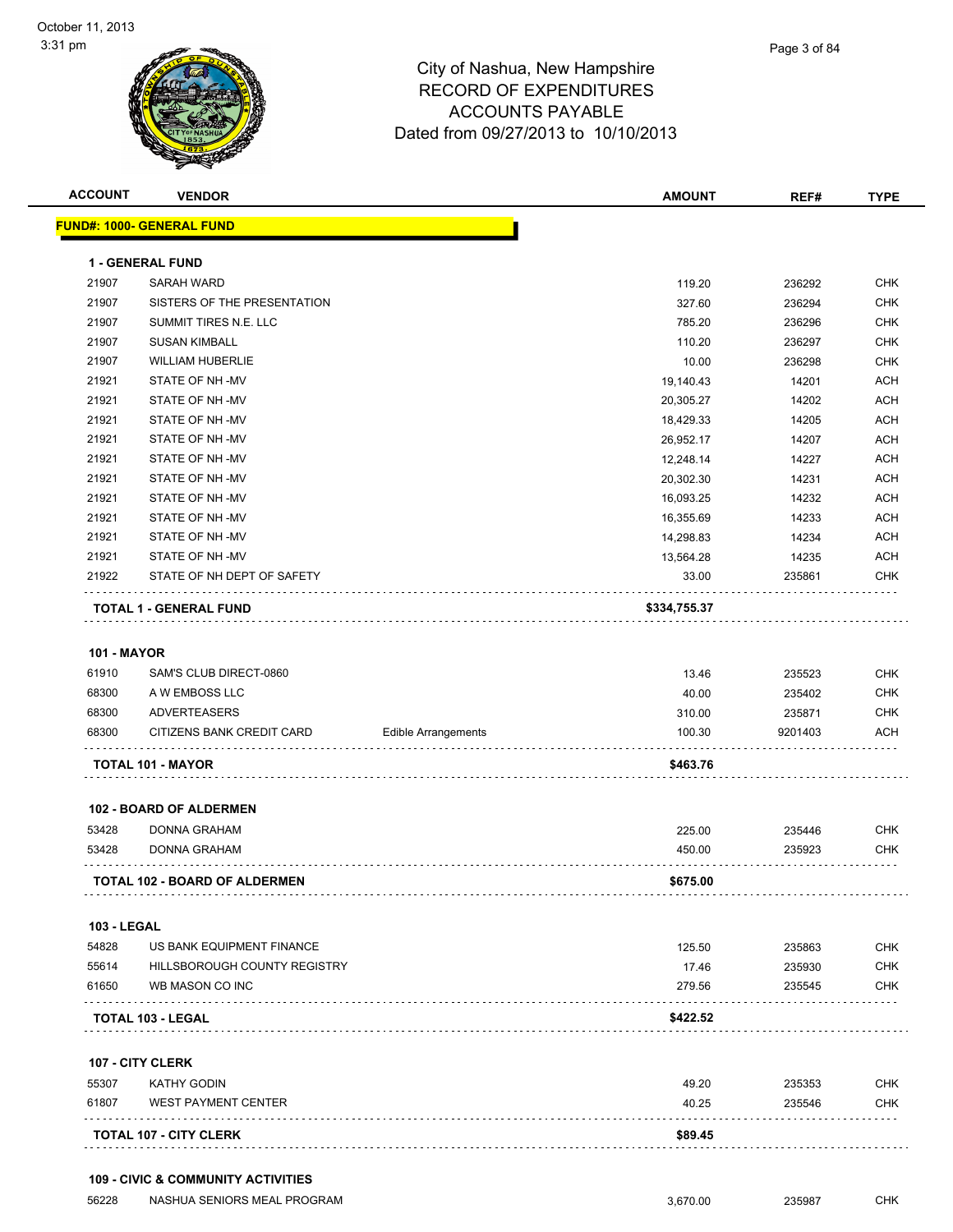|       | <b>VENDOR</b>                                 |                               | <b>AMOUNT</b> | REF#    | <b>TYPE</b>                                                                                                                                                                                                                                       |
|-------|-----------------------------------------------|-------------------------------|---------------|---------|---------------------------------------------------------------------------------------------------------------------------------------------------------------------------------------------------------------------------------------------------|
|       | <u> FUND#: 1000- GENERAL FUND</u>             |                               |               |         |                                                                                                                                                                                                                                                   |
|       | <b>109 - CIVIC &amp; COMMUNITY ACTIVITIES</b> |                               |               |         |                                                                                                                                                                                                                                                   |
| 56250 | COMMUNITY MEDIA SERVICES GRP L                |                               | 21,250.00     | 235349  | <b>CHK</b>                                                                                                                                                                                                                                        |
|       | TOTAL 109 - CIVIC & COMMUNITY ACTIVITIES      |                               | \$24,920.00   |         |                                                                                                                                                                                                                                                   |
|       | <b>111 - HUMAN RESOURCES</b>                  |                               |               |         |                                                                                                                                                                                                                                                   |
| 54828 | CONWAY OFFICE PRODUCTS LLC                    |                               | 916.00        | 235898  | <b>CHK</b>                                                                                                                                                                                                                                        |
| 55425 | <b>CBCINNOVIS INC</b>                         |                               | 48.30         | 235420  | <b>CHK</b>                                                                                                                                                                                                                                        |
| 55425 | <b>JEFFREY RICHARD</b>                        |                               | 40.00         | 235946  | <b>CHK</b>                                                                                                                                                                                                                                        |
| 61100 | WB MASON CO INC                               |                               | 150.43        | 236037  | <b>CHK</b>                                                                                                                                                                                                                                        |
|       | <b>TOTAL 111 - HUMAN RESOURCES</b>            |                               | \$1,154.73    |         |                                                                                                                                                                                                                                                   |
|       | <b>120 - TELECOMMUNICATIONS</b>               |                               |               |         |                                                                                                                                                                                                                                                   |
| 55109 | <b>FAIRPOINT COMMUNICATIONS</b>               |                               | 2,257.57      | 235370  | <b>CHK</b>                                                                                                                                                                                                                                        |
| 55109 | PAETEC COMMUNICATIONS INC                     |                               | 2,146.80      | 235390  | <b>CHK</b>                                                                                                                                                                                                                                        |
| 55109 | PAETEC COMMUNICATIONS INC                     |                               | 682.71        | 235391  | <b>CHK</b>                                                                                                                                                                                                                                        |
| 55109 | <b>SUSAN LOVERING</b>                         |                               | 33.00         | 235825  | <b>CHK</b>                                                                                                                                                                                                                                        |
| 55109 | PACIFIC TELEMANAGEMENT SERVICE                |                               | 75.00         | 235997  | <b>CHK</b>                                                                                                                                                                                                                                        |
|       |                                               |                               |               |         |                                                                                                                                                                                                                                                   |
|       | <b>122 - INFORMATION TECHNOLOGY</b>           |                               |               |         |                                                                                                                                                                                                                                                   |
| 54407 | SHI INTERNATIONAL CORP                        |                               | 5,600.00      | 235524  |                                                                                                                                                                                                                                                   |
| 54407 | INTERWARE DEVELOPMENT CO INC                  |                               | 170.00        | 235941  |                                                                                                                                                                                                                                                   |
| 54407 | CITIZENS BANK CREDIT CARD                     | Neovation.com                 | 91.45         | 9201403 |                                                                                                                                                                                                                                                   |
| 55118 | <b>VERIZON WIRELESS</b>                       |                               | 40.01         | 235398  |                                                                                                                                                                                                                                                   |
| 55400 | CITIZENS BANK CREDIT CARD                     | <b>SkillPath Seminars MAI</b> | 254.00        | 9201403 |                                                                                                                                                                                                                                                   |
| 61100 | <b>AMAZON</b>                                 |                               | 89.00         | 235368  |                                                                                                                                                                                                                                                   |
| 61607 | AMAZON                                        |                               | 97.18         | 235368  |                                                                                                                                                                                                                                                   |
| 71221 | AMAZON                                        |                               | 1,340.42      | 235368  |                                                                                                                                                                                                                                                   |
| 71221 | DELL MARKETING LP                             |                               | 1,499.96      | 235434  |                                                                                                                                                                                                                                                   |
| 71221 | CITIZENS BANK CREDIT CARD                     | Staples                       | 100.80        | 9201403 |                                                                                                                                                                                                                                                   |
|       | <b>TOTAL 122 - INFORMATION TECHNOLOGY</b>     |                               | \$9,282.82    |         |                                                                                                                                                                                                                                                   |
|       | <b>126 - FINANCIAL SERVICES</b>               |                               |               |         |                                                                                                                                                                                                                                                   |
| 41307 | HILLSBOROUGH COUNTY REGISTRY                  |                               | 53.84         | 235930  |                                                                                                                                                                                                                                                   |
| 42200 | <b>SCOTT POWELL</b>                           |                               | 36.00         | 236293  |                                                                                                                                                                                                                                                   |
| 53467 | <b>MAILINGS UNLIMITED</b>                     |                               | 802.45        | 235961  |                                                                                                                                                                                                                                                   |
| 54828 | US BANK EQUIPMENT FINANCE                     |                               | 26.55         | 235863  |                                                                                                                                                                                                                                                   |
| 55607 | <b>MAILINGS UNLIMITED</b>                     |                               | 56.92         | 235961  |                                                                                                                                                                                                                                                   |
| 61100 | WB MASON CO INC                               |                               | 110.39        | 235545  |                                                                                                                                                                                                                                                   |
| 61100 | WB MASON CO INC                               |                               | 198.14        | 236037  |                                                                                                                                                                                                                                                   |
| 61830 | CITIZENS BANK CREDIT CARD                     | WALL ST. JOURNAL              | 113.75        | 9201403 | <b>CHK</b><br><b>CHK</b><br><b>ACH</b><br><b>CHK</b><br><b>ACH</b><br><b>CHK</b><br><b>CHK</b><br><b>CHK</b><br><b>CHK</b><br><b>ACH</b><br><b>CHK</b><br>CHK<br><b>CHK</b><br><b>CHK</b><br><b>CHK</b><br><b>CHK</b><br><b>CHK</b><br><b>ACH</b> |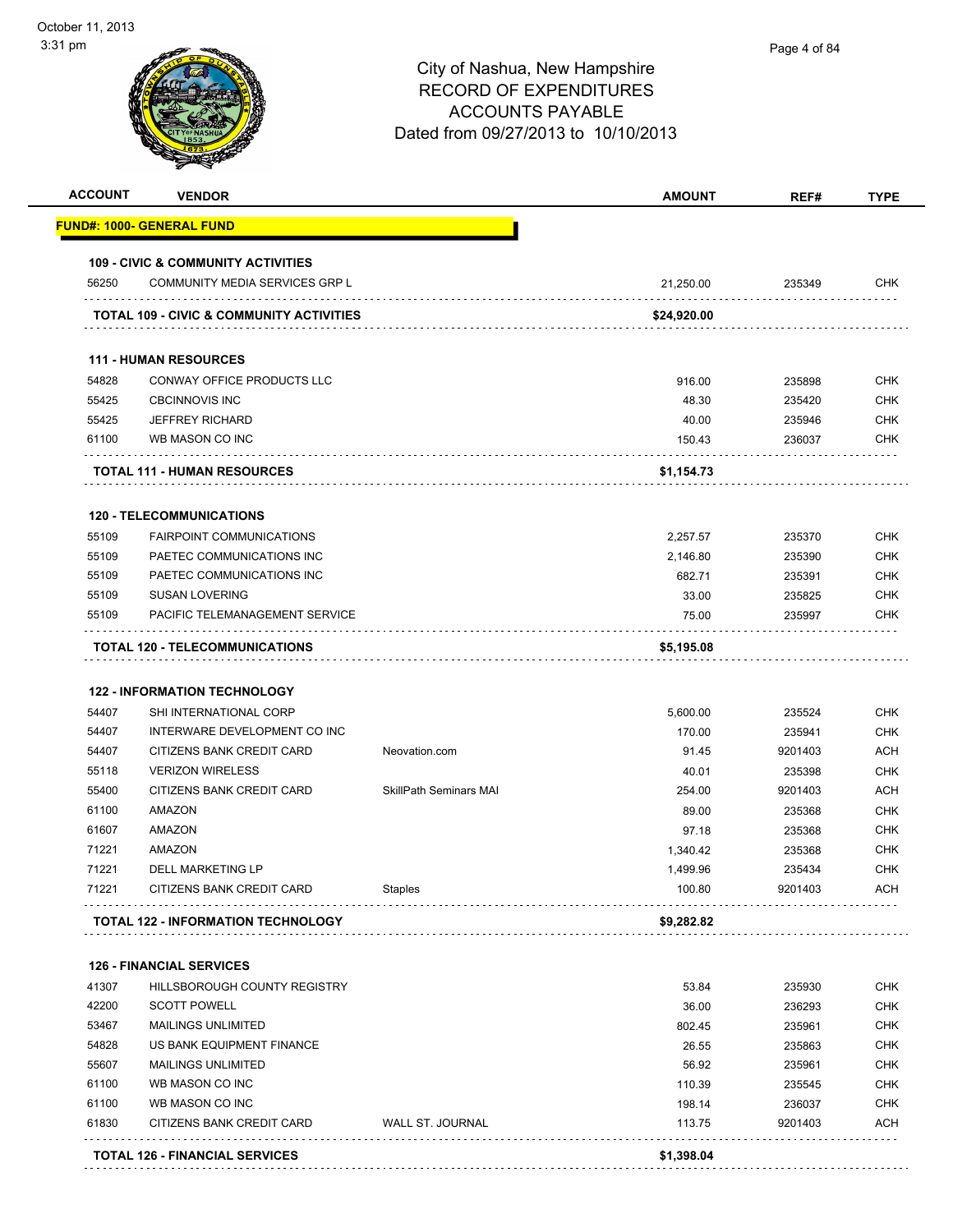

| <b>ACCOUNT</b> | <b>VENDOR</b>                                               | <b>AMOUNT</b> | REF#   | <b>TYPE</b> |
|----------------|-------------------------------------------------------------|---------------|--------|-------------|
|                | <b>FUND#: 1000- GENERAL FUND</b>                            |               |        |             |
|                | <b>129 - CITY BUILDINGS</b>                                 |               |        |             |
| 54114          | <b>LIBERTY UTILITIES</b>                                    | 164.35        | 235847 | <b>CHK</b>  |
| 54141          | PENNICHUCK WATER WORKS INC                                  | 668.90        | 235393 | <b>CHK</b>  |
| 54228          | BAIN PEST CONTROL SERVICE INC                               | 75.00         | 235882 | <b>CHK</b>  |
| 54243          | J A MARINO AUTOMATIC HEATING S                              | 38.75         | 235942 | <b>CHK</b>  |
| 54280          | SHATTUCK MALONE OIL CO                                      | 617.98        | 235859 | <b>CHK</b>  |
| 54280          | PROTECTION ONE ALARM MONTORING                              | 86.64         | 236003 | <b>CHK</b>  |
|                | <b>TOTAL 129 - CITY BUILDINGS</b>                           | \$1,651.62    |        |             |
|                | 132 - ASSESSING                                             |               |        |             |
| 55307          | <b>GREG TURGISS</b>                                         | 282.51        | 235835 | <b>CHK</b>  |
| 55307          | <b>GARY TURGISS</b>                                         | 80.23         | 236032 | <b>CHK</b>  |
| 55400          | <b>NHAAO</b>                                                | 35.00         | 235853 | <b>CHK</b>  |
| 61100          | WB MASON CO INC                                             | 27.31         | 235545 | <b>CHK</b>  |
| 61100          | ANGELO MARINO                                               | 59.99         | 235827 | <b>CHK</b>  |
|                | <b>TOTAL 132 - ASSESSING</b>                                | \$485.04      |        |             |
|                |                                                             |               |        |             |
| 55699          | <b>140 - PINEWOOD CEMETERY</b><br>NEW HAMPSHIRE BINDERY INC |               |        | <b>CHK</b>  |
|                | .                                                           | 125.00        | 235992 |             |
|                | <b>TOTAL 140 - PINEWOOD CEMETERY</b>                        | \$125.00      |        |             |
|                | <b>142 - WOODLAWN CEMETERY</b>                              |               |        |             |
| 54114          | <b>LIBERTY UTILITIES</b>                                    | 106.09        | 235386 | <b>CHK</b>  |
| 54280          | PHILIP J STYLIANOS INC                                      | 80.00         | 235509 | <b>CHK</b>  |
| 54280          | CVS SYSTEMS INC.                                            | 155.65        | 235900 | <b>CHK</b>  |
| 54280          | HOME DEPOT CREDIT SERVICE 3065                              | 42.27         | 235931 | <b>CHK</b>  |
| 55109          | PAETEC COMMUNICATIONS INC                                   | 21.32         | 235390 | <b>CHK</b>  |
| 61705          | <b>MAYNARD &amp; LESIEUR INC</b>                            | 61.50         | 235479 | <b>CHK</b>  |
|                | TOTAL 142 - WOODLAWN CEMETERY                               | \$466.83      |        |             |
|                | <b>144 - EDGEWOOD CEMETERY</b>                              |               |        |             |
| 54280          | M.B. MAINTENANCE INC                                        | 443.00        | 235473 | CHK         |
|                | <b>TOTAL 144 - EDGEWOOD CEMETERY</b>                        | \$443.00      |        |             |
|                | <b>145 - SUBURBAN CEMETERY</b>                              |               |        |             |
| 54141          | PENNICHUCK WATER WORKS INC                                  | 205.56        | 235393 | <b>CHK</b>  |
|                | <b>TOTAL 145 - SUBURBAN CEMETERY</b>                        | \$205.56      |        |             |
| 150 - POLICE   |                                                             |               |        |             |
| 53999          | AAA CREDIT SCREENING SERV LLC                               | 50.00         | 235866 | <b>CHK</b>  |
| 54100          | <b>PSNH</b>                                                 | 358.44        | 235394 | <b>CHK</b>  |
|                |                                                             |               |        |             |

54100 PSNH-LARGE POWER **POWER** 235858 CHK 54114 LIBERTY UTILITIES 728.56 235373 CHK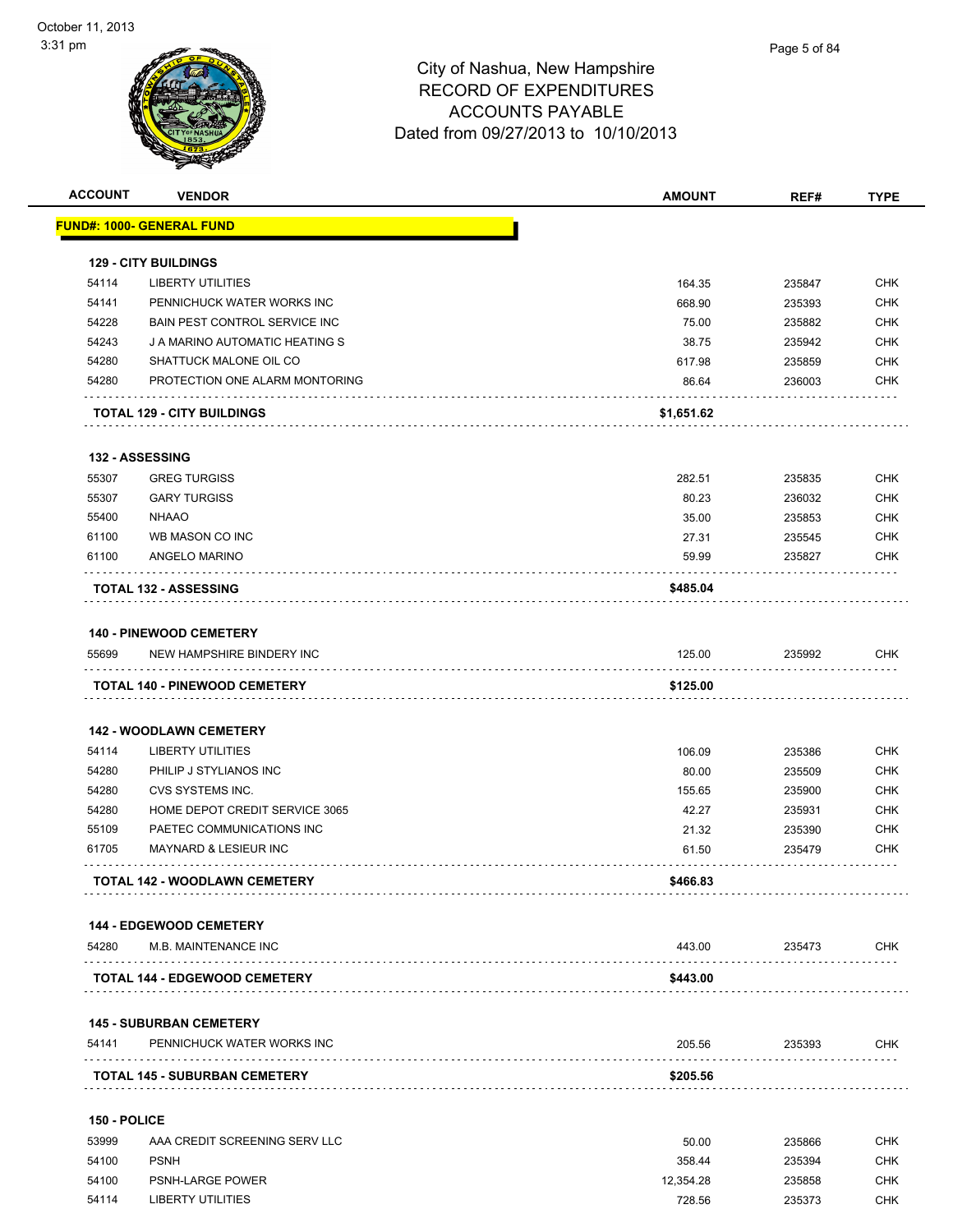

| Page 6 of 84 |
|--------------|
|              |

| <b>ACCOUNT</b> | <b>VENDOR</b>                      |                      | <b>AMOUNT</b> | REF#    | <b>TYPE</b> |
|----------------|------------------------------------|----------------------|---------------|---------|-------------|
|                | <b>FUND#: 1000- GENERAL FUND</b>   |                      |               |         |             |
| 150 - POLICE   |                                    |                      |               |         |             |
| 54114          | <b>LIBERTY UTILITIES</b>           |                      | 8.42          | 235374  | CHK         |
| 54114          | <b>LIBERTY UTILITIES</b>           |                      | 43.34         | 235376  | CHK         |
| 54114          | <b>LIBERTY UTILITIES</b>           |                      | 43.67         | 235384  | CHK         |
| 54141          | PENNICHUCK WATER WORKS INC         |                      | 1,316.79      | 235856  | CHK         |
| 54243          | J LAWRENCE HALL INC                |                      | 716.78        | 235460  | <b>CHK</b>  |
| 54280          | THE METRO GROUP                    |                      | 192.00        | 235485  | CHK         |
| 54280          | 24 TRAUMA                          |                      | 295.00        | 235865  | CHK         |
| 54280          | GLOBAL INDUSTRIAL EQUIPMENT        |                      | 218.18        | 235921  | CHK         |
| 54280          | <b>REXEL CLS</b>                   |                      | 112.26        | 236008  | CHK         |
| 54487          | NASHUA OUTDOOR POWER EQUIPMENT     |                      | 39.66         | 235494  | CHK         |
| 54600          | DAVE ILLGS COLLISION REPAIR CE     |                      | 1,507.58      | 235433  | CHK         |
| 54600          | MACMULKIN CHEVROLET INC            |                      | 1,150.36      | 235474  | CHK         |
| 54600          | DAVE ILLGS COLLISION REPAIR CE     |                      | 374.11        | 235902  | CHK         |
| 54821          | <b>GREATAMERICA FINANCIAL SVCS</b> |                      | 5,492.22      | 235448  | CHK         |
| 54849          | COMCAST CABLE COMMUNICATIONS I     |                      | 100.00        | 235369  | CHK         |
| 54849          | <b>FAIRPOINT COMMUNICATIONS</b>    |                      | 32.44         | 235370  | CHK         |
| 54849          | VERIZON WIRELESS-286546928         |                      | 1,192.72      | 235400  | CHK         |
| 54849          | COMCAST CABLE COMMUNICATIONS I     |                      | 229.85        | 235838  | CHK         |
| 55109          | PAETEC COMMUNICATIONS INC          |                      | 204.01        | 235391  | CHK         |
| 55200          | NEW ENGLAND CRISIS NEGOTIATORS     |                      | 150.00        | 235989  | <b>CHK</b>  |
| 55307          | <b>JAIME L ABRAMS</b>              |                      | 45.20         | 235346  | CHK         |
| 55307          | <b>MATTHEW HALL</b>                |                      | 45.20         | 235822  | CHK         |
| 55400          | <b>NE LEEDS</b>                    |                      | 650.00        | 235343  | CHK         |
| 55400          | <b>LISA MORIARTY</b>               |                      | 24.60         | 235358  | <b>CHK</b>  |
| 55400          | <b>JOSEPH FAY</b>                  |                      | 70.00         | 235819  | CHK         |
| 55400          | <b>KAREN GOULDING</b>              |                      | 24.60         | 235820  | CHK         |
| 55400          | <b>EMILY GOY</b>                   |                      | 24.60         | 235821  | <b>CHK</b>  |
| 55400          | DANIELLE LEVESQUE                  |                      | 24.60         | 235824  | CHK         |
| 55400          | E Z PAULSON                        |                      | 350.00        | 235830  | CHK         |
| 55400          | PUBLIC AGENCY TRAINING COUNCIL     |                      | 4,740.00      | 236004  | CHK         |
| 55400          | UNIVERSITY OF LOUISVILLE           |                      | 400.00        | 236035  | <b>CHK</b>  |
| 55400          | CITIZENS BANK CREDIT CARD          | Rockhurst University | 301.32        | 9201403 | ACH         |
| 55600          | SOURCE 4 INC                       |                      | 374.78        | 235528  | CHK         |
| 55607          | UNITED PARCEL SERVICE              |                      | 13.89         | 235397  | <b>CHK</b>  |
| 55607          | PETTY CASH                         |                      | 10.86         | 235831  | <b>CHK</b>  |
| 55699          | CANAL ART & FRAMING                |                      | 137.00        | 235418  | <b>CHK</b>  |
| 55699          | JODI H LEFORT                      |                      | 162.00        | 235464  | <b>CHK</b>  |
| 55699          | NORTHEAST DEAF&HARD OF HEARING     |                      | 120.00        | 235498  | CHK         |
| 55699          | AMERICAN SECURITY & FIRE PROTE     |                      | 216.00        | 235873  | <b>CHK</b>  |
| 55699          | <b>JP PEST SERVICES</b>            |                      | 65.00         | 235943  | <b>CHK</b>  |
| 55699          | NASHUA MILLYARD ASSOC INC          |                      | 703.46        | 235984  | <b>CHK</b>  |
| 61100          | WB MASON CO INC                    |                      | 2,589.96      | 235545  | <b>CHK</b>  |
| 61100          | MCINTIRE BUSINESS PRODUCTS INC     |                      | 143.94        | 235970  | <b>CHK</b>  |
| 61107          | <b>MATTHEW ALLEN</b>               |                      | 149.94        | 235348  | CHK         |
| 61107          | <b>KEVIN O'BRIEN</b>               |                      | 147.04        | 235359  | CHK         |
| 61107          | ROBERT PAGE                        |                      | 114.99        | 235360  | <b>CHK</b>  |
| 61107          | <b>BENS UNIFORMS</b>               |                      | 558.98        | 235411  | CHK         |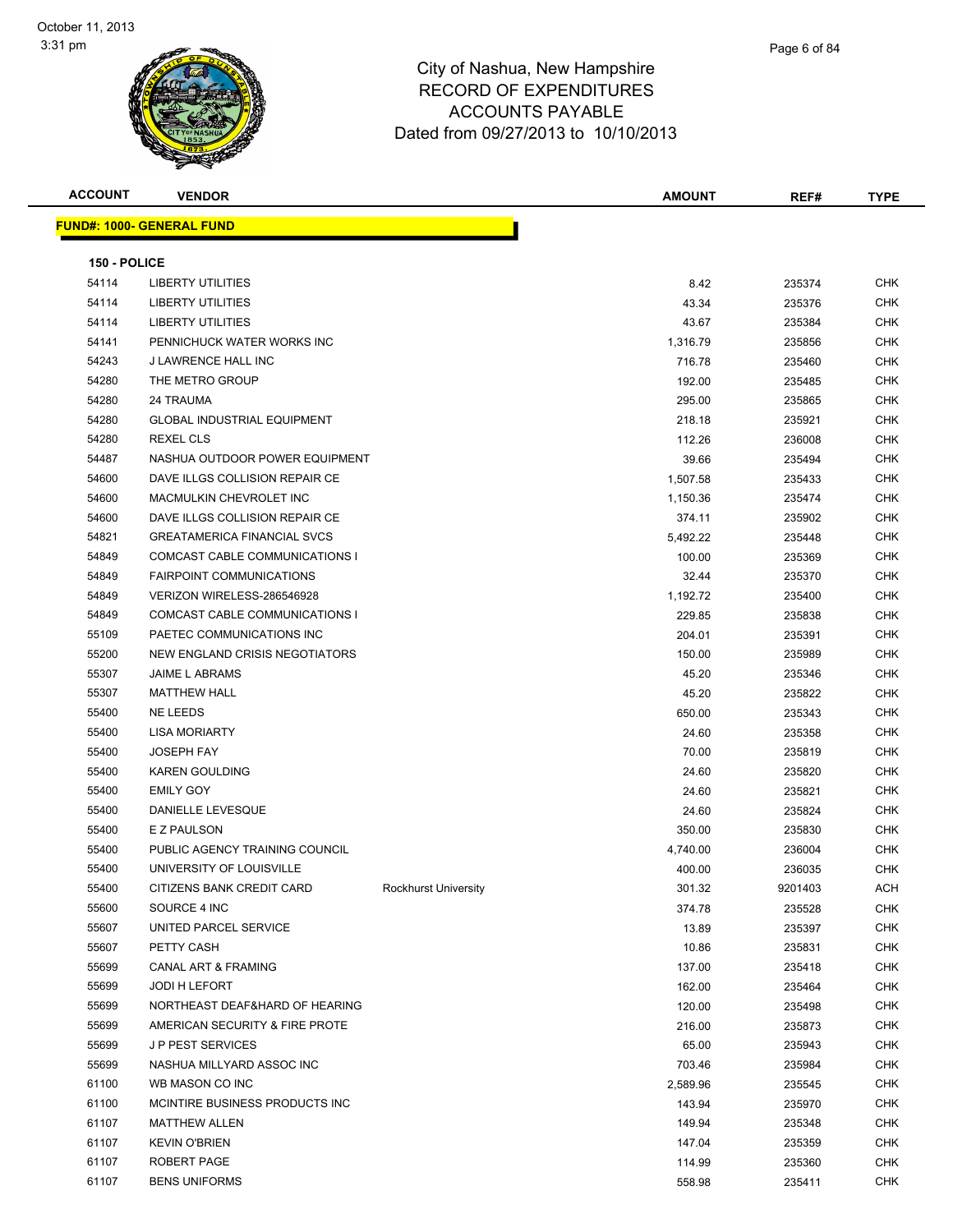

| <b>ACCOUNT</b> | <b>VENDOR</b>                        | <b>AMOUNT</b> | REF#   | <b>TYPE</b> |
|----------------|--------------------------------------|---------------|--------|-------------|
|                | <u> FUND#: 1000- GENERAL FUND</u>    |               |        |             |
| 150 - POLICE   |                                      |               |        |             |
| 61107          | <b>BRIAN TREFRY</b>                  | 543.82        | 235534 | CHK         |
| 61107          | <b>JEFFREY MAHER</b>                 | 152.15        | 235826 | <b>CHK</b>  |
| 61107          | <b>TODD MORIARTY</b>                 | 40.32         | 235828 | <b>CHK</b>  |
| 61107          | <b>BENS UNIFORMS</b>                 | 372.00        | 235886 | <b>CHK</b>  |
| 61110          | <b>BENS UNIFORMS</b>                 | 1,773.99      | 235886 | CHK         |
| 61110          | <b>STAR PACKER BADGES</b>            | 31.28         | 236024 | CHK         |
| 61121          | <b>B &amp; S LOCKSMITHS INC</b>      | 60.00         | 235881 | <b>CHK</b>  |
| 61185          | INDUSTRIAL SOLUTIONS                 | 357.99        | 235457 | <b>CHK</b>  |
| 61185          | NAT'L LAW ENFORCEMENT SUPPLY         | 183.59        | 235988 | <b>CHK</b>  |
| 61299          | W B HUNT CO INC                      | 584.54        | 235543 | <b>CHK</b>  |
| 61299          | PETTY CASH                           | 41.99         | 235831 | <b>CHK</b>  |
| 61299          | <b>ADORAMA</b>                       | 81.00         | 235870 | <b>CHK</b>  |
| 61428          | CENTRAL PAPER PRODUCTS CO            | 657.73        | 235421 | CHK         |
| 61428          | THE DURKIN CO INC                    | 540.47        | 235908 | <b>CHK</b>  |
| 61650          | WB MASON CO INC                      | 916.49        | 235545 | CHK         |
| 61705          | GOODYEAR TIRE & RUBBER CO            | 1,288.32      | 235445 | CHK         |
| 61705          | <b>GOODYEAR TIRE &amp; RUBBER CO</b> | 6,175.00      | 235922 | CHK         |
| 61799          | <b>BEST FORD</b>                     | 68.29         | 235412 | <b>CHK</b>  |
| 61799          | <b>IRWIN MARINE</b>                  | 58.95         | 235459 | CHK         |
| 61799          | NEW ENGLAND PARTS WAREHOUSE          | 72.96         | 235496 | <b>CHK</b>  |
| 61799          | NORTHERN FOREIGN CAR PARTS INC       | 328.82        | 235499 | CHK         |
| 61799          | ADAMSON INDUSTRIES CORP              | 199.95        | 235869 | <b>CHK</b>  |
| 61799          | <b>BELLETETES INC</b>                | 20.40         | 235885 | <b>CHK</b>  |
| 61799          | <b>BEST FORD</b>                     | 324.92        | 235887 | <b>CHK</b>  |
| 61799          | <b>CARPARTS OF NASHUA</b>            | 695.68        | 235891 | <b>CHK</b>  |
| 61799          | DEPENDABLE LOCK SERVICE INC          | 3.00          | 235906 | CHK         |
| 61799          | <b>GRAPPONE AUTOMOTIVE GROUP</b>     | 187.60        | 235926 | <b>CHK</b>  |
| 61799          | HOME DEPOT CREDIT SERVICE 3073       | 45.94         | 235932 | CHK         |
| 61799          | MACMULKIN CHEVROLET INC              | 39.48         | 235960 | <b>CHK</b>  |
| 61799          | NEW ENGLAND PARTS WAREHOUSE          | 438.28        | 235991 | CHK         |
| 61799          | <b>QUIRK GM PARTS DEPOT</b>          | 569.49        | 236005 | <b>CHK</b>  |
| 61799          | TOWERS MOTOR PARTS CORP              | 79.00         | 236027 | <b>CHK</b>  |
| 61907          | SAM'S CLUB DIRECT-0860               | 273.53        | 235523 | <b>CHK</b>  |
| 71025          | NASHUA OUTDOOR POWER EQUIPMENT       | 360.00        | 235494 | <b>CHK</b>  |
| 71025          | SNAP ON TOOLS                        | 19.55         | 236019 | <b>CHK</b>  |
| 71400          | DIVERS COVE LLC                      | 112.00        | 235907 | <b>CHK</b>  |
| 71407          | <b>INTERSTATE ARMS CORP</b>          | 2,058.35      | 235939 | <b>CHK</b>  |
| 71999          | AW DIRECT                            | 177.28        | 235880 | <b>CHK</b>  |
|                |                                      |               |        |             |
|                | <b>TOTAL 150 - POLICE</b>            | \$59,052.78   |        |             |

#### **152 - FIRE**

| 54114 | LIBERTY UTILITIES | 261.22 | 235371 | <b>CHK</b> |
|-------|-------------------|--------|--------|------------|
| 54114 | LIBERTY UTILITIES | 50.17  | 235372 | <b>CHK</b> |
| 54114 | LIBERTY UTILITIES | 156.93 | 235383 | <b>CHK</b> |
| 54114 | LIBERTY UTILITIES | 193.75 | 235385 | <b>CHK</b> |
| 54114 | LIBERTY UTILITIES | 60.68  | 235840 | <b>CHK</b> |
| 54114 | LIBERTY UTILITIES | 55.94  | 235842 | <b>CHK</b> |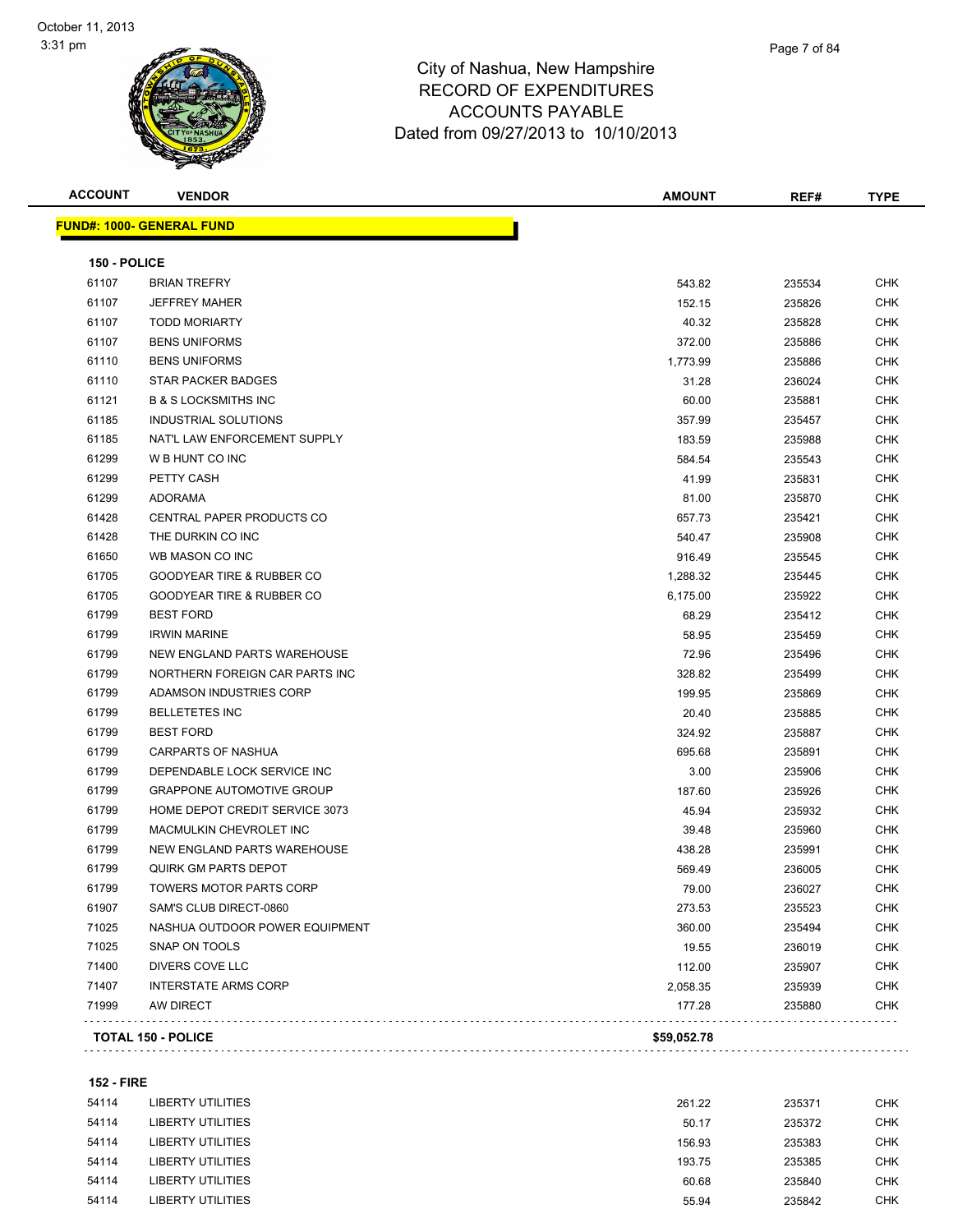| <b>ACCOUNT</b>    | <b>VENDOR</b>                     | <b>AMOUNT</b> | REF#   | TYPE       |
|-------------------|-----------------------------------|---------------|--------|------------|
|                   | <u> FUND#: 1000- GENERAL FUND</u> |               |        |            |
| <b>152 - FIRE</b> |                                   |               |        |            |
| 54114             | <b>LIBERTY UTILITIES</b>          | 146.25        | 235845 | <b>CHK</b> |
| 54141             | PENNICHUCK WATER WORKS INC        | 1,265.44      | 235393 | <b>CHK</b> |
| 54141             | PENNICHUCK WATER WORKS INC        | 272.35        | 235856 | <b>CHK</b> |
| 54280             | AIR CLEANING SPECIALISTS OF NE    | 2,534.00      | 235404 | <b>CHK</b> |
| 54280             | F W WEBB CO                       | 35.00         | 235440 | <b>CHK</b> |
| 54280             | <b>FLETCHERS APPLIANCE</b>        | 99.90         | 235441 | <b>CHK</b> |
| 54280             | HOME DEPOT CREDIT SERVICE 3065    | 131.70        | 235453 | <b>CHK</b> |
| 54280             | <b>BELLETETES INC</b>             | 2.69          | 235885 | <b>CHK</b> |
| 54280             | PM SALES CO                       | 735.00        | 236000 | <b>CHK</b> |
| 54487             | TRI STATE FIRE PROTECTION LLC     | 354.00        | 235535 | <b>CHK</b> |
| 54600             | ADAMSON INDUSTRIES CORP           | 99.90         | 235869 | <b>CHK</b> |
| 54600             | <b>MIKES CUSTOM KANVAS</b>        | 175.00        | 235976 | <b>CHK</b> |
| 54600             | <b>MINUTEMAN TRUCKS INC</b>       | 112.19        | 235977 | <b>CHK</b> |
| 54600             | SANEL AUTO PARTS CO               | 129.10        | 236012 | <b>CHK</b> |
| 55118             | PAETEC COMMUNICATIONS INC         | 10.53         | 235390 | <b>CHK</b> |
| 55200             | NATIONAL ASSOC OF FIRE            | 65.00         | 235387 | <b>CHK</b> |
| 55200             | NH ASSOCIATION OF FIRE CHIEFS     | 75.00         | 235389 | <b>CHK</b> |
| 55400             | <b>NHBOA</b>                      | 35.00         | 235854 | <b>CHK</b> |
| 55400             | <b>TRITECH SOFTWARE SYSTEMS</b>   | 275.00        | 235862 | <b>CHK</b> |
| 55421             | ADAM POULIOT                      | 300.00        | 235832 | <b>CHK</b> |
| 55699             | TRUE BLUE CLEANERS                | 69.86         | 236028 | <b>CHK</b> |
| 55699             | TRUE BLUE CLEANERS                | 30.16         | 236029 | <b>CHK</b> |
| 55699             | TRUE BLUE CLEANERS                | 37.70         | 236030 | <b>CHK</b> |
| 61100             | ANCO SIGNS & STAMPS INC           | 50.80         | 235875 | <b>CHK</b> |
| 61107             | <b>MATTHEW PERAULT</b>            | 60.00         | 235507 | <b>CHK</b> |
| 61299             | <b>CVS WHOLESALE FLAGS</b>        | 247.45        | 235431 | <b>CHK</b> |
| 61299             | <b>BELLETETES INC</b>             | 12.57         | 235885 | <b>CHK</b> |
| 61299             | CARROT-TOP INDUSTRIES INC         | 136.77        | 235892 | <b>CHK</b> |
| 61299             | <b>STADIUM GRAPHICS</b>           | 162.00        | 236022 | <b>CHK</b> |
| 61428             | NEW ENGLAND PAPER & SUPPLY        | 791.28        | 235990 | <b>CHK</b> |
| 61435             | <b>CINTAS FIRE PROTECTION</b>     | 147.90        | 235424 | <b>CHK</b> |
| 61699             | AMAZON                            | 816.47        | 235368 | CHK        |
| 61699             | POWER & TELEPHONE SUPPLY CO       | 197.90        | 235512 | <b>CHK</b> |
| 61699             | RADIO SHACK CORP                  | 31.47         | 235515 | <b>CHK</b> |
| 61705             | MAYNARD & LESIEUR INC             | 339.50        | 235965 | <b>CHK</b> |
| 61799             | ADAMSON INDUSTRIES CORP           | 58.90         | 235403 | <b>CHK</b> |
| 61799             | <b>BELLETETES INC</b>             | 16.17         | 235885 | <b>CHK</b> |
| 61799             | SOUTHWORTH MILTON INC             | 4,024.29      | 236021 | <b>CHK</b> |
| 61799             | YANKEE TRUCK LLC                  | 449.00        | 236038 | <b>CHK</b> |
| 61807             | <b>NFPA</b>                       | 1,232.55      | 235497 | <b>CHK</b> |
| 71025             | PINE MOTOR PARTS                  | 219.95        | 235999 | <b>CHK</b> |
| 71999             | AMAZON                            | 654.21        | 235368 | <b>CHK</b> |
|                   | <b>TOTAL 152 - FIRE</b>           | \$17,418.64   |        |            |

#### **153 - BUILDING INSPECTION**

| 55307 | <b>RUSS MARCUM</b><br>$  -$ | 377.34<br>- 31<br>$\sim$ $\sim$ $\sim$ | 235357<br>- JJJJ<br>. | CHK |
|-------|-----------------------------|----------------------------------------|-----------------------|-----|
| 55307 | ∟IAM MCKINNEY<br>WILI       | 72.66<br>$\sim$ $\sim$                 | 235367<br>.           | СНК |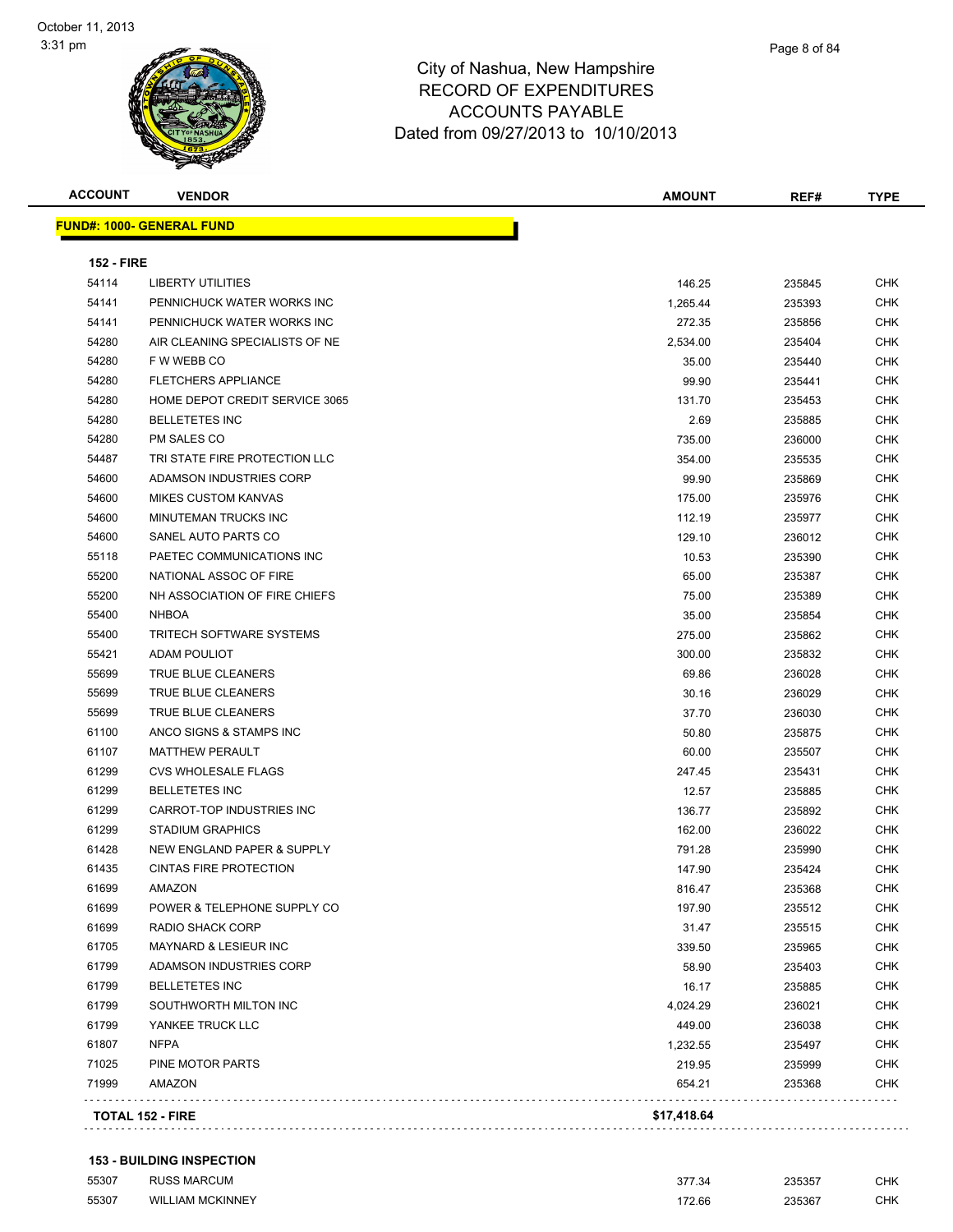| <b>ACCOUNT</b> | <b>VENDOR</b>                               |            | <b>AMOUNT</b>   | REF#             | <b>TYPE</b>              |
|----------------|---------------------------------------------|------------|-----------------|------------------|--------------------------|
|                | FUND#: 1000- GENERAL FUND                   |            |                 |                  |                          |
|                | <b>153 - BUILDING INSPECTION</b>            |            |                 |                  |                          |
| 55307          | <b>MARK COLLINS</b>                         |            | 54.81           | 235813           | <b>CHK</b>               |
| 55307          | <b>WILLIAM CONDRA</b>                       |            | 293.80          | 235814           | <b>CHK</b>               |
| 55421          | <b>NHBOA</b>                                |            | 35.00           | 235994           | <b>CHK</b>               |
|                | <b>TOTAL 153 - BUILDING INSPECTION</b>      |            | \$933.61        |                  |                          |
|                |                                             |            |                 |                  |                          |
|                | <b>155 - CODE ENFORCEMENT</b>               |            |                 |                  |                          |
| 55307          | <b>ROBERT SOUSA</b>                         |            | 357.08          | 235362           | <b>CHK</b>               |
| 55307          | <b>NELSON ORTEGA</b>                        |            | 251.43          | 235829           | <b>CHK</b>               |
| 61299          | EDUCATIONAL OUTFITTERS                      |            | 570.00          | 235909           | <b>CHK</b>               |
|                | <b>TOTAL 155 - CODE ENFORCEMENT</b>         |            | \$1,178.51      |                  |                          |
|                |                                             |            |                 |                  |                          |
|                | <b>156 - EMERGENCY MANAGEMENT</b>           |            |                 |                  |                          |
| 55421<br>55421 | <b>JUSTIN KATES</b><br><b>NEARC</b>         |            | 294.27          | 235355           | <b>CHK</b>               |
| 55421          | <b>JUSTIN KATES</b>                         |            | 300.00          | 235388           | <b>CHK</b>               |
| 61910          | <b>JUSTIN KATES</b>                         |            | 107.90          | 235823           | <b>CHK</b><br><b>CHK</b> |
| 71000          | <b>JUSTIN KATES</b>                         |            | 117.11<br>43.97 | 235823<br>235823 | <b>CHK</b>               |
|                |                                             |            |                 |                  |                          |
|                | <b>TOTAL 156 - EMERGENCY MANAGEMENT</b>     |            | \$863.25        |                  |                          |
|                | <b>157 - CITYWIDE COMMUNICATIONS</b>        |            |                 |                  |                          |
| 54100          | <b>PSNH</b>                                 |            | 929.85          | 235394           | <b>CHK</b>               |
| 54487          | 2-WAY COMMUNICATIONS SERVICE                |            | 160.00          | 235401           | <b>CHK</b>               |
| 54487          | MOTOROLA SOLUTIONS INC                      |            | 1,106.00        | 235852           | <b>CHK</b>               |
| 55607          | UNITED PARCEL SERVICE                       |            | 90.38           | 235397           | <b>CHK</b>               |
| 61299          | PETTY CASH                                  |            | 8.87            | 235831           | <b>CHK</b>               |
| 61299          | OROLIA USA                                  |            | 33.00           | 235996           | <b>CHK</b>               |
| 61299          | <b>CITIZENS BANK CREDIT CARD</b>            | Amazon.com | 199.90          | 9201403          | ACH                      |
|                | TOTAL 157 - CITYWIDE COMMUNICATIONS         |            | \$2,528.00      |                  |                          |
|                |                                             |            |                 |                  |                          |
|                | <b>159 - OTHER PUBLIC SAFETY</b>            |            |                 |                  |                          |
| 54835          | PENNICHUCK WATER WORKS INC                  |            | 214,137.06      | 235856           | <b>CHK</b>               |
|                | <b>TOTAL 159 - OTHER PUBLIC SAFETY</b>      |            | \$214,137.06    |                  |                          |
|                | <b>160 - PUBLIC WORKS-ADMIN/ENGINEERING</b> |            |                 |                  |                          |
| 54100          | <b>PSNH</b>                                 |            | 759.03          | 235394           | <b>CHK</b>               |
| 54114          | <b>LIBERTY UTILITIES</b>                    |            | 17.82           | 235374           | <b>CHK</b>               |
| 54141          | PENNICHUCK WATER WORKS INC                  |            | 104.11          | 235856           | <b>CHK</b>               |
| 54280          | PROTECTION ONE SECURITY                     |            | 183.00          | 236002           | <b>CHK</b>               |
| 55109          | PAETEC COMMUNICATIONS INC                   |            | 8.66            | 235390           | <b>CHK</b>               |
| 55307          | RICHARD HABERMAN                            |            | 186.45          | 235354           | <b>CHK</b>               |
| 55307          | <b>WILLIAM TOOMEY</b>                       |            | 274.03          | 235365           | <b>CHK</b>               |
| 55699          | ASAP SPRINKLER CORP                         |            | 245.00          | 235877           | <b>CHK</b>               |
| 61100          | AMAZON                                      |            | 28.80           | 235368           | <b>CHK</b>               |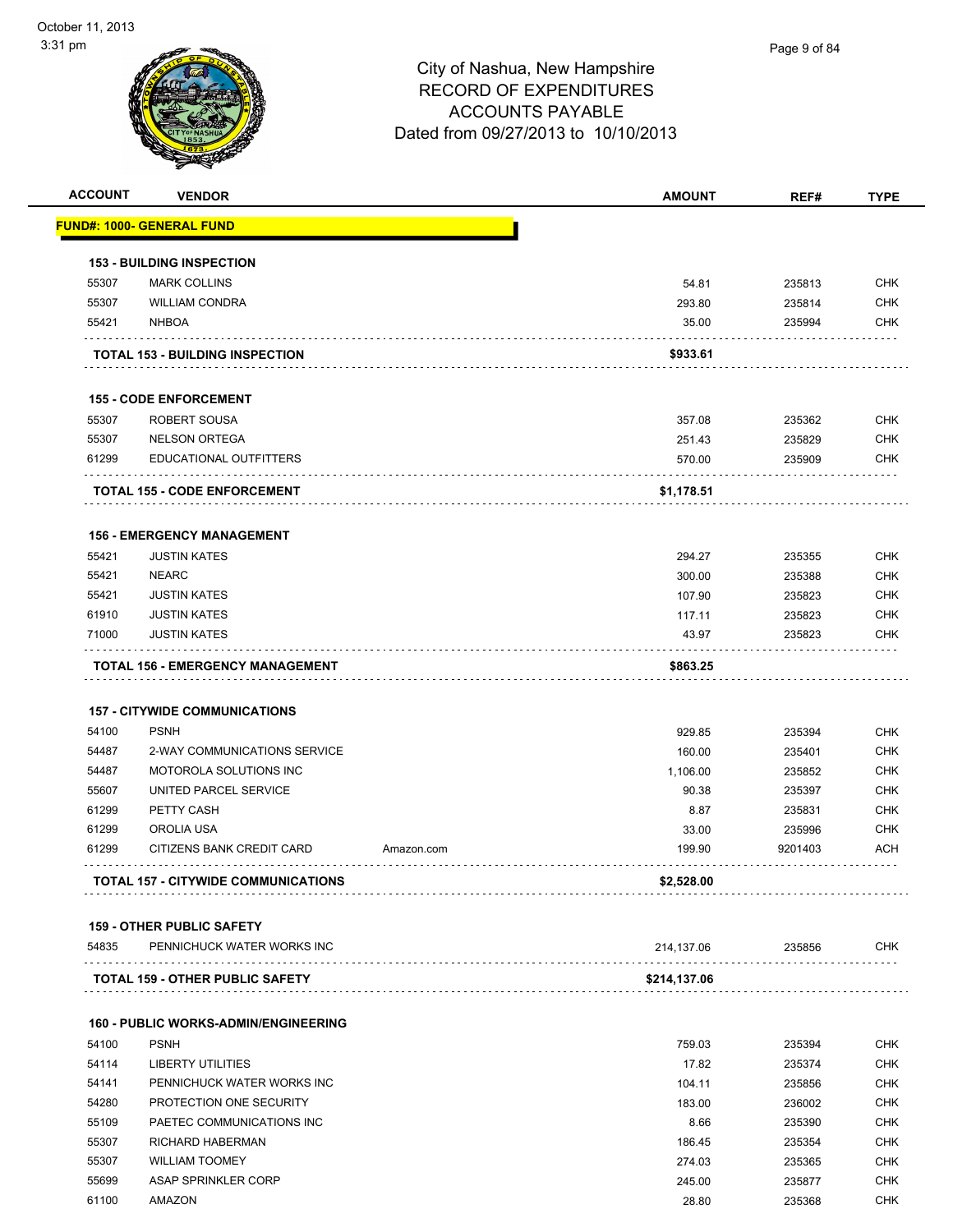| <b>ACCOUNT</b> | <b>VENDOR</b>                                    |                    | <b>AMOUNT</b>    | REF#             | <b>TYPE</b> |
|----------------|--------------------------------------------------|--------------------|------------------|------------------|-------------|
|                | <u> FUND#: 1000- GENERAL FUND</u>                |                    |                  |                  |             |
|                |                                                  |                    |                  |                  |             |
|                | <b>160 - PUBLIC WORKS-ADMIN/ENGINEERING</b>      |                    |                  |                  |             |
| 61100          | <b>IMTEK REPROGRAPHICS INC</b>                   |                    | 61.76            | 235456           | CHK         |
| 61299          | AMAZON                                           |                    | 15.80            | 235368           | CHK         |
| 61310          | ALTERNATIVE VEHICLE SERVICE GR                   |                    | 153.08           | 235879           | CHK         |
|                |                                                  |                    |                  |                  |             |
|                | TOTAL 160 - PUBLIC WORKS-ADMIN/ENGINEERING       |                    | \$2,037.54       |                  |             |
|                |                                                  |                    |                  |                  |             |
| 161 - STREETS  |                                                  |                    |                  |                  |             |
| 54100          | <b>PSNH</b>                                      |                    | 954.05           | 235857           | CHK         |
| 54100          | <b>PSNH-LARGE POWER</b>                          |                    | 2,393.11         | 235858           | <b>CHK</b>  |
| 54114          | LIBERTY UTILITIES                                |                    | 253.80           | 235849           | CHK         |
| 54141          | PENNICHUCK WATER WORKS INC                       |                    | 376.24           | 235856           | CHK         |
| 54200          | JAN PRO CLEANING SYSTEMS NORTH                   |                    | 855.00           | 235461           | CHK         |
| 54280          | NH SAFE & LOCK CO INC                            |                    | 309.00           | 235993           | CHK         |
| 54600          | <b>CARPARTS OF NASHUA</b>                        |                    | 150.12           | 235419           | <b>CHK</b>  |
| 54600          | DONOVAN SPRING CO INC                            |                    | 985.85           | 235438           | CHK         |
| 54600          | NAPA AUTO PARTS                                  |                    | 244.99           | 235491           | CHK         |
| 54600          | ATLANTIC BROOM SERVICE INC                       |                    | 392.00           | 235878           | CHK         |
| 54600          | <b>BEST FORD</b><br><b>CARPARTS OF NASHUA</b>    |                    | 92.24            | 235887           | CHK         |
| 54600<br>54600 |                                                  |                    | 179.65           | 235891           | CHK<br>CHK  |
|                | D & R TOWING INC                                 |                    | 165.00           | 235901           |             |
| 54600<br>54600 | FREIGHTLINER OF NH INC<br>HOWARD P FAIRFIELD LLC |                    | 120.42           | 235917           | CHK<br>CHK  |
| 54600          | <b>JORDAN EQUIPMENT CO</b>                       |                    | 188.75           | 235933           | CHK         |
| 54600          | LIBERTY INTNL TRUCKS OF NH LLC                   |                    | 660.00<br>688.26 | 235950<br>235953 | CHK         |
| 54600          | <b>MAYNARD &amp; LESIEUR INC</b>                 |                    | 125.00           | 235967           | <b>CHK</b>  |
| 54600          | MCDEVITT TRUCKS INC                              |                    | 40.99            | 235969           | CHK         |
| 54600          | NAPA AUTO PARTS                                  |                    | 50.52            |                  | CHK         |
| 54600          | NAPA AUTO PARTS                                  |                    |                  | 235978           | CHK         |
| 54600          | SANEL AUTO PARTS CO                              |                    | 47.12<br>574.32  | 235982<br>236011 | CHK         |
| 54600          | SANEL AUTO PARTS CO                              |                    | 104.16           | 236013           | CHK         |
| 54600          | <b>SNAP ON TOOLS</b>                             |                    | 549.00           | 236019           | CHK         |
| 54600          | TENNANT SALES & SERVICE CO                       |                    | 63.35            | 236025           | CHK         |
| 55109          | PAETEC COMMUNICATIONS INC                        |                    | 21.07            | 235390           | <b>CHK</b>  |
| 55500          | MASSACHUSETTS MUNICIPAL ASSOC                    |                    | 215.00           | 235476           | <b>CHK</b>  |
| 55500          | CITIZENS BANK CREDIT CARD                        | 14109CITIZENS BANK | 690.00           | 9201403          | <b>ACH</b>  |
| 55600          | CITIZENS BANK CREDIT CARD                        | <b>APWA</b>        | 0.00             | 9201403          | ACH         |
| 55699          | AMERICAN TANK MANAGEMENT INC                     |                    | 780.00           | 235874           | <b>CHK</b>  |
| 61107          | UNIFIRST CORPORATION                             |                    | 1,114.92         | 235538           | <b>CHK</b>  |
| 61107          | UNIFIRST CORPORATION                             |                    | 1,052.44         | 236033           | <b>CHK</b>  |
| 61299          | <b>BELLETETES INC</b>                            |                    | 29.18            | 235410           | <b>CHK</b>  |
| 61299          | <b>M S INDUSTRIES</b>                            |                    | 2,028.00         | 235472           | <b>CHK</b>  |
| 61299          | <b>BELLETETES INC</b>                            |                    | 16.00            | 235885           | <b>CHK</b>  |
| 61300          | DENNIS K BURKE INC                               |                    | 17,936.76        | 235904           | <b>CHK</b>  |
| 61307          | SHATTUCK MALONE OIL CO                           |                    | (17.94)          | 235395           | <b>CHK</b>  |
| 61310          | ALTERNATIVE VEHICLE SERVICE GR                   |                    | 1,521.71         | 235879           | <b>CHK</b>  |
| 61507          | <b>BROX INDUSTRIES INC</b>                       |                    | 792.60           | 235417           | <b>CHK</b>  |
| 61507          | CONTINENTAL PAVING INC                           |                    | 807.32           | 235427           | <b>CHK</b>  |
|                |                                                  |                    |                  |                  |             |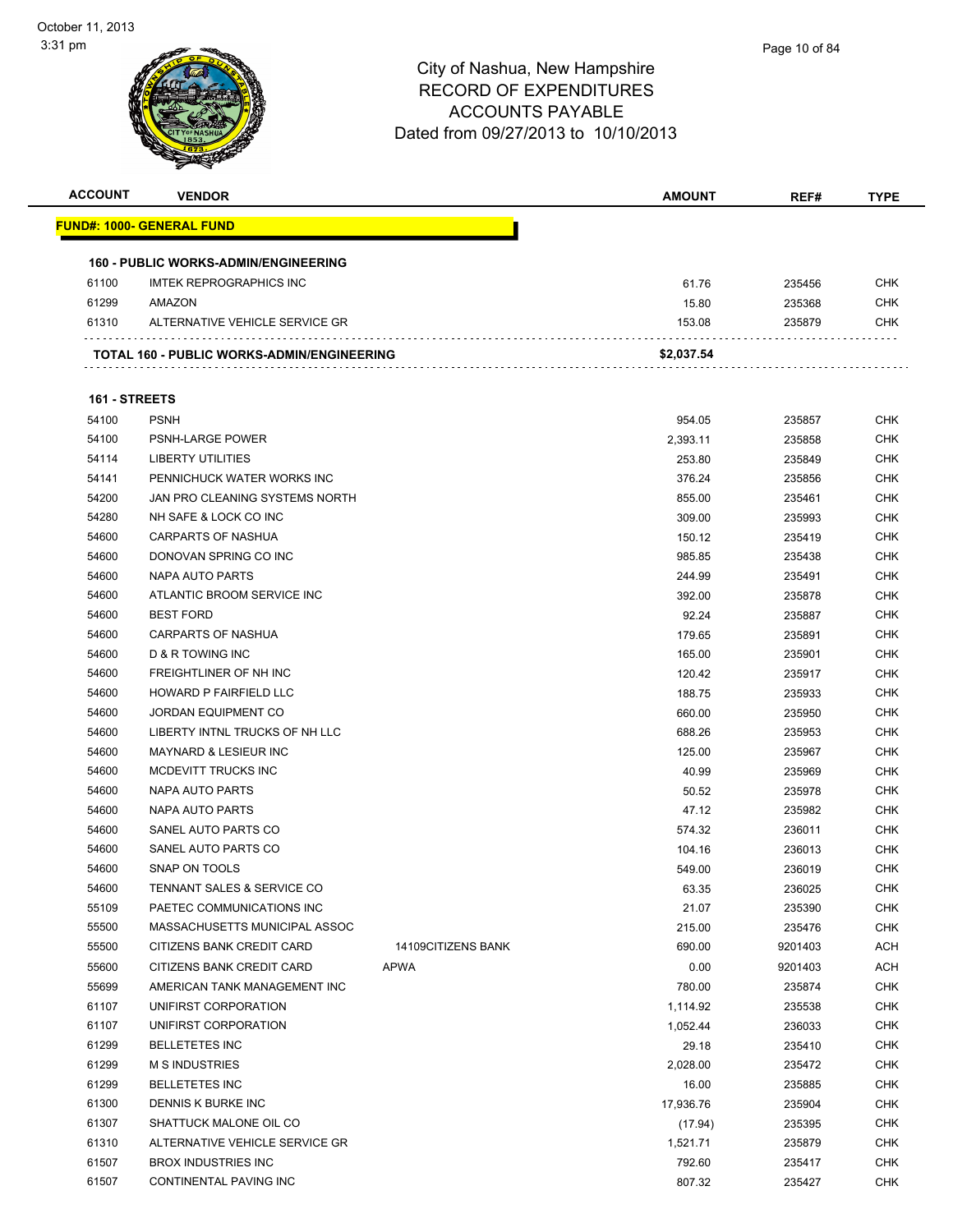#### City of Nashua, New Hampshire RECORD OF EXPENDITURES ACCOUNTS PAYABLE Dated from 09/27/2013 to 10/10/2013

| 161 - STREETS<br>61507<br>61535<br>61535<br>61542<br>61542<br>61560<br>61560<br>61560<br>61560<br>61709<br>61799 | FUND#: 1000- GENERAL FUND<br><b>BROX INDUSTRIES INC</b><br><b>BROX INDUSTRIES INC</b><br><b>BROX INDUSTRIES INC</b><br>PERMA LINE CORP OF NEW ENGLAND<br><b>BLUE TARP FINANCIAL</b><br><b>BELLETETES INC</b><br><b>NEENAH FOUNDRY CO</b><br><b>BELLETETES INC</b><br>NASHUA LUMBER CO INC |                                | 3,700.30<br>1,097.90<br>734.58<br>74.65<br>14.11<br>51.18 | 235890<br>235417<br>235890<br>235508<br>235889 | <b>CHK</b><br><b>CHK</b><br>CHK<br><b>CHK</b><br><b>CHK</b> |
|------------------------------------------------------------------------------------------------------------------|-------------------------------------------------------------------------------------------------------------------------------------------------------------------------------------------------------------------------------------------------------------------------------------------|--------------------------------|-----------------------------------------------------------|------------------------------------------------|-------------------------------------------------------------|
|                                                                                                                  |                                                                                                                                                                                                                                                                                           |                                |                                                           |                                                |                                                             |
|                                                                                                                  |                                                                                                                                                                                                                                                                                           |                                |                                                           |                                                |                                                             |
|                                                                                                                  |                                                                                                                                                                                                                                                                                           |                                |                                                           |                                                |                                                             |
|                                                                                                                  |                                                                                                                                                                                                                                                                                           |                                |                                                           |                                                |                                                             |
|                                                                                                                  |                                                                                                                                                                                                                                                                                           |                                |                                                           |                                                |                                                             |
|                                                                                                                  |                                                                                                                                                                                                                                                                                           |                                |                                                           |                                                |                                                             |
|                                                                                                                  |                                                                                                                                                                                                                                                                                           |                                |                                                           |                                                |                                                             |
|                                                                                                                  |                                                                                                                                                                                                                                                                                           |                                |                                                           | 235410                                         | <b>CHK</b>                                                  |
|                                                                                                                  |                                                                                                                                                                                                                                                                                           |                                | 2,806.00                                                  | 235495                                         | <b>CHK</b>                                                  |
|                                                                                                                  |                                                                                                                                                                                                                                                                                           |                                | 22.44                                                     | 235885                                         | CHK                                                         |
|                                                                                                                  |                                                                                                                                                                                                                                                                                           |                                | 462.00                                                    | 235983                                         | <b>CHK</b>                                                  |
|                                                                                                                  | FUTURE SUPPLY CO                                                                                                                                                                                                                                                                          |                                | 151.22                                                    | 235918                                         | CHK                                                         |
|                                                                                                                  | CARPARTS OF NASHUA                                                                                                                                                                                                                                                                        |                                | 74.63                                                     | 235419                                         | CHK                                                         |
| 61799                                                                                                            | NAPA AUTO PARTS                                                                                                                                                                                                                                                                           |                                | 25.07                                                     | 235491                                         | <b>CHK</b>                                                  |
| 61799                                                                                                            | <b>CARPARTS OF NASHUA</b>                                                                                                                                                                                                                                                                 |                                | 39.23                                                     | 235891                                         | <b>CHK</b>                                                  |
| 61799                                                                                                            | NAPA AUTO PARTS                                                                                                                                                                                                                                                                           |                                | (41.21)                                                   | 235978                                         | CHK                                                         |
| 61799                                                                                                            | SANEL AUTO PARTS CO                                                                                                                                                                                                                                                                       |                                | (18.20)                                                   | 236013                                         | <b>CHK</b>                                                  |
| 71025                                                                                                            | <b>LARSDUN LLC</b>                                                                                                                                                                                                                                                                        |                                | 231.98                                                    | 235952                                         | CHK                                                         |
| 71999                                                                                                            | <b>MAYNARD &amp; LESIEUR INC</b>                                                                                                                                                                                                                                                          |                                | 200.00                                                    | 235478                                         | CHK                                                         |
| 71999                                                                                                            | FELIX A MARINO CO INC                                                                                                                                                                                                                                                                     |                                | 6,600.00                                                  | 235914                                         | CHK                                                         |
| 71999                                                                                                            | MAYNARD & LESIEUR INC                                                                                                                                                                                                                                                                     |                                | 33.75                                                     | 235967                                         | <b>CHK</b>                                                  |
| 71999                                                                                                            | SANEL AUTO PARTS CO                                                                                                                                                                                                                                                                       |                                | 35.74                                                     | 236013                                         | CHK                                                         |
|                                                                                                                  | TOTAL 161 - STREETS                                                                                                                                                                                                                                                                       |                                | \$53,845.37                                               |                                                |                                                             |
|                                                                                                                  |                                                                                                                                                                                                                                                                                           |                                |                                                           |                                                |                                                             |
|                                                                                                                  | <b>162 - STREET LIGHTING</b>                                                                                                                                                                                                                                                              |                                |                                                           |                                                |                                                             |
| 54100                                                                                                            | <b>PSNH</b>                                                                                                                                                                                                                                                                               |                                | 294.42                                                    | 235857                                         | <b>CHK</b>                                                  |
| 54100                                                                                                            | <b>PSNH-LARGE POWER</b>                                                                                                                                                                                                                                                                   |                                | 61,712.24                                                 | 235858                                         | CHK                                                         |
|                                                                                                                  | TOTAL 162 - STREET LIGHTING                                                                                                                                                                                                                                                               |                                | \$62,006.66                                               |                                                |                                                             |
|                                                                                                                  | <b>166 - PARKING LOTS</b>                                                                                                                                                                                                                                                                 |                                |                                                           |                                                |                                                             |
|                                                                                                                  | PENNICHUCK WATER WORKS INC                                                                                                                                                                                                                                                                |                                |                                                           |                                                | <b>CHK</b>                                                  |
|                                                                                                                  | <b>JILL STANSFIELD</b>                                                                                                                                                                                                                                                                    |                                |                                                           |                                                | <b>CHK</b>                                                  |
|                                                                                                                  |                                                                                                                                                                                                                                                                                           |                                |                                                           |                                                | <b>CHK</b>                                                  |
| 55699                                                                                                            | <b>LOOMIS</b>                                                                                                                                                                                                                                                                             |                                |                                                           |                                                | <b>CHK</b>                                                  |
| 71600                                                                                                            | <b>BOBCAT OF NEW HAMPSHIRE</b>                                                                                                                                                                                                                                                            |                                | 37.05                                                     | 235415                                         | <b>CHK</b>                                                  |
|                                                                                                                  | <b>TOTAL 166 - PARKING LOTS</b>                                                                                                                                                                                                                                                           |                                | \$1,579.60                                                |                                                |                                                             |
|                                                                                                                  |                                                                                                                                                                                                                                                                                           |                                |                                                           |                                                |                                                             |
|                                                                                                                  | <b>171 - COMMUNITY SERVICES</b>                                                                                                                                                                                                                                                           |                                |                                                           |                                                |                                                             |
| 54141                                                                                                            | PENNICHUCK WATER WORKS INC                                                                                                                                                                                                                                                                |                                | 321.68                                                    | 235393                                         | <b>CHK</b>                                                  |
| 55200                                                                                                            | CITIZENS BANK CREDIT CARD                                                                                                                                                                                                                                                                 | American PublicHealth Associat | 200.00                                                    | 9201403                                        | <b>ACH</b>                                                  |
|                                                                                                                  | CITIZENS BANK CREDIT CARD                                                                                                                                                                                                                                                                 | American PublicHealth Associat | 1,065.00                                                  | 9201403                                        | ACH                                                         |
| 55400                                                                                                            | WB MASON CO INC                                                                                                                                                                                                                                                                           |                                | 943.49                                                    | 235545                                         | <b>CHK</b>                                                  |
| 61100                                                                                                            | THE YOUTH COUNCIL                                                                                                                                                                                                                                                                         |                                | 180.00                                                    | 236040                                         | <b>CHK</b>                                                  |
| 54141<br>55307<br>55699                                                                                          | <b>CUMMINS-ALLISON CORP</b>                                                                                                                                                                                                                                                               |                                | 70.80<br>24.07<br>1,386.00<br>61.68                       | 235393<br>235364<br>235430<br>235954           |                                                             |

**TOTAL 171 - COMMUNITY SERVICES \$2,710.17**

**174 - WELFARE ADMINISTRATION**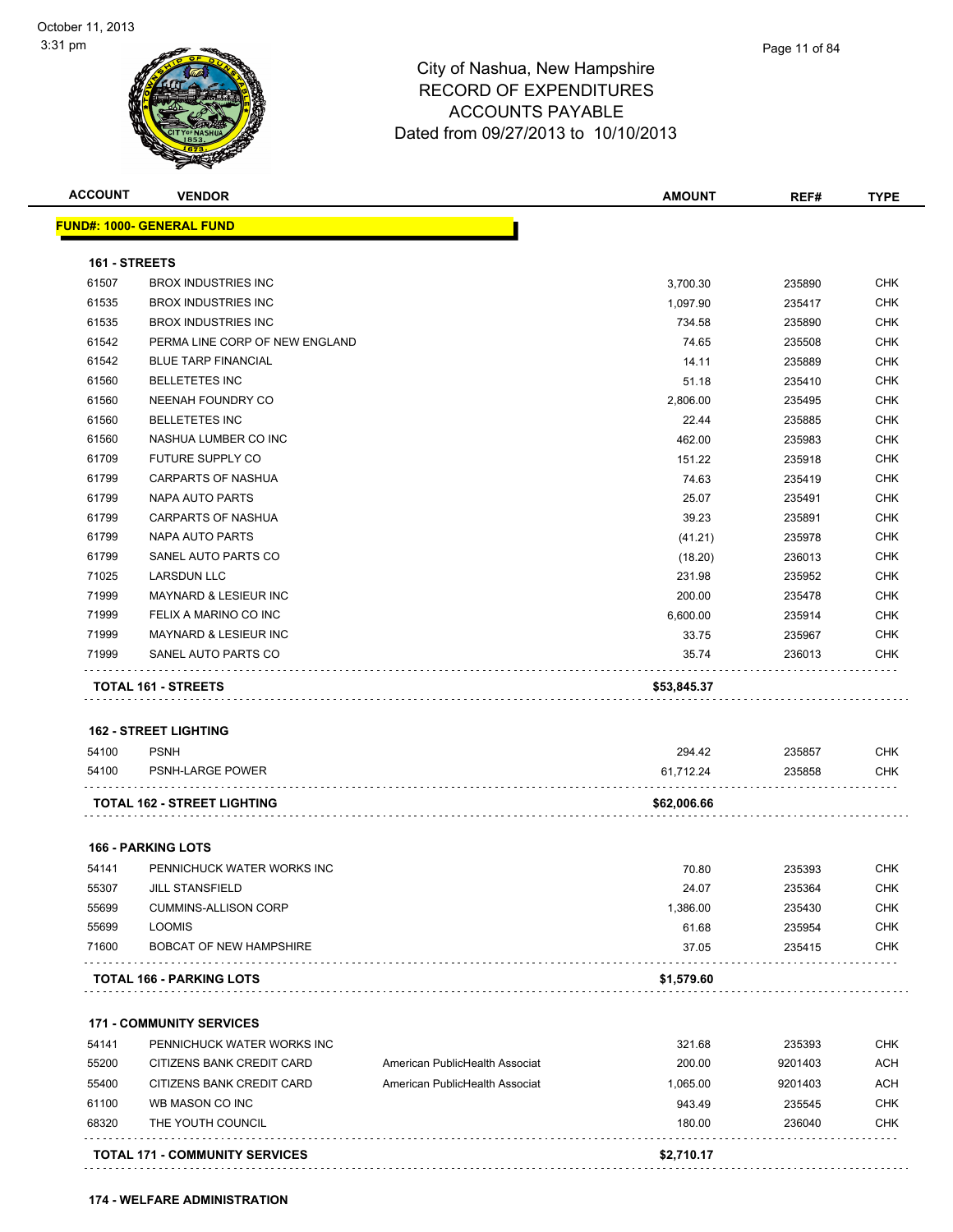| <b>ACCOUNT</b> | <b>VENDOR</b>                       | <b>AMOUNT</b> | REF#   | <b>TYPE</b> |
|----------------|-------------------------------------|---------------|--------|-------------|
|                | FUND#: 1000- GENERAL FUND           |               |        |             |
|                | <b>174 - WELFARE ADMINISTRATION</b> |               |        |             |
| 55307          | ROBERT MACK                         | 45.04         | 235356 | <b>CHK</b>  |
| 55400          | <b>CINDY ROY</b>                    | 25.00         | 235423 | <b>CHK</b>  |
|                | TOTAL 174 - WELFARE ADMINISTRATION  | \$70.04       |        |             |
|                | <b>175 - WELFARE ASSISTANCE</b>     |               |        |             |
| 55810          | 188 CONCORD ST LLC                  | 266.00        | 235762 | <b>CHK</b>  |
| 55810          | 23-25 TEMPLE ST REALTY LLC          | 375.00        | 235763 | <b>CHK</b>  |
| 55810          | 28-34 RAILROAD SQUARE LLC           | 354.09        | 235764 | <b>CHK</b>  |
| 55810          | AMHERST PARK APARTMENTS LLC         | 293.00        | 235765 | <b>CHK</b>  |
| 55810          | LUC M BERGERON                      | 820.00        | 235766 | <b>CHK</b>  |
| 55810          | KENNETH P BLANCHARD                 | 535.00        | 235767 | <b>CHK</b>  |
| 55810          | CANTERBURY APARTMENTS               | 229.00        | 235768 | <b>CHK</b>  |
| 55810          | CAYMAN REALTY LLC                   | 455.00        | 235769 | <b>CHK</b>  |
| 55810          | <b>FRANCIS X CONNOLLY</b>           | 400.00        | 235770 | <b>CHK</b>  |
| 55810          | <b>COUNTRY BARN MOTEL</b>           | 252.00        | 235771 | <b>CHK</b>  |
| 55810          | FREEDOM APARTMENTS LLC              | 625.00        | 235772 | <b>CHK</b>  |
| 55810          | <b>L &amp; G PROPERTIES LLC</b>     | 85.00         | 235773 | CHK         |
| 55810          | <b>RAYMOND E LORDEN</b>             | 800.00        | 235774 | <b>CHK</b>  |
| 55810          | NASHUA HOUSING AUTHORITY            | 243.00        | 235775 | <b>CHK</b>  |
| 55810          | NICHOLAS QUARATIELLO                | 444.00        | 235776 | <b>CHK</b>  |
| 55810          | <b>JOSE R RAMOS</b>                 | 124.60        | 235777 | <b>CHK</b>  |
| 55810          | <b>GEORGE K RAUH</b>                | 270.00        | 235778 | <b>CHK</b>  |
| 55810          | THE FRONT DOOR AGENCY INC           | 360.00        | 235779 | <b>CHK</b>  |
| 55810          | <b>SUSAN WARD</b>                   | 975.00        | 235780 | <b>CHK</b>  |
| 55810          | <b>WEST HOLLIS TRUST</b>            | 380.00        | 235781 | <b>CHK</b>  |
| 55810          | WRN REAL ESTATE LLC                 | 240.00        | 235782 | <b>CHK</b>  |
| 55810          | AIMCO-ROYAL CREST-NASHUA LLC        | 590.00        | 236301 | <b>CHK</b>  |
| 55810          | ALEX C ARUN                         | 541.94        | 236302 | <b>CHK</b>  |
| 55810          | <b>BB4L REALTY LLC</b>              | 675.00        | 236303 | <b>CHK</b>  |
| 55810          | CENTRAL REALTY INC                  | 900.97        | 236304 | <b>CHK</b>  |
| 55810          | D7 REAL ESTATE LLC                  | 725.96        | 236305 | <b>CHK</b>  |
| 55810          | JANE L DECELLE                      | 863.59        | 236306 | <b>CHK</b>  |
| 55810          | DONALD D DOBENS                     | 650.00        | 236307 | <b>CHK</b>  |
| 55810          | GAUTHIER REAL ESTATE MGMT CORP      | 750.00        | 236308 | <b>CHK</b>  |
| 55810          | <b>GP NASHUA LTD PARTNERSHIP</b>    | 560.00        | 236309 | <b>CHK</b>  |
| 55810          | <b>JULIO HIRALDO</b>                | 545.57        | 236310 | <b>CHK</b>  |
| 55810          | ANDRE E LALIBERTE                   | 484.00        | 236311 | <b>CHK</b>  |
| 55810          | EDWARD PAQUIN                       | 825.00        | 236312 | <b>CHK</b>  |
| 55810          | EDWARD PAQUIN                       | 457.32        | 236313 | <b>CHK</b>  |
| 55810          | PRA PROPERTIES LTD PARTNERSHIP      | 828.00        | 236314 | <b>CHK</b>  |
| 55810          | <b>MARTIN TYMOWICZ</b>              | 395.00        | 236315 | <b>CHK</b>  |
| 55814          | NORTHEAST UTILITIES                 | 641.58        | 235760 | <b>CHK</b>  |
| 55814          | PENNICHUCK WATER WORKS INC          | 250.52        | 235761 | CHK         |
| 55814          | <b>LIBERTY UTILITIES</b>            | 149.80        | 236299 | <b>CHK</b>  |
| 55814          | NORTHEAST UTILITIES                 | 799.50        | 236300 | <b>CHK</b>  |
|                |                                     |               |        |             |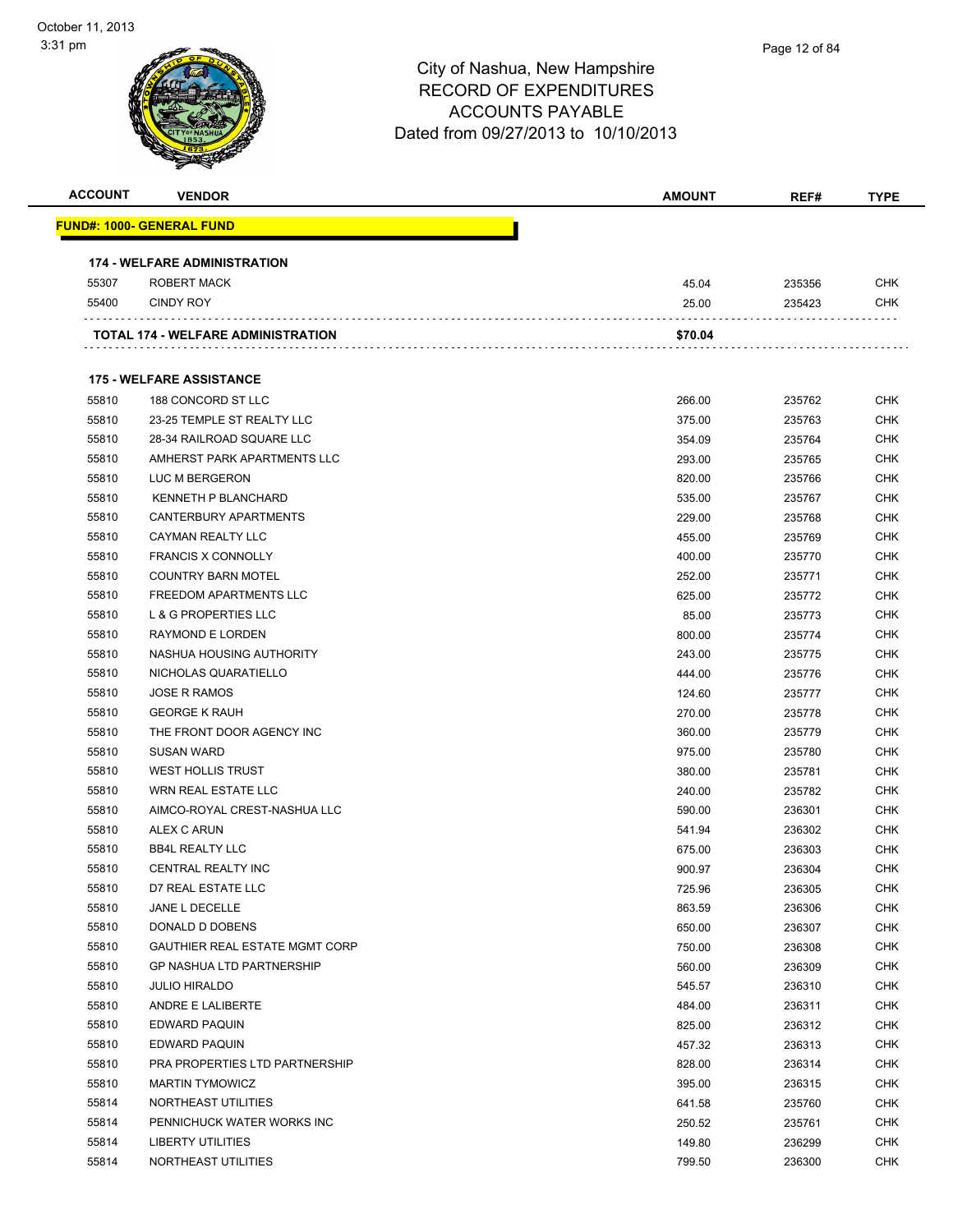| <b>ACCOUNT</b> | <b>VENDOR</b>                       | <b>AMOUNT</b> | REF#   | <b>TYPE</b>              |
|----------------|-------------------------------------|---------------|--------|--------------------------|
|                | FUND#: 1000- GENERAL FUND           |               |        |                          |
|                | TOTAL 175 - WELFARE ASSISTANCE      | \$20,159.44   |        |                          |
|                |                                     |               |        |                          |
|                | <b>177 - PARKS &amp; RECREATION</b> |               |        |                          |
| 44549          | <b>KEVIN COYLE</b>                  | 45.00         | 236275 | <b>CHK</b>               |
| 54100          | <b>PSNH</b>                         | 528.68        | 235857 | <b>CHK</b>               |
| 54100          | PSNH-LARGE POWER                    | 3,771.94      | 235858 | <b>CHK</b>               |
| 54114          | LIBERTY UTILITIES                   | 42.31         | 235375 | <b>CHK</b>               |
| 54114          | <b>LIBERTY UTILITIES</b>            | 48.87         | 235377 | <b>CHK</b>               |
| 54114          | <b>LIBERTY UTILITIES</b>            | 43.74         | 235844 | <b>CHK</b>               |
| 54114          | <b>LIBERTY UTILITIES</b>            | 83.18         | 235846 | CHK                      |
| 54141          | PENNICHUCK WATER WORKS INC          | 4,439.23      | 235393 | <b>CHK</b>               |
| 54141          | PENNICHUCK WATER WORKS INC          | 4,052.11      | 235856 | <b>CHK</b>               |
| 54280          | <b>GATE CITY MONUMENT INC</b>       | 250.00        | 235443 | CHK                      |
| 54280          | JAN PRO CLEANING SYSTEMS NORTH      | 300.00        | 235461 | CHK                      |
| 54280          | PEABODY SUPPLY CO                   | 20.81         | 235505 | <b>CHK</b>               |
| 54280          | PIONEER ATHLETICS                   | 505.00        | 235511 | CHK                      |
| 54280          | <b>SIMPLEX GRINNELL</b>             | 692.80        | 235526 | CHK                      |
| 54280          | <b>TURF PRODUCTS</b>                | 204.61        | 235537 | <b>CHK</b>               |
| 54280          | F W WEBB CO                         | 6.25          | 235911 | <b>CHK</b>               |
| 54280          | FRANKLIN PAINT CO INC               | 49.70         | 235916 | <b>CHK</b>               |
| 54280          | HOME DEPOT CREDIT SERVICE 3065      | 323.33        | 235931 | <b>CHK</b>               |
| 54280          | JOHN DEERE LANDSCAPES               | 379.33        | 235947 | <b>CHK</b>               |
| 54280          | JOHNSONS ELECTRIC INC               | 265.00        | 235949 | <b>CHK</b>               |
| 54280          | LOWE'S - 3502                       | 280.80        | 235955 | CHK                      |
| 54280          | M & M ELECTRICAL SUPPLY CO INC      | 41.74         | 235958 | CHK                      |
| 54280          | NASHUA OUTDOOR POWER EQUIPMENT      | 410.85        | 235985 | <b>CHK</b>               |
| 54280          | PEABODY SUPPLY CO                   | 164.16        | 235998 | CHK                      |
| 54280          | <b>TURF PRODUCTS CORP</b>           | 131.41        | 236031 | <b>CHK</b>               |
| 54821          | UNITED SITE SERVICES NORTHEAST      | 1,319.28      | 235539 | <b>CHK</b>               |
| 55109          | PAETEC COMMUNICATIONS INC           | 8.43          | 235390 | <b>CHK</b>               |
| 61107          | <b>M &amp; N SPORTS LLC</b>         | 90.90         | 235471 | <b>CHK</b>               |
| 61114          | JAMES R ROSENCRANTZ & SONS INC      | 4,252.85      | 235944 | <b>CHK</b>               |
| 61114          | SEASONAL SPECIALTY STORES           | 67.97         | 236016 | <b>CHK</b>               |
| 61300          | DENNIS K BURKE INC                  | 2,483.38      | 235436 | <b>CHK</b>               |
| 61310          | ALTERNATIVE VEHICLE SERVICE GR      | 722.59        | 235879 | <b>CHK</b>               |
| 61799          | TST HYDRAULICS INC                  | 18.95         | 235536 | <b>CHK</b>               |
| 61799          | <b>BEST FORD</b>                    | 363.42        | 235887 | <b>CHK</b>               |
| 61799          | <b>CARPARTS OF NASHUA</b>           | 38.56         |        |                          |
| 61799          | JAMES R ROSENCRANTZ & SONS INC      |               | 235891 | <b>CHK</b><br><b>CHK</b> |
|                | <b>MAYNARD &amp; LESIEUR INC</b>    | (30.29)       | 235944 |                          |
| 61799          |                                     | 255.00        | 235966 | <b>CHK</b>               |
| 61799          | NAPA AUTO PARTS                     | 22.63         | 235980 | <b>CHK</b>               |
| 61799          | NUERA TRANSPORT INC                 | 357.78        | 235995 | <b>CHK</b>               |
| 61799          | SANEL AUTO PARTS CO                 | 48.42         | 236014 | <b>CHK</b>               |
| 71625          | M E O'BRIEN & SONS INC              | 1,560.00      | 235959 | <b>CHK</b>               |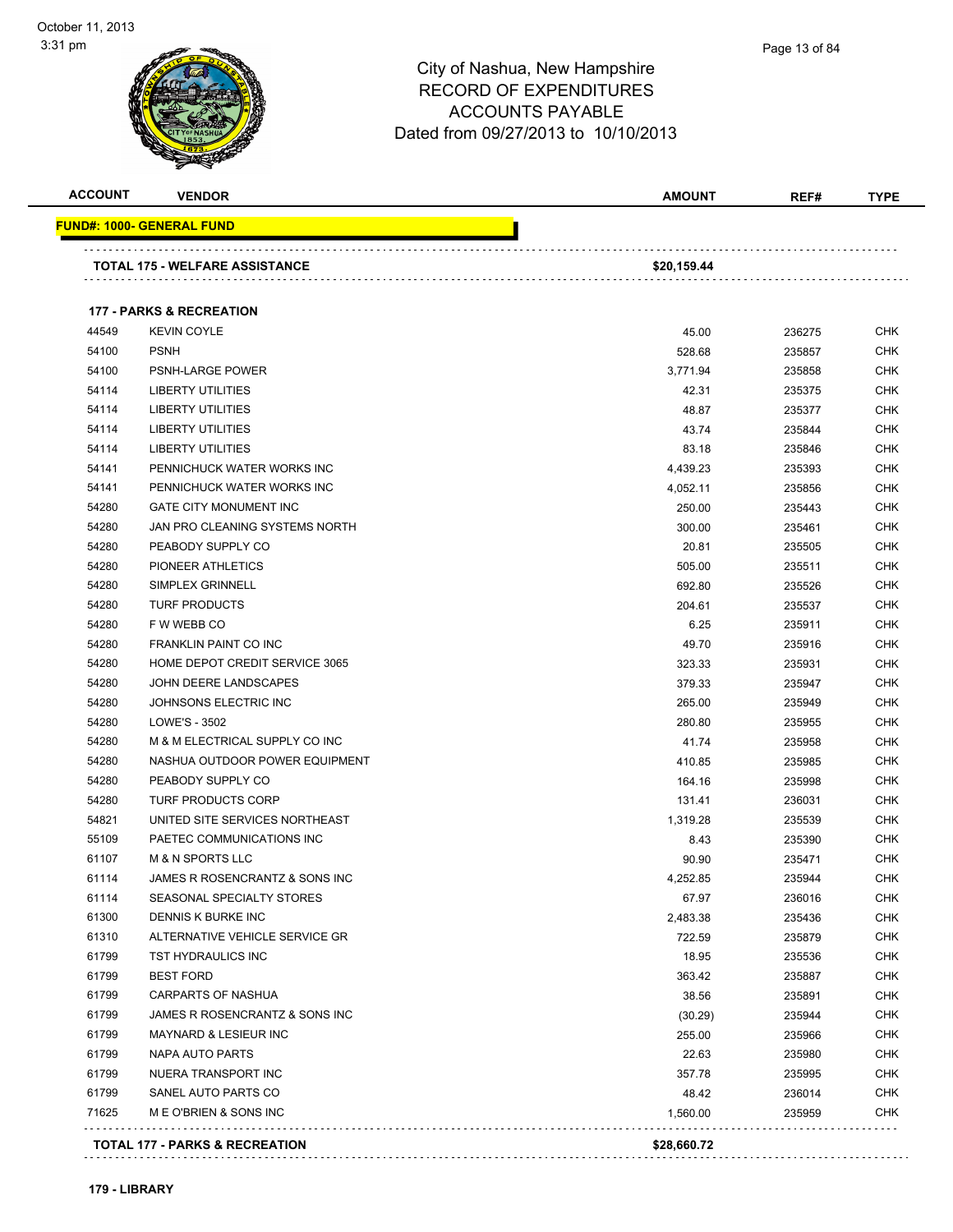| <b>ACCOUNT</b> | <b>VENDOR</b>                           | <b>AMOUNT</b> | REF#   | <b>TYPE</b> |
|----------------|-----------------------------------------|---------------|--------|-------------|
|                | <u> FUND#: 1000- GENERAL FUND</u>       |               |        |             |
| 179 - LIBRARY  |                                         |               |        |             |
| 54100          | <b>PSNH-LARGE POWER</b>                 | 6,122.72      | 235858 | CHK         |
| 54243          | JOHNSON CONTROLS                        | 1,645.80      | 235948 | <b>CHK</b>  |
| 54280          | HOME DEPOT CREDIT SERVICE 3065          | 74.01         | 235453 | CHK         |
| 54280          | PIANOARTS INC                           | 99.00         | 235510 | <b>CHK</b>  |
| 54487          | STANLEY CONVERGENT SECURITY             | 262.00        | 236023 | CHK         |
| 55109          | PAETEC COMMUNICATIONS INC               | 12.65         | 235390 | <b>CHK</b>  |
| 55307          | SOPHIE SMITH                            | 150.68        | 235527 | <b>CHK</b>  |
| 55400          | <b>CARA BARLOW</b>                      | 30.00         | 235884 | <b>CHK</b>  |
| 55699          | AC MOORE INC                            | 5.37          | 235868 | <b>CHK</b>  |
| 55699          | <b>FAY SUSAN HURWITZ</b>                | 200.00        | 235934 | <b>CHK</b>  |
| 61100          | WB MASON CO INC                         | 174.96        | 236037 | <b>CHK</b>  |
| 61807          | <b>AMAZON</b>                           | 197.37        | 235368 | <b>CHK</b>  |
| 61807          | <b>BAKER &amp; TAYLOR</b>               | 378.90        | 235408 | <b>CHK</b>  |
| 61807          | <b>GALE/CENGAGE LEARNING</b>            | 713.85        | 235442 | <b>CHK</b>  |
| 61807          | <b>INGRAM LIBRARY SERVICES</b>          | 289.56        | 235458 | <b>CHK</b>  |
| 61807          | <b>APPLE BOOKS</b>                      | 35.65         | 235876 | <b>CHK</b>  |
| 61807          | <b>BAKER &amp; TAYLOR</b>               | 2,462.19      | 235883 | CHK         |
| 61807          | <b>INGRAM LIBRARY SERVICES</b>          | 141.81        | 235937 | <b>CHK</b>  |
| 61807          | <b>SIMON &amp; SCHUSTER</b>             | 36.96         | 236018 | CHK         |
| 61814          | <b>MICRO MARKETING ASSOCIATES</b>       | 247.10        | 235487 | <b>CHK</b>  |
| 61814          | <b>MIDWEST TAPE</b>                     | 278.99        | 235488 | <b>CHK</b>  |
| 61814          | <b>MULTICULTURAL BOOKS &amp; VIDEOS</b> | 32.90         | 235490 | <b>CHK</b>  |
| 61814          | <b>RANDOM HOUSE INC</b>                 | 135.00        | 235516 | <b>CHK</b>  |
| 61814          | <b>BAKER &amp; TAYLOR</b>               | 155.57        | 235883 | <b>CHK</b>  |
| 61814          | <b>MICRO MARKETING ASSOCIATES</b>       | 29.75         | 235974 | <b>CHK</b>  |
| 61814          | <b>MIDWEST TAPE</b>                     | 537.55        | 235975 | <b>CHK</b>  |
| 61814          | <b>RANDOM HOUSE INC</b>                 | 138.75        | 236007 | <b>CHK</b>  |
| 61819          | <b>AMAZON</b>                           | 81.92         | 235368 | <b>CHK</b>  |
| 61821          | ALA AMERICAN LIBRARY ASSOC              | 65.00         | 235836 | CHK         |
| 61830          | ABC CLIO INC                            | 869.00        | 235867 | <b>CHK</b>  |
|                | <b>TOTAL 179 - LIBRARY</b>              | \$15,605.01   |        |             |
|                |                                         |               |        |             |

#### **181 - COMMUNITY DEVELOPMENT**

|       | <b>TOTAL 181 - COMMUNITY DEVELOPMENT</b> | \$584.04 |        |            |
|-------|------------------------------------------|----------|--------|------------|
| 61650 | WB MASON CO INC                          | 58.06    | 236037 | <b>CHK</b> |
| 61650 | CONWAY OFFICE PRODUCTS LLC               | 9.60     | 235898 | <b>CHK</b> |
| 61650 | WB MASON CO INC                          | 29.07    | 235545 | <b>CHK</b> |
| 61100 | WB MASON CO INC                          | 24.91    | 236037 | <b>CHK</b> |
| 61100 | TIMOTHY DUPONT                           | 81.99    | 235818 | <b>CHK</b> |
| 61100 | WB MASON CO INC                          | 380.41   | 235545 | <b>CHK</b> |

#### **183 - ECONOMIC DEVELOPMENT**

| 52800 | GREATER NASHUA CHAMBER OF COMM | 400.00 | 235449 | снк |
|-------|--------------------------------|--------|--------|-----|
| 53400 | SIGN DESIGN                    | 192.00 | 235525 | снк |
| 55307 | <b>GEORGE DURANTE</b>          | 29.04  | 235352 | СНК |
| 55400 | GREATER NASHUA CHAMBER OF COMM | 600.00 | 235449 | СНК |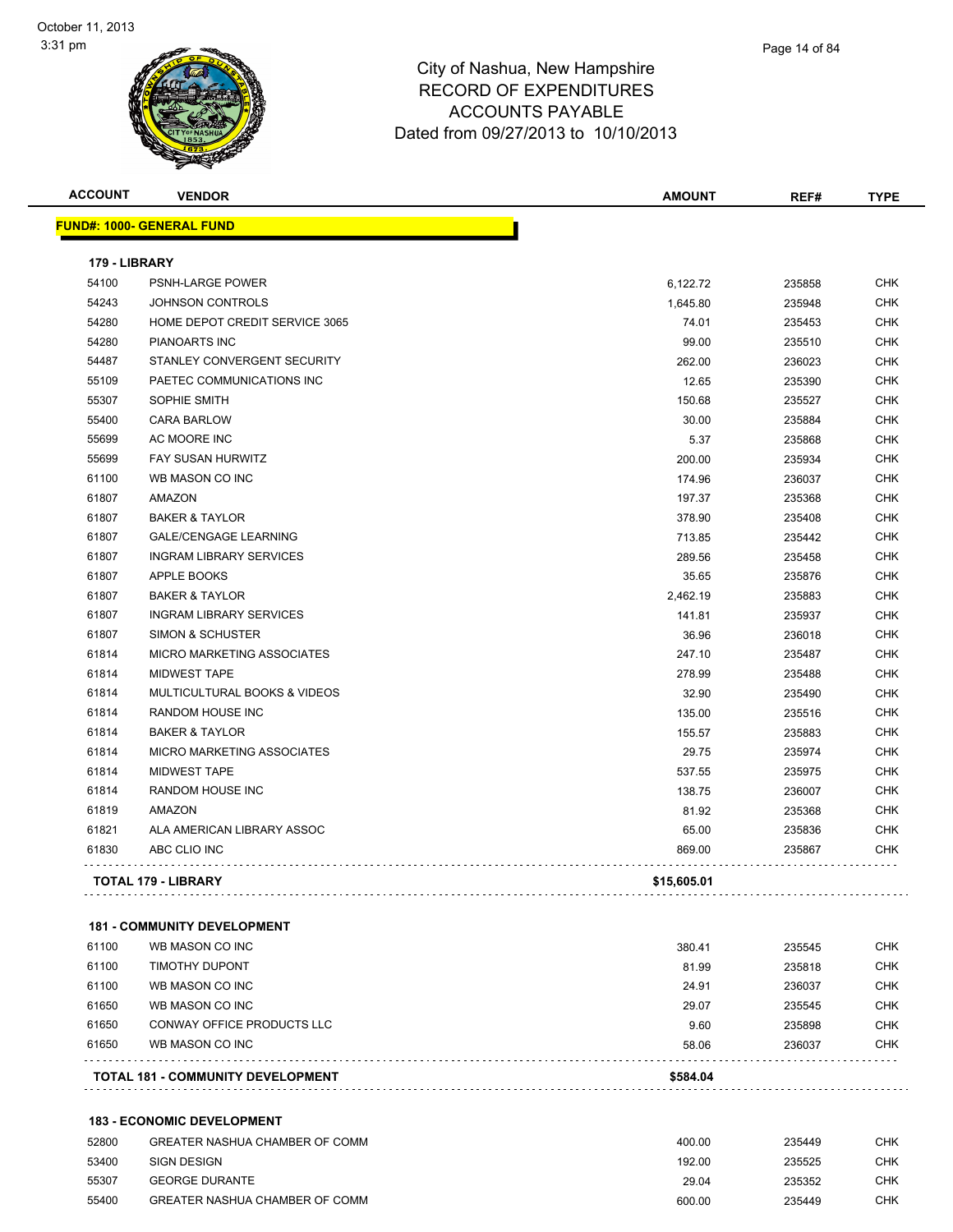**FUND#:** 



| ACCOUNT             | <b>VENDOR</b>                           | <b>AMOUNT</b> | REF#   | <b>TYPE</b> |
|---------------------|-----------------------------------------|---------------|--------|-------------|
|                     | <u> IND#: 1000- GENERAL FUND</u>        |               |        |             |
|                     |                                         |               |        |             |
|                     | <b>TOTAL 183 - ECONOMIC DEVELOPMENT</b> | \$1,221.04    |        |             |
| <b>191 - SCHOOL</b> |                                         |               |        |             |
| 52300               | PLIC - SBD GRAND ISLAND                 | 4,307.85      | 236220 | <b>CHK</b>  |
| 52300               | UNUM LIFE INSURANCE                     | 1,386.33      | 236260 | <b>CHK</b>  |
| 52800               | <b>JENNIFER CAMPO</b>                   | 1,504.80      | 235579 | CHK         |
| 52800               | ANGELA AVERY                            | 1,320.00      | 236057 | CHK         |
| 52800               | CATHERINE BELANGER                      | 1,080.00      | 236065 | CHK         |
| 52800               | <b>SARAH BUCKEN</b>                     | 1,328.00      | 236077 | CHK         |
| 52800               | <b>JENNIFER BURNETTE</b>                | 1,080.00      | 236079 | CHK         |
| 52800               | <b>NATHAN BURNS</b>                     | 2,240.00      | 236080 | CHK         |
| 52800               | DARRYL GREEN                            | 1,852.80      | 236140 | <b>CHK</b>  |
| 52800               | <b>CASSIE HAYES</b>                     | 1,080.00      | 236147 | <b>CHK</b>  |
| 52800               | KATE LEONAS                             | 1,080.00      | 236170 | <b>CHK</b>  |
| 52800               | <b>LISA MARSHALL</b>                    | 2,160.00      | 236181 | <b>CHK</b>  |
| 52800               | <b>CYNTHIA PITKIN</b>                   | 1,080.00      | 236218 | <b>CHK</b>  |
| 52800               | <b>CHRISTOPHER RITTER</b>               | 1,080.00      | 236228 | <b>CHK</b>  |
| 52800               | <b>JOHANNA SEEBA</b>                    | 1,080.00      | 236245 | <b>CHK</b>  |
| 53600               | ADULT LEARNING CENTER                   | 28,485.00     | 235557 | <b>CHK</b>  |
| 53600               | ADULT LEARNING CENTER                   | 28,643.30     | 235558 | <b>CHK</b>  |
| 53600               | <b>JEFFREY M PELLETIER</b>              | 92.34         | 236215 | <b>CHK</b>  |
| 53600               | THE YOUTH COUNCIL                       | 6,132.50      | 236272 | <b>CHK</b>  |
| 53614               | <b>AMY MCCARTNEY</b>                    | 8,717.10      | 235668 | <b>CHK</b>  |
| 53614               | <b>SPARTA CABS</b>                      | 250.00        | 235734 | <b>CHK</b>  |
| 53614               | YORK MS CCC SLP TRICIA                  | 637.50        | 236271 | <b>CHK</b>  |
| 53628               | <b>D &amp; M STRIPING</b>               | 16,000.00     | 235599 | <b>CHK</b>  |
| 53628               | <b>MULTI STATE BILLING SERVICES L</b>   | 3,332.36      | 235676 | <b>CHK</b>  |
| 53628               | PERFORMANCE REHAB INC                   | 5,424.40      | 235699 | <b>CHK</b>  |
| 53628               | RPI-COMPUTER SCIENCE DEPT               | 1,000.00      | 235713 | CHK         |
| 53628               | STATE OF NH CRIMINAL RECORDS            | 3,235.00      | 235736 | CHK         |
| 53628               | <b>STEVE BLUNT</b>                      | 400.00        | 236071 | <b>CHK</b>  |
| 53628               | <b>CINTAS FAS</b>                       | 570.00        | 236090 | <b>CHK</b>  |
| 53628               | CUSTOM COMPUTER SPECIALIST INC          | 649.60        | 236104 | <b>CHK</b>  |
| 53628               | NORTHEAST DEAF&HARD OF HEARING          | 45.00         | 236204 | <b>CHK</b>  |
| 53628               | CYNTHIA R WALLACE, M.A., CI, C          | 137.45        | 236264 | <b>CHK</b>  |
| 54100               | <b>PSNH</b>                             | 3,356.75      | 235553 | <b>CHK</b>  |
| 54100               | <b>PSNH</b>                             | 12,647.34     | 236045 | <b>CHK</b>  |
| 54100               | PUBLIC SERVICE OF NH-LARGE POW          | 6,911.25      | 236224 | <b>CHK</b>  |
| 54114               | <b>LIBERTY UTILITIES</b>                | 1,465.14      | 235549 | <b>CHK</b>  |
| 54114               | <b>LIBERTY UTILITIES</b>                | 1,209.80      | 236042 | <b>CHK</b>  |
| 54141               | PENNICHUCK WATER WORKS INC              | 4,744.92      | 235552 | <b>CHK</b>  |
| 54141               | PENNICHUCK WATER WORKS INC              | 4,350.56      | 236044 | <b>CHK</b>  |
| 54243               | AIREX FILTER CORPORATION                | 124.10        | 235559 | <b>CHK</b>  |
| 54243               | SIEMENS INDUSTRY INC                    | 12,483.00     | 236247 | <b>CHK</b>  |
| 54280               | <b>B &amp; S LOCKSMITHS INC</b>         | 763.77        | 235565 | <b>CHK</b>  |
| 54280               | MARVELL PLATE GLASS INC                 | 243.89        | 235667 | <b>CHK</b>  |
| 54280               | NASHUA GLASS                            | 930.00        | 235680 | <b>CHK</b>  |
| 54280               | VIKING ROOFING INC                      | 795.00        | 235750 | <b>CHK</b>  |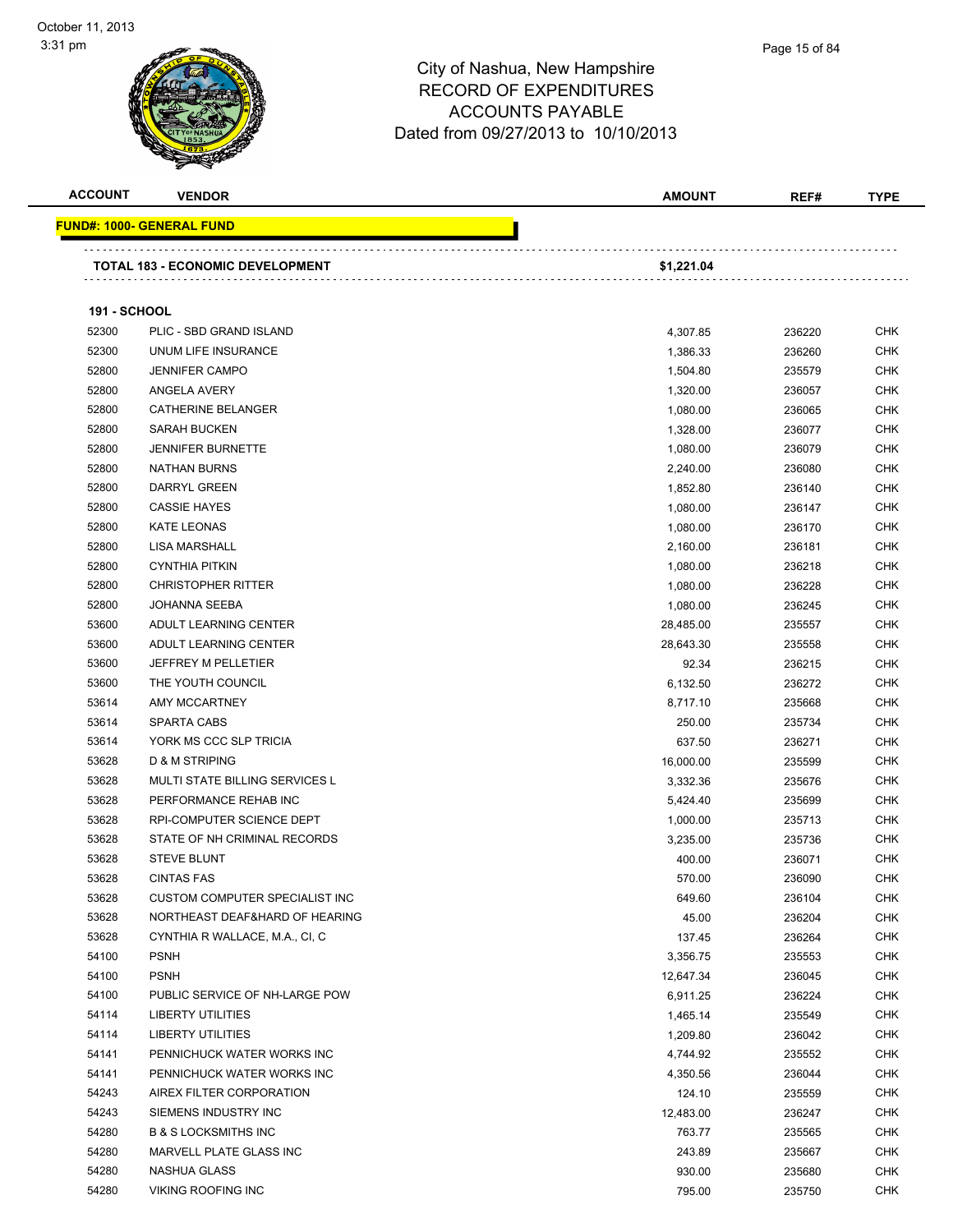| <b>ACCOUNT</b>      | <b>VENDOR</b>                           |                      | <b>AMOUNT</b> | REF#    | <b>TYPE</b> |
|---------------------|-----------------------------------------|----------------------|---------------|---------|-------------|
|                     | <b>FUND#: 1000- GENERAL FUND</b>        |                      |               |         |             |
|                     |                                         |                      |               |         |             |
| <b>191 - SCHOOL</b> |                                         |                      |               |         |             |
| 54280               | ALTERNATIVE COMMUNICATIONS SVC          |                      | 150.00        | 236051  | <b>CHK</b>  |
| 54280               | <b>B &amp; S LOCKSMITHS INC</b>         |                      | 474.00        | 236058  | <b>CHK</b>  |
| 54280               | MARVELL PLATE GLASS INC                 |                      | 332.80        | 236182  | <b>CHK</b>  |
| 54280               | NASHUA GLASS                            |                      | 24.00         | 236192  | <b>CHK</b>  |
| 54280               | NASHUA WALLPAPER & PAINT CO             |                      | 685.94        | 236194  | <b>CHK</b>  |
| 54280               | NEW ENGLAND SPORTS FLOORS               |                      | 650.00        | 236199  | <b>CHK</b>  |
| 54280               | RMG ENTERPRISE INC                      |                      | 1,081.95      | 236229  | <b>CHK</b>  |
| 54280               | STANLEY ELEVATOR CO INC                 |                      | 1,806.00      | 236252  | <b>CHK</b>  |
| 54421               | SPECIALIZED PURCHASING CONSULT          |                      | 56,733.72     | 236251  | <b>CHK</b>  |
| 54487               | HILLYARD/MANCHESTER                     |                      | 609.15        | 235642  | <b>CHK</b>  |
| 54487               | <b>INSPIRED TECHNOLOGY</b>              |                      | 5,040.00      | 235647  | <b>CHK</b>  |
| 54487               | NEVERETTS SEW & VAC INC                 |                      | 244.65        | 235686  | <b>CHK</b>  |
| 54487               | PRO AV SYSTEMS INC                      |                      | 746.00        | 235704  | <b>CHK</b>  |
| 54487               | <b>CROSS-COUNTRY MAINT &amp; SUPPLY</b> |                      | 91.20         | 236100  | <b>CHK</b>  |
| 54487               | D.R. GUILBEAULT AIR COMP., LLC          |                      | 240.00        | 236105  | <b>CHK</b>  |
| 54487               | <b>FAY ELECTRIC MOTORS</b>              |                      | 1,381.04      | 236121  | <b>CHK</b>  |
| 54487               | HILLYARD/MANCHESTER                     |                      | 293.90        | 236149  | <b>CHK</b>  |
| 54487               | <b>HOBART SERVICE</b>                   |                      | 229.60        | 236150  | <b>CHK</b>  |
| 54487               | <b>NELSON PIANO SERVICE</b>             |                      | 315.00        | 236196  | <b>CHK</b>  |
| 54600               | CHAPPELL TRACTOR SALES INC              |                      | 8.04          | 235586  | CHK         |
| 54600               | D & R TOWING INC                        |                      | 184.14        | 235600  | <b>CHK</b>  |
| 54600               | SANEL AUTO PARTS CO                     |                      | 100.48        | 235715  | <b>CHK</b>  |
| 54600               | SANEL AUTO PARTS CO                     |                      | 437.25        | 236236  | <b>CHK</b>  |
| 55109               | <b>FAIRPOINT COMMUNICATIONS</b>         |                      | 3,156.73      | 235548  | <b>CHK</b>  |
| 55109               | <b>SPRINT</b>                           |                      | 12.84         | 235554  | <b>CHK</b>  |
| 55200               | NASHUA SCHOOL DISTRICT 42               |                      | 85.00         | 14206   | <b>ACH</b>  |
| 55200               | <b>NHASP</b>                            |                      | 3,750.00      | 235551  | <b>CHK</b>  |
| 55200               | ASCD                                    |                      | 114.00        | 235564  | <b>CHK</b>  |
| 55200               | KIMBERLY DEGRAPPO                       |                      | 150.00        | 235604  | <b>CHK</b>  |
| 55200               | NH TRACK & FIELD COACHES ASSN           |                      | 60.00         | 236200  | <b>CHK</b>  |
| 55200               | <b>NHBCO</b>                            |                      | 125.00        | 236201  | <b>CHK</b>  |
| 55200               | CITIZENS BANK CREDIT CARD               | ROCKHURST UNIVERSITY | 129.00        | 9201403 | <b>ACH</b>  |
| 55300               | LUTHERAN COMMUNITY SERVICES SH          |                      | 90.00         | 235661  | <b>CHK</b>  |
| 55300               | <b>KERRIE THOMPSON</b>                  |                      | 50.00         | 235741  | <b>CHK</b>  |
| 55307               | ARELINDA ALVES                          |                      | 40.40         | 235560  | <b>CHK</b>  |
| 55307               | DOUGLAS E BEALS                         |                      | 10.17         | 235567  | <b>CHK</b>  |
| 55307               | <b>MARK CONRAD</b>                      |                      | 83.25         | 235591  | <b>CHK</b>  |
| 55307               | <b>VIRGINIA ESSON</b>                   |                      | 6.78          | 235618  | <b>CHK</b>  |
| 55307               | <b>LISA GINGRAS</b>                     |                      | 215.01        | 235629  | <b>CHK</b>  |
| 55307               | <b>JASON LONERGAN</b>                   |                      | 13.27         | 235659  | <b>CHK</b>  |
| 55307               | STEPHANIE ROSS-SAURI                    |                      | 18.08         | 235711  | <b>CHK</b>  |
| 55307               | <b>SHARON SAUNDERS</b>                  |                      | 74.47         | 235716  | <b>CHK</b>  |
| 55307               | <b>JENNIFER SEUSING</b>                 |                      | 21.41         | 235726  | <b>CHK</b>  |
| 55307               | MICHELE VERLEY                          |                      | 25.99         | 235749  | <b>CHK</b>  |
| 55307               | ROBERT ANASTAS                          |                      | 31.08         | 236053  | <b>CHK</b>  |
| 55307               | <b>JANICE ARCARO</b>                    |                      | 157.35        | 236055  | <b>CHK</b>  |
| 55307               | <b>MARCIA BAGLEY</b>                    |                      | 115.97        | 236059  | <b>CHK</b>  |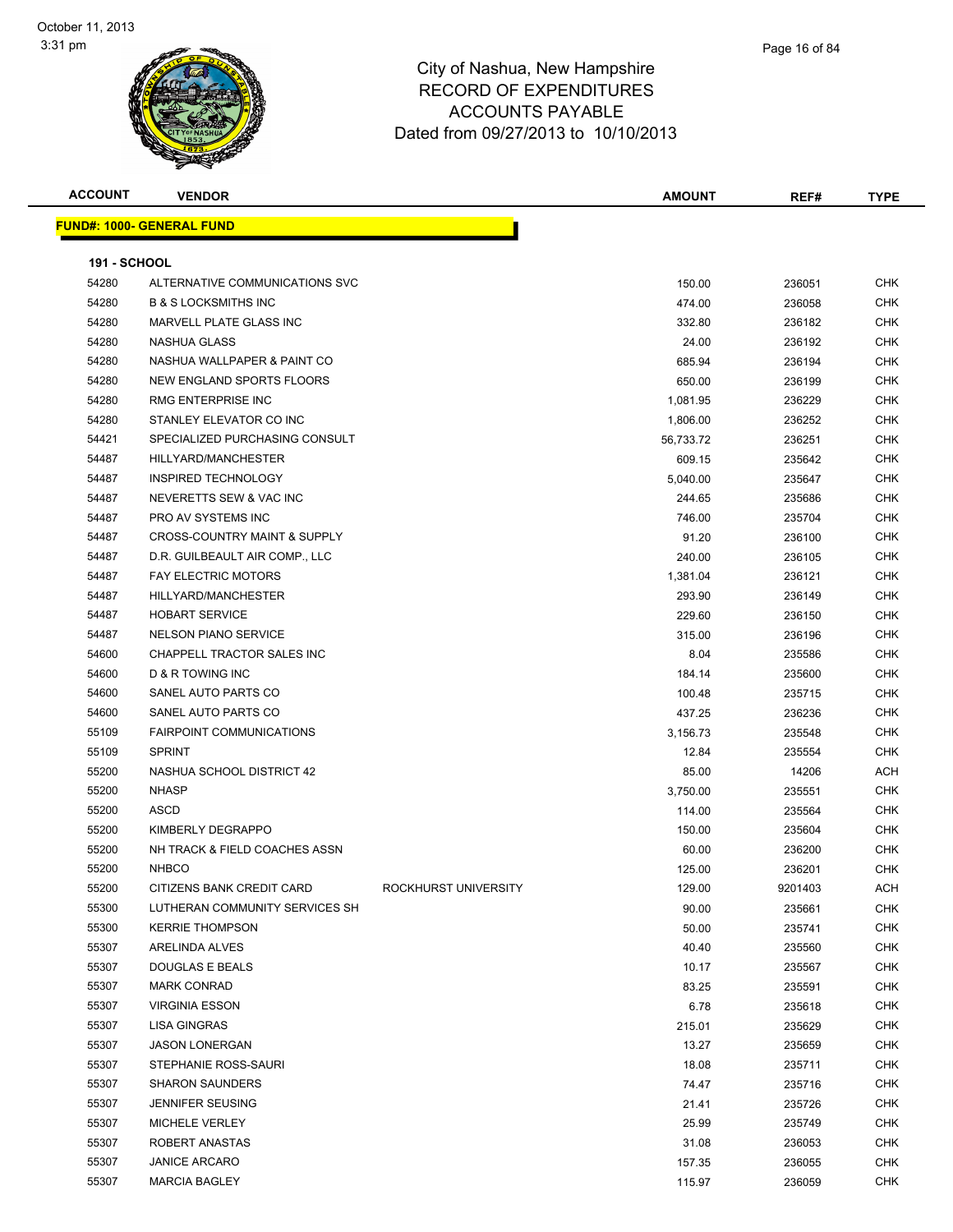

**ACCOUNT VENDOR AMOUNT REF# TYPE**

| Page 17 of 84 |  |
|---------------|--|
|               |  |

|                     | <b>FUND#: 1000- GENERAL FUND</b> |          |        |            |
|---------------------|----------------------------------|----------|--------|------------|
| <b>191 - SCHOOL</b> |                                  |          |        |            |
| 55307               | <b>ESTHER BRODEUR</b>            | 35.31    | 236074 | <b>CHK</b> |
| 55307               | NATHAN BURNS                     | 27.20    | 236080 | <b>CHK</b> |
| 55307               | <b>COVART VIRGINIA L</b>         | 7.07     | 236098 | <b>CHK</b> |
| 55307               | <b>JENNIFER DIMARIA</b>          | 73.89    | 236111 | CHK        |
| 55307               | <b>MARIANNE DUSTIN</b>           | 129.19   | 236115 | CHK        |
| 55307               | <b>KELLIE GABRIEL</b>            | 16.39    | 236128 | <b>CHK</b> |
| 55307               | <b>JENNIFER GRANTHAM</b>         | 67.66    | 236137 | <b>CHK</b> |
| 55307               | <b>WENDY GUAL</b>                | 25.71    | 236141 | <b>CHK</b> |
| 55307               | LYNNE HANLEY                     | 38.14    | 236144 | <b>CHK</b> |
| 55307               | <b>KELLY HOLMES</b>              | 20.34    | 236151 | <b>CHK</b> |
| 55307               | <b>STACY HYNES</b>               | 46.22    | 236153 | CHK        |
| 55307               | <b>CARMEN KOSOW</b>              | 43.22    | 236160 | <b>CHK</b> |
| 55307               | <b>MARC LAQUERRE</b>             | 102.97   | 236164 | <b>CHK</b> |
| 55307               | DONNA LATINA                     | 51.13    | 236166 | CHK        |
| 55307               | <b>JUDITH LOFTUS</b>             | 21.61    | 236172 | CHK        |
| 55307               | <b>MARK LUCAS</b>                | 29.66    | 236173 | <b>CHK</b> |
| 55307               | PAULA PAPANICOLAOU               | 59.89    | 236210 | <b>CHK</b> |
| 55307               | JEFFREY M PELLETIER              | 92.07    | 236215 | <b>CHK</b> |
| 55307               | <b>CHRISTOPHER SAUNDERS</b>      | 29.38    | 236238 | <b>CHK</b> |
| 55307               | PHILIP SCHAPPLER                 | 54.67    | 236239 | <b>CHK</b> |
| 55307               | JENNIFER SEUSING                 | 150.07   | 236246 | <b>CHK</b> |
| 55307               | <b>ALAN VERLEY</b>               | 42.79    | 236262 | <b>CHK</b> |
| 55400               | PATRICIA O'MARA                  | 59.00    | 235690 | <b>CHK</b> |
| 55400               | <b>SERESC</b>                    | 155.00   | 235725 | CHK        |
| 55400               | LEARNING RESOURCES NH            | 198.00   | 236041 | CHK        |
| 55400               | AMERICAN LIBRARY ASSN            | 150.00   | 236052 | CHK        |
| 55400               | BRENDA G FRENETTE                | 11.68    | 236126 | CHK        |
| 55400               | <b>MARC LAQUERRE</b>             | 210.47   | 236164 | CHK        |
| 55400               | DIVYA NAGRI                      | 1,774.56 | 236188 | <b>CHK</b> |
| 55600               | THE COPY SHOP                    | 122.85   | 236096 | CHK        |
| 55607               | FAIRGROUNDS MIDDLE SCH PETTY C   | 76.86    | 235620 | <b>CHK</b> |
| 55607               | <b>USPS HASLER</b>               | 2,000.00 | 235746 | <b>CHK</b> |
| 55607               | UNITED PARCEL SERVICE            | 17.08    | 236046 | <b>CHK</b> |
| 55607               | KATHY PAETZOLD                   | 186.12   | 236208 | <b>CHK</b> |
| 55635               | NASHUA SCHOOL DISTRICT 42        | 1,110.00 | 14206  | ACH        |
| 55642               | JOHN ANDRICK                     | 42.00    | 235561 | CHK        |
| 55642               | <b>WILLIAM L ANDRUS</b>          | 62.00    | 235562 | <b>CHK</b> |
| 55642               | <b>STEVE BRACCI</b>              | 42.00    | 235575 | <b>CHK</b> |
| 55642               | JONATHAN CALEY                   | 134.00   | 235578 | <b>CHK</b> |

 PHILIP CLINTON 62.00 235589 CHK EDDIE CURRIER 82.00 235597 CHK WESLEY DAUER 42.00 235602 CHK DOWLING DOUGLAS 134.00 235609 CHK JACKIE DRISCOLL 134.00 235610 CHK

 COLLEEN DRUGAN 196.00 235611 CHK MICHAEL DUBISZ 134.00 235612 CHK ROBERT A EARL 104.00 235613 CHK THOMAS EBOL 134.00 235614 CHK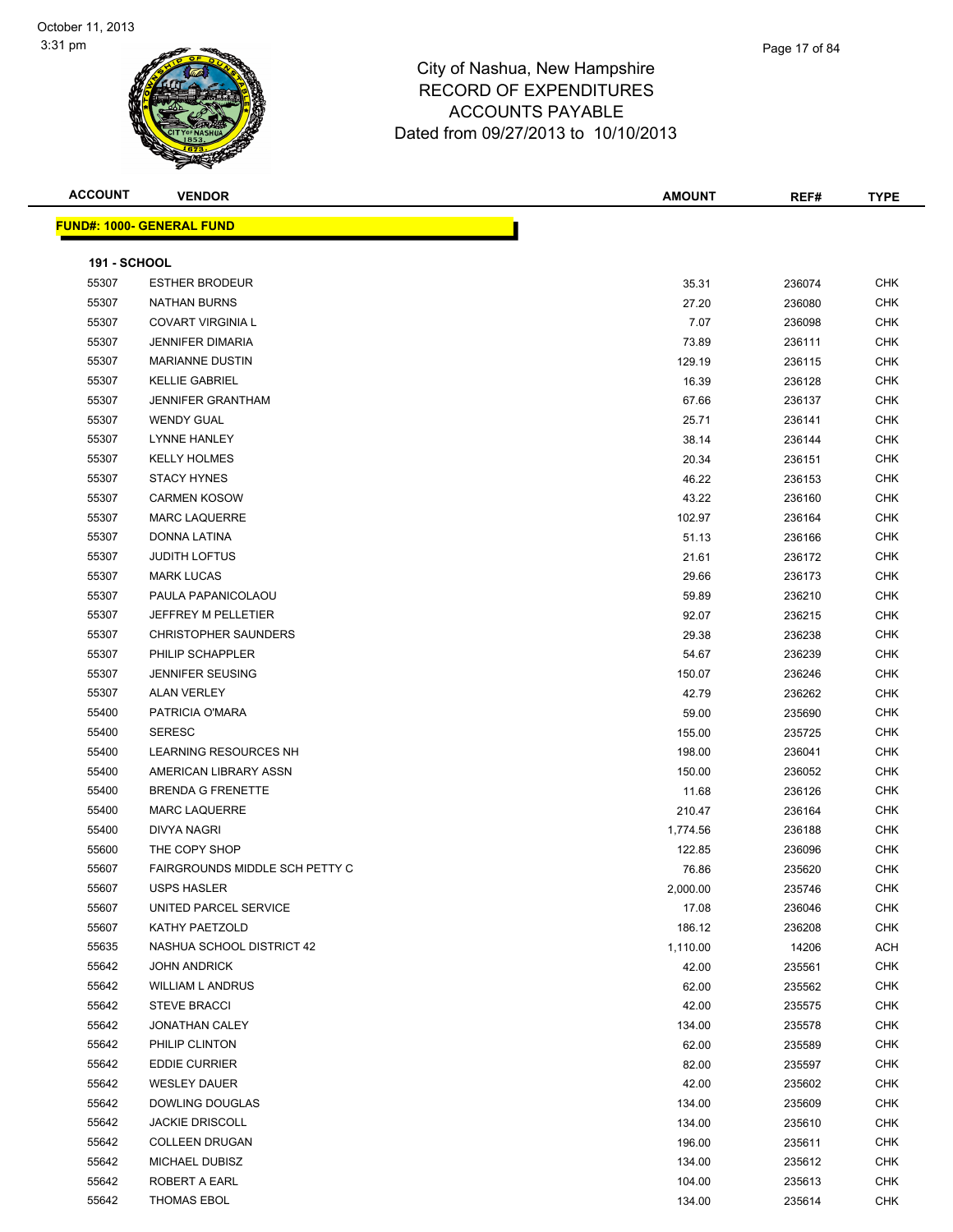

| Page 18 of 84 |
|---------------|
|               |

| <b>ACCOUNT</b>      | <b>VENDOR</b>                    | <b>AMOUNT</b> | REF#   | <b>TYPE</b> |
|---------------------|----------------------------------|---------------|--------|-------------|
|                     | <b>FUND#: 1000- GENERAL FUND</b> |               |        |             |
|                     |                                  |               |        |             |
| <b>191 - SCHOOL</b> |                                  |               |        |             |
| 55642               | <b>KEITH FRONK</b>               | 82.00         | 235626 | <b>CHK</b>  |
| 55642               | <b>CHRISTOPHER HAFTEL</b>        | 42.00         | 235636 | <b>CHK</b>  |
| 55642               | <b>CRAIG HOEMKE</b>              | 82.00         | 235643 | CHK         |
| 55642               | EDWARD JONSON                    | 124.00        | 235652 | CHK         |
| 55642               | <b>JEFF KATZ</b>                 | 134.00        | 235654 | CHK         |
| 55642               | <b>JOSEPH KURTA</b>              | 62.00         | 235656 | CHK         |
| 55642               | <b>WAGNER LEAO</b>               | 62.00         | 235657 | CHK         |
| 55642               | <b>BRIAN LUSIGNAN</b>            | 144.00        | 235660 | <b>CHK</b>  |
| 55642               | <b>WILLIAM MAKARAWICZ</b>        | 196.00        | 235664 | CHK         |
| 55642               | <b>NICK MANDRAVELIS</b>          | 124.00        | 235665 | CHK         |
| 55642               | <b>JOHN W MERRIKEN</b>           | 62.00         | 235672 | CHK         |
| 55642               | <b>GARY MURTAGH</b>              | 196.00        | 235677 | CHK         |
| 55642               | JOACHIM S. MUSEKIWA              | 62.00         | 235678 | CHK         |
| 55642               | SANDRA NEDEAU                    | 62.00         | 235683 | CHK         |
| 55642               | <b>WILLIAM NEVERETT</b>          | 62.00         | 235685 | CHK         |
| 55642               | <b>RICHARD PARSLOW</b>           | 42.00         | 235696 | CHK         |
| 55642               | NATHAN ROSENSTEIN                | 82.00         | 235710 | CHK         |
| 55642               | <b>TRICIA J SEYMOUR</b>          | 62.00         | 235727 | CHK         |
| 55642               | <b>RALPH SIDORIE</b>             | 62.00         | 235730 | <b>CHK</b>  |
| 55642               | <b>GERALD VEILLEUX</b>           | 41.00         | 235748 | CHK         |
| 55642               | <b>MICHAEL VIVEIROS</b>          | 52.00         | 235751 | CHK         |
| 55642               | <b>GARY WALSH</b>                | 82.00         | 235753 | CHK         |
| 55642               | <b>GARY WONG</b>                 | 62.00         | 235757 | CHK         |
| 55642               | <b>KAREN ZIELINSKI</b>           | 62.00         | 235759 | <b>CHK</b>  |
| 55642               | MICHAEL BARBERIAN                | 52.00         | 236060 | CHK         |
| 55642               | <b>JOHN BARRY</b>                | 82.00         | 236062 | CHK         |
| 55642               | <b>MARK CHERBONNEAU</b>          | 82.00         | 236089 | CHK         |
| 55642               | <b>GLENN COLBURN</b>             | 42.00         | 236094 | CHK         |
| 55642               | <b>KEVIN COYLE</b>               | 62.00         | 236099 | CHK         |
| 55642               | JEFFREY DELOIS                   | 94.00         | 236108 | CHK         |
| 55642               | <b>FRANK DEPINTO</b>             | 134.00        | 236109 | <b>CHK</b>  |
| 55642               | <b>DAVID DOMINICI</b>            | 62.00         | 236112 | <b>CHK</b>  |
| 55642               | WILLIAM J DONOVAN                | 42.00         | 236113 | CHK         |
| 55642               | MICHAEL DUBISZ                   | 134.00        | 236114 | <b>CHK</b>  |
| 55642               | ROBERT A EARL                    | 62.00         | 236116 | <b>CHK</b>  |
| 55642               | <b>MICHAEL HAMILTON</b>          | 134.00        | 236143 | <b>CHK</b>  |
| 55642               | EDWARD JONSON                    | 82.00         |        |             |
| 55642               | <b>GARY KUBA</b>                 | 62.00         | 236157 | CHK<br>CHK  |
| 55642               | MICHAEL LAFOND                   | 82.00         | 236161 |             |
|                     |                                  |               | 236163 | CHK         |
| 55642               | MICHAEL LAROCQUE                 | 62.00         | 236165 | <b>CHK</b>  |
| 55642               | <b>WAGNER LEAO</b>               | 124.00        | 236168 | <b>CHK</b>  |
| 55642               | <b>JOY M MANNING</b>             | 62.00         | 236179 | CHK         |
| 55642               | PHIL MCCARTHY                    | 42.00         | 236183 | CHK         |
| 55642               | ROBERT ODIERNA                   | 164.00        | 236205 | CHK         |
| 55642               | LOUKAS PAPAMICHAEL               | 62.00         | 236209 | CHK         |
| 55642               | <b>CHRISTINE PELKEY</b>          | 134.00        | 236214 | <b>CHK</b>  |
| 55642               | TOM PELLETIER                    | 52.00         | 236216 | <b>CHK</b>  |
| 55642               | CLAUDE F PEYROT                  | 94.00         | 236217 | <b>CHK</b>  |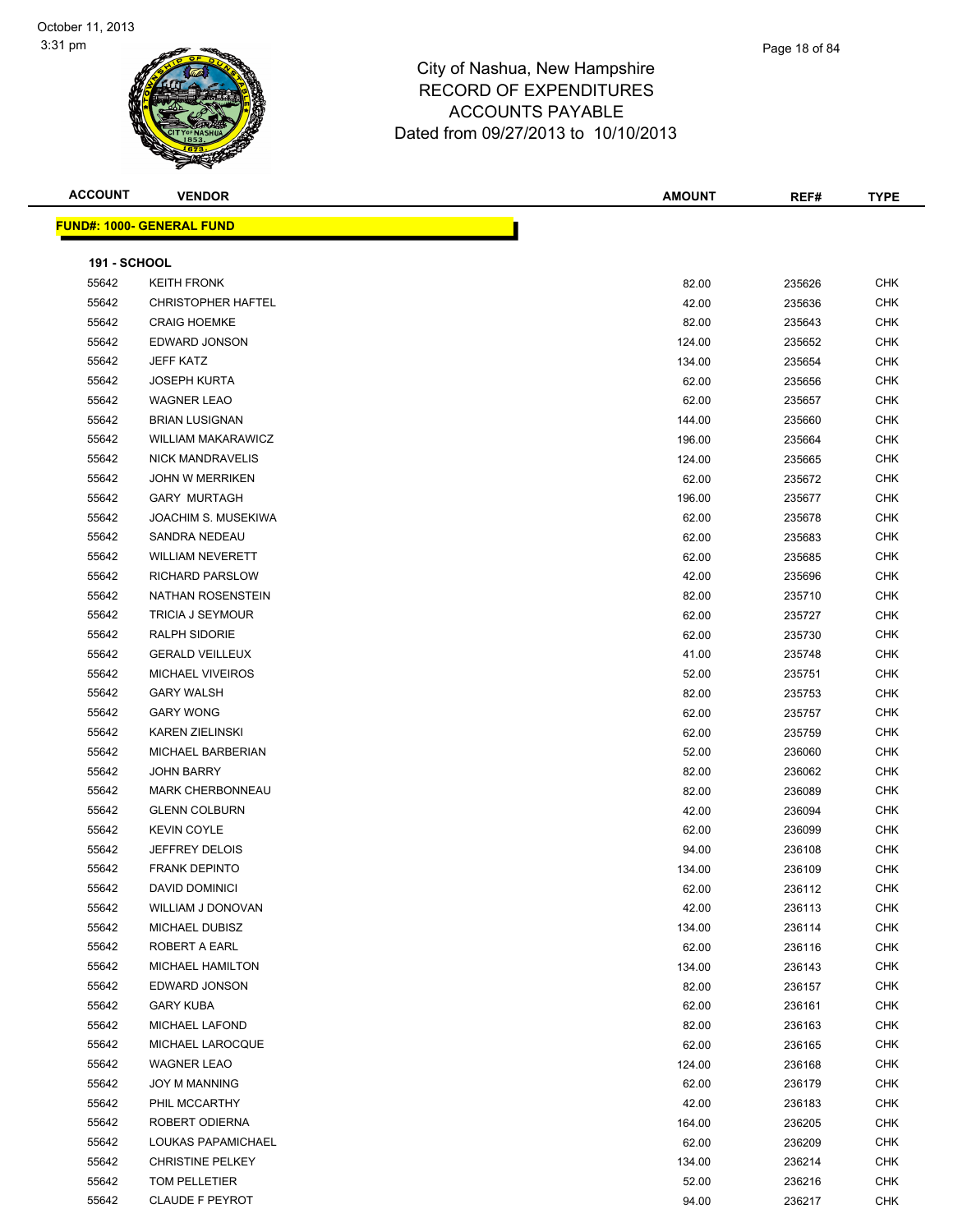

| Page 19 of 84 |
|---------------|
|               |

| <b>ACCOUNT</b>      | <b>VENDOR</b>                         | <b>AMOUNT</b> | REF#   | <b>TYPE</b> |
|---------------------|---------------------------------------|---------------|--------|-------------|
|                     | <b>FUND#: 1000- GENERAL FUND</b>      |               |        |             |
|                     |                                       |               |        |             |
| <b>191 - SCHOOL</b> |                                       |               |        |             |
| 55642               | <b>CHRISTIANE RAABE</b>               | 134.00        | 236226 | <b>CHK</b>  |
| 55642               | <b>CHARLES ROBERT</b>                 | 82.00         | 236230 | <b>CHK</b>  |
| 55642               | ROBERT LEVEY                          | 134.00        | 236231 | <b>CHK</b>  |
| 55642               | RICHARD SKARINKA                      | 268.00        | 236249 | <b>CHK</b>  |
| 55642               | PATRICK TREMBLAY                      | 82.00         | 236258 | <b>CHK</b>  |
| 55642               | <b>DENNIS WHITE</b>                   | 62.00         | 236268 | <b>CHK</b>  |
| 55642               | ROBERT ZUCCARO                        | 42.00         | 236273 | <b>CHK</b>  |
| 55642               | DAVE ZWICKER                          | 82.00         | 236274 | <b>CHK</b>  |
| 55690               | FIRST STUDENT INC                     | 3,550.06      | 235622 | <b>CHK</b>  |
| 55690               | FIRST STUDENT INC                     | 5,744.62      | 236122 | <b>CHK</b>  |
| 55691               | <b>JIM MONAHAN</b>                    | 55.93         | 235674 | <b>CHK</b>  |
| 55691               | <b>BRAD CANFIELD</b>                  | 1,130.00      | 236082 | <b>CHK</b>  |
| 55691               | <b>CARING HANDS TRANSPORTATION LL</b> | 8,015.00      | 236083 | <b>CHK</b>  |
| 55691               | FIRST STUDENT INC                     | 506.75        | 236122 | <b>CHK</b>  |
| 55691               | <b>BARBARA MELANSON</b>               | 141.25        | 236185 | <b>CHK</b>  |
| 55691               | THE PROVIDER ENTERPRISES INC.         | 41,181.00     | 236223 | <b>CHK</b>  |
| 55691               | SARAH WINSLOW                         | 420.36        | 236270 | <b>CHK</b>  |
| 55694               | <b>BOOTHBY THERAPY SERVICES LLC</b>   | 332.78        | 235572 | <b>CHK</b>  |
| 55694               | CHILEDA INSTITUTE, INC                | 716.61        | 235587 | <b>CHK</b>  |
| 55694               | CROTCHED MOUNTAIN REHAB CTR           | 12,925.34     | 235595 | <b>CHK</b>  |
| 55694               | <b>GREATER LAWRENCE ED COLLABORAT</b> | 7,680.00      | 235634 | <b>CHK</b>  |
| 55694               | MERRIMACK SPEC ED COLLABORATIV        | 37,910.00     | 235673 | <b>CHK</b>  |
| 55694               | NFI NORTH INC                         | 830.75        | 235688 | <b>CHK</b>  |
| 55694               | THE READING FOUNDATION                | 3,024.00      | 235707 | <b>CHK</b>  |
| 55694               | <b>CEDARCREST INC</b>                 | 4,694.40      | 236086 | <b>CHK</b>  |
| 55694               | ALISON CODY FLETCHER                  | 700.00        | 236092 | <b>CHK</b>  |
| 55694               | <b>GREATER LAWRENCE ED COLLABORAT</b> | 5,833.00      | 236139 | <b>CHK</b>  |
| 55694               | LEARNING PREP SCHOOL                  | 4,630.92      | 236169 | <b>CHK</b>  |
| 55694               | LIGHTHOUSE SCHOOL INC                 | 120,787.20    | 236171 | <b>CHK</b>  |
| 55694               | NASHOBA LEARNING GROUP                | 9,213.20      | 236190 | <b>CHK</b>  |
| 55694               | NASHUA CHILDRENS HOME                 | 42,308.96     | 236191 | <b>CHK</b>  |
| 55694               | SPAULDING YOUTH CENTER                | 11,551.68     | 236250 | CHK         |
| 61100               | CANON SOLUTIONS AMERICA               | 120.00        | 235581 | <b>CHK</b>  |
| 61100               | SCHOOL SPECIALTY                      | 219.98        | 235723 | <b>CHK</b>  |
| 61100               | STAPLES BUSINESS ADVANTAGE            | 91.17         | 235735 | <b>CHK</b>  |
| 61100               | WB MASON CO INC                       | 9,143.50      | 235754 | <b>CHK</b>  |
| 61100               | CENTRAL PAPER PRODUCTS CO             | 63.03         | 236088 | <b>CHK</b>  |
| 61100               | PLAQUEMAKER.COM                       | 96.00         | 236219 | <b>CHK</b>  |
| 61100               | SCHOOL NURSE SUPPLY INC               | 40.95         | 236242 | <b>CHK</b>  |
| 61100               | STAPLES BUSINESS ADVANTAGE            | 43.03         | 236253 | <b>CHK</b>  |
| 61100               | WB MASON CO INC                       | 813.83        | 236267 | <b>CHK</b>  |
| 61107               | <b>BENS UNIFORMS</b>                  | 318.00        | 236067 | <b>CHK</b>  |
| 61135               | APPLE INC                             | 19.00         | 235563 | <b>CHK</b>  |

61135 BELLETETES INC 61135 BELLETETES INC BLICK ART MATERIALS 22.04 235570 CHK CARD TECH ID 438.44 235582 CHK CARTRIDGE WORLD NASHUA 333.20 235583 CHK CLAYSCAPES POTTERY INC 3,345.34 235588 CHK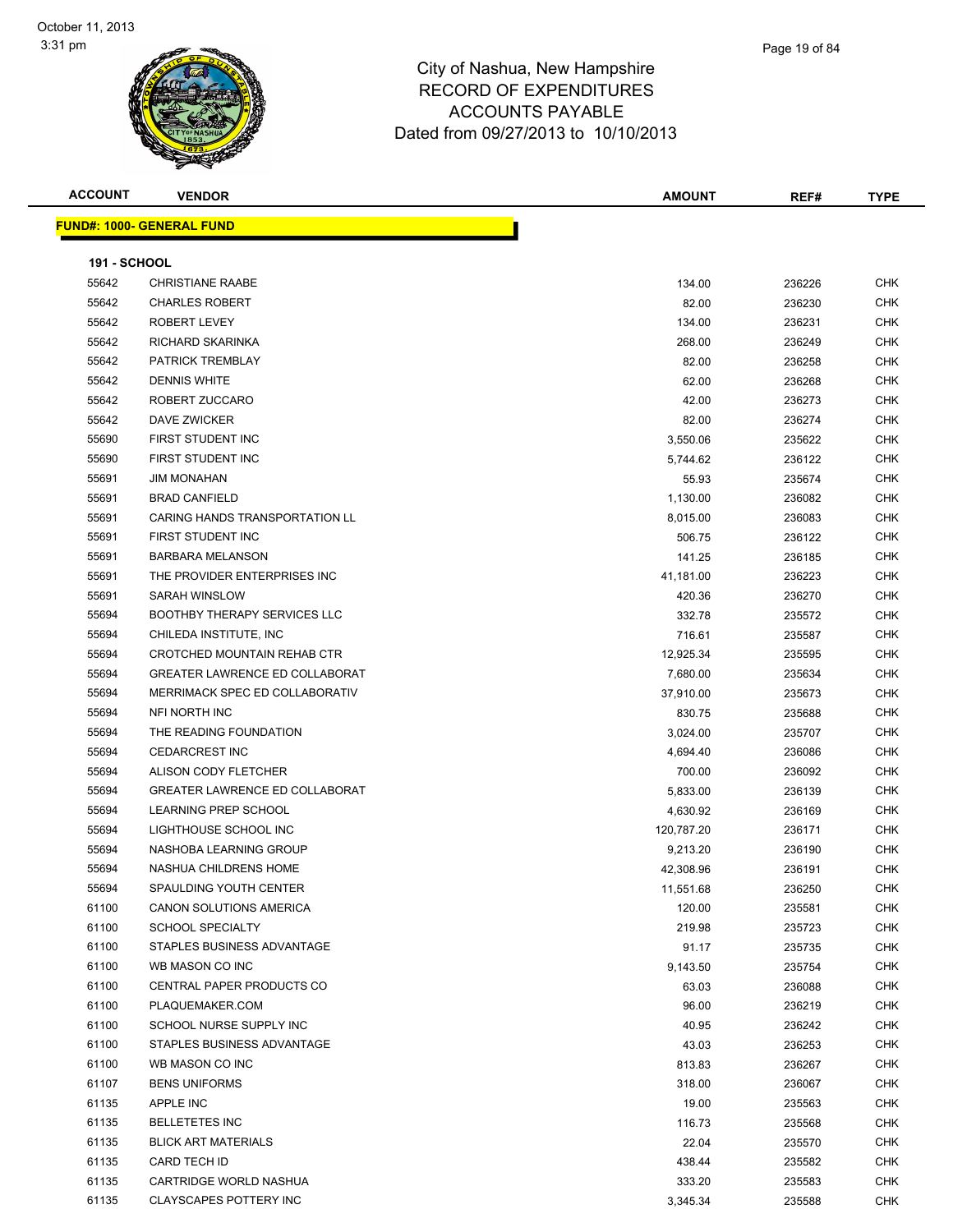| <b>ACCOUNT</b>               | <b>VENDOR</b>                    | <b>AMOUNT</b> | REF#   | <b>TYPE</b> |
|------------------------------|----------------------------------|---------------|--------|-------------|
|                              | <b>FUND#: 1000- GENERAL FUND</b> |               |        |             |
|                              |                                  |               |        |             |
| <b>191 - SCHOOL</b><br>61135 | <b>FRANK COVART</b>              | 80.60         | 235593 | <b>CHK</b>  |
| 61135                        | <b>CREATIVE TEACHING PRESS</b>   | 38.83         | 235594 | <b>CHK</b>  |
| 61135                        | <b>CURRICULUM ASSOCIATES LLC</b> |               |        |             |
|                              |                                  | 178.08        | 235596 | <b>CHK</b>  |
| 61135                        | PAULA DANEAU                     | 6.50          | 235601 | <b>CHK</b>  |
| 61135                        | <b>DEMCO</b>                     | 34.74         | 235605 | <b>CHK</b>  |
| 61135                        | DIDAX, INC                       | 51.30         | 235607 | <b>CHK</b>  |
| 61135                        | eREPLACEMENTPARTS.COM            | 38.13         | 235617 | <b>CHK</b>  |
| 61135                        | FREESTYLE PHOTOGRAPHIC SUPPLIE   | 79.98         | 235625 | <b>CHK</b>  |
| 61135                        | <b>HANNAFORD</b>                 | 44.68         | 235639 | <b>CHK</b>  |
| 61135                        | HOME DEPOT CREDIT SERVICES       | 111.58        | 235644 | <b>CHK</b>  |
| 61135                        | HOME DEPOT CREDIT SERVICE        | 1,250.49      | 235645 | <b>CHK</b>  |
| 61135                        | <b>JW PEPPER &amp; SON INC</b>   | 39.00         | 235649 | <b>CHK</b>  |
| 61135                        | <b>JW PEPPER &amp; SONS INC</b>  | 541.49        | 235650 | <b>CHK</b>  |
| 61135                        | <b>DENYELLA KLAYTON</b>          | 132.00        | 235655 | <b>CHK</b>  |
| 61135                        | MARKET BASKET ACCT 2589096       | 893.85        | 235666 | <b>CHK</b>  |
| 61135                        | MCGRAW-HILL SCHOOL EDUCATION     | 4,103.25      | 235669 | <b>CHK</b>  |
| 61135                        | MCINTIRE BUSINESS PRODUCTS INC.  | 1,011.56      | 235670 | <b>CHK</b>  |
| 61135                        | MOORE MEDICAL LLC                | 5.84          | 235675 | <b>CHK</b>  |
| 61135                        | <b>NASCO</b>                     | 5.84          | 235679 | <b>CHK</b>  |
| 61135                        | <b>NELSON PIANO SERVICE</b>      | 405.00        | 235684 | <b>CHK</b>  |
| 61135                        | NEVERETTS SEW & VAC INC          | 199.00        | 235686 | <b>CHK</b>  |
| 61135                        | NORTH CENTER FOOD SERVICE        | 401.48        | 235689 | <b>CHK</b>  |
| 61135                        | P J CURRIER LUMBER CO            | 328.14        | 235693 | <b>CHK</b>  |
| 61135                        | PEARSON EDUCATION INC            | 164.68        | 235698 | <b>CHK</b>  |
| 61135                        | <b>DENISE PETZ</b>               | 72.47         | 235700 | <b>CHK</b>  |
| 61135                        | POCKET NURSE                     | 1,125.73      | 235702 | <b>CHK</b>  |
| 61135                        | PORTLAND POTTERY                 | 1,802.40      | 235703 | <b>CHK</b>  |
| 61135                        | REMEDIA PUBLICATIONS INC         | 223.70        | 235708 | <b>CHK</b>  |
| 61135                        | STEPHANIE ROSS-SAURI             | 10.61         | 235711 | <b>CHK</b>  |
| 61135                        | PHILIP SCHAPPLER                 | 137.24        | 235717 | <b>CHK</b>  |
| 61135                        | <b>SCHOLASTIC INC</b>            | 64.86         | 235719 | <b>CHK</b>  |
| 61135                        | SCHOOL HEALTH CORP               | 632.98        | 235722 | <b>CHK</b>  |
| 61135                        | <b>SCHOOL SPECIALTY</b>          | 4,995.92      | 235723 | <b>CHK</b>  |
| 61135                        | <b>HALLIE STONE</b>              | 34.90         | 235737 | <b>CHK</b>  |
| 61135                        | <b>CHERRIE SWANN</b>             | 35.98         | 235738 | <b>CHK</b>  |
| 61135                        | <b>TEACHER CREATED RESOURCES</b> | 171.50        | 235739 | <b>CHK</b>  |
| 61135                        | <b>WAL-MART</b>                  | 176.23        | 235752 | <b>CHK</b>  |
| 61135                        | WB MASON CO INC                  | 2,928.58      | 235754 | <b>CHK</b>  |
| 61135                        | <b>WEST MUSIC</b>                | 298.14        | 235756 | <b>CHK</b>  |
| 61135                        | CAITLIN ZIBOLIS                  | 42.94         | 235758 | <b>CHK</b>  |
| 61135                        | A & E COFFEE ROASTERY LLC        | 147.40        | 236047 | <b>CHK</b>  |
| 61135                        | <b>BARNES &amp; NOBLE INC</b>    | 139.75        | 236061 | <b>CHK</b>  |
| 61135                        | <b>BLICK ART MATERIALS</b>       | 557.19        | 236069 | <b>CHK</b>  |
| 61135                        | COMPUTER HUT dba IT INSIDERS     | 79.95         | 236095 | <b>CHK</b>  |
| 61135                        | CRYSTAL ROCK BOTTLED WATER       | 115.35        | 236102 | <b>CHK</b>  |
| 61135                        | <b>CURRICULUM ASSOCIATES LLC</b> | 58.69         | 236103 | <b>CHK</b>  |
| 61135                        | <b>MARK DAILEANES</b>            | 124.27        | 236106 | <b>CHK</b>  |
| 61135                        | F W WEBB CO                      | 411.09        | 236119 | <b>CHK</b>  |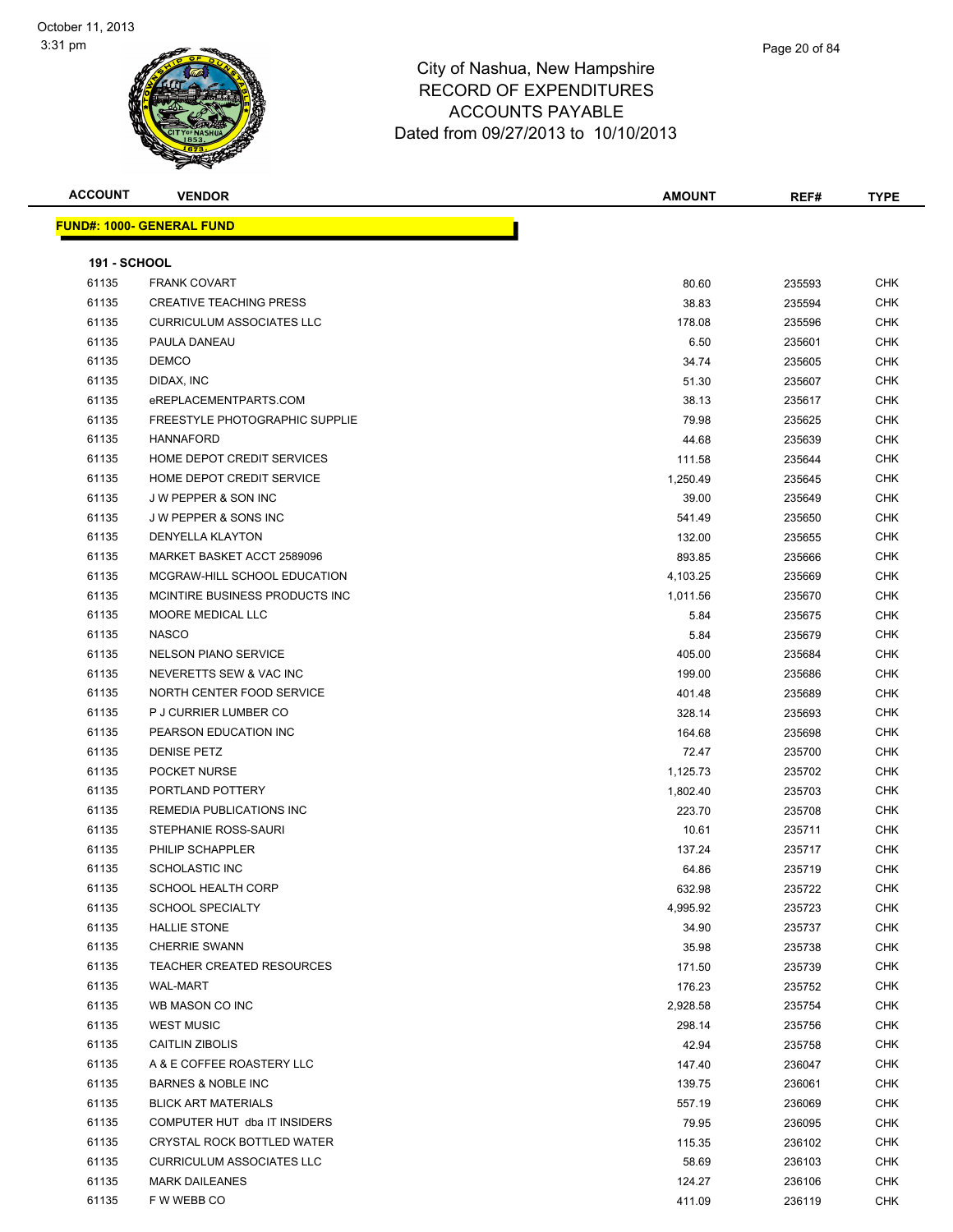| <u> FUND#: 1000- GENERAL FUND</u><br><b>191 - SCHOOL</b><br>61135<br>FIRST STUDENT INC<br>143.26<br><b>CHK</b><br>236122<br><b>CHK</b><br>61135<br><b>FRANKLIN COVEY</b><br>2,748.84<br>236125<br>61135<br><b>HANNAFORD</b><br><b>CHK</b><br>184.30<br>236145<br><b>CHK</b><br>61135<br><b>HEINEMANN</b><br>448.80<br>236148<br>61135<br>HOME DEPOT CREDIT SERVICE<br>622.20<br>236152<br>CHK<br><b>CHK</b><br>61135<br><b>JW PEPPER &amp; SON INC</b><br>460.91<br>236155<br>61135<br><b>JW PEPPER &amp; SONS INC</b><br>473.48<br><b>CHK</b><br>236156<br><b>CHK</b><br>61135<br>DONNA LUNA<br>45.12<br>236174<br>61135<br>MARKET BASKET ACCT 2589096<br>227.51<br><b>CHK</b><br>236180<br><b>CHK</b><br>61135<br>MCGRAW-HILL SCHOOL EDUCATION<br>166.01<br>236184<br>61135<br><b>MONOPRICE INC</b><br>CHK<br>59.22<br>236186<br>61135<br><b>NASCO</b><br><b>CHK</b><br>1,195.42<br>236189<br>61135<br>NEW ENGLAND FOREST PRODUCTS, I<br>CHK<br>8,612.50<br>236197<br><b>CHK</b><br>61135<br><b>KAREN NICHOLS</b><br>54.59<br>236202<br><b>CHK</b><br>61135<br>P J CURRIER LUMBER CO<br>2,848.65<br>236207<br>61135<br>PEARSON EDUCATION INC<br>469.20<br>236213<br>CHK<br><b>CHK</b><br>61135<br>PYRAMID EDUCATIONAL CONSULTS.<br>164.84<br>236225<br>61135<br><b>RED HOT SPORTS PROMOTIONS</b><br><b>CHK</b><br>585.45<br>236227<br><b>CHK</b><br>61135<br><b>ISA ROSS</b><br>114.99<br>236232<br>61135<br><b>SUSAN ROURKE</b><br>185.88<br><b>CHK</b><br>236233<br><b>CHK</b><br>61135<br>SANE<br>290.75<br>236235<br>61135<br><b>ALLAN SAULNIER</b><br>300.00<br><b>CHK</b><br>236237<br>61135<br><b>SCHOLASTIC INC</b><br><b>CHK</b><br>202.08<br>236240<br>61135<br><b>SCHOOL HEALTH CORP</b><br><b>CHK</b><br>90.00<br>236241<br><b>CHK</b><br>61135<br><b>SCHOOL OUTFITTERS</b><br>245.68<br>236243<br><b>CHK</b><br>61135<br><b>SCHOOL SPECIALTY</b><br>236244<br>7,145.08<br>61135<br>THE TELEGRAPH<br>195.50<br>236256<br>CHK<br>61135<br>WB MASON CO INC<br>CHK<br>1,717.27<br>236267<br><b>CHK</b><br>61142<br>PATRICIA MCMAHON<br>93.01<br>235671<br><b>CHK</b><br>61142<br><b>WAL-MART</b><br>33.08<br>235752<br>61142<br><b>CHK</b><br>DIFFERENT ROADS TO LEARNING<br>57.90<br>236110<br>61142<br>CHK<br>SCHOOL HEALTH CORP<br>1,199.73<br>236241<br>61249<br><b>BARNES &amp; NOBLE INC</b><br><b>CHK</b><br>466.96<br>235566<br>61299<br><b>BLUE TARP FINANCIAL</b><br><b>CHK</b><br>16.10<br>235571<br>61299<br>HOME DEPOT CREDIT SERVICES<br>66.00<br>235646<br><b>CHK</b><br>61299<br><b>CHK</b><br>LINEN & SHADE BIN INC<br>296.00<br>235658<br>61299<br><b>CHK</b><br>TIGER DIRECT INC.<br>39.81<br>235742<br>61299<br>WB MASON CO INC<br><b>CHK</b><br>31.00<br>235754<br>61299<br>ALL SEASONS PROMOTIONS<br>288.75<br><b>CHK</b><br>236050<br>61299<br><b>CHK</b><br><b>BELLETETES INC</b><br>145.36<br>236066<br>61299<br><b>BLUE TARP FINANCIAL</b><br>4.31<br>CHK<br>236070<br>61299<br><b>CHK</b><br><b>FASTENAL CO</b><br>10.66<br>236120<br>61299<br><b>CHK</b><br><b>JENNIFER GRANTHAM</b><br>47.24<br>236137<br>61299<br><b>CHK</b><br><b>STACY HYNES</b><br>116.75<br>236153<br>61299<br><b>CHK</b><br><b>MUSIC &amp; ART CENTERS</b><br>589.60<br>236187<br>61299<br>PASEK CORP<br>2,257.58<br>236211<br>CHK<br>61299<br><b>SCHOOL SPECIALTY</b><br>CHK<br>85.41<br>236244<br>61299<br>WB MASON CO INC<br><b>CHK</b><br>228.30<br>236267 | <b>ACCOUNT</b> | <b>VENDOR</b> | <b>AMOUNT</b> | REF# | <b>TYPE</b> |
|------------------------------------------------------------------------------------------------------------------------------------------------------------------------------------------------------------------------------------------------------------------------------------------------------------------------------------------------------------------------------------------------------------------------------------------------------------------------------------------------------------------------------------------------------------------------------------------------------------------------------------------------------------------------------------------------------------------------------------------------------------------------------------------------------------------------------------------------------------------------------------------------------------------------------------------------------------------------------------------------------------------------------------------------------------------------------------------------------------------------------------------------------------------------------------------------------------------------------------------------------------------------------------------------------------------------------------------------------------------------------------------------------------------------------------------------------------------------------------------------------------------------------------------------------------------------------------------------------------------------------------------------------------------------------------------------------------------------------------------------------------------------------------------------------------------------------------------------------------------------------------------------------------------------------------------------------------------------------------------------------------------------------------------------------------------------------------------------------------------------------------------------------------------------------------------------------------------------------------------------------------------------------------------------------------------------------------------------------------------------------------------------------------------------------------------------------------------------------------------------------------------------------------------------------------------------------------------------------------------------------------------------------------------------------------------------------------------------------------------------------------------------------------------------------------------------------------------------------------------------------------------------------------------------------------------------------------------------------------------------------------------------------------------------------------------------------------------------------------------------------------------------------------------------------------------------------------------------------------------------------------------------------------------------------------------------------------------------------------------------------|----------------|---------------|---------------|------|-------------|
|                                                                                                                                                                                                                                                                                                                                                                                                                                                                                                                                                                                                                                                                                                                                                                                                                                                                                                                                                                                                                                                                                                                                                                                                                                                                                                                                                                                                                                                                                                                                                                                                                                                                                                                                                                                                                                                                                                                                                                                                                                                                                                                                                                                                                                                                                                                                                                                                                                                                                                                                                                                                                                                                                                                                                                                                                                                                                                                                                                                                                                                                                                                                                                                                                                                                                                                                                                              |                |               |               |      |             |
|                                                                                                                                                                                                                                                                                                                                                                                                                                                                                                                                                                                                                                                                                                                                                                                                                                                                                                                                                                                                                                                                                                                                                                                                                                                                                                                                                                                                                                                                                                                                                                                                                                                                                                                                                                                                                                                                                                                                                                                                                                                                                                                                                                                                                                                                                                                                                                                                                                                                                                                                                                                                                                                                                                                                                                                                                                                                                                                                                                                                                                                                                                                                                                                                                                                                                                                                                                              |                |               |               |      |             |
|                                                                                                                                                                                                                                                                                                                                                                                                                                                                                                                                                                                                                                                                                                                                                                                                                                                                                                                                                                                                                                                                                                                                                                                                                                                                                                                                                                                                                                                                                                                                                                                                                                                                                                                                                                                                                                                                                                                                                                                                                                                                                                                                                                                                                                                                                                                                                                                                                                                                                                                                                                                                                                                                                                                                                                                                                                                                                                                                                                                                                                                                                                                                                                                                                                                                                                                                                                              |                |               |               |      |             |
|                                                                                                                                                                                                                                                                                                                                                                                                                                                                                                                                                                                                                                                                                                                                                                                                                                                                                                                                                                                                                                                                                                                                                                                                                                                                                                                                                                                                                                                                                                                                                                                                                                                                                                                                                                                                                                                                                                                                                                                                                                                                                                                                                                                                                                                                                                                                                                                                                                                                                                                                                                                                                                                                                                                                                                                                                                                                                                                                                                                                                                                                                                                                                                                                                                                                                                                                                                              |                |               |               |      |             |
|                                                                                                                                                                                                                                                                                                                                                                                                                                                                                                                                                                                                                                                                                                                                                                                                                                                                                                                                                                                                                                                                                                                                                                                                                                                                                                                                                                                                                                                                                                                                                                                                                                                                                                                                                                                                                                                                                                                                                                                                                                                                                                                                                                                                                                                                                                                                                                                                                                                                                                                                                                                                                                                                                                                                                                                                                                                                                                                                                                                                                                                                                                                                                                                                                                                                                                                                                                              |                |               |               |      |             |
|                                                                                                                                                                                                                                                                                                                                                                                                                                                                                                                                                                                                                                                                                                                                                                                                                                                                                                                                                                                                                                                                                                                                                                                                                                                                                                                                                                                                                                                                                                                                                                                                                                                                                                                                                                                                                                                                                                                                                                                                                                                                                                                                                                                                                                                                                                                                                                                                                                                                                                                                                                                                                                                                                                                                                                                                                                                                                                                                                                                                                                                                                                                                                                                                                                                                                                                                                                              |                |               |               |      |             |
|                                                                                                                                                                                                                                                                                                                                                                                                                                                                                                                                                                                                                                                                                                                                                                                                                                                                                                                                                                                                                                                                                                                                                                                                                                                                                                                                                                                                                                                                                                                                                                                                                                                                                                                                                                                                                                                                                                                                                                                                                                                                                                                                                                                                                                                                                                                                                                                                                                                                                                                                                                                                                                                                                                                                                                                                                                                                                                                                                                                                                                                                                                                                                                                                                                                                                                                                                                              |                |               |               |      |             |
|                                                                                                                                                                                                                                                                                                                                                                                                                                                                                                                                                                                                                                                                                                                                                                                                                                                                                                                                                                                                                                                                                                                                                                                                                                                                                                                                                                                                                                                                                                                                                                                                                                                                                                                                                                                                                                                                                                                                                                                                                                                                                                                                                                                                                                                                                                                                                                                                                                                                                                                                                                                                                                                                                                                                                                                                                                                                                                                                                                                                                                                                                                                                                                                                                                                                                                                                                                              |                |               |               |      |             |
|                                                                                                                                                                                                                                                                                                                                                                                                                                                                                                                                                                                                                                                                                                                                                                                                                                                                                                                                                                                                                                                                                                                                                                                                                                                                                                                                                                                                                                                                                                                                                                                                                                                                                                                                                                                                                                                                                                                                                                                                                                                                                                                                                                                                                                                                                                                                                                                                                                                                                                                                                                                                                                                                                                                                                                                                                                                                                                                                                                                                                                                                                                                                                                                                                                                                                                                                                                              |                |               |               |      |             |
|                                                                                                                                                                                                                                                                                                                                                                                                                                                                                                                                                                                                                                                                                                                                                                                                                                                                                                                                                                                                                                                                                                                                                                                                                                                                                                                                                                                                                                                                                                                                                                                                                                                                                                                                                                                                                                                                                                                                                                                                                                                                                                                                                                                                                                                                                                                                                                                                                                                                                                                                                                                                                                                                                                                                                                                                                                                                                                                                                                                                                                                                                                                                                                                                                                                                                                                                                                              |                |               |               |      |             |
|                                                                                                                                                                                                                                                                                                                                                                                                                                                                                                                                                                                                                                                                                                                                                                                                                                                                                                                                                                                                                                                                                                                                                                                                                                                                                                                                                                                                                                                                                                                                                                                                                                                                                                                                                                                                                                                                                                                                                                                                                                                                                                                                                                                                                                                                                                                                                                                                                                                                                                                                                                                                                                                                                                                                                                                                                                                                                                                                                                                                                                                                                                                                                                                                                                                                                                                                                                              |                |               |               |      |             |
|                                                                                                                                                                                                                                                                                                                                                                                                                                                                                                                                                                                                                                                                                                                                                                                                                                                                                                                                                                                                                                                                                                                                                                                                                                                                                                                                                                                                                                                                                                                                                                                                                                                                                                                                                                                                                                                                                                                                                                                                                                                                                                                                                                                                                                                                                                                                                                                                                                                                                                                                                                                                                                                                                                                                                                                                                                                                                                                                                                                                                                                                                                                                                                                                                                                                                                                                                                              |                |               |               |      |             |
|                                                                                                                                                                                                                                                                                                                                                                                                                                                                                                                                                                                                                                                                                                                                                                                                                                                                                                                                                                                                                                                                                                                                                                                                                                                                                                                                                                                                                                                                                                                                                                                                                                                                                                                                                                                                                                                                                                                                                                                                                                                                                                                                                                                                                                                                                                                                                                                                                                                                                                                                                                                                                                                                                                                                                                                                                                                                                                                                                                                                                                                                                                                                                                                                                                                                                                                                                                              |                |               |               |      |             |
|                                                                                                                                                                                                                                                                                                                                                                                                                                                                                                                                                                                                                                                                                                                                                                                                                                                                                                                                                                                                                                                                                                                                                                                                                                                                                                                                                                                                                                                                                                                                                                                                                                                                                                                                                                                                                                                                                                                                                                                                                                                                                                                                                                                                                                                                                                                                                                                                                                                                                                                                                                                                                                                                                                                                                                                                                                                                                                                                                                                                                                                                                                                                                                                                                                                                                                                                                                              |                |               |               |      |             |
|                                                                                                                                                                                                                                                                                                                                                                                                                                                                                                                                                                                                                                                                                                                                                                                                                                                                                                                                                                                                                                                                                                                                                                                                                                                                                                                                                                                                                                                                                                                                                                                                                                                                                                                                                                                                                                                                                                                                                                                                                                                                                                                                                                                                                                                                                                                                                                                                                                                                                                                                                                                                                                                                                                                                                                                                                                                                                                                                                                                                                                                                                                                                                                                                                                                                                                                                                                              |                |               |               |      |             |
|                                                                                                                                                                                                                                                                                                                                                                                                                                                                                                                                                                                                                                                                                                                                                                                                                                                                                                                                                                                                                                                                                                                                                                                                                                                                                                                                                                                                                                                                                                                                                                                                                                                                                                                                                                                                                                                                                                                                                                                                                                                                                                                                                                                                                                                                                                                                                                                                                                                                                                                                                                                                                                                                                                                                                                                                                                                                                                                                                                                                                                                                                                                                                                                                                                                                                                                                                                              |                |               |               |      |             |
|                                                                                                                                                                                                                                                                                                                                                                                                                                                                                                                                                                                                                                                                                                                                                                                                                                                                                                                                                                                                                                                                                                                                                                                                                                                                                                                                                                                                                                                                                                                                                                                                                                                                                                                                                                                                                                                                                                                                                                                                                                                                                                                                                                                                                                                                                                                                                                                                                                                                                                                                                                                                                                                                                                                                                                                                                                                                                                                                                                                                                                                                                                                                                                                                                                                                                                                                                                              |                |               |               |      |             |
|                                                                                                                                                                                                                                                                                                                                                                                                                                                                                                                                                                                                                                                                                                                                                                                                                                                                                                                                                                                                                                                                                                                                                                                                                                                                                                                                                                                                                                                                                                                                                                                                                                                                                                                                                                                                                                                                                                                                                                                                                                                                                                                                                                                                                                                                                                                                                                                                                                                                                                                                                                                                                                                                                                                                                                                                                                                                                                                                                                                                                                                                                                                                                                                                                                                                                                                                                                              |                |               |               |      |             |
|                                                                                                                                                                                                                                                                                                                                                                                                                                                                                                                                                                                                                                                                                                                                                                                                                                                                                                                                                                                                                                                                                                                                                                                                                                                                                                                                                                                                                                                                                                                                                                                                                                                                                                                                                                                                                                                                                                                                                                                                                                                                                                                                                                                                                                                                                                                                                                                                                                                                                                                                                                                                                                                                                                                                                                                                                                                                                                                                                                                                                                                                                                                                                                                                                                                                                                                                                                              |                |               |               |      |             |
|                                                                                                                                                                                                                                                                                                                                                                                                                                                                                                                                                                                                                                                                                                                                                                                                                                                                                                                                                                                                                                                                                                                                                                                                                                                                                                                                                                                                                                                                                                                                                                                                                                                                                                                                                                                                                                                                                                                                                                                                                                                                                                                                                                                                                                                                                                                                                                                                                                                                                                                                                                                                                                                                                                                                                                                                                                                                                                                                                                                                                                                                                                                                                                                                                                                                                                                                                                              |                |               |               |      |             |
|                                                                                                                                                                                                                                                                                                                                                                                                                                                                                                                                                                                                                                                                                                                                                                                                                                                                                                                                                                                                                                                                                                                                                                                                                                                                                                                                                                                                                                                                                                                                                                                                                                                                                                                                                                                                                                                                                                                                                                                                                                                                                                                                                                                                                                                                                                                                                                                                                                                                                                                                                                                                                                                                                                                                                                                                                                                                                                                                                                                                                                                                                                                                                                                                                                                                                                                                                                              |                |               |               |      |             |
|                                                                                                                                                                                                                                                                                                                                                                                                                                                                                                                                                                                                                                                                                                                                                                                                                                                                                                                                                                                                                                                                                                                                                                                                                                                                                                                                                                                                                                                                                                                                                                                                                                                                                                                                                                                                                                                                                                                                                                                                                                                                                                                                                                                                                                                                                                                                                                                                                                                                                                                                                                                                                                                                                                                                                                                                                                                                                                                                                                                                                                                                                                                                                                                                                                                                                                                                                                              |                |               |               |      |             |
|                                                                                                                                                                                                                                                                                                                                                                                                                                                                                                                                                                                                                                                                                                                                                                                                                                                                                                                                                                                                                                                                                                                                                                                                                                                                                                                                                                                                                                                                                                                                                                                                                                                                                                                                                                                                                                                                                                                                                                                                                                                                                                                                                                                                                                                                                                                                                                                                                                                                                                                                                                                                                                                                                                                                                                                                                                                                                                                                                                                                                                                                                                                                                                                                                                                                                                                                                                              |                |               |               |      |             |
|                                                                                                                                                                                                                                                                                                                                                                                                                                                                                                                                                                                                                                                                                                                                                                                                                                                                                                                                                                                                                                                                                                                                                                                                                                                                                                                                                                                                                                                                                                                                                                                                                                                                                                                                                                                                                                                                                                                                                                                                                                                                                                                                                                                                                                                                                                                                                                                                                                                                                                                                                                                                                                                                                                                                                                                                                                                                                                                                                                                                                                                                                                                                                                                                                                                                                                                                                                              |                |               |               |      |             |
|                                                                                                                                                                                                                                                                                                                                                                                                                                                                                                                                                                                                                                                                                                                                                                                                                                                                                                                                                                                                                                                                                                                                                                                                                                                                                                                                                                                                                                                                                                                                                                                                                                                                                                                                                                                                                                                                                                                                                                                                                                                                                                                                                                                                                                                                                                                                                                                                                                                                                                                                                                                                                                                                                                                                                                                                                                                                                                                                                                                                                                                                                                                                                                                                                                                                                                                                                                              |                |               |               |      |             |
|                                                                                                                                                                                                                                                                                                                                                                                                                                                                                                                                                                                                                                                                                                                                                                                                                                                                                                                                                                                                                                                                                                                                                                                                                                                                                                                                                                                                                                                                                                                                                                                                                                                                                                                                                                                                                                                                                                                                                                                                                                                                                                                                                                                                                                                                                                                                                                                                                                                                                                                                                                                                                                                                                                                                                                                                                                                                                                                                                                                                                                                                                                                                                                                                                                                                                                                                                                              |                |               |               |      |             |
|                                                                                                                                                                                                                                                                                                                                                                                                                                                                                                                                                                                                                                                                                                                                                                                                                                                                                                                                                                                                                                                                                                                                                                                                                                                                                                                                                                                                                                                                                                                                                                                                                                                                                                                                                                                                                                                                                                                                                                                                                                                                                                                                                                                                                                                                                                                                                                                                                                                                                                                                                                                                                                                                                                                                                                                                                                                                                                                                                                                                                                                                                                                                                                                                                                                                                                                                                                              |                |               |               |      |             |
|                                                                                                                                                                                                                                                                                                                                                                                                                                                                                                                                                                                                                                                                                                                                                                                                                                                                                                                                                                                                                                                                                                                                                                                                                                                                                                                                                                                                                                                                                                                                                                                                                                                                                                                                                                                                                                                                                                                                                                                                                                                                                                                                                                                                                                                                                                                                                                                                                                                                                                                                                                                                                                                                                                                                                                                                                                                                                                                                                                                                                                                                                                                                                                                                                                                                                                                                                                              |                |               |               |      |             |
|                                                                                                                                                                                                                                                                                                                                                                                                                                                                                                                                                                                                                                                                                                                                                                                                                                                                                                                                                                                                                                                                                                                                                                                                                                                                                                                                                                                                                                                                                                                                                                                                                                                                                                                                                                                                                                                                                                                                                                                                                                                                                                                                                                                                                                                                                                                                                                                                                                                                                                                                                                                                                                                                                                                                                                                                                                                                                                                                                                                                                                                                                                                                                                                                                                                                                                                                                                              |                |               |               |      |             |
|                                                                                                                                                                                                                                                                                                                                                                                                                                                                                                                                                                                                                                                                                                                                                                                                                                                                                                                                                                                                                                                                                                                                                                                                                                                                                                                                                                                                                                                                                                                                                                                                                                                                                                                                                                                                                                                                                                                                                                                                                                                                                                                                                                                                                                                                                                                                                                                                                                                                                                                                                                                                                                                                                                                                                                                                                                                                                                                                                                                                                                                                                                                                                                                                                                                                                                                                                                              |                |               |               |      |             |
|                                                                                                                                                                                                                                                                                                                                                                                                                                                                                                                                                                                                                                                                                                                                                                                                                                                                                                                                                                                                                                                                                                                                                                                                                                                                                                                                                                                                                                                                                                                                                                                                                                                                                                                                                                                                                                                                                                                                                                                                                                                                                                                                                                                                                                                                                                                                                                                                                                                                                                                                                                                                                                                                                                                                                                                                                                                                                                                                                                                                                                                                                                                                                                                                                                                                                                                                                                              |                |               |               |      |             |
|                                                                                                                                                                                                                                                                                                                                                                                                                                                                                                                                                                                                                                                                                                                                                                                                                                                                                                                                                                                                                                                                                                                                                                                                                                                                                                                                                                                                                                                                                                                                                                                                                                                                                                                                                                                                                                                                                                                                                                                                                                                                                                                                                                                                                                                                                                                                                                                                                                                                                                                                                                                                                                                                                                                                                                                                                                                                                                                                                                                                                                                                                                                                                                                                                                                                                                                                                                              |                |               |               |      |             |
|                                                                                                                                                                                                                                                                                                                                                                                                                                                                                                                                                                                                                                                                                                                                                                                                                                                                                                                                                                                                                                                                                                                                                                                                                                                                                                                                                                                                                                                                                                                                                                                                                                                                                                                                                                                                                                                                                                                                                                                                                                                                                                                                                                                                                                                                                                                                                                                                                                                                                                                                                                                                                                                                                                                                                                                                                                                                                                                                                                                                                                                                                                                                                                                                                                                                                                                                                                              |                |               |               |      |             |
|                                                                                                                                                                                                                                                                                                                                                                                                                                                                                                                                                                                                                                                                                                                                                                                                                                                                                                                                                                                                                                                                                                                                                                                                                                                                                                                                                                                                                                                                                                                                                                                                                                                                                                                                                                                                                                                                                                                                                                                                                                                                                                                                                                                                                                                                                                                                                                                                                                                                                                                                                                                                                                                                                                                                                                                                                                                                                                                                                                                                                                                                                                                                                                                                                                                                                                                                                                              |                |               |               |      |             |
|                                                                                                                                                                                                                                                                                                                                                                                                                                                                                                                                                                                                                                                                                                                                                                                                                                                                                                                                                                                                                                                                                                                                                                                                                                                                                                                                                                                                                                                                                                                                                                                                                                                                                                                                                                                                                                                                                                                                                                                                                                                                                                                                                                                                                                                                                                                                                                                                                                                                                                                                                                                                                                                                                                                                                                                                                                                                                                                                                                                                                                                                                                                                                                                                                                                                                                                                                                              |                |               |               |      |             |
|                                                                                                                                                                                                                                                                                                                                                                                                                                                                                                                                                                                                                                                                                                                                                                                                                                                                                                                                                                                                                                                                                                                                                                                                                                                                                                                                                                                                                                                                                                                                                                                                                                                                                                                                                                                                                                                                                                                                                                                                                                                                                                                                                                                                                                                                                                                                                                                                                                                                                                                                                                                                                                                                                                                                                                                                                                                                                                                                                                                                                                                                                                                                                                                                                                                                                                                                                                              |                |               |               |      |             |
|                                                                                                                                                                                                                                                                                                                                                                                                                                                                                                                                                                                                                                                                                                                                                                                                                                                                                                                                                                                                                                                                                                                                                                                                                                                                                                                                                                                                                                                                                                                                                                                                                                                                                                                                                                                                                                                                                                                                                                                                                                                                                                                                                                                                                                                                                                                                                                                                                                                                                                                                                                                                                                                                                                                                                                                                                                                                                                                                                                                                                                                                                                                                                                                                                                                                                                                                                                              |                |               |               |      |             |
|                                                                                                                                                                                                                                                                                                                                                                                                                                                                                                                                                                                                                                                                                                                                                                                                                                                                                                                                                                                                                                                                                                                                                                                                                                                                                                                                                                                                                                                                                                                                                                                                                                                                                                                                                                                                                                                                                                                                                                                                                                                                                                                                                                                                                                                                                                                                                                                                                                                                                                                                                                                                                                                                                                                                                                                                                                                                                                                                                                                                                                                                                                                                                                                                                                                                                                                                                                              |                |               |               |      |             |
|                                                                                                                                                                                                                                                                                                                                                                                                                                                                                                                                                                                                                                                                                                                                                                                                                                                                                                                                                                                                                                                                                                                                                                                                                                                                                                                                                                                                                                                                                                                                                                                                                                                                                                                                                                                                                                                                                                                                                                                                                                                                                                                                                                                                                                                                                                                                                                                                                                                                                                                                                                                                                                                                                                                                                                                                                                                                                                                                                                                                                                                                                                                                                                                                                                                                                                                                                                              |                |               |               |      |             |
|                                                                                                                                                                                                                                                                                                                                                                                                                                                                                                                                                                                                                                                                                                                                                                                                                                                                                                                                                                                                                                                                                                                                                                                                                                                                                                                                                                                                                                                                                                                                                                                                                                                                                                                                                                                                                                                                                                                                                                                                                                                                                                                                                                                                                                                                                                                                                                                                                                                                                                                                                                                                                                                                                                                                                                                                                                                                                                                                                                                                                                                                                                                                                                                                                                                                                                                                                                              |                |               |               |      |             |
|                                                                                                                                                                                                                                                                                                                                                                                                                                                                                                                                                                                                                                                                                                                                                                                                                                                                                                                                                                                                                                                                                                                                                                                                                                                                                                                                                                                                                                                                                                                                                                                                                                                                                                                                                                                                                                                                                                                                                                                                                                                                                                                                                                                                                                                                                                                                                                                                                                                                                                                                                                                                                                                                                                                                                                                                                                                                                                                                                                                                                                                                                                                                                                                                                                                                                                                                                                              |                |               |               |      |             |
|                                                                                                                                                                                                                                                                                                                                                                                                                                                                                                                                                                                                                                                                                                                                                                                                                                                                                                                                                                                                                                                                                                                                                                                                                                                                                                                                                                                                                                                                                                                                                                                                                                                                                                                                                                                                                                                                                                                                                                                                                                                                                                                                                                                                                                                                                                                                                                                                                                                                                                                                                                                                                                                                                                                                                                                                                                                                                                                                                                                                                                                                                                                                                                                                                                                                                                                                                                              |                |               |               |      |             |
|                                                                                                                                                                                                                                                                                                                                                                                                                                                                                                                                                                                                                                                                                                                                                                                                                                                                                                                                                                                                                                                                                                                                                                                                                                                                                                                                                                                                                                                                                                                                                                                                                                                                                                                                                                                                                                                                                                                                                                                                                                                                                                                                                                                                                                                                                                                                                                                                                                                                                                                                                                                                                                                                                                                                                                                                                                                                                                                                                                                                                                                                                                                                                                                                                                                                                                                                                                              |                |               |               |      |             |
|                                                                                                                                                                                                                                                                                                                                                                                                                                                                                                                                                                                                                                                                                                                                                                                                                                                                                                                                                                                                                                                                                                                                                                                                                                                                                                                                                                                                                                                                                                                                                                                                                                                                                                                                                                                                                                                                                                                                                                                                                                                                                                                                                                                                                                                                                                                                                                                                                                                                                                                                                                                                                                                                                                                                                                                                                                                                                                                                                                                                                                                                                                                                                                                                                                                                                                                                                                              |                |               |               |      |             |
|                                                                                                                                                                                                                                                                                                                                                                                                                                                                                                                                                                                                                                                                                                                                                                                                                                                                                                                                                                                                                                                                                                                                                                                                                                                                                                                                                                                                                                                                                                                                                                                                                                                                                                                                                                                                                                                                                                                                                                                                                                                                                                                                                                                                                                                                                                                                                                                                                                                                                                                                                                                                                                                                                                                                                                                                                                                                                                                                                                                                                                                                                                                                                                                                                                                                                                                                                                              |                |               |               |      |             |
|                                                                                                                                                                                                                                                                                                                                                                                                                                                                                                                                                                                                                                                                                                                                                                                                                                                                                                                                                                                                                                                                                                                                                                                                                                                                                                                                                                                                                                                                                                                                                                                                                                                                                                                                                                                                                                                                                                                                                                                                                                                                                                                                                                                                                                                                                                                                                                                                                                                                                                                                                                                                                                                                                                                                                                                                                                                                                                                                                                                                                                                                                                                                                                                                                                                                                                                                                                              |                |               |               |      |             |
|                                                                                                                                                                                                                                                                                                                                                                                                                                                                                                                                                                                                                                                                                                                                                                                                                                                                                                                                                                                                                                                                                                                                                                                                                                                                                                                                                                                                                                                                                                                                                                                                                                                                                                                                                                                                                                                                                                                                                                                                                                                                                                                                                                                                                                                                                                                                                                                                                                                                                                                                                                                                                                                                                                                                                                                                                                                                                                                                                                                                                                                                                                                                                                                                                                                                                                                                                                              |                |               |               |      |             |
|                                                                                                                                                                                                                                                                                                                                                                                                                                                                                                                                                                                                                                                                                                                                                                                                                                                                                                                                                                                                                                                                                                                                                                                                                                                                                                                                                                                                                                                                                                                                                                                                                                                                                                                                                                                                                                                                                                                                                                                                                                                                                                                                                                                                                                                                                                                                                                                                                                                                                                                                                                                                                                                                                                                                                                                                                                                                                                                                                                                                                                                                                                                                                                                                                                                                                                                                                                              |                |               |               |      |             |
|                                                                                                                                                                                                                                                                                                                                                                                                                                                                                                                                                                                                                                                                                                                                                                                                                                                                                                                                                                                                                                                                                                                                                                                                                                                                                                                                                                                                                                                                                                                                                                                                                                                                                                                                                                                                                                                                                                                                                                                                                                                                                                                                                                                                                                                                                                                                                                                                                                                                                                                                                                                                                                                                                                                                                                                                                                                                                                                                                                                                                                                                                                                                                                                                                                                                                                                                                                              |                |               |               |      |             |
|                                                                                                                                                                                                                                                                                                                                                                                                                                                                                                                                                                                                                                                                                                                                                                                                                                                                                                                                                                                                                                                                                                                                                                                                                                                                                                                                                                                                                                                                                                                                                                                                                                                                                                                                                                                                                                                                                                                                                                                                                                                                                                                                                                                                                                                                                                                                                                                                                                                                                                                                                                                                                                                                                                                                                                                                                                                                                                                                                                                                                                                                                                                                                                                                                                                                                                                                                                              |                |               |               |      |             |
|                                                                                                                                                                                                                                                                                                                                                                                                                                                                                                                                                                                                                                                                                                                                                                                                                                                                                                                                                                                                                                                                                                                                                                                                                                                                                                                                                                                                                                                                                                                                                                                                                                                                                                                                                                                                                                                                                                                                                                                                                                                                                                                                                                                                                                                                                                                                                                                                                                                                                                                                                                                                                                                                                                                                                                                                                                                                                                                                                                                                                                                                                                                                                                                                                                                                                                                                                                              |                |               |               |      |             |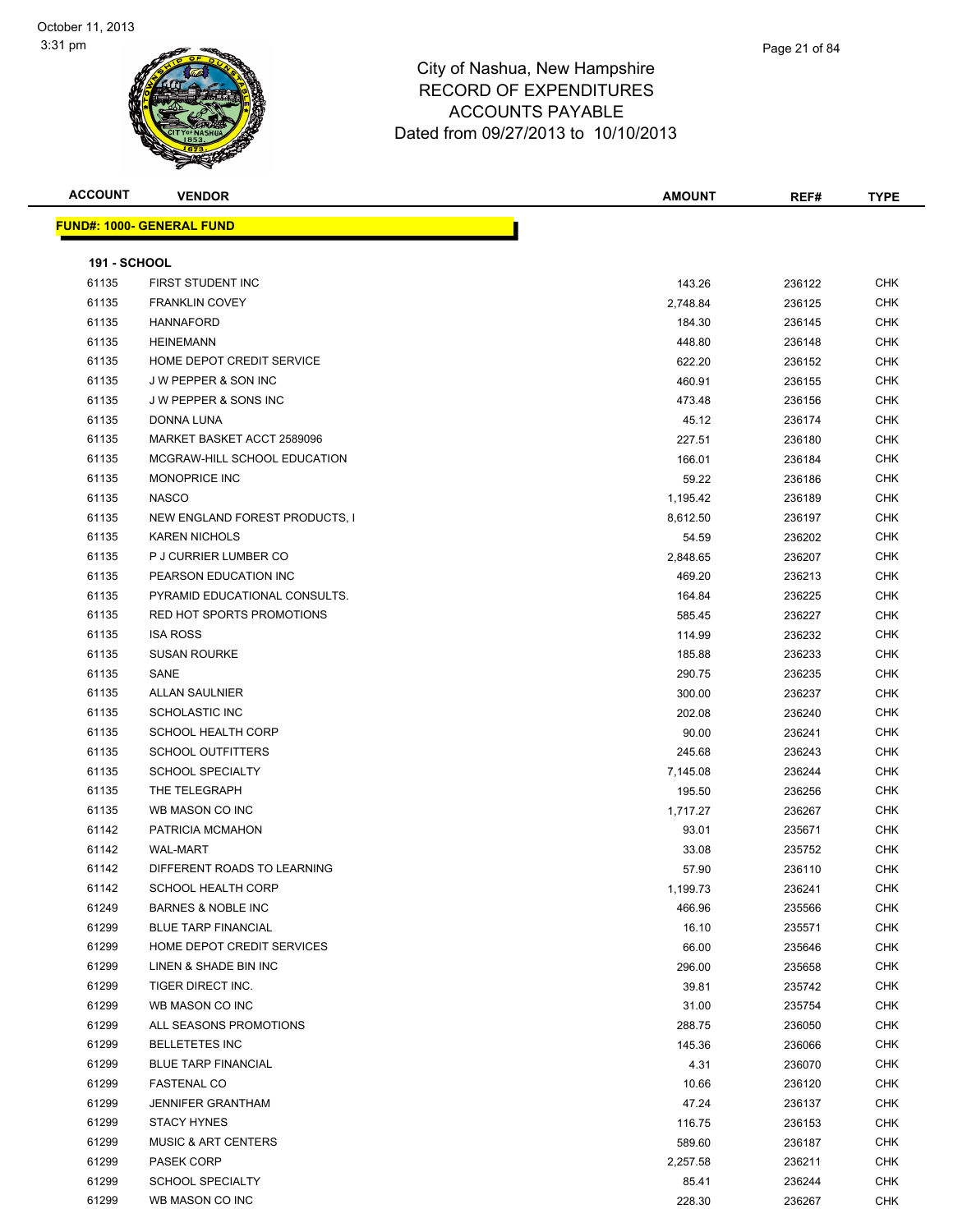



| <b>VENDOR</b>                     |                            | <b>AMOUNT</b> | REF#    | <b>TYPE</b> |
|-----------------------------------|----------------------------|---------------|---------|-------------|
| <u> FUND#: 1000- GENERAL FUND</u> |                            |               |         |             |
|                                   |                            |               |         |             |
| <b>191 - SCHOOL</b>               |                            |               |         |             |
| CITIZENS BANK CREDIT CARD         | <b>MCNULTY &amp; FOLEY</b> | 577.35        | 9201403 | <b>ACH</b>  |
| SIMPLEX GRINNELL                  |                            | 668.07        | 235732  | <b>CHK</b>  |
| M & M ELECTRICAL SUPPLY CO INC    |                            | 950.00        | 236175  | <b>CHK</b>  |
| SIMPLEX GRINNELL                  |                            | 1,118.50      | 236248  | <b>CHK</b>  |
| WILLIAMS COMMUNICATIONS SERVIC    |                            | 2,140.50      | 236269  | CHK         |
| F W WEBB CO                       |                            | 325.38        | 235619  | <b>CHK</b>  |
| F W WEBB CO                       |                            | 577.68        | 236119  | <b>CHK</b>  |
| <b>GRAINGER</b>                   |                            | 122.94        | 235633  | CHK         |
| ARCSOURCE INC                     |                            | 59.20         | 236056  | CHK         |
| BEARINGS SPECIALTY CO INC         |                            | 186.80        | 236064  | CHK         |
| <b>GRAINGER</b>                   |                            | 225.72        | 236136  | CHK         |
| <b>CENTRAL PAPER PRODUCTS CO</b>  |                            | 2,362.43      | 235585  | <b>CHK</b>  |
| KARCHER NORTH AMERICA             |                            | 111.60        | 235653  | CHK         |
| NATIONWIDE SALES & SERVICE        |                            | 50.57         | 235682  | CHK         |
| SHIFFLER EQUIPMENT SALES INC      |                            | 745.12        | 235729  | <b>CHK</b>  |
| CENTRAL PAPER PRODUCTS CO         |                            | 4,905.46      | 236088  | CHK         |
| NATIONWIDE SALES & SERVICE        |                            | 199.76        | 236195  | <b>CHK</b>  |
| CENTRAL FAN CO INC                |                            | 559.15        | 235584  | <b>CHK</b>  |
| JOHN DEERE LANDSCAPES             |                            | 39.82         | 235651  | CHK         |
| NASHUA OUTDOOR POWER EQUIPMENT    |                            | 71.60         | 235681  | CHK         |
| <b>BROX INDUSTRIES INC</b>        |                            | 296.15        | 236075  | CHK         |
| <b>FOSTER MATERIALS INC</b>       |                            | 2,367.63      | 236124  | CHK         |
| NASHUA OUTDOOR POWER EQUIPMENT    |                            | 115.46        | 236193  | <b>CHK</b>  |
| <b>GLOBAL TRADEQUEST INC</b>      |                            | 1,870.39      | 235630  | CHK         |
| CANON SOLUTIONS AMERICA INC       |                            | 120.00        | 235580  | CHK         |
| <b>FOLLETT LIBRARY RESOURCES</b>  |                            | 186.29        | 235624  | <b>CHK</b>  |
| <b>FOLLETT LIBRARY RESOURCES</b>  |                            | 594.31        | 236123  | CHK         |
| PROQUEST LLC                      |                            | 1,840.00      | 235705  | CHK         |
| <b>SCHOLASTIC INC</b>             |                            | 280.50        | 235718  | CHK         |
| <b>SCHOLASTIC INC</b>             |                            | 1,583.08      | 235720  | CHK         |
| SCHOLASTIC INCORPORATED           |                            | 1,010.35      | 235721  | CHK         |
| TIME FOR KIDS                     |                            | 132.60        | 235743  | <b>CHK</b>  |
| <b>TEACHING STRATEGIES LLC</b>    |                            | 3,237.50      | 236254  | CHK         |
| <b>UPS FREIGHT</b>                |                            | 200.44        | 235555  | <b>CHK</b>  |
| <b>BARNES &amp; NOBLE INC</b>     |                            | 335.39        | 235566  | <b>CHK</b>  |
| EPS/SCHOOL SPECIALTY INTER        |                            | 1,116.28      | 235616  | <b>CHK</b>  |
| FOLLETT EDUCATIONAL SERVICES      |                            | 144.39        | 235623  | <b>CHK</b>  |
| DAVID GOLDSMITH                   |                            | 410.70        | 235631  | CHK         |
| <b>SCHOLASTIC INC</b>             |                            | 47.85         | 235718  | <b>CHK</b>  |
| <b>CENGAGE LEARNING</b>           |                            | 3,759.80      | 236087  | <b>CHK</b>  |
| DAVIS PUBLICATIONS INC            |                            | 527.56        | 236107  | CHK         |
| <b>EVERBIND BOOKS</b>             |                            | 2,044.48      | 236118  | <b>CHK</b>  |
| DAVID GOLDSMITH                   |                            | 191.12        | 236134  | CHK         |
| WAYSIDE PUBLISHING INC            |                            | 740.37        | 236266  | CHK         |
| COMPUTER HUT dba IT INSIDERS      |                            | 679.95        | 235590  | <b>CHK</b>  |
| CUSTOM COMPUTER SPECIALIST INC    |                            | 46.24         | 235598  | <b>CHK</b>  |
| APPLE INC                         |                            |               | 236054  | <b>CHK</b>  |
|                                   |                            |               | 19.00   |             |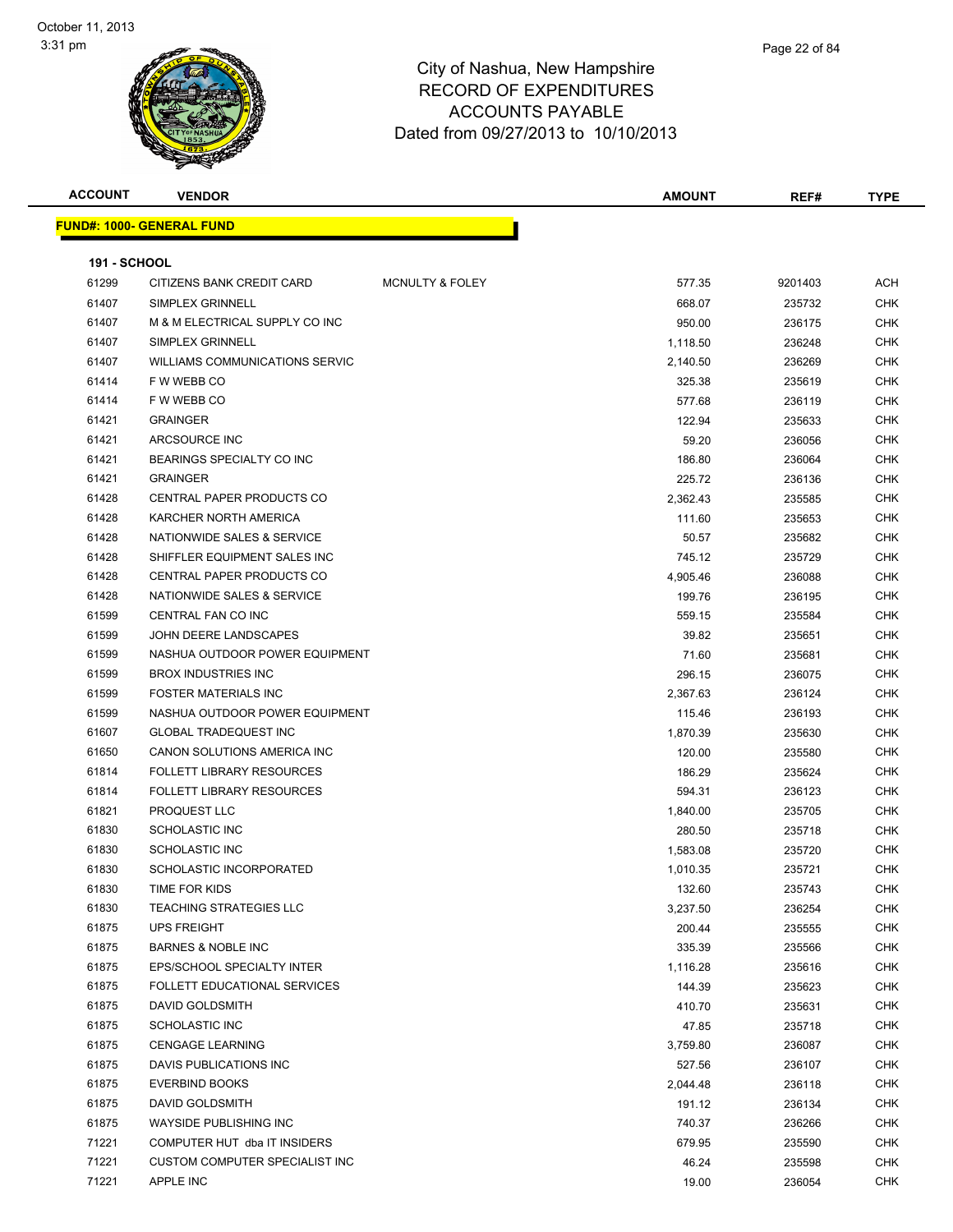| <b>ACCOUNT</b>               | <b>VENDOR</b>                                                                 | <b>AMOUNT</b>      | REF#             | <b>TYPE</b>                                                                                                                              |
|------------------------------|-------------------------------------------------------------------------------|--------------------|------------------|------------------------------------------------------------------------------------------------------------------------------------------|
|                              | <b>FUND#: 1000- GENERAL FUND</b>                                              |                    |                  |                                                                                                                                          |
| <b>191 - SCHOOL</b>          |                                                                               |                    |                  |                                                                                                                                          |
| 71228                        | <b>TODD CAMPION</b>                                                           | 71.88              | 236081           | <b>CHK</b>                                                                                                                               |
| 71228                        | TECHNICAL EDUCATION SOLUTIONS                                                 | 2,000.00           | 236255           | <b>CHK</b>                                                                                                                               |
| 71800                        | <b>MARIA ROGER</b>                                                            | 139.99             | 235709           | <b>CHK</b>                                                                                                                               |
| 71800                        | <b>SCHOOL SPECIALTY</b>                                                       | 704.00             | 235723           | <b>CHK</b>                                                                                                                               |
| 71800                        | <b>VIRCO INC</b>                                                              | 5,900.16           | 236263           | <b>CHK</b>                                                                                                                               |
| 71999                        | APPLE INC                                                                     | 99.00              | 235563           | <b>CHK</b>                                                                                                                               |
| 71999                        | PRO AV SYSTEMS INC                                                            | 4,214.00           | 235704           | <b>CHK</b>                                                                                                                               |
|                              | TOTAL 191 - SCHOOL                                                            | \$724,040.26       |                  |                                                                                                                                          |
|                              | <b>193 - DEBT SERVICE</b>                                                     |                    |                  |                                                                                                                                          |
| 75100                        | US BANK N.A. (091000022)                                                      | 830,000.00         | 14204            | <b>ACH</b>                                                                                                                               |
| 75200                        | US BANK N.A. (091000022)                                                      | 136, 145. 75       | 14203            | <b>ACH</b>                                                                                                                               |
| 75200                        | US BANK N.A. (091000022)                                                      | 108,382.50         | 14204            | <b>ACH</b>                                                                                                                               |
| 75300                        | FIRST SOUTHWEST ASSET MGMT INC                                                | 3,240.00           | 235839           | <b>CHK</b>                                                                                                                               |
|                              |                                                                               |                    |                  |                                                                                                                                          |
|                              | <b>TOTAL 193 - DEBT SERVICE</b>                                               | \$1,077,768.25     |                  |                                                                                                                                          |
|                              |                                                                               |                    |                  |                                                                                                                                          |
|                              | TOTAL FUND 1000 - GENERAL FUND<br><b>FUND#: 1001- GF-CAPITAL IMPROVEMENTS</b> | \$2,668,133.81     |                  |                                                                                                                                          |
|                              |                                                                               |                    |                  |                                                                                                                                          |
| 81100                        | 161 - STREETS-CAP IMP<br>PRO CUT INC                                          | 5,154.00           | 235514           |                                                                                                                                          |
| 81100                        | FELIX A MARINO CO INC                                                         |                    | 235792           |                                                                                                                                          |
| 81100                        | <b>BELLETETES INC</b>                                                         | 3,000.00<br>487.87 | 235410           |                                                                                                                                          |
| 81100                        | <b>BLUE TARP FINANCIAL</b>                                                    | 6.74               | 235414           |                                                                                                                                          |
| 81100                        | <b>BROX INDUSTRIES INC</b>                                                    | 212.29             |                  |                                                                                                                                          |
| 81100                        | <b>BROX INDUSTRIES INC</b>                                                    |                    | 235417           |                                                                                                                                          |
| 81100                        | F W WEBB CO                                                                   | 1,564.77           | 235890<br>235911 |                                                                                                                                          |
|                              |                                                                               | 153.93             |                  |                                                                                                                                          |
| 81100                        | GRANITE STATE CONCRETE CO INC                                                 | 971.00             | 235925           |                                                                                                                                          |
| 81100<br>81100               | S W COLE ENGINEERING<br>UNITED SITE SERVICES NORTHEAST                        | 310.50<br>121.94   | 236010<br>236034 |                                                                                                                                          |
|                              | <b>TOTAL 161 - STREETS-CAP IMP</b>                                            | \$11,983.04        |                  | <b>CHK</b><br><b>CHK</b><br><b>CHK</b><br><b>CHK</b><br><b>CHK</b><br><b>CHK</b><br><b>CHK</b><br><b>CHK</b><br><b>CHK</b><br><b>CHK</b> |
|                              |                                                                               |                    |                  |                                                                                                                                          |
| <b>191 - SCHOOL</b><br>81100 | <b>GALE ASSOCIATES INC</b>                                                    | 3,934.50           | 236129           | <b>CHK</b>                                                                                                                               |
|                              | <b>TOTAL 191 - SCHOOL</b>                                                     | \$3,934.50         |                  |                                                                                                                                          |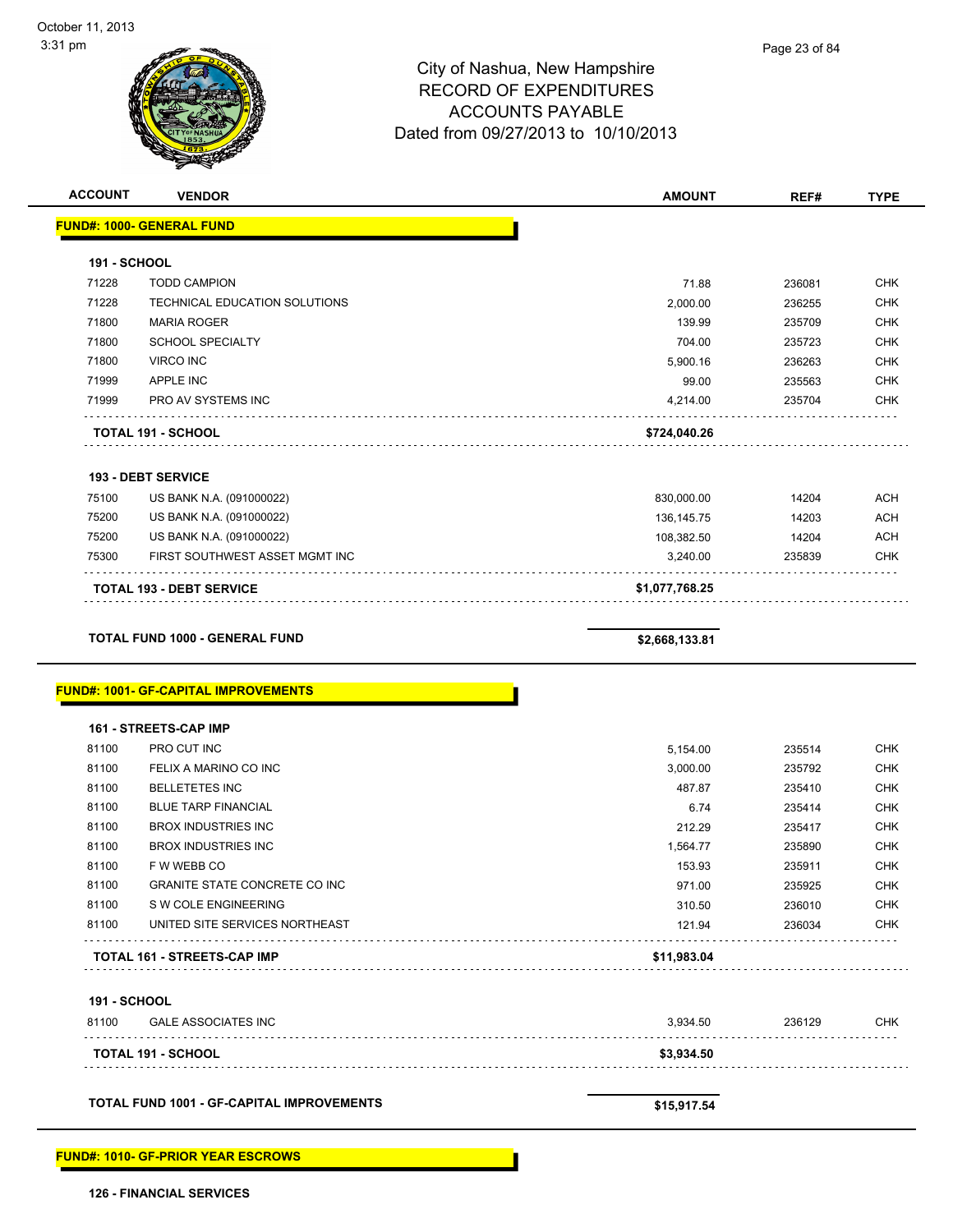| <b>ACCOUNT</b>      | <b>VENDOR</b>                                    | <b>AMOUNT</b>        | REF#             | <b>TYPE</b>              |
|---------------------|--------------------------------------------------|----------------------|------------------|--------------------------|
|                     | <b>FUND#: 1010- GF-PRIOR YEAR ESCROWS</b>        |                      |                  |                          |
|                     | <b>126 - FINANCIAL SERVICES</b>                  |                      |                  |                          |
| 53452               | <b>KBW FINANCIAL STAFFING/RECRUIT</b>            | 824.80               | 235465           | <b>CHK</b>               |
| 53452               | KROLL, BECKER & WING LLC                         | 824.80               | 235951           | <b>CHK</b>               |
|                     | TOTAL 126 - FINANCIAL SERVICES                   | \$1,649.60           |                  |                          |
|                     |                                                  |                      |                  |                          |
|                     | 150 - POLICE-PRIOR YEAR                          |                      |                  |                          |
| 61121               | RILEYS SPORT SHOP INC                            | 48,891.64            | 236009           | <b>CHK</b>               |
|                     | <b>TOTAL 150 - POLICE-PRIOR YEAR</b>             | \$48,891.64          |                  |                          |
|                     | <b>156 - EMERGENCY MGT-PRIOR YEAR</b>            |                      |                  |                          |
| 68325               | <b>ADVERTEASERS</b>                              | 1,320.00             | 235871           | <b>CHK</b>               |
|                     | <b>TOTAL 156 - EMERGENCY MGT-PRIOR YEAR</b>      | \$1,320.00           |                  |                          |
|                     | <b>161 - STREETS-PRIOR YEAR</b>                  |                      |                  |                          |
| 61560               | <b>GRANITE STATE CONCRETE CO INC</b>             | 5.265.00             | 235447           | <b>CHK</b>               |
|                     | TOTAL 161 - STREETS-PRIOR YEAR                   | \$5,265.00           |                  |                          |
|                     |                                                  |                      |                  |                          |
|                     | <b>183 - ECONOMIC DEV-PRIOR YEAR</b>             |                      |                  |                          |
| 54285<br>94200      | RELIABLE CONSTRUCTION<br>MESH INTERACTIVE AGENCY | 5,000.00<br>1,000.00 | 235344<br>235811 | <b>CHK</b><br><b>CHK</b> |
|                     |                                                  |                      |                  |                          |
|                     | <b>TOTAL 183 - ECONOMIC DEV-PRIOR YEAR</b>       | \$6,000.00           |                  |                          |
| <b>191 - SCHOOL</b> |                                                  |                      |                  |                          |
| 61249               | <b>COLLEGE BOARD</b>                             | 870.00               | 235547           | <b>CHK</b>               |
| 61875               | PRO-ED                                           | 60.45                | 236221           | <b>CHK</b>               |
| 71221               | HEWLETT PACKARD COMPANY                          | 616.00               | 235641           | <b>CHK</b>               |
|                     | <b>TOTAL 191 - SCHOOL</b>                        | \$1,546.45           |                  |                          |
|                     | <b>TOTAL FUND 1010 - GF-PRIOR YEAR ESCROWS</b>   |                      |                  |                          |
|                     |                                                  | \$64,672.69          |                  |                          |
|                     | <b>FUND#: 2100- FOOD SERVICES</b>                |                      |                  |                          |
| 44503               | <b>EDWARD PAQUIN</b>                             | 75.00                | 235695           | CHK                      |
| 44503               | <b>BLANCA TORRES</b>                             | 26.10                | 235745           | CHK                      |
| 54487               | GOOD MORNING SALES INC                           | 95.50                | 235632           | <b>CHK</b>               |
| 54487               | AFFILIATED HVAC SERVICES LLC                     | 1,152.43             | 236049           | <b>CHK</b>               |
| 54487               | <b>BASSETT SERVICES CORPORATION</b>              | 223.50               | 236063           | <b>CHK</b>               |
| 54487               | CASCO                                            | 163.75               | 236084           | <b>CHK</b>               |
| 54487               | GOOD MORNING SALES INC                           | 81.25                | 236135           | <b>CHK</b>               |
| 54487               | <b>HOBART SERVICE</b>                            | 2,281.15             | 236150           | <b>CHK</b>               |
| 55307               | <b>DOREEN BURGESS</b>                            | 23.16                | 235576           | <b>CHK</b>               |

55307 KAREN GUSTIN 134.47 235635 CHK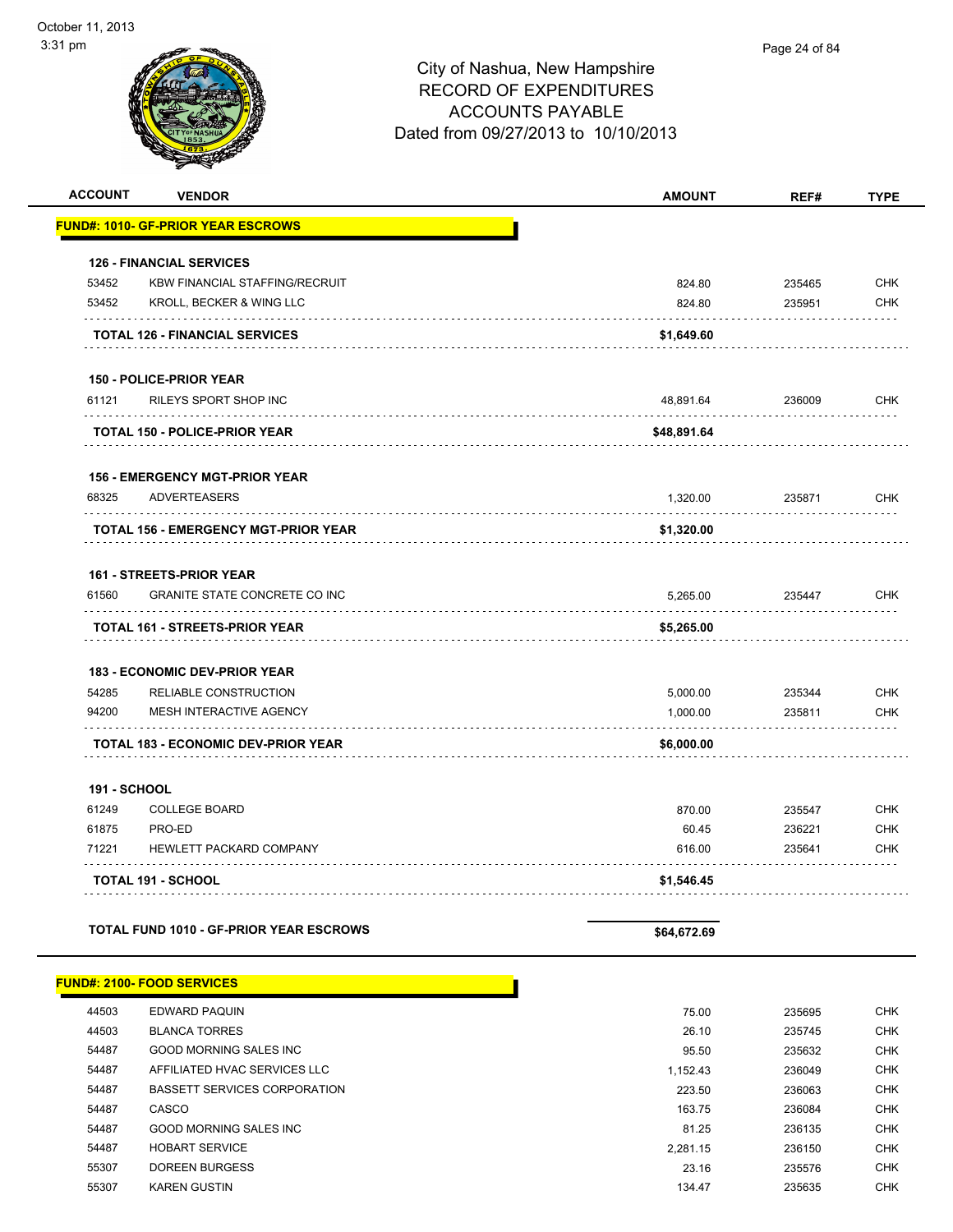

| <b>ACCOUNT</b> | <b>VENDOR</b>                                   | <b>AMOUNT</b> | REF#   | <b>TYPE</b> |
|----------------|-------------------------------------------------|---------------|--------|-------------|
|                | <b>FUND#: 2100- FOOD SERVICES</b>               |               |        |             |
| 55307          | <b>BETTY PAVONE</b>                             | 7.62          | 235697 | <b>CHK</b>  |
| 55307          | LISA BORDELEAU                                  | 136.73        | 236073 | <b>CHK</b>  |
| 55307          | <b>AMY CASSIDY</b>                              | 58.76         | 236085 | <b>CHK</b>  |
| 55400          | LISA BORDELEAU                                  | 5.00          | 235573 | <b>CHK</b>  |
| 55400          | <b>SUSAN DEANE</b>                              | 5.00          | 235603 | <b>CHK</b>  |
| 55400          | <b>ELAINE SWANSON</b>                           | 5.00          | 235615 | <b>CHK</b>  |
| 55400          | SCHOOL NUTRITION ASSN OF NH                     | 400.00        | 235733 | <b>CHK</b>  |
| 55600          | ACE PRINTING CO                                 | 455.00        | 236048 | <b>CHK</b>  |
| 61214          | <b>BIMBO FOODS BAKERIES INC</b>                 | 1,836.96      | 235569 | <b>CHK</b>  |
| 61214          | COSTA FRUIT & PRODUCE CO INC                    | 20,692.50     | 235592 | <b>CHK</b>  |
| 61214          | <b>GARELICK FARMS LYNN</b>                      | 13,851.00     | 235627 | <b>CHK</b>  |
| 61214          | GILLS PIZZA CO                                  | 5,133.60      | 235628 | <b>CHK</b>  |
| 61214          | NEW ENGLAND ICE CREAM                           | 4,310.56      | 235687 | <b>CHK</b>  |
| 61214          | <b>BIMBO FOODS BAKERIES INC</b>                 | 1,667.38      | 236068 | <b>CHK</b>  |
| 61214          | COCA COLA BOTTLING CO                           | 639.70        | 236091 | <b>CHK</b>  |
| 61214          | COSTA FRUIT & PRODUCE CO INC                    | 22,902.14     | 236097 | <b>CHK</b>  |
| 61214          | <b>GARELICK FARMS LYNN</b>                      | 15,924.33     | 236130 | <b>CHK</b>  |
| 61214          | GILLS PIZZA CO                                  | 3,933.70      | 236132 | <b>CHK</b>  |
| 61214          | <b>GREAT STATE BEVERAGES INC</b>                | 735.96        | 236138 | <b>CHK</b>  |
| 61214          | M SAUNDERS INC                                  | 16,540.44     | 236176 | <b>CHK</b>  |
| 61214          | NEW ENGLAND ICE CREAM                           | 532.07        | 236198 | <b>CHK</b>  |
| 61299          | CENTRAL PAPER PRODUCTS CO                       | 3,193.52      | 235585 | <b>CHK</b>  |
| 71000          | KITTREDGE EQUIPMENT CO - NH                     | 2,413.52      | 236159 | <b>CHK</b>  |
|                | <b>TOTAL FUND 2100 - FOOD SERVICES</b>          | \$119,636.80  |        |             |
|                |                                                 |               |        |             |
|                | <b>FUND#: 2201- DRIVERS EDUCATION</b>           |               |        |             |
| 61799          | MACMULKIN CHEVROLET INC                         | 111.94        | 235663 | <b>CHK</b>  |
|                | <b>TOTAL FUND 2201 - DRIVERS EDUCATION</b>      | \$111.94      |        |             |
|                |                                                 |               |        |             |
|                | <u>FUND#: 2207- ADULT ED/CONTINUING ED</u>      |               |        |             |
| 44600          | ANNE WALSH-COLE                                 | 525.00        | 236265 | <b>CHK</b>  |
| 55690          | NASHUA TRANSIT SYSTEM                           | 300.00        | 235550 | <b>CHK</b>  |
|                | <b>TOTAL FUND 2207 - ADULT ED/CONTINUING ED</b> | \$825.00      |        |             |
|                |                                                 |               |        |             |
|                | <b>FUND#: 2212- ATHLETICS REVENUE FUND</b>      |               |        |             |
| 44563          | NASHUA SCHOOL DISTRICT 42                       | 150.00        | 14206  | <b>ACH</b>  |
| 71999          | <b>OVERLOOK GOLF CLUB</b>                       | 1,520.00      | 235692 | <b>CHK</b>  |
| 71999          | <b>BSN SPORTS</b>                               | 3,600.00      | 236076 | <b>CHK</b>  |
|                | <b>TOTAL FUND 2212 - ATHLETICS REVENUE FUND</b> | \$5,270.00    |        |             |
|                |                                                 |               |        |             |
|                | <b>FUND#: 2222- AFTER SCHOOL PROGRAM</b>        |               |        |             |
|                |                                                 |               |        |             |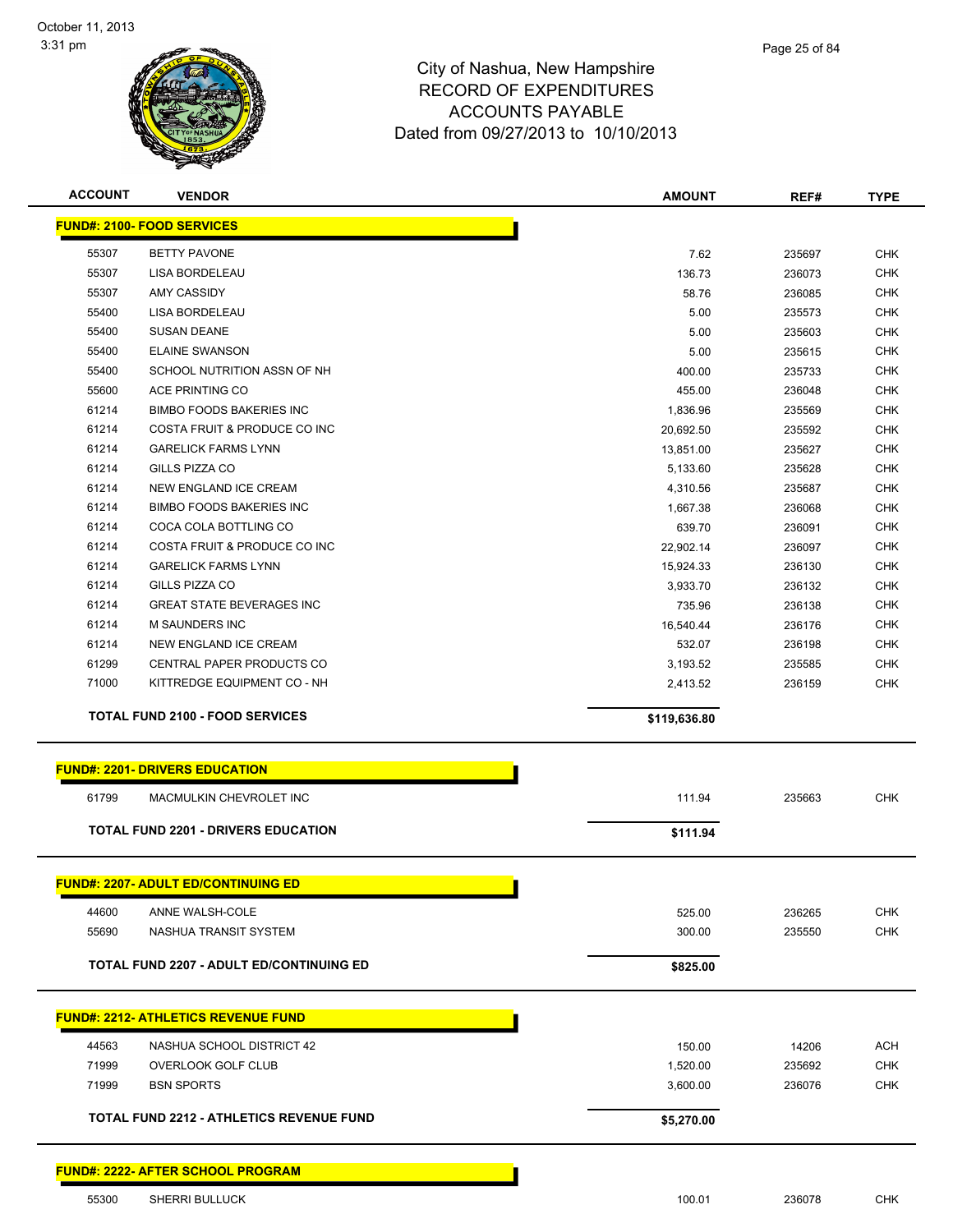

| <b>ACCOUNT</b> | <b>VENDOR</b>                                           | <b>AMOUNT</b> | REF#             | <b>TYPE</b> |
|----------------|---------------------------------------------------------|---------------|------------------|-------------|
|                | <b>FUND#: 2222- AFTER SCHOOL PROGRAM</b>                |               |                  |             |
| 55300          | <b>CATHERINE COGSWELL</b>                               | 22.89         |                  | <b>CHK</b>  |
| 55300          | LINDA CROWELL                                           | 12.81         | 236093<br>236101 | <b>CHK</b>  |
| 55300          | <b>DEBRA KUDALIS</b>                                    | 28.53         | 236162           | <b>CHK</b>  |
| 61299          | AC MOORE INC                                            | 209.73        | 235556           | <b>CHK</b>  |
| 61299          | <b>HEATHER BOUCHER</b>                                  | 67.59         | 235574           | <b>CHK</b>  |
| 61299          | <b>GARELICK FARMS LYNN</b>                              | 571.69        | 235627           | <b>CHK</b>  |
| 61299          | LINDA HAMM                                              | 7.75          | 235637           | <b>CHK</b>  |
| 61299          | <b>M SAUNDERS INC</b>                                   | 25.95         | 235662           | <b>CHK</b>  |
| 61299          | MARKET BASKET ACCT 2589096                              | 49.50         | 235666           | <b>CHK</b>  |
| 61299          | NEW ENGLAND ICE CREAM                                   | 1,126.52      | 235687           | <b>CHK</b>  |
| 61299          | SAMS CLUB/GECRB (21ST)                                  | 103.14        | 235714           | <b>CHK</b>  |
| 61299          | WB MASON CO INC                                         | 602.40        | 235754           | <b>CHK</b>  |
| 61299          | <b>GARELICK FARMS LYNN</b>                              | 172.20        | 236130           | <b>CHK</b>  |
| 61299          | WB MASON CO INC                                         | 433.98        | 236267           | <b>CHK</b>  |
|                |                                                         |               |                  |             |
|                | TOTAL FUND 2222 - AFTER SCHOOL PROGRAM                  | \$3,534.69    |                  |             |
|                |                                                         |               |                  |             |
|                | <b>FUND#: 2247- CULINARY ARTS</b>                       |               |                  |             |
| 61135          | <b>GENERAL LINEN SERVICE INC</b>                        | 174.41        | 236131           | <b>CHK</b>  |
| 61135          | NORTH CENTER FOOD SERVICE                               | 48.00         | 236203           | <b>CHK</b>  |
|                | <b>TOTAL FUND 2247 - CULINARY ARTS</b>                  | \$222.41      |                  |             |
|                |                                                         |               |                  |             |
|                | <b>FUND#: 2502- LAW ENFORCEMENT TRAINING FUND</b>       |               |                  |             |
| 53999          | LT. DONNELLY                                            | 375.00        | 235956           | <b>CHK</b>  |
|                | TOTAL FUND 2502 - LAW ENFORCEMENT TRAINING FUND         | \$375.00      |                  |             |
|                |                                                         |               |                  |             |
|                | <b>FUND#: 2503- PARKS &amp; REC PROGRAMS FUND</b>       |               |                  |             |
| 44549          | <b>JESSICA SCHUYLER</b>                                 | 450.00        | 236276           | <b>CHK</b>  |
|                |                                                         |               |                  |             |
|                | TOTAL FUND 2503 - PARKS & REC PROGRAMS FUND             | \$450.00      |                  |             |
|                | <b>FUND#: 2504- HOLMAN STADIUM EVENTS FUND</b>          |               |                  |             |
|                |                                                         |               |                  |             |
| 44550          | UNITED SITE SERVICES NORTHEAST                          | 109.94        | 235539           | <b>CHK</b>  |
| 44550          | <b>BIG BROTHERS BIG SISTERS</b>                         | 1,517.25      | 235888           | <b>CHK</b>  |
| 55658          | CLEAR CHANNEL BROADCASTING INC                          | 3,034.50      | 235897           | <b>CHK</b>  |
|                | TOTAL FUND 2504 - HOLMAN STADIUM EVENTS FUND            | \$4,661.69    |                  |             |
|                |                                                         |               |                  |             |
|                | <u> FUND#: 2505- GOVT &amp; EDUCATION CHANNELS FUND</u> |               |                  |             |
| 53470          | <b>JOHN COLLINS</b>                                     | 100.00        | 235426           | <b>CHK</b>  |
| 53470          | MIKE JEYNES                                             | 362.50        | 235463           | <b>CHK</b>  |
| 53470          | <b>THOMAS KING</b>                                      | 150.00        | 235468           | <b>CHK</b>  |

53470 JIM MCLEAN 250.00 235481 CHK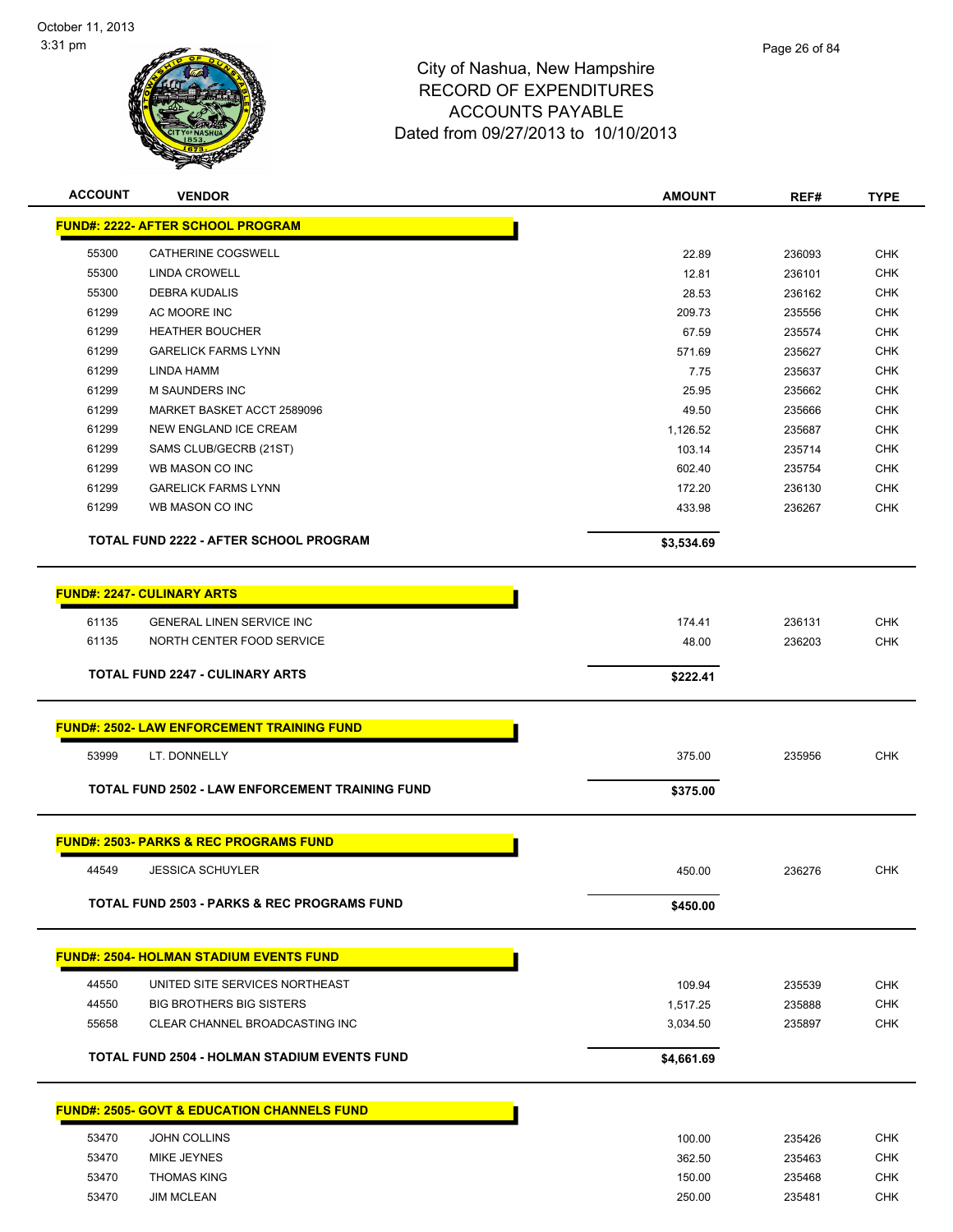

| <b>ACCOUNT</b> | <b>VENDOR</b>                                               | <b>AMOUNT</b> | REF#    | <b>TYPE</b> |
|----------------|-------------------------------------------------------------|---------------|---------|-------------|
|                | <b>FUND#: 2505- GOVT &amp; EDUCATION CHANNELS FUND</b>      |               |         |             |
| 53470          | <b>TIM O'NEIL</b>                                           | 550.00        | 235501  | <b>CHK</b>  |
| 53470          | TEN SIX SIX MEDIA                                           | 75.00         | 235532  | <b>CHK</b>  |
| 53470          | FRANK J WALLENT                                             | 287.50        | 235544  | <b>CHK</b>  |
| 54100          | <b>PSNH</b>                                                 | 210.85        | 235394  | <b>CHK</b>  |
| 54114          | <b>LIBERTY UTILITIES</b>                                    | 4.95          | 235374  | <b>CHK</b>  |
| 54141          | PENNICHUCK WATER WORKS INC                                  | 28.40         | 235856  | CHK         |
| 55300          | <b>JEFF POEHNERT</b>                                        | 120.34        | 235361  | CHK         |
| 61100          | WB MASON CO INC                                             | 124.96        | 235545  | <b>CHK</b>  |
| 61299          | CITIZENS BANK CREDIT CARD<br><b>Sports Authority</b>        | 8.78          | 9201403 | ACH         |
| 71000          | WB MASON CO INC                                             | 28.99         | 235545  | <b>CHK</b>  |
|                | <b>TOTAL FUND 2505 - GOVT &amp; EDUCATION CHANNELS FUND</b> | \$2,302.27    |         |             |
|                | <b>FUND#: 2506- HUNT BLDG FACILITY RENTALS</b>              |               |         |             |
| 54114          | <b>LIBERTY UTILITIES</b>                                    | 39.58         | 235843  | <b>CHK</b>  |
|                | <b>TOTAL FUND 2506 - HUNT BLDG FACILITY RENTALS</b>         |               |         |             |
|                |                                                             | \$39.58       |         |             |
|                | <b>FUND#: 3040- C/WIDE COMMUNICATIONS GRANTS</b>            |               |         |             |
| 53999          | <b>INTERTECH ASSOCIATES INC</b>                             | 3,000.00      | 235940  | <b>CHK</b>  |
|                | <b>TOTAL FUND 3040 - C/WIDE COMMUNICATIONS GRANTS</b>       | \$3,000.00    |         |             |
|                | <b>FUND#: 3050- POLICE GRANTS FUND</b>                      |               |         |             |
| 71450          | MHQ MUNICIPAL VEHICLES                                      | 1,053.00      | 235973  | <b>CHK</b>  |
|                |                                                             |               |         |             |
|                | <b>TOTAL FUND 3050 - POLICE GRANTS FUND</b>                 | \$1,053.00    |         |             |
|                | <b>FUND#: 3068- COMMUNITY SERVICES GRANTS</b>               |               |         |             |
| 55300          | PATRICIA CROOKER                                            | 128.21        | 235350  | <b>CHK</b>  |
| 55300          | PATRICIA CROOKER                                            | 128.77        | 235816  | <b>CHK</b>  |
| 61100          | WB MASON CO INC                                             | 14.96         | 235545  | <b>CHK</b>  |
| 71000          | <b>GLOBAL INDUSTRIAL EQUIPMENT</b>                          | 70.64         | 235444  | <b>CHK</b>  |
|                | <b>TOTAL FUND 3068 - COMMUNITY SERVICES GRANTS</b>          | \$342.58      |         |             |
|                | <b>FUND#: 3080- COMMUNITY DEVELOPMENT GRANTS</b>            |               |         |             |
| 53628          | <b>CREDERE ASSOCIATES</b>                                   | 1,943.56      | 235429  | <b>CHK</b>  |
| 53999          | MERRA & KANAKIS P.C.                                        | 1,800.00      | 235484  | <b>CHK</b>  |
| 54210          | PENNICHUCK WATER WORKS INC                                  | 20.34         | 235393  | <b>CHK</b>  |
| 54210          | PENNICHUCK WATER WORKS INC                                  | 3,752.48      | 235855  | <b>CHK</b>  |
|                | <b>TOTAL FUND 3080 - COMMUNITY DEVELOPMENT GRANTS</b>       | \$7,516.38    |         |             |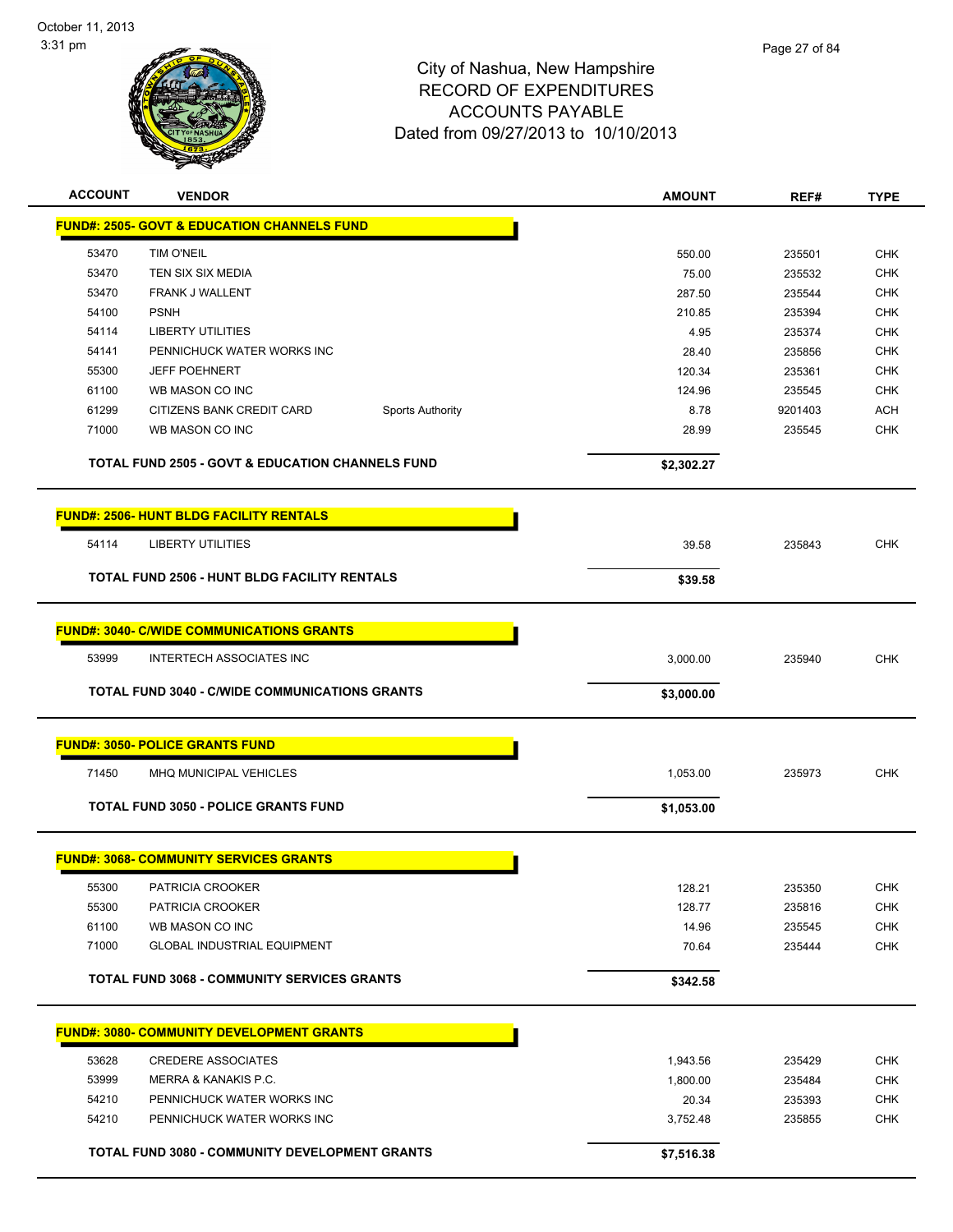

| Page 28 of 84 |  |
|---------------|--|
|               |  |

| <b>ACCOUNT</b> | <b>VENDOR</b>                                 | <b>AMOUNT</b> | REF#   | <b>TYPE</b> |
|----------------|-----------------------------------------------|---------------|--------|-------------|
|                | <b>FUND#: 3090- URBAN PROGRAM GRANTS</b>      |               |        |             |
| 54210          | DOUGLAS J DICHARD AND DAD'S                   | 17,000.00     | 235817 | <b>CHK</b>  |
| 54225          | ALCHEMY LEAD MANAGMENT                        | 1,400.00      | 235405 | <b>CHK</b>  |
| 54225          | ALCHEMY LEAD MANAGMENT                        | 650.00        | 235872 | <b>CHK</b>  |
| 55307          | ROBERT RICE                                   | 138.63        | 235833 | <b>CHK</b>  |
| 55421          | INSTITUTE FOR ENVIRONMENTAL ED                | 165.00        | 235938 | <b>CHK</b>  |
| 55699          | SOUTHERN NH SERVICES                          | 3.945.87      | 236020 | <b>CHK</b>  |
| 69010          | RAMPAGE LLC                                   | 26.765.00     | 236006 | <b>CHK</b>  |
| 69025          | MARY ELIZABETH CARROLL AND                    | 20.000.00     | 235812 | <b>CHK</b>  |
|                | <b>TOTAL FUND 3090 - URBAN PROGRAM GRANTS</b> | \$70,064.50   |        |             |

#### **FUND#: 3120- TRANSIT GRANTS**

|                | TOTAL FUND 3120 - TRANSIT GRANTS        | \$69,911.70      |                  |                          |
|----------------|-----------------------------------------|------------------|------------------|--------------------------|
| 71207          | ROUTEMATCH SOFTWARE INC                 | 62,375.79        | 235521           | <b>CHK</b>               |
| 61799          | <b>BOBCAT OF NEW HAMPSHIRE</b>          | 99.96            | 235415           | <b>CHK</b>               |
| 61799          | <b>FASTENAL CO</b>                      | 41.35            | 235912           | <b>CHK</b>               |
| 61799          | NAPA AUTO PARTS                         | 24.36            | 235492           | <b>CHK</b>               |
| 61799          | <b>CUMMINS NORTHEAST LLC</b>            | 35.69            | 235899           | <b>CHK</b>               |
| 61799          | <b>NAPA AUTO PARTS</b>                  | 242.08           | 235492           | <b>CHK</b>               |
| 61799          | ALLIANCE BUS GROUP INC                  | 614.12           | 235407           | <b>CHK</b>               |
| 61799          | NAPA AUTO PARTS                         | 66.12            | 235981           | <b>CHK</b>               |
| 61799          | <b>GILLIG LLC</b>                       | 1,604.12         | 235920           | <b>CHK</b>               |
| 61799          | RYDER FLEET PRODUCTS COM INC            | 159.77           | 235522           | <b>CHK</b>               |
| 61799          | <b>NAPA AUTO PARTS</b>                  | 209.08           | 235492           | <b>CHK</b>               |
| 61799          | <b>GILLIG LLC</b>                       | 583.58           | 235345           | <b>CHK</b>               |
| 61799          | NAPA AUTO PARTS                         | 58.55            | 235981           | <b>CHK</b>               |
| 61799          | <b>NAPA AUTO PARTS</b>                  | 15.00            | 235492           | <b>CHK</b>               |
| 61705          | <b>MAYNARD &amp; LESIEUR INC</b>        | 675.00           | 235480           | <b>CHK</b>               |
| 61299          | RYDER FLEET PRODUCTS COM INC            | 128.72           | 235522           | <b>CHK</b>               |
| 61299          | POWER WASHER SALES                      | 335.19           | 235513           | <b>CHK</b>               |
| 61299          | WB MASON CO INC                         | 234.96           | 236037           | <b>CHK</b>               |
| 55699          | <b>CINTAS UNIFORMS</b>                  | 90.88            | 235895           | <b>CHK</b>               |
| 55699          | <b>CINTAS UNIFORMS</b>                  | 45.44            | 235425           | <b>CHK</b>               |
| 55699          | BEST OF THE BEST CLEANING & SE          | 475.00           | 235413           | <b>CHK</b>               |
| 55699          | <b>LOOMIS</b>                           | 144.00           | 235954           | <b>CHK</b>               |
| 54600<br>55400 | D & R TOWING INC<br><b>MARK A SOUSA</b> | 165.00<br>230.66 | 235432<br>235363 | <b>CHK</b>               |
| 54141          | PENNICHUCK WATER WORKS INC              | 104.08           | 235393           | <b>CHK</b><br><b>CHK</b> |
| 54141          | PENNICHUCK WATER WORKS INC              | 149.45           | 235856           | <b>CHK</b>               |
| 54141          | PENNICHUCK WATER WORKS INC              | 104.12           | 235856           | <b>CHK</b>               |
| 54114          | <b>LIBERTY UTILITIES</b>                | 44.34            | 235848           | <b>CHK</b>               |
| 54114          | <b>LIBERTY UTILITIES</b>                | 56.84            | 235850           | <b>CHK</b>               |
| 54114          | <b>LIBERTY UTILITIES</b>                | 18.32            | 235374           | <b>CHK</b>               |
| 54100          | <b>PSNH</b>                             | 780.13           | 235394           | <b>CHK</b>               |
|                |                                         |                  |                  |                          |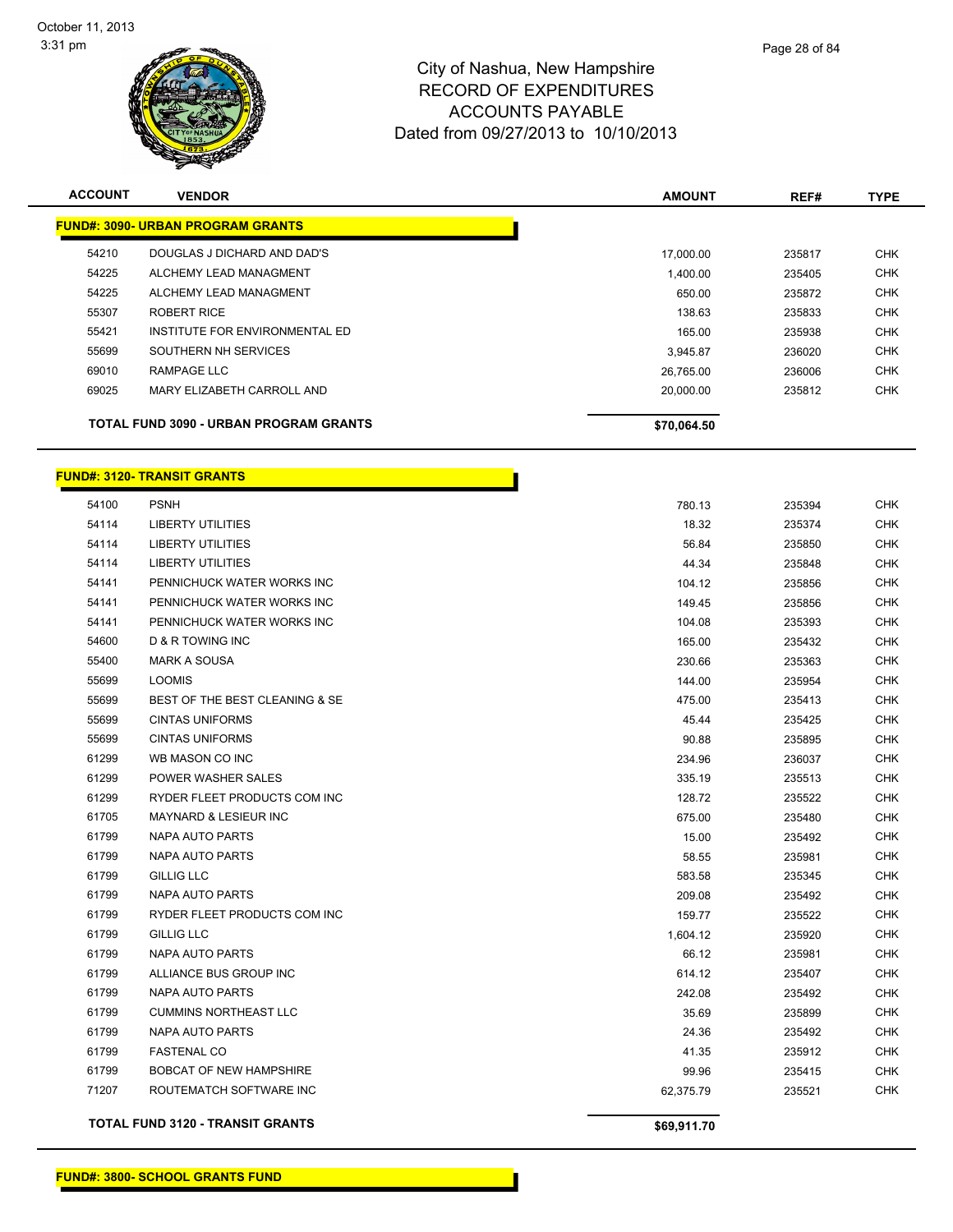

| <b>ACCOUNT</b> | <b>VENDOR</b>                               |                  | <b>AMOUNT</b> | REF#    | <b>TYPE</b> |
|----------------|---------------------------------------------|------------------|---------------|---------|-------------|
|                | <u> FUND#: 3800- SCHOOL GRANTS FUND</u>     |                  |               |         |             |
| 53607          | <b>WEST ED</b>                              |                  | 5,000.00      | 235755  | <b>CHK</b>  |
| 53607          | <b>MARSHALL E DERRY</b>                     |                  | 1,000.00      | 235606  | CHK         |
| 53607          | <b>TARA L HASBROUCK</b>                     |                  | 560.00        | 235640  | CHK         |
| 53607          | <b>MARK PROULX</b>                          |                  | 157.50        | 235706  | CHK         |
| 53607          | <b>AUDREY VARGA</b>                         |                  | 560.00        | 235747  | <b>CHK</b>  |
| 53607          | <b>GAYLE R ESTERLY</b>                      |                  | 3,087.21      | 236117  | <b>CHK</b>  |
| 53607          | TARA L HASBROUCK                            |                  | 87.50         | 236146  | CHK         |
| 53607          | <b>MARK PROULX</b>                          |                  | 105.00        | 236222  | CHK         |
| 53607          | <b>AUDREY VARGA</b>                         |                  | 175.00        | 236261  | <b>CHK</b>  |
| 53628          | <b>TERESE PAWLETKO</b>                      |                  | 418.50        | 236212  | CHK         |
| 53628          | <b>JULIE OTA</b>                            |                  | 100.00        | 235691  | CHK         |
| 53628          | <b>JEANNA HAMILTON</b>                      |                  | 25.00         | 236142  | CHK         |
| 53628          | <b>HOLLY LAVINE</b>                         |                  | 100.00        | 236167  | CHK         |
| 53628          | <b>JULIE OTA</b>                            |                  | 100.00        | 236206  | CHK         |
| 53628          | <b>BOOTHBY THERAPY SERVICES LLC</b>         |                  | 1,402.72      | 235572  | CHK         |
| 53628          | <b>INTERIM HEALTH CARE</b>                  |                  | 3,683.25      | 235648  | CHK         |
| 53628          | SILVER TOUCH HHC                            |                  | 1,260.00      | 235731  | <b>CHK</b>  |
| 53628          | <b>BOOTHBY THERAPY SERVICES LLC</b>         |                  | 657.52        | 236072  | CHK         |
| 53628          | <b>INTERIM HEALTH CARE</b>                  |                  | 4,342.00      | 236154  | <b>CHK</b>  |
| 53628          | <b>TERESA BOLICK PHD</b>                    |                  | 3,850.00      | 236257  | <b>CHK</b>  |
| 54807          | <b>FIRST CHURCH</b>                         |                  | 258.33        | 235621  | <b>CHK</b>  |
| 54807          | <b>FIRST CHURCH</b>                         |                  | 3,432.67      | 235621  | <b>CHK</b>  |
| 55200          | <b>TEC-NH/NHCTA</b>                         |                  | 9,470.15      | 235740  | CHK         |
| 55300          | NHTM-USNH                                   |                  | 305.00        | 236043  | CHK         |
| 55300          | ADAM ROZUMEK                                |                  | 184.19        | 236234  | CHK         |
| 55300          | MICHELLE PAPANICOLAU                        |                  | 346.02        | 235694  | CHK         |
| 55300          | <b>MARIANNE DUSTIN</b>                      |                  | 233.06        | 236115  | <b>CHK</b>  |
| 55400          | <b>KEENE STATE COLLEGE</b>                  |                  | 3,990.00      | 236158  | <b>CHK</b>  |
| 55400          | HANDWRITING WITHOUT TEARS                   |                  | 250.00        | 235638  | CHK         |
| 55400          | <b>CHELSEY ROTHERMEL</b>                    |                  | 69.72         | 235712  | <b>CHK</b>  |
| 55400          | UNH INSTITUTE ON DISABILITY                 |                  | 349.00        | 236259  | CHK         |
| 55690          | FIRST STUDENT INC                           |                  | 220.54        | 236122  | CHK         |
| 61135          | <b>SCHOOL SPECIALTY</b>                     |                  | 106.81        | 235723  | <b>CHK</b>  |
| 61135          | <b>SCHOOL SPECIALTY</b>                     |                  | 53.76         | 235724  | CHK         |
| 61135          | <b>CHERRIE FULTON</b>                       |                  | 3.47          | 236127  | CHK         |
| 61135          | <b>SCHOOL SPECIALTY</b>                     |                  | 8.45          | 236244  | <b>CHK</b>  |
| 61135          | <b>JENNIFER DIMARIA</b>                     |                  | 59.80         | 235608  | <b>CHK</b>  |
| 61135          | STAPLES BUSINESS ADVANTAGE                  |                  | 187.86        | 235735  | <b>CHK</b>  |
| 61299          | MICHAEL PLOURDE                             |                  | 39.79         | 235701  | <b>CHK</b>  |
| 61299          | CITIZENS BANK CREDIT CARD                   | <b>TJ'S DELI</b> | 1,159.69      | 9201403 | ACH         |
| 61299          | <b>LAUREN BYERS</b>                         |                  | 65.91         | 235577  | <b>CHK</b>  |
| 61299          | TJ'S DELI & CATERING                        |                  | 206.88        | 235744  | CHK         |
| 61299          | <b>WAL-MART</b>                             |                  | 329.71        | 235752  | <b>CHK</b>  |
| 61299          | <b>GIOVANNIS</b>                            |                  | 153.43        | 236133  | <b>CHK</b>  |
| 61299          | <b>SCHOOL SPECIALTY</b>                     |                  | 73.68         | 236244  | CHK         |
| 61428          | KATHLEEN MACINTYRE                          |                  | 14.99         | 236178  | CHK         |
|                | <b>TOTAL FUND 3800 - SCHOOL GRANTS FUND</b> |                  | \$48,244.11   |         |             |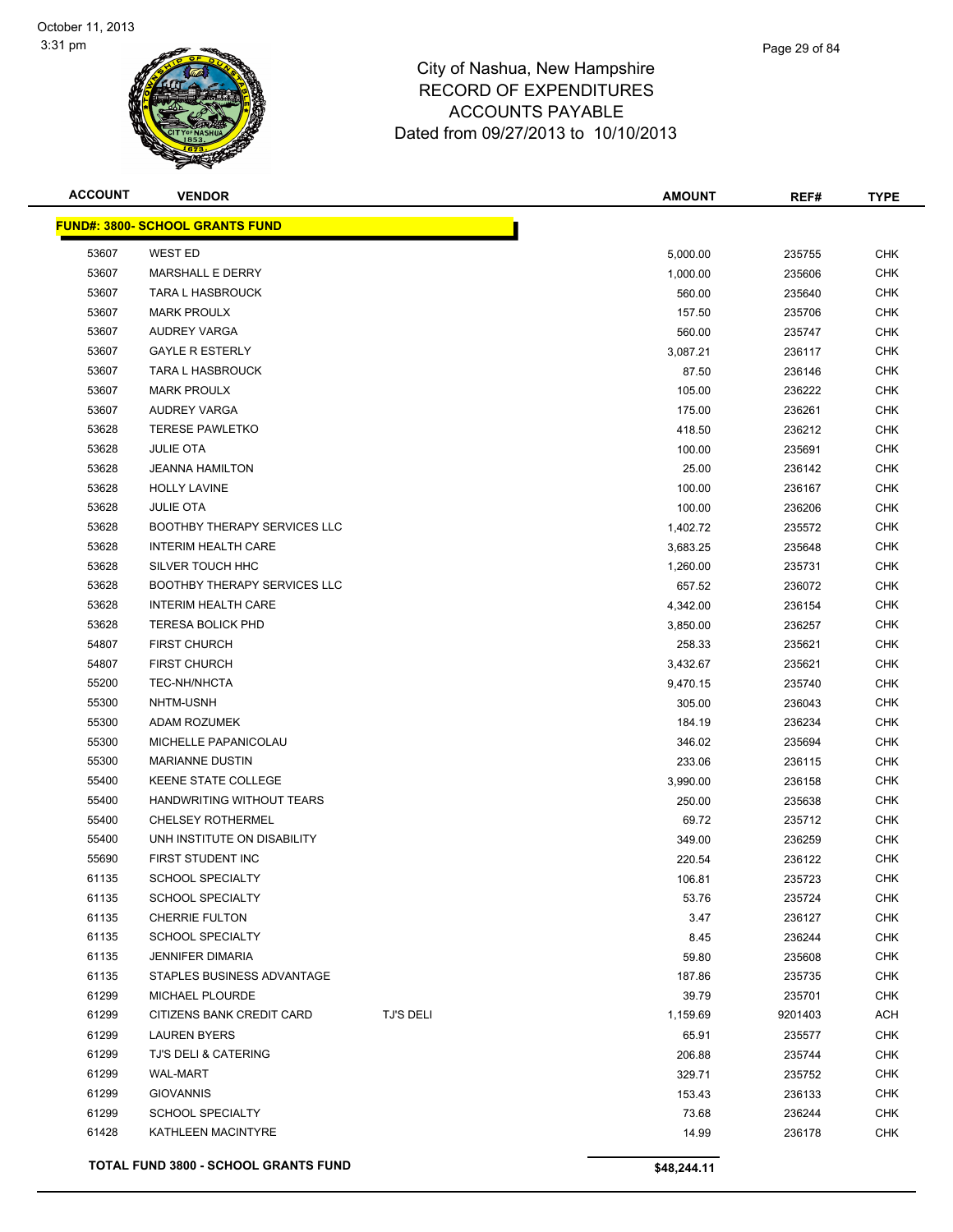

| <b>ACCOUNT</b> | <b>VENDOR</b>                                      |           | <b>AMOUNT</b>      | REF#             | <b>TYPE</b>              |
|----------------|----------------------------------------------------|-----------|--------------------|------------------|--------------------------|
|                | <b>FUND#: 3810- FOOD SERVICE GRANTS FUND</b>       |           |                    |                  |                          |
| 61214          | <b>M SAUNDERS INC</b>                              |           | 1,375.01           | 235662           | <b>CHK</b>               |
| 61214          | M SAUNDERS INC                                     |           | 1,621.12           | 235662           | <b>CHK</b>               |
| 61214          | M SAUNDERS INC                                     |           | 1,063.15           | 235662           | <b>CHK</b>               |
| 61214          | M SAUNDERS INC                                     |           | 1,380.47           | 235662           | <b>CHK</b>               |
| 61214          | M SAUNDERS INC                                     |           | 2,156.05           | 235662           | <b>CHK</b>               |
| 61214          | <b>M SAUNDERS INC</b>                              |           | 1,627.17           | 235662           | <b>CHK</b>               |
| 61214          | <b>M SAUNDERS INC</b>                              |           | 1,353.25           | 235662           | <b>CHK</b>               |
| 61214          | M SAUNDERS INC                                     |           | 1,443.50           | 235662           | <b>CHK</b>               |
| 61214          | M SAUNDERS INC                                     |           | 1,584.25           | 235662           | <b>CHK</b>               |
|                | <b>TOTAL FUND 3810 - FOOD SERVICE GRANTS FUND</b>  |           | \$13,603.97        |                  |                          |
|                | <b>FUND#: 4005- TRAFFIC VIOLATIONS FUND</b>        |           |                    |                  |                          |
| 55607          | <b>MAILINGS UNLIMITED</b>                          |           | 56.92              | 235961           | <b>CHK</b>               |
| 55699          | VERIZON WIRELESS-742016226                         |           | 487.46             | 235864           | <b>CHK</b>               |
| 55699          | <b>D &amp; R TOWING INC</b>                        |           | 250.00             | 235901           | <b>CHK</b>               |
| 61799          | MACMULKIN CHEVROLET INC                            |           | 26.75              | 235474           | <b>CHK</b>               |
| 61799          | CARPARTS OF NASHUA                                 |           | 38.11              | 235891           | <b>CHK</b>               |
| 71221          | <b>T2 SYSTEMS INC</b>                              |           | 499.70             | 235530           | <b>CHK</b>               |
|                |                                                    |           |                    |                  |                          |
|                | <b>TOTAL FUND 4005 - TRAFFIC VIOLATIONS FUND</b>   |           | \$1,358.94         |                  |                          |
|                | <b>FUND#: 4010- MOTOR VEHICLE ADMIN FUND</b>       |           |                    |                  |                          |
| 53467          | <b>MAILINGS UNLIMITED</b>                          |           | 141.61             | 235961           | <b>CHK</b>               |
|                | <b>TOTAL FUND 4010 - MOTOR VEHICLE ADMIN FUND</b>  |           | \$141.61           |                  |                          |
|                | <b>FUND#: 4025- DOJ DRUG FORFEITURE FUNDS</b>      |           |                    |                  |                          |
|                |                                                    |           |                    |                  |                          |
| 55118          | VERIZON WIRELESS-785728687                         |           | 459.27             | 235399           | <b>CHK</b>               |
| 55699          | COMCAST CABLE COMMUNICATIONS I                     |           | 225.10             | 235369           | <b>CHK</b>               |
| 55699          | TLO LLC                                            |           | 110.00             | 236026           | <b>CHK</b>               |
| 55699          | CITIZENS BANK CREDIT CARD                          | WM EZ Pay | 50.00              | 9201403          | <b>ACH</b>               |
| 56347<br>61799 | THE YOUTH COUNCIL<br>CARPARTS OF NASHUA            |           | 2,100.00<br>151.50 | 235533<br>235891 | <b>CHK</b><br><b>CHK</b> |
|                |                                                    |           |                    |                  |                          |
|                | <b>TOTAL FUND 4025 - DOJ DRUG FORFEITURE FUNDS</b> |           | \$3,095.87         |                  |                          |
|                | <b>FUND#: 4090- LIB-LOST/DAMAGED BOOK FINES</b>    |           |                    |                  |                          |
| 45440          | <b>KIER STUCZYNSKI</b>                             |           | 50.00              | 235467           | <b>CHK</b>               |
| 61299          | SSI TECHNOLOGIES                                   |           | 772.00             | 235529           | <b>CHK</b>               |
| 61814          | AMAZON                                             |           | 81.80              | 235368           | <b>CHK</b>               |
| 61814          | <b>MIDWEST TAPE</b>                                |           | 107.54             | 235975           | <b>CHK</b>               |
| 61875          | AMAZON                                             |           | 12.15              | 235368           | <b>CHK</b>               |
|                | <b>BAKER &amp; TAYLOR</b>                          |           | 175.24             | 235408           | <b>CHK</b>               |

61875 INGRAM LIBRARY SERVICES **Example 235458** CHK 61875 CCSNH 12.76 235893 CHK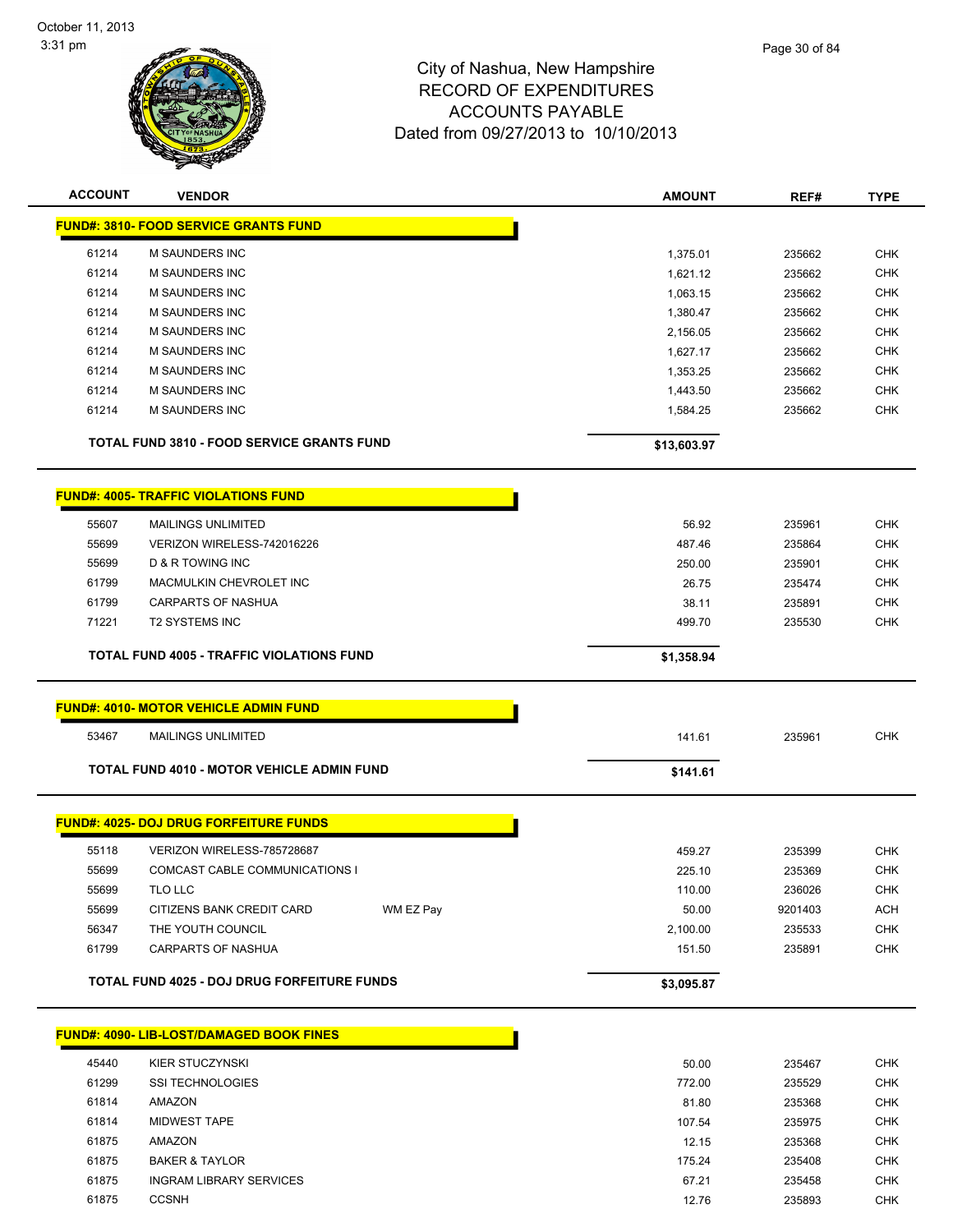

| <b>ACCOUNT</b><br><b>VENDOR</b>                           | <b>AMOUNT</b> | REF#    | <b>TYPE</b> |
|-----------------------------------------------------------|---------------|---------|-------------|
| <b>FUND#: 4090- LIB-LOST/DAMAGED BOOK FINES</b>           |               |         |             |
| 61875<br><b>INGRAM LIBRARY SERVICES</b>                   | 14.31         | 235937  | <b>CHK</b>  |
| TOTAL FUND 4090 - LIB-LOST/DAMAGED BOOK FINES             | \$1,293.01    |         |             |
|                                                           |               |         |             |
| <b>FUND#: 4100- ENVIRONMENTAL RLF</b>                     |               |         |             |
| 53142<br>NASHUA REGIONAL PLANNING COMM                    | 708.75        | 235986  | <b>CHK</b>  |
| <b>TOTAL FUND 4100 - ENVIRONMENTAL RLF</b>                | \$708.75      |         |             |
| <b>FUND#: 4600- ECONOMIC DEVELOPMENT RLF</b>              |               |         |             |
| 53628<br>MERRA & KANAKIS P.C.                             | 192.50        | 235484  | <b>CHK</b>  |
| <b>TOTAL FUND 4600 - ECONOMIC DEVELOPMENT RLF</b>         | \$192.50      |         |             |
| <b>FUND#: 5002- CAP PROJECTS-HUNT BUILDING</b>            |               |         |             |
| 81200<br>SCHROEDER CONSTRUCTION MGMT IN                   | 2,354.00      | 235834  | <b>CHK</b>  |
| TOTAL FUND 5002 - CAP PROJECTS-HUNT BUILDING              | \$2,354.00    |         |             |
| <b>FUND#: 5010- CAP PROJECTS-INFO TECHNOLOGY</b>          |               |         |             |
| 81342<br>INFOR (US) INC                                   | 13,131.03     | 235936  | <b>CHK</b>  |
| TOTAL FUND 5010 - CAP PROJECTS-INFO TECHNOLOGY            | \$13,131.03   |         |             |
| <b>FUND#: 5050- CAPITAL PROJ-COMMUNICATIONS</b>           |               |         |             |
| 81300<br>MOTOROLA SOLUTIONS INC                           | 47,054.55     | 235489  | <b>CHK</b>  |
| 81300<br>CITIZENS BANK CREDIT CARD<br>Southwest Airline   | 530.80        | 9201403 | <b>ACH</b>  |
| <b>TOTAL FUND 5050 - CAPITAL PROJ-COMMUNICATIONS</b>      | \$47,585.35   |         |             |
| <b>FUND#: 5150- CAPITAL PROJECTS-PARKS &amp; REC</b>      |               |         |             |
| 81650<br><b>BELLETETES INC</b>                            | 153.78        | 235410  | <b>CHK</b>  |
| 81650<br><b>BROX INDUSTRIES INC</b>                       | 59.34         | 235417  | CHK         |
| 81650<br>CORRIVEAU ROUTHIER INC                           | 161.62        | 235428  | <b>CHK</b>  |
| 81650<br>GRANITE STATE CONCRETE CO INC                    | 2,664.00      | 235447  | CHK         |
| 81650<br>HUDSON PAVING & EXCAVATION INC                   | 7,346.00      | 235454  | CHK         |
| <b>TOTAL FUND 5150 - CAPITAL PROJECTS-PARKS &amp; REC</b> | \$10,384.74   |         |             |
| <b>FUND#: 5200- CAPITAL PROJECTS-STREETS</b>              |               |         |             |
| 81700<br>CLD CONSULTING ENGINEERS INC                     | 4,168.75      | 235896  | CHK         |
| 81700<br>SIEMENS INDUSTRY INC                             | 217,676.82    | 236017  | <b>CHK</b>  |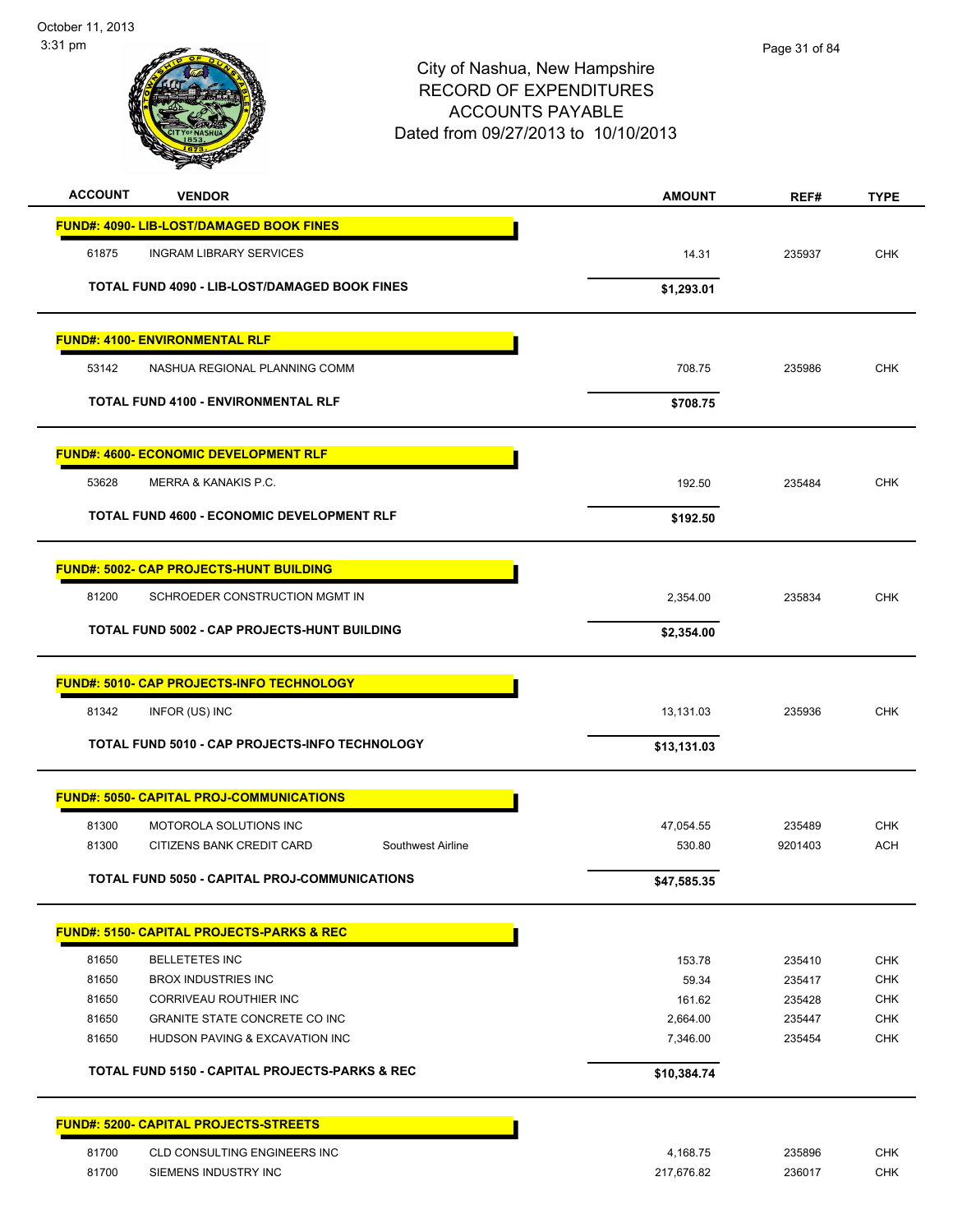| <b>ACCOUNT</b> | <b>VENDOR</b>                                  | <b>AMOUNT</b> | REF#   | <b>TYPE</b> |
|----------------|------------------------------------------------|---------------|--------|-------------|
|                | TOTAL FUND 5200 - CAPITAL PROJECTS-STREETS     | \$221,845.57  |        |             |
|                | <b>FUND#: 5300- CAPITAL PROJECTS-PARKING</b>   |               |        |             |
| 81200          | <b>FRANK'S SIGNS INC</b>                       | 1,537.50      | 235915 | <b>CHK</b>  |
| 81200          | <b>REDIMIX COMPANIES INC</b>                   | 196.00        | 235519 | <b>CHK</b>  |
|                |                                                |               |        |             |
|                | TOTAL FUND 5300 - CAPITAL PROJECTS-PARKING     | \$1,733.50    |        |             |
|                | <b>FUND#: 5700- CAP PROJECTS-BROAD ST PKWY</b> |               |        |             |
| 81700          | HAYNER SWANSON INC                             | 9,519.37      | 235928 | <b>CHK</b>  |
| 81700          | FAY SPOFFORD & THORNDIKE                       | 24,149.20     | 235913 | <b>CHK</b>  |
| 81700          | FAY SPOFFORD & THORNDIKE                       | 115,889.68    | 235913 | <b>CHK</b>  |
| 81700          | FAY SPOFFORD & THORNDIKE                       | 19.292.90     | 235913 | <b>CHK</b>  |
| 81700          | DENNIS MIRES P.A.                              | 7,000.00      | 235905 | <b>CHK</b>  |
| 81700          | FAY SPOFFORD & THORNDIKE                       | 3,477.44      | 235913 | <b>CHK</b>  |
| 81700          | HAYNER SWANSON INC                             | 49,611.13     | 235928 | <b>CHK</b>  |
|                | TOTAL FUND 5700 - CAP PROJECTS-BROAD ST PKWY   | \$228,939.72  |        |             |
|                | <b>FUND#: 6000- SOLID WASTE FUND</b>           |               |        |             |
| 53107          | MERIDIAN LAND SERVICES INC                     | 3,500.00      | 235972 | <b>CHK</b>  |
| 54100          | <b>PSNH</b>                                    | 612.51        | 235394 | <b>CHK</b>  |
| 54141          | PENNICHUCK WATER WORKS INC                     | 241.86        | 235856 | <b>CHK</b>  |
| 54280          | <b>BELLETETES INC</b>                          | 81.39         | 235885 | <b>CHK</b>  |
| 54600          | <b>CARPARTS OF NASHUA</b>                      | 50.84         | 235419 | <b>CHK</b>  |
| 54600          | <b>CHADWICK BAROSS INC</b>                     | 255.08        | 235422 | <b>CHK</b>  |
| 54600          | DONOVAN SPRING CO INC                          | 752.50        | 235438 | <b>CHK</b>  |
| 54600          | MCNEILUS TRUCK & MANUFACTURING                 | 465.00        | 235483 | <b>CHK</b>  |
| 54600          | <b>POWERPLAN</b>                               | (3,318.54)    | 236001 | <b>CHK</b>  |
| 54600          | SANEL AUTO PARTS CO                            | (30.00)       | 236011 | <b>CHK</b>  |
| 54600          | SOUTHWORTH MILTON INC                          | 570.79        | 236021 | <b>CHK</b>  |
| 54828          | US BANK EQUIPMENT FINANCE                      | 26.55         | 235863 | <b>CHK</b>  |
| 55109          | <b>COMCAST CABLE COMMUNICATIONS I</b>          | 94.30         | 235369 | <b>CHK</b>  |
| 55109          | <b>FAIRPOINT COMMUNICATIONS</b>                | 30.44         | 235370 | <b>CHK</b>  |
| 55109          | PAETEC COMMUNICATIONS INC                      | 4.75          | 235390 | <b>CHK</b>  |
| 55699          | THE DIRT DOCTORS LLC                           | 20,940.00     | 235437 | CHK         |
| 55699          | UNIVERSAL RECYCLING TECH                       | 71.98         | 235540 | <b>CHK</b>  |
| 55699          | <b>ENVIRON, RESOURCE RETURN CORP</b>           | 17,419.85     | 235910 | <b>CHK</b>  |
| 61107          | ALECS SHOE STORE INC                           | 734.85        | 235406 | <b>CHK</b>  |
| 61110          | UNIFIRST CORPORATION                           | 303.25        | 236033 | <b>CHK</b>  |
| 61307          | SHATTUCK MALONE OIL CO                         | 2,067.90      | 235395 | <b>CHK</b>  |
| 61307          | SHATTUCK MALONE OIL CO                         | 809.14        | 235859 | <b>CHK</b>  |
| 61310          | ALTERNATIVE VEHICLE SERVICE GR                 | 12,340.82     | 235879 | <b>CHK</b>  |
| 61705          | MAYNARD & LESIEUR INC                          | 875.00        | 235477 | <b>CHK</b>  |
|                | TOTAL FUND 6000 - SOLID WASTE FUND             | \$58,900.26   |        |             |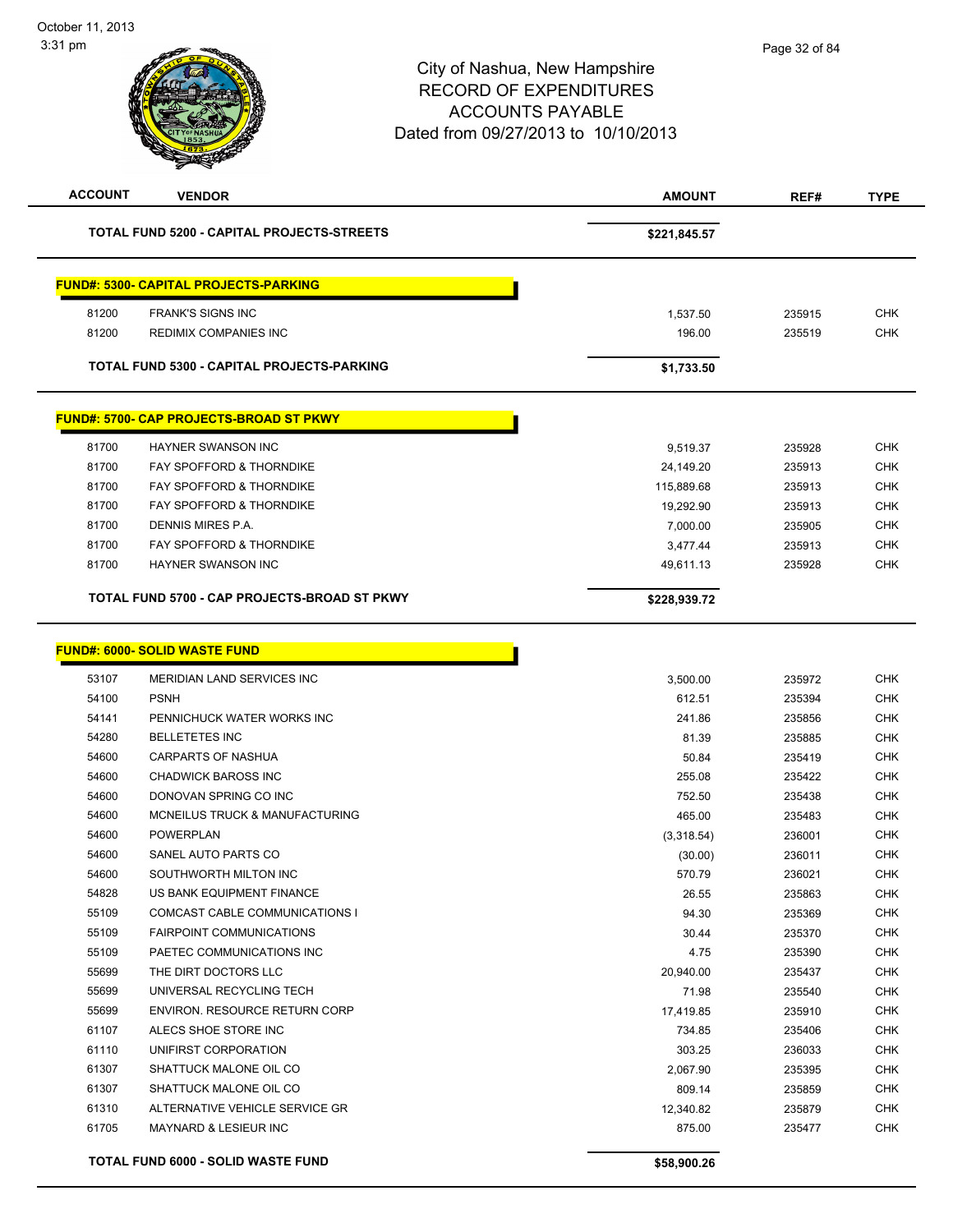

| <b>ACCOUNT</b> | <b>VENDOR</b>                        | <b>AMOUNT</b> | REF#   | <b>TYPE</b> |
|----------------|--------------------------------------|---------------|--------|-------------|
|                | <u> FUND#: 6200- WASTEWATER FUND</u> |               |        |             |
| 44597          | HILLSBOROUGH COUNTY REGISTRY         | 138.04        | 235930 | <b>CHK</b>  |
| 53107          | CHEMSERVE ENVIRONMENTAL ANALYS       | 405.00        | 235894 | <b>CHK</b>  |
| 53467          | PENNICHUCK WATER WORKS INC           | 9,056.49      | 235392 | <b>CHK</b>  |
| 53467          | <b>MAILINGS UNLIMITED</b>            | 566.68        | 235475 | <b>CHK</b>  |
| 54114          | <b>LIBERTY UTILITIES</b>             | 135.09        | 235378 | <b>CHK</b>  |
| 54114          | <b>LIBERTY UTILITIES</b>             | 141.56        | 235379 | <b>CHK</b>  |
| 54114          | <b>LIBERTY UTILITIES</b>             | 45.03         | 235380 | <b>CHK</b>  |
| 54114          | <b>LIBERTY UTILITIES</b>             | 47.79         | 235381 | <b>CHK</b>  |
| 54114          | <b>LIBERTY UTILITIES</b>             | 47.44         | 235382 | <b>CHK</b>  |
| 54114          | <b>LIBERTY UTILITIES</b>             | 42.68         | 235841 | <b>CHK</b>  |
| 54114          | <b>LIBERTY UTILITIES</b>             | 136.33        | 235851 | CHK         |
| 54141          | PENNICHUCK WATER WORKS INC           | 9,977.79      | 235393 | <b>CHK</b>  |
| 54141          | PENNICHUCK WATER WORKS INC           | 55.88         | 235856 | <b>CHK</b>  |
| 54280          | DEPENDABLE LOCK SERVICE INC          | 448.00        | 235906 | CHK         |
| 54280          | M & M ELECTRICAL SUPPLY CO INC       | 566.56        | 235958 | <b>CHK</b>  |
| 54280          | PEABODY SUPPLY CO                    | 26.38         | 235998 | <b>CHK</b>  |
| 54300          | <b>CORRIVEAU ROUTHIER INC</b>        | 673.00        | 235428 | <b>CHK</b>  |
| 54300          | E J PRESCOTT INC                     | 235.67        | 235439 | CHK         |
| 54300          | CRISP CONTRACTING LLC                | 8,113.00      | 235815 | <b>CHK</b>  |
| 54300          | <b>HAYNER SWANSON INC</b>            | 1,500.00      | 235928 | <b>CHK</b>  |
| 54300          | LYNCH'S LANDSCAPING                  | 3,045.00      | 235957 | CHK         |
| 54487          | <b>IRWIN MARINE</b>                  | 400.89        | 235459 | <b>CHK</b>  |
| 54487          | M & B MACHINING AND WELDING          | 1,128.00      | 235470 | CHK         |
| 54487          | PEABODY SUPPLY CO                    | 28.21         | 235505 | <b>CHK</b>  |
| 54487          | <b>FASTENAL CO</b>                   | 388.65        | 235912 | CHK         |
| 54487          | <b>GRAINGER</b>                      | 875.26        | 235924 | <b>CHK</b>  |
| 54487          | M & M ELECTRICAL SUPPLY CO INC       | 836.96        | 235958 | <b>CHK</b>  |
| 54487          | MCMASTER-CARR                        | 220.80        | 235971 | <b>CHK</b>  |
| 54487          | PEABODY SUPPLY CO                    | 202.23        | 235998 | <b>CHK</b>  |
| 54487          | PINE MOTOR PARTS                     | 96.88         | 235999 | <b>CHK</b>  |
| 54487          | <b>VWR INTERNATIONAL</b>             | 1,702.88      | 236036 | <b>CHK</b>  |
| 54600          | CARPARTS OF NASHUA                   | 129.27        | 235891 | <b>CHK</b>  |
| 54600          | D & R TOWING INC                     | 80.00         | 235901 | <b>CHK</b>  |
| 54600          | MACMULKIN CHEVROLET INC              | 69.61         | 235960 | <b>CHK</b>  |
| 54600          | <b>MAYNARD &amp; LESIEUR INC</b>     | 834.12        | 235964 | <b>CHK</b>  |
| 54600          | <b>MAYNARD &amp; LESIEUR INC</b>     | 2,457.56      | 235968 | <b>CHK</b>  |
| 54600          | <b>NAPA AUTO PARTS</b>               | 7.69          | 235979 | <b>CHK</b>  |
| 54600          | PINE MOTOR PARTS                     | 15.49         | 235999 | <b>CHK</b>  |
| 54600          | SANEL AUTO PARTS CO                  | 37.22         | 236015 | <b>CHK</b>  |
| 54828          | US BANK EQUIPMENT FINANCE            | 140.09        | 235863 | <b>CHK</b>  |
| 55109          | PAETEC COMMUNICATIONS INC            | 4.40          | 235390 | <b>CHK</b>  |
| 55699          | <b>TAYLOR RENTAL INC</b>             | 305.60        | 235531 | <b>CHK</b>  |
| 61100          | WB MASON CO INC                      | 31.96         | 235545 | <b>CHK</b>  |
| 61100          | WB MASON CO INC                      | 85.82         | 236037 | <b>CHK</b>  |
| 61107          | UNIFIRST CORPORATION                 | 325.37        | 235538 | <b>CHK</b>  |
| 61149          | <b>VWR INTERNATIONAL</b>             | 247.34        | 235541 | <b>CHK</b>  |
| 61149          | <b>VWR INTERNATIONAL</b>             | 1,116.87      | 235542 | <b>CHK</b>  |
| 61149          | <b>HACH COMPANY</b>                  | 902.27        | 235927 | <b>CHK</b>  |
| 61149          | <b>IDEXX DISTRIBUTION INC</b>        | 155.29        | 235935 | <b>CHK</b>  |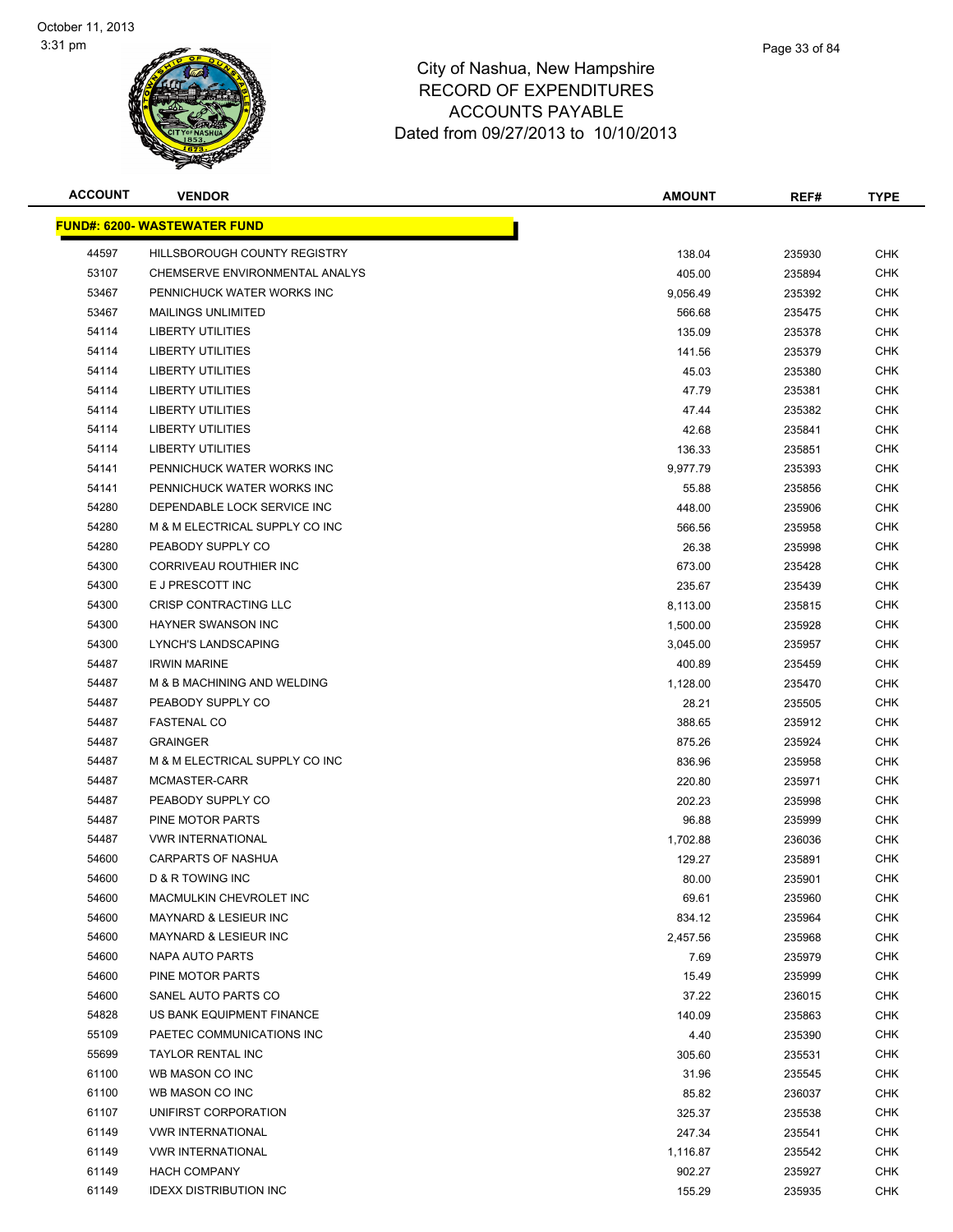

| <b>ACCOUNT</b> | <b>VENDOR</b>                            | <b>AMOUNT</b> | REF#   | <b>TYPE</b> |
|----------------|------------------------------------------|---------------|--------|-------------|
|                | <b>FUND#: 6200- WASTEWATER FUND</b>      |               |        |             |
| 61156          | <b>BASF CORP</b>                         | 4,739.04      | 235409 | <b>CHK</b>  |
| 61156          | JCI JONES CHEMICALS INC                  | 6,216.00      | 235462 | <b>CHK</b>  |
| 61156          | KEMIRA WATER SOLUTIONS INC               | 4,685.14      | 235466 | <b>CHK</b>  |
| 61156          | <b>JCI JONES CHEMICALS INC</b>           | 2,477.55      | 235945 | <b>CHK</b>  |
| 61299          | MCMASTER-CARR                            | 90.85         | 235482 | <b>CHK</b>  |
| 61299          | NASHUA FARMERS EXCHANGE INC              | 19.90         | 235493 | <b>CHK</b>  |
| 61299          | <b>FASTENAL CO</b>                       | 99.99         | 235912 | <b>CHK</b>  |
| 61299          | <b>GRAINGER</b>                          | 1,802.98      | 235924 | <b>CHK</b>  |
| 61299          | HOME DEPOT CREDIT SERVICE 3065           | 58.55         | 235931 | <b>CHK</b>  |
| 61299          | M & M ELECTRICAL SUPPLY CO INC           | 12.33         | 235958 | <b>CHK</b>  |
| 61299          | <b>PINE MOTOR PARTS</b>                  | 39.90         | 235999 | <b>CHK</b>  |
| 61310          | ALTERNATIVE VEHICLE SERVICE GR           | 554.94        | 235879 | <b>CHK</b>  |
| 61428          | <b>VWR INTERNATIONAL</b>                 | 128.55        | 235542 | <b>CHK</b>  |
| 71000          | <b>GRAINGER</b>                          | 285.42        | 235924 | <b>CHK</b>  |
| 75200          | US BANK N.A. (091000022)                 | 218,333.97    | 14203  | ACH         |
| 81200          | <b>BOERGER PUMPS</b>                     | 3,549.00      | 235416 | <b>CHK</b>  |
| 81200          | OCECO INC                                | 3,559.70      | 235502 | <b>CHK</b>  |
| 81200          | <b>GH PHILBRICK SONS INC</b>             | 11,965.00     | 235919 | <b>CHK</b>  |
| 81200          | YEOMANS CHICAGO CORP                     | 358.00        | 236039 | <b>CHK</b>  |
| 81300          | <b>LAKESIDE EQUIPMENT CORP</b>           | 20,708.00     | 235469 | <b>CHK</b>  |
| 81700          | PARK CONSTRUCTION CORP                   | 37,768.44     | 235503 | <b>CHK</b>  |
| 81700          | DELOURY CONSTRUCTION                     | 164,663.85    | 235435 | <b>CHK</b>  |
| 81700          | DELOURY CONSTRUCTION                     | 92,827.42     | 235903 | <b>CHK</b>  |
| 81700          | <b>HAZEN &amp; SAWYER PC</b>             | 23,178.07     | 235929 | <b>CHK</b>  |
| 81700          | PENTA CORP                               | 124,560.00    | 235506 | <b>CHK</b>  |
| 81700          | PARK CONSTRUCTION CORP                   | 220,814.47    | 235503 | <b>CHK</b>  |
|                | <b>TOTAL FUND 6200 - WASTEWATER FUND</b> | \$991.727.20  |        |             |

#### **FUND#: 6500- PROPERTY & CASUALTY FUND**

| 54267 | TREASURER STATE OF NH          | 100.00   | 235396 | <b>CHK</b> |
|-------|--------------------------------|----------|--------|------------|
| 55307 | <b>ROSS DUGAS</b>              | 82.49    | 235351 | <b>CHK</b> |
| 55307 | <b>DIANE VEINO</b>             | 39.78    | 235366 | <b>CHK</b> |
| 59207 | APPLE NASHUA LLC               | 543.00   | 235783 | <b>CHK</b> |
| 59207 | DEVINE MILLIMET & BRANCH PA    | 54.08    | 235784 | <b>CHK</b> |
| 59207 | FOUNDATION MEDICAL PARTNERS    | 532.00   | 235785 | <b>CHK</b> |
| 59207 | GOTMAN, SCHULTHESS & STEERE PA | 942.50   | 235786 | <b>CHK</b> |
| 59207 | <b>MARY ANNE PHELPS</b>        | 8.99     | 235787 | <b>CHK</b> |
| 59207 | OCCUPATIONAL HEALTH CTRS SOUTH | 225.59   | 235788 | <b>CHK</b> |
| 59207 | <b>KENNETH POLIVY DR</b>       | 625.00   | 235789 | <b>CHK</b> |
| 59207 | <b>SJ PHYSICIAN SERVICES</b>   | 125.00   | 235790 | <b>CHK</b> |
| 59207 | SO NH REGIONAL MEDICAL CENTER  | 5,289.87 | 235791 | CHK        |
| 59207 | ADVANCE ORTHOPEDIC & SPORTS    | 638.22   | 236316 | <b>CHK</b> |
| 59207 | ANAESTHESIA ASSOC OF MASS      | 1,005.00 | 236317 | <b>CHK</b> |
| 59207 | APPLE NASHUA LLC               | 1,402.00 | 236318 | <b>CHK</b> |
| 59207 | ASSOCIATED RADIOLOGISTS PA     | 282.00   | 236319 | <b>CHK</b> |
| 59207 | BRIGHAM & WOMENS PHYSICIANS OR | 146.00   | 236320 | CHK        |
| 59207 | <b>CLAIMS BUREAU US INC</b>    | 999.25   | 236322 | <b>CHK</b> |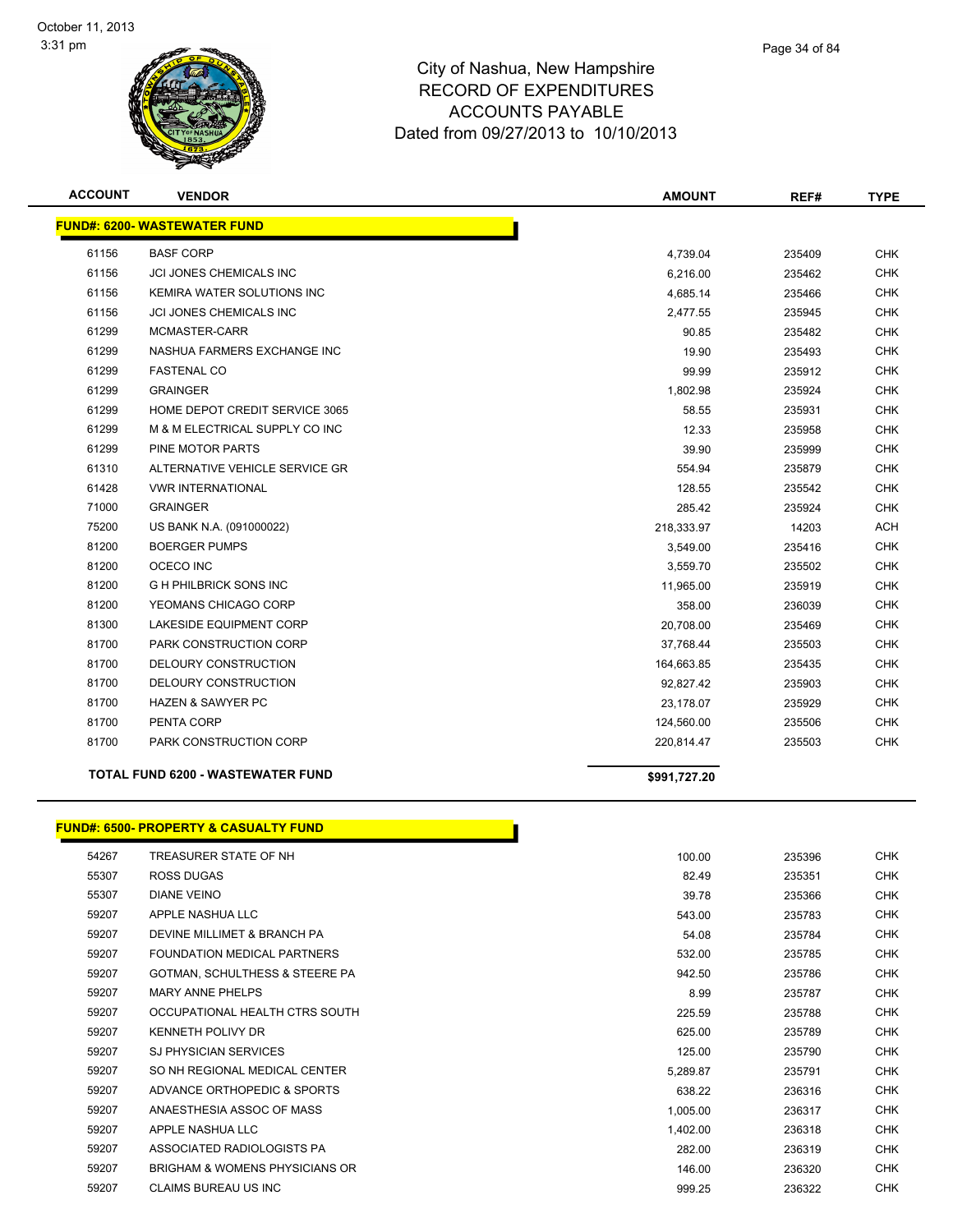

| w Hampshire |  |
|-------------|--|
| ENDITURES   |  |

Page 35 of 84

| <b>ACCOUNT</b> | <b>VENDOR</b>                                                         | <b>AMOUNT</b>  | REF#   | <b>TYPE</b> |  |
|----------------|-----------------------------------------------------------------------|----------------|--------|-------------|--|
|                | <b>FUND#: 6500- PROPERTY &amp; CASUALTY FUND</b>                      |                |        |             |  |
| 59207          | <b>CONCORD HOSPITAL</b>                                               | 1,096.00       | 236323 | <b>CHK</b>  |  |
| 59207          | <b>CPTE NASHUA</b>                                                    | 2,987.00       | 236324 | <b>CHK</b>  |  |
| 59207          | DARTMOUTH HITCHCOCK CLINIC                                            | 1,218.00       | 236325 | <b>CHK</b>  |  |
| 59207          | FOUNDATION MEDICAL PARTNERS                                           | 1,357.00       | 236326 | <b>CHK</b>  |  |
| 59207          | FOUR SEASONS ORTHOPEDIC CENTER                                        | 4,211.00       | 236327 | <b>CHK</b>  |  |
| 59207          | <b>GREATER NASHUA EMERGENCY PHYS</b>                                  | 279.00         | 236328 | <b>CHK</b>  |  |
| 59207          | MASSACHUSETTS GENERAL                                                 | 317.80         | 236329 | <b>CHK</b>  |  |
| 59207          | NASHUA EYE ASSOC PA                                                   | 365.00         | 236330 | <b>CHK</b>  |  |
| 59207          | NASHUA RADIOLOGY PA                                                   | 40.00          | 236331 | <b>CHK</b>  |  |
| 59207          | ORTHOPEDIC SURGICAL ASSOCIATES                                        | 175.00         | 236332 | <b>CHK</b>  |  |
| 59207          | <b>GLEN OUELLETTE</b>                                                 | 35.14          | 236333 | <b>CHK</b>  |  |
| 59207          | SO NH REGIONAL MEDICAL CENTER                                         | 2,137.45       | 236334 | <b>CHK</b>  |  |
| 59207          | ST JOSEPHS HOSPITAL                                                   | 185.00         | 236335 | CHK         |  |
| 59207          | THE LOWELL GENERAL HOSPITAL                                           | 4,978.16       | 236336 | <b>CHK</b>  |  |
| 59275          | AMANDA G RIVERA                                                       | 1,049.00       | 235810 | <b>CHK</b>  |  |
| 59275          | BROTHERHOOD MUTUAL INSURANCE                                          | 5,705.37       | 236321 | <b>CHK</b>  |  |
|                | <b>TOTAL FUND 6500 - PROPERTY &amp; CASUALTY FUND</b>                 | \$39,176.69    |        |             |  |
| 21990          | <b>FUND#: 6600- BENEFITS SELF INSURANCE FUND</b><br>PATRICIA HATHAWAY | 88.28          | 235504 | <b>CHK</b>  |  |
| 21990          | <b>BETTY DEVINEY</b>                                                  | 672.34         | 235837 | <b>CHK</b>  |  |
| 52815          | <b>ANTHEM - EAP</b>                                                   | 14,094.00      | 14236  | <b>ACH</b>  |  |
| 59500          | NORTHEAST DELTA DENTAL                                                | 11,694.80      | 14239  | <b>ACH</b>  |  |
| 59507          | ANTHEM BCBS OF NE                                                     | 18.88          | 14228  | <b>ACH</b>  |  |
| 59507          | ANTHEM BCBS OF NE                                                     | 486,098.13     | 14228  | <b>ACH</b>  |  |
| 59507          | ANTHEM BCBS OF NE                                                     | 365,806.37     | 14237  | <b>ACH</b>  |  |
| 59507          | ANTHEM BCBS OF NE                                                     | 35,025.93      | 14228  | <b>ACH</b>  |  |
| 59507          | ANTHEM BCBS OF NE                                                     | 11,729.54      | 14237  | ACH         |  |
| 59507          | ANTHEM BCBS OF NE                                                     | 16,015.62      | 14228  | <b>ACH</b>  |  |
| 59507          | HARVARD PILGRIM HEALTH CARE                                           | 104,325.37     | 14229  | <b>ACH</b>  |  |
| 59507          | ANTHEM BCBS OF NE                                                     | 14,480.60      | 14237  | <b>ACH</b>  |  |
| 59507          | HARVARD PILGRIM HEALTH CARE                                           | 101,255.26     | 14238  | <b>ACH</b>  |  |
| 59525          | NORTHEAST DELTA DENTAL                                                | 29,436.33      | 14230  | <b>ACH</b>  |  |
| 59525          | NORTHEAST DELTA DENTAL                                                | 28,750.99      | 14239  | <b>ACH</b>  |  |
|                | <b>TOTAL FUND 6600 - BENEFITS SELF INSURANCE FUND</b>                 | \$1,219,492.44 |        |             |  |
|                | <b>FUND#: 7026- CAPITAL EQUIPMENT RESERVE</b>                         |                |        |             |  |
| 81500          | MHQ MUNICIPAL VEHICLES                                                | 55,026.00      | 235486 | <b>CHK</b>  |  |
| 81500          | <b>HILLSBORO FORD INC</b>                                             | 16,826.00      | 235451 | CHK         |  |
|                | TOTAL FUND 7026 - CAPITAL EQUIPMENT RESERVE                           | \$71,852.00    |        |             |  |
|                | <b>FUND#: 7050- HOLMAN STADIUM IMPROVEMNTS ETF</b>                    |                |        |             |  |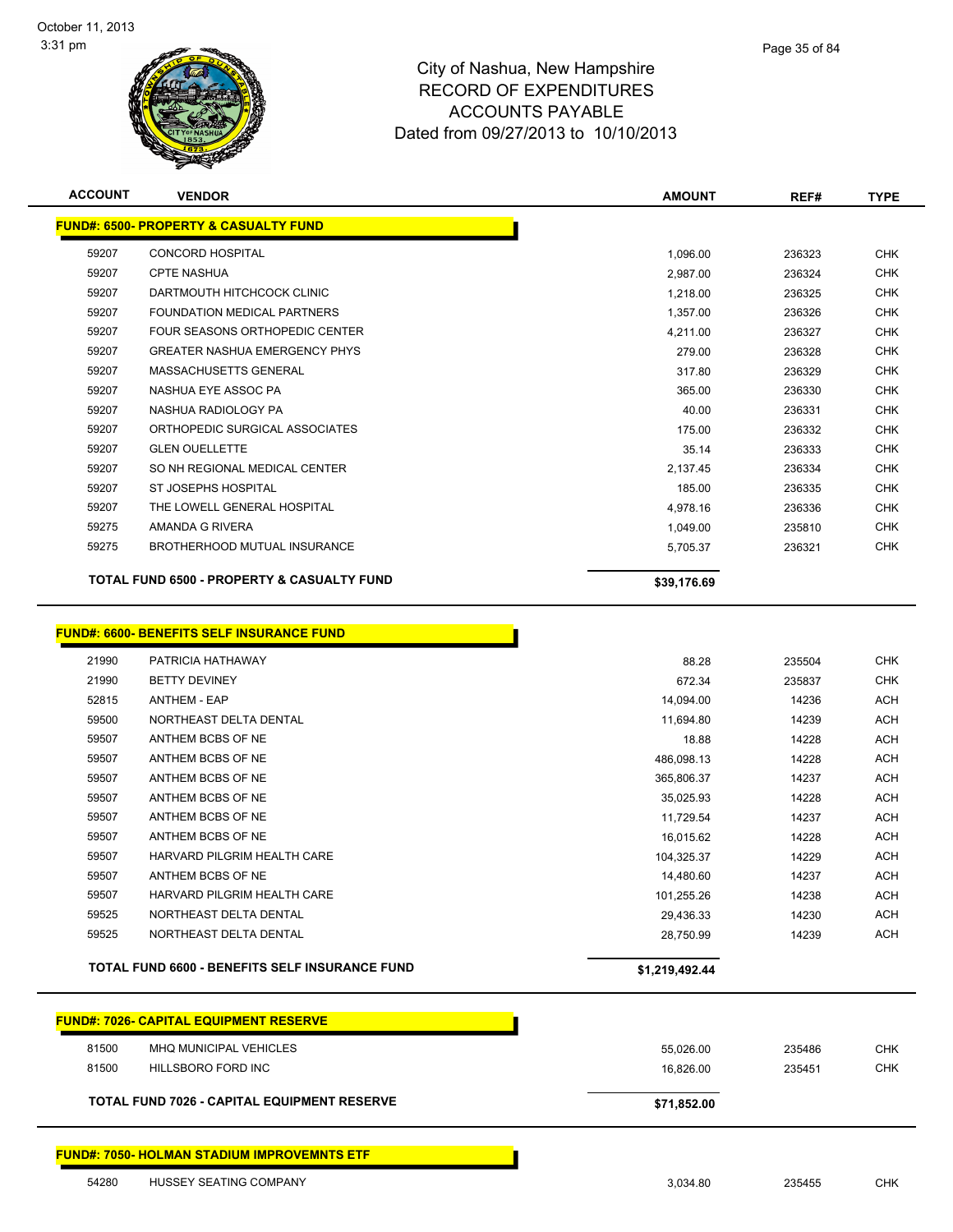

| <b>ACCOUNT</b> | <b>VENDOR</b>                                             | <b>AMOUNT</b> | REF#   | <b>TYPE</b> |
|----------------|-----------------------------------------------------------|---------------|--------|-------------|
|                | <b>FUND#: 7050- HOLMAN STADIUM IMPROVEMNTS ETF</b>        |               |        |             |
| 54280          | <b>READ CUSTOM SOILS</b>                                  | 935.55        | 235517 | <b>CHK</b>  |
| 61299          | UNITED SITE SERVICES NORTHEAST                            | 109.94        | 235539 | CHK         |
|                |                                                           |               |        |             |
|                | <b>TOTAL FUND 7050 - HOLMAN STADIUM IMPROVEMNTS ETF</b>   | \$4,080.29    |        |             |
|                | <b>FUND#: 7052- MINE FALLS PARK ETF</b>                   |               |        |             |
|                |                                                           |               |        |             |
| 54280          | UNITED SITE SERVICES NORTHEAST                            | 164.91        | 235539 | <b>CHK</b>  |
| 54280          | <b>BELLETETES INC</b>                                     | 48.60         | 235885 | <b>CHK</b>  |
| 54280          | HOME DEPOT CREDIT SERVICE 3065                            | 444.31        | 235931 | <b>CHK</b>  |
| 61542          | MARSHALL SIGNS INC                                        | 700.00        | 235963 | <b>CHK</b>  |
|                | <b>TOTAL FUND 7052 - MINE FALLS PARK ETF</b>              | \$1,357.82    |        |             |
|                | <b>FUND#: 7504- ETF CONTRIB EDGEWOOD-DEED FUND</b>        |               |        |             |
|                |                                                           |               |        |             |
| 61299          | <b>HARDY DORIC INC</b>                                    | 975.00        | 235450 | <b>CHK</b>  |
|                | TOTAL FUND 7504 - ETF CONTRIB EDGEWOOD-DEED FUND          | \$975.00      |        |             |
|                |                                                           |               |        |             |
|                | <b>FUND#: 7506- ETF CONTRIB-WOODLAWN CEMETERY</b>         |               |        |             |
| 54487          | NORTHLAND INDUSTRIAL TRUCK CO                             | 1,294.25      | 235500 | <b>CHK</b>  |
|                | TOTAL FUND 7506 - ETF CONTRIB-WOODLAWN CEMETERY           | \$1,294.25    |        |             |
|                | <b>FUND#: 7528- P&amp;Z-SIDEWALK CONSTRUCTION NE</b>      |               |        |             |
| 54210          | REDIMIX COMPANIES INC                                     |               | 235518 | <b>CHK</b>  |
|                |                                                           | (3,591.25)    |        |             |
|                | <b>TOTAL FUND 7528 - P&amp;Z-SIDEWALK CONSTRUCTION NE</b> | (\$3,591.25)  |        |             |
|                | <b>FUND#: 7530- P&amp;Z-SIDEWALK CONSTRUCTION SE</b>      |               |        |             |
|                | REDIMIX COMPANIES INC                                     |               |        | <b>CHK</b>  |
| 54210          |                                                           | (3,591.25)    | 235518 |             |
| 54210          | REDIMIX COMPANIES INC                                     | 7,182.50      | 235518 | <b>CHK</b>  |
| 54210          | REDIMIX COMPANIES INC                                     | 1,207.00      | 235518 | <b>CHK</b>  |
|                | <b>TOTAL FUND 7530 - P&amp;Z-SIDEWALK CONSTRUCTION SE</b> | \$4,798.25    |        |             |
|                | <b>FUND#: 7531- P&amp;Z-SIDEWALK CONSTRUCTION SW</b>      |               |        |             |
|                |                                                           |               |        |             |
| 61299          | <b>MARLIN CONTROLS INC</b>                                | 3,900.00      | 235962 | <b>CHK</b>  |
|                | <b>TOTAL FUND 7531 - P&amp;Z-SIDEWALK CONSTRUCTION SW</b> | \$3,900.00    |        |             |
|                | <b>FUND#: 7549- LIBRARY-MISC LIB DONATIONS</b>            |               |        |             |
|                |                                                           |               |        |             |
| 53999          | <b>LISA ALLEN</b>                                         | 80.00         | 235347 | CHK         |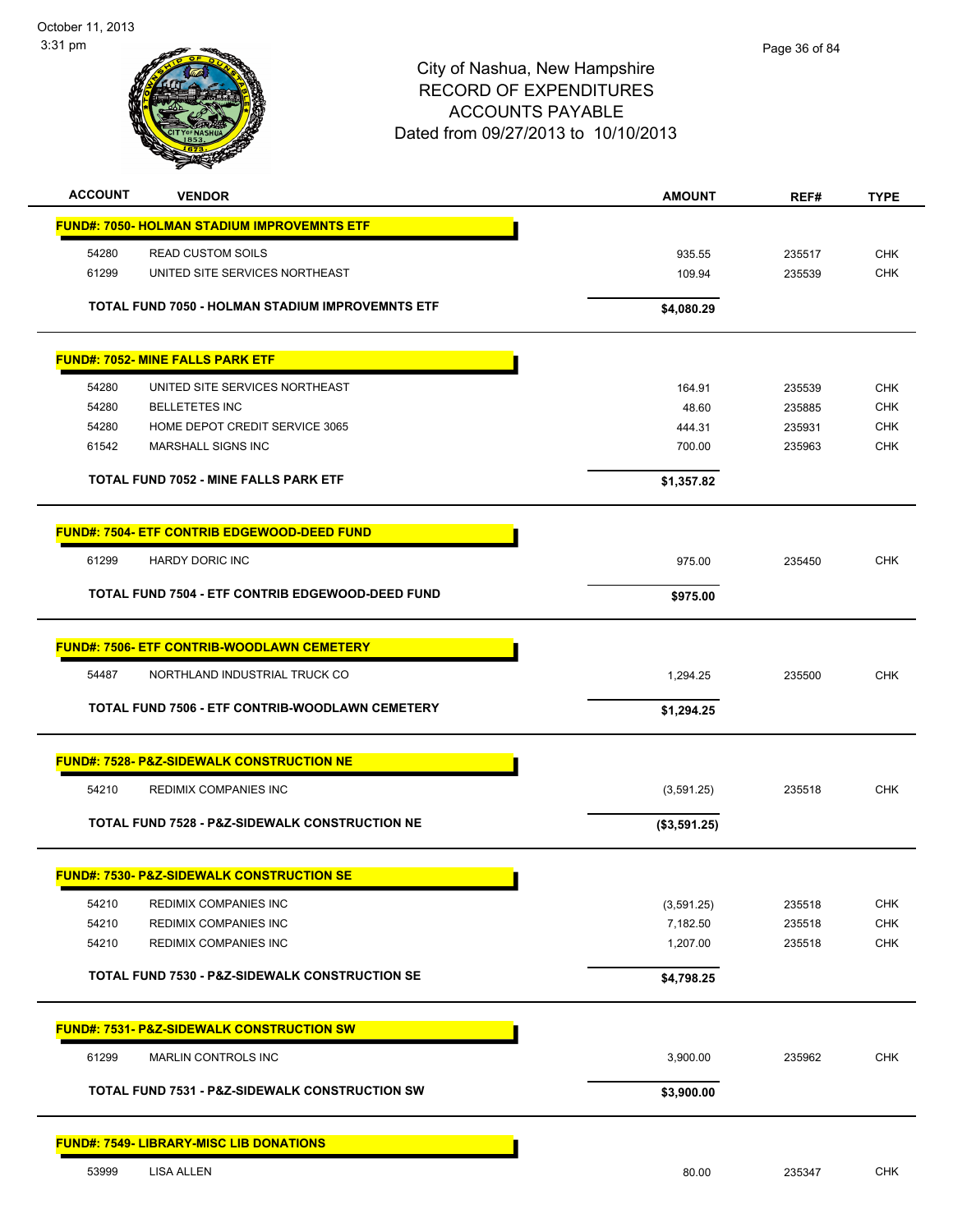| 3:31 pm                                             | City of Nashua, New Hampshire<br><b>RECORD OF EXPENDITURES</b><br><b>ACCOUNTS PAYABLE</b><br>Dated from 09/27/2013 to 10/10/2013 | Page 37 of 84 |             |
|-----------------------------------------------------|----------------------------------------------------------------------------------------------------------------------------------|---------------|-------------|
| <b>ACCOUNT</b><br><b>VENDOR</b>                     | <b>AMOUNT</b>                                                                                                                    | REF#          | <b>TYPE</b> |
| <b>TOTAL FUND 7549 - LIBRARY-MISC LIB DONATIONS</b> | \$80.00                                                                                                                          |               |             |
| <b>FUND#: 7563- SCHOOL ATHLETIC ETF</b>             |                                                                                                                                  |               |             |
| 71999<br>M-F ATHLETIC COMPANY INC                   | 1,260.00                                                                                                                         | 236177        | <b>CHK</b>  |
| <b>TOTAL FUND 7563 - SCHOOL ATHLETIC ETF</b>        | \$1,260.00                                                                                                                       |               |             |
| <b>FUND#: 7565- SCHOOL RELATED PROGRAMS-ETF</b>     |                                                                                                                                  |               |             |
| <b>SHAR MUSIC</b><br>61135                          | 575.24                                                                                                                           | 235728        | <b>CHK</b>  |
| TOTAL FUND 7565 - SCHOOL RELATED PROGRAMS-ETF       | \$575.24                                                                                                                         |               |             |
| <b>FUND#: 8050- LIBRARY-CHARLES ZYLONIS</b>         |                                                                                                                                  |               |             |
| 61299<br>STATE OF NH                                | 75.00                                                                                                                            | 235860        | <b>CHK</b>  |
| <b>TOTAL FUND 8050 - LIBRARY-CHARLES ZYLONIS</b>    | \$75.00                                                                                                                          |               |             |
| <b>FUND#: 8063- LIBRARY-HENRY STEARNS FUND</b>      |                                                                                                                                  |               |             |
| 61807<br><b>BAKER &amp; TAYLOR</b>                  | 30.52                                                                                                                            | 235408        | <b>CHK</b>  |
| 61807<br><b>BAKER &amp; TAYLOR</b>                  | 1,017.02                                                                                                                         | 235883        | <b>CHK</b>  |
| <b>TOTAL FUND 8063 - LIBRARY-HENRY STEARNS FUND</b> | \$1,047.54                                                                                                                       |               |             |

|       | <b>FUND#: 8200- BPW PENSION FUND</b>      |            |        |            |
|-------|-------------------------------------------|------------|--------|------------|
| 52120 | MARTHA LEPAGE                             | 3,000.00   | 235793 | <b>CHK</b> |
|       | <b>TOTAL FUND 8200 - BPW PENSION FUND</b> | \$3,000.00 |        |            |

**Grand Total:**

**\$6,032,654.98**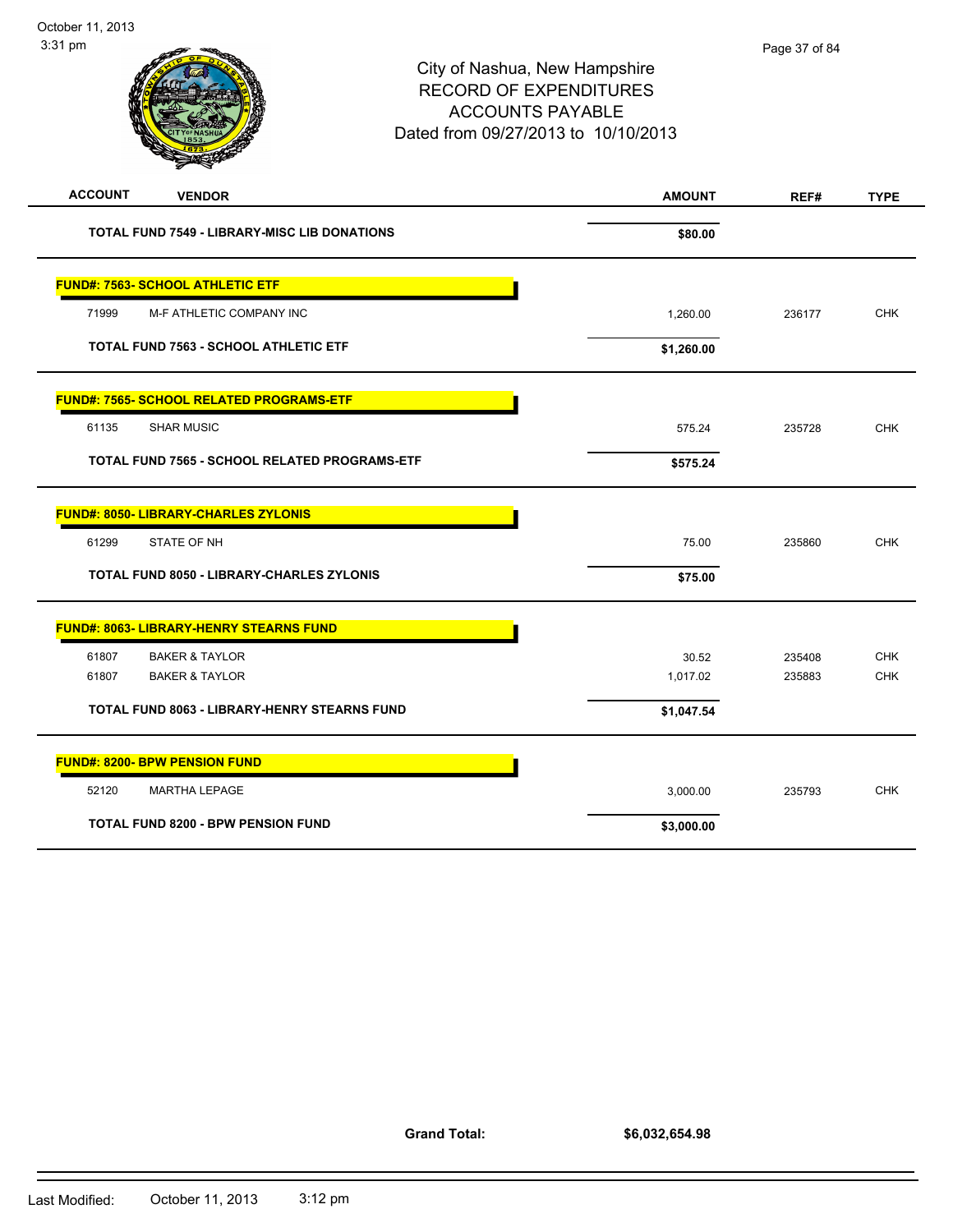

|     | <b>PAY DATE</b>                   | <b>ACCOUNT</b>                       | <b>DESCRIPTION</b>             | <b>AMOUNT</b> |
|-----|-----------------------------------|--------------------------------------|--------------------------------|---------------|
|     | <b>FUND#: 1000 - GENERAL FUND</b> |                                      |                                |               |
| 101 | <b>MAYOR</b>                      |                                      |                                |               |
|     | 10/3/13                           | 51100                                | CITIZEN SERVICES DIRECTOR      | 903.15        |
|     | 10/10/13                          | 51100                                | CITIZEN SERVICES DIRECTOR      | 903.15        |
|     | 10/3/13                           | 51100                                | EXECUTIVE SECRETARY AA         | 877.25        |
|     | 10/10/13                          | 51100                                | EXECUTIVE SECRETARY AA         | 877.25        |
|     | 10/3/13                           | 51100                                | HUNT BUILDING ADMINISTRATOR    | 413.87        |
|     | 10/10/13                          | 51100                                | HUNT BUILDING ADMINISTRATOR    | 413.87        |
|     | 10/3/13                           | 51100                                | <b>RESOURCE COORDINATOR</b>    | 452.45        |
|     | 10/10/13                          | 51100                                | RESOURCE COORDINATOR           | 452.45        |
|     | 10/3/13                           | 51100                                | SECRETARY RECEPTIONIST         | 565.55        |
|     | 10/10/13                          | 51100                                | SECRETARY RECEPTIONIST         | 565.55        |
|     | 10/3/13                           | 51200                                | COMMUNICATIONS DIRECTOR        | 426.07        |
|     | 10/10/13                          | 51200                                | <b>COMMUNICATIONS DIRECTOR</b> | 426.07        |
|     | 10/3/13                           | 51500                                | <b>MAYOR</b>                   | 2,115.95      |
|     | 10/10/13                          | 51500                                | MAYOR                          | 2,115.95      |
|     | <b>TOTAL 101 - MAYOR</b>          |                                      |                                | \$11,508.58   |
| 102 | <b>BOARD OF ALDERMEN</b>          |                                      |                                |               |
|     | 10/3/13                           | 51100                                | ALDERMANIC LEGISLATION MANAGER | 1,404.70      |
|     | 10/10/13                          | 51100                                | ALDERMANIC LEGISLATION MANAGER | 1,404.70      |
|     |                                   | <b>TOTAL 102 - BOARD OF ALDERMEN</b> |                                | \$2,809.40    |
| 103 | <b>LEGAL</b>                      |                                      |                                |               |
|     | 10/3/13                           | 51100                                | ASSISTANT CORP COUNSEL         | 1,324.90      |
|     | 10/10/13                          | 51100                                | ASSISTANT CORP COUNSEL         | 1,324.90      |
|     | 10/3/13                           | 51100                                | <b>CORPORATION COUNSEL</b>     | 2,183.75      |
|     | 10/10/13                          | 51100                                | <b>CORPORATION COUNSEL</b>     | 2,183.75      |
|     | 10/3/13                           | 51100                                | DEPUTY CORPORATION COUNSEL     | 1,986.70      |
|     | 10/10/13                          | 51100                                | DEPUTY CORPORATION COUNSEL     | 1,986.70      |
|     | 10/3/13                           | 51100                                | <b>LEGAL ASSISTANT</b>         | 1,843.74      |
|     | 10/10/13                          | 51100                                | <b>LEGAL ASSISTANT</b>         | 1,846.08      |
|     | <b>TOTAL 103 - LEGAL</b>          |                                      |                                | \$14,680.52   |
| 105 | <b>CITI-STAT</b>                  |                                      |                                |               |
|     | 10/3/13                           | 51100                                | DIRECTOR CITISTAT              | 1,529.80      |
|     | 10/10/13                          | 51100                                | <b>DIRECTOR CITISTAT</b>       | 1,529.80      |
|     | 10/3/13                           | 51100                                | OPERATIONS ANALYST             | 690.85        |
|     | 10/10/13                          | 51100                                | OPERATIONS ANALYST             | 690.85        |
|     | <b>TOTAL 105 - CITI-STAT</b>      |                                      |                                | \$4,441.30    |
|     |                                   |                                      |                                |               |

10/3/13 51100 CITY CLERK 1,771.20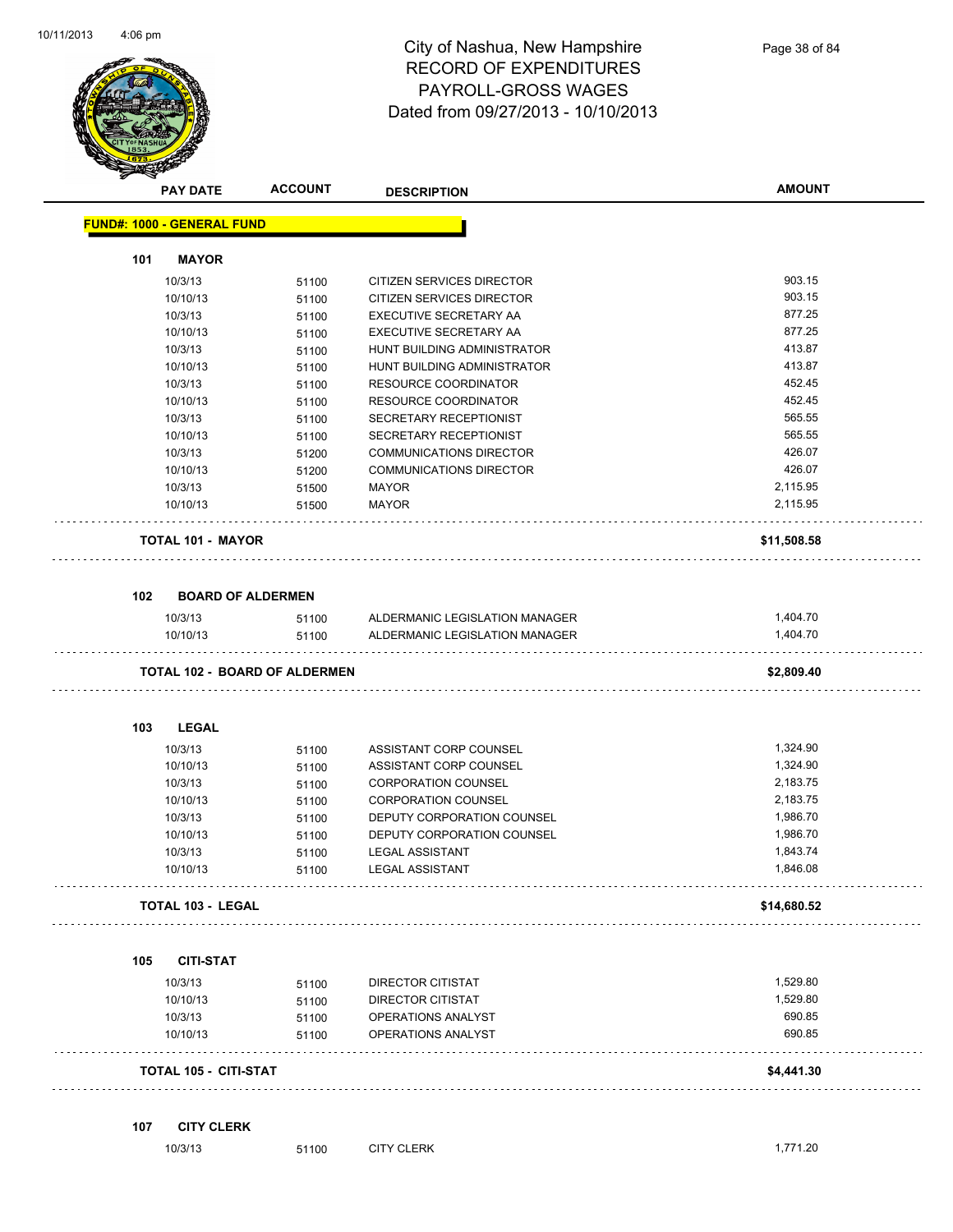

|     | <b>PAY DATE</b>                   | <b>ACCOUNT</b>                     | <b>DESCRIPTION</b>              | <b>AMOUNT</b> |
|-----|-----------------------------------|------------------------------------|---------------------------------|---------------|
|     | <b>FUND#: 1000 - GENERAL FUND</b> |                                    |                                 |               |
| 107 | <b>CITY CLERK</b>                 |                                    |                                 |               |
|     | 10/10/13                          | 51100                              | <b>CITY CLERK</b>               | 1,771.20      |
|     | 10/3/13                           | 51100                              | <b>CLERK VITAL RECORDS II</b>   | 2,859.02      |
|     | 10/10/13                          | 51100                              | <b>CLERK VITAL RECORDS II</b>   | 2,089.95      |
|     | 10/3/13                           | 51100                              | DEPARTMENT COORDINATOR, CC      | 791.45        |
|     | 10/10/13                          | 51100                              | DEPARTMENT COORDINATOR, CC      | 791.45        |
|     | 10/3/13                           | 51100                              | <b>DEPUTY CITY CLERK</b>        | 1,371.00      |
|     | 10/10/13                          | 51100                              | DEPUTY CITY CLERK               | 1,371.00      |
|     | 10/3/13                           | 51300                              | OVERTIME-REGULAR                | 20.78         |
|     | 10/10/13                          | 51300                              | OVERTIME-REGULAR                | 37.10         |
|     | TOTAL 107 - CITY CLERK            |                                    |                                 | \$12,874.15   |
|     |                                   |                                    |                                 |               |
| 111 | <b>HUMAN RESOURCES</b>            |                                    |                                 |               |
|     | 10/3/13                           | 51100                              | <b>HR ANALYST</b>               | 1,014.70      |
|     | 10/10/13                          | 51100                              | <b>HR ANALYST</b>               | 1,014.70      |
|     | 10/3/13                           | 51100                              | HR SPEC                         | 833.85        |
|     | 10/10/13                          | 51100                              | HR SPEC                         | 833.85        |
|     | 10/3/13                           | 51100                              | <b>HUMAN RESOURCES DIRECTOR</b> | 1,546.45      |
|     | 10/10/13                          | 51100                              | HUMAN RESOURCES DIRECTOR        | 1,546.45      |
|     | 10/3/13                           | 51200                              | ADMINISTRATIVE ASSISTANT I      | 255.60        |
|     | 10/10/13                          | 51200                              | ADMINISTRATIVE ASSISTANT I      | 282.18        |
|     |                                   | <b>TOTAL 111 - HUMAN RESOURCES</b> |                                 | \$7,327.78    |
|     |                                   |                                    |                                 |               |
| 122 |                                   | <b>INFORMATION TECHNOLOGY</b>      |                                 |               |
|     | 10/3/13                           | 51100                              | ADMIN ASSISTANT II              | 665.60        |
|     | 10/10/13                          | 51100                              | ADMIN ASSISTANT II              | 665.60        |
|     | 10/3/13                           | 51100                              | ERP SYSTEM ADMIN DBA            | 1,622.10      |
|     | 10/10/13                          | 51100                              | ERP SYSTEM ADMIN DBA            | 1,622.10      |
|     | 10/3/13                           | 51100                              | INTER INTRA APPL DEV PROJ LDR   | 1,579.20      |
|     | 10/10/13                          | 51100                              | INTER INTRA APPL DEV PROJ LDR   | 1,579.20      |
|     | 10/3/13                           | 51100                              | INTERNET INTRANET APPL DEV      | 1,459.20      |
|     | 10/10/13                          | 51100                              | INTERNET INTRANET APPL DEV      | 1,459.20      |
|     | 10/3/13                           | 51100                              | IT APPLICATIONS ANALYST         | 1,143.65      |
|     | 10/10/13                          | 51100                              | IT APPLICATIONS ANALYST         | 1,143.65      |
|     | 10/3/13                           | 51100                              | IT DIVISION DIRECTOR            | 1,986.70      |
|     | 10/10/13                          | 51100                              | IT DIVISION DIRECTOR            | 1,986.70      |
|     | 10/3/13                           | 51100                              | IT INFRASTRUCTURE ANALYST       | 1,194.35      |
|     | 10/3/13                           | 51100                              | IT INFRASTRUCTURE TEAM LEADER   | 1,713.00      |
|     | 10/10/13                          | 51100                              | IT INFRASTRUCTURE TEAM LEADER   | 1,713.00      |
|     | 10/3/13                           | 51100                              | SYSTEMS ADM DATABASE ADM        | 1,611.15      |
|     | 10/10/13                          | 51100                              | SYSTEMS ADM DATABASE ADM        | 1,611.15      |
|     | 10/3/13                           | 51100                              | TECHNICAL SPEC II NET SUPPORT   | 2,310.90      |
|     | 10/10/13                          | 51100                              | TECHNICAL SPEC II NET SUPPORT   | 2,310.90      |
|     | 10/3/13                           | 51100                              | TECHNICAL SPEC III              | 1,444.15      |
|     | 10/10/13                          | 51100                              | TECHNICAL SPEC III              | 1,444.15      |
|     | 10/3/13                           | 51100                              | <b>WEB DESIGNER</b>             | 633.45        |

10/10/13 51100 WEB DESIGNER 633.45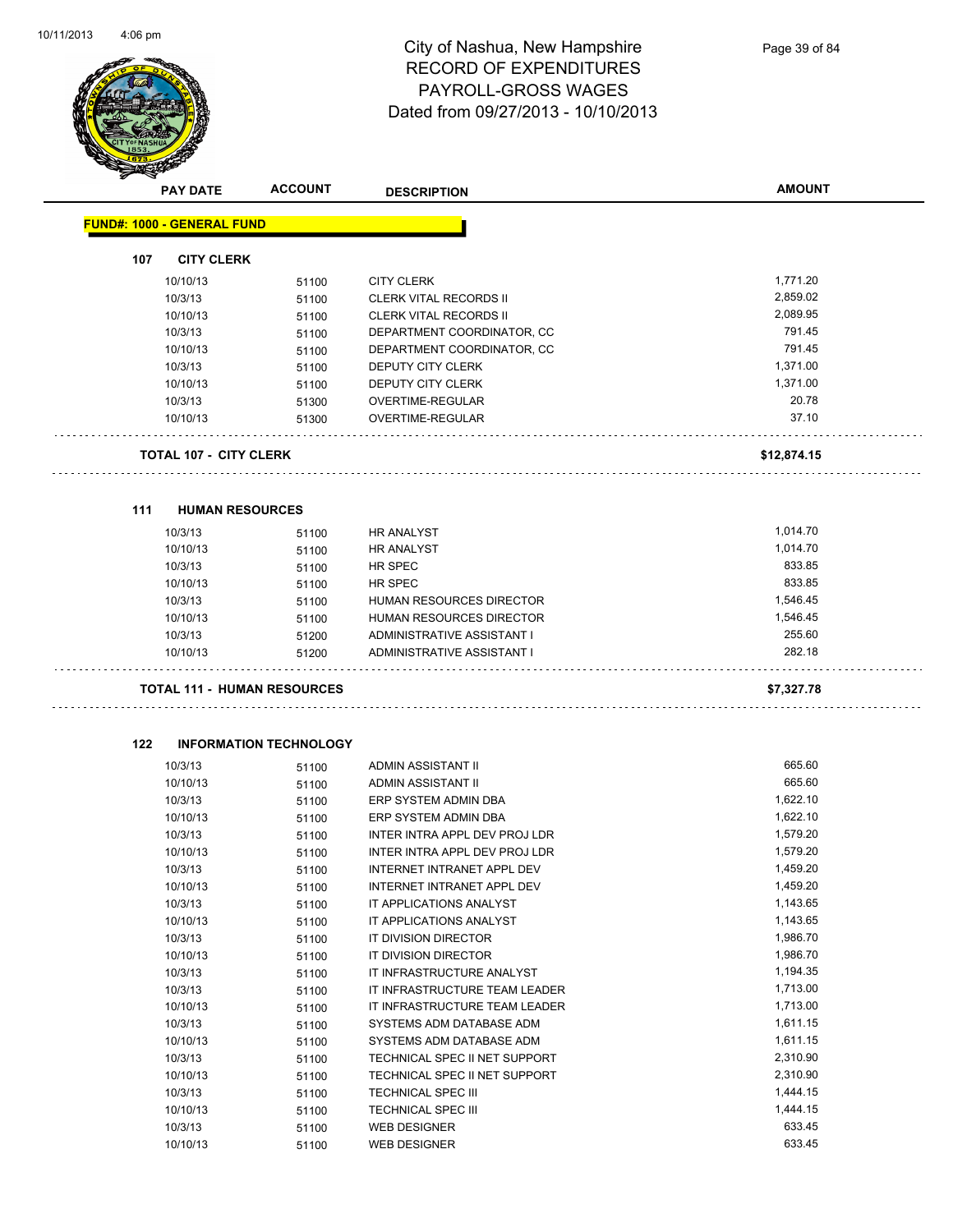| 10/11/2013 | $4:06 \text{ pm}$                 |                                           | City of Nashua, New Hampshire<br><b>RECORD OF EXPENDITURES</b><br><b>PAYROLL-GROSS WAGES</b><br>Dated from 09/27/2013 - 10/10/2013 | Page 40 of 84        |
|------------|-----------------------------------|-------------------------------------------|------------------------------------------------------------------------------------------------------------------------------------|----------------------|
|            | <b>PAY DATE</b>                   | <b>ACCOUNT</b>                            | <b>DESCRIPTION</b>                                                                                                                 | <b>AMOUNT</b>        |
|            | <b>FUND#: 1000 - GENERAL FUND</b> |                                           |                                                                                                                                    |                      |
|            | 122                               | <b>INFORMATION TECHNOLOGY</b>             |                                                                                                                                    |                      |
|            | 10/3/13                           | 51750                                     | <b>RETIREMENT &amp; SEPARATION PAY</b>                                                                                             | 6,539.14             |
|            |                                   | <b>TOTAL 122 - INFORMATION TECHNOLOGY</b> |                                                                                                                                    | \$40,071.69          |
|            |                                   |                                           |                                                                                                                                    |                      |
|            | 126                               | <b>FINANCIAL SERVICES</b>                 |                                                                                                                                    |                      |
|            | 10/3/13                           | 51100                                     | <b>ACCOUNTANT</b>                                                                                                                  | 898.10<br>898.10     |
|            | 10/10/13<br>10/3/13               | 51100                                     | <b>ACCOUNTANT</b><br>ACCOUNTING COMPLIANCE MGR                                                                                     | 1,073.50             |
|            | 10/10/13                          | 51100<br>51100                            | ACCOUNTING COMPLIANCE MGR                                                                                                          | 1,073.50             |
|            | 10/3/13                           | 51100                                     | ACCOUNTS PAYABLE COORDINATOR                                                                                                       | 1,508.50             |
|            | 10/10/13                          | 51100                                     | ACCOUNTS PAYABLE COORDINATOR                                                                                                       | 1,508.50             |
|            | 10/3/13                           | 51100                                     | ACCOUNTS PAYABLE SUPV                                                                                                              | 929.80               |
|            | 10/10/13                          | 51100                                     | ACCOUNTS PAYABLE SUPV                                                                                                              | 929.80               |
|            | 10/3/13                           | 51100                                     | ADMINISTRATIVE ASSISTANT I                                                                                                         | 646.80               |
|            | 10/10/13                          | 51100                                     | ADMINISTRATIVE ASSISTANT I                                                                                                         | 646.80               |
|            | 10/3/13                           | 51100                                     | CFO COMPTROLLER                                                                                                                    | 1,999.70             |
|            | 10/10/13                          | 51100                                     | <b>CFO COMPTROLLER</b>                                                                                                             | 1,999.70             |
|            | 10/3/13                           | 51100                                     | <b>COMPENSATION MANAGER</b>                                                                                                        | 1,533.60             |
|            | 10/10/13                          | 51100                                     | <b>COMPENSATION MANAGER</b>                                                                                                        | 1,533.60             |
|            | 10/3/13                           | 51100                                     | DEP TREASURER TAX COLLECTOR                                                                                                        | 1,076.20             |
|            | 10/10/13                          | 51100                                     | DEP TREASURER TAX COLLECTOR                                                                                                        | 1,076.20             |
|            | 10/3/13                           | 51100                                     | <b>FINANCE AND ADMIN MANAGER</b>                                                                                                   | 744.65               |
|            | 10/10/13                          | 51100                                     | FINANCE AND ADMIN MANAGER                                                                                                          | 744.65               |
|            | 10/3/13                           | 51100                                     | FINANCIAL MANAGER GENERAL GOVT                                                                                                     | 1,367.60             |
|            | 10/10/13                          | 51100                                     | FINANCIAL MANAGER GENERAL GOVT                                                                                                     | 1,367.60             |
|            | 10/3/13                           | 51100                                     | FINANCIAL SERVICES COORDINATOR                                                                                                     | 936.71               |
|            | 10/10/13                          | 51100                                     | FINANCIAL SERVICES COORDINATOR                                                                                                     | 936.70               |
|            | 10/3/13                           | 51100                                     | MOTOR VEHICLE COORDINATOR                                                                                                          | 646.80               |
|            | 10/10/13                          | 51100                                     | MOTOR VEHICLE COORDINATOR                                                                                                          | 646.96               |
|            | 10/3/13                           | 51100                                     | MV CLERK II REGISTRATION                                                                                                           | 632.00               |
|            | 10/10/13                          | 51100                                     | MV CLERK II REGISTRATION                                                                                                           | 632.00               |
|            | 10/3/13                           | 51100                                     | PAYROLL ANALYST II                                                                                                                 | 1,770.55             |
|            | 10/10/13                          | 51100                                     | PAYROLL ANALYST II                                                                                                                 | 1,770.55             |
|            | 10/3/13                           | 51100                                     | REVENUE ACCOUNTS SPEC                                                                                                              | 829.84               |
|            | 10/10/13                          | 51100                                     | REVENUE ACCOUNTS SPEC                                                                                                              | 829.85               |
|            | 10/3/13                           | 51100                                     | REVENUE COORDINATOR                                                                                                                | 1,040.85             |
|            | 10/10/13                          | 51100                                     | REVENUE COORDINATOR                                                                                                                | 1,040.85             |
|            | 10/3/13                           | 51100                                     | SENIOR FINANCIAL ANALYST                                                                                                           | 1,100.45             |
|            | 10/10/13                          | 51100                                     | SENIOR FINANCIAL ANALYST                                                                                                           | 1,100.45             |
|            | 10/3/13<br>10/10/13               | 51100                                     | SUPV VEHICLE REGISTRATION<br>SUPV VEHICLE REGISTRATION                                                                             | 1,014.70<br>1,014.70 |
|            |                                   | 51100                                     |                                                                                                                                    | 1,771.20             |
|            | 10/3/13<br>10/10/13               | 51100                                     | TREASURER TAX COLLECTOR<br>TREASURER TAX COLLECTOR                                                                                 | 1,771.20             |
|            | 10/3/13                           | 51100                                     | <b>VEHICLE REGISTRATION CLERK</b>                                                                                                  | 1,629.95             |
|            | 10/10/13                          | 51100                                     | <b>VEHICLE REGISTRATION CLERK</b>                                                                                                  | 1,629.94             |
|            | 10/3/13                           | 51100                                     | <b>ACCOUNTING TEMP</b>                                                                                                             | 561.40               |
|            | 10/10/13                          | 51200                                     | <b>ACCOUNTING TEMP</b>                                                                                                             | 552.60               |
|            | 10/3/13                           | 51200                                     | OVERTIME-REGULAR                                                                                                                   | 119.43               |
|            | 10/10/13                          | 51300<br>51300                            | OVERTIME-REGULAR                                                                                                                   | 159.74               |
|            |                                   |                                           |                                                                                                                                    |                      |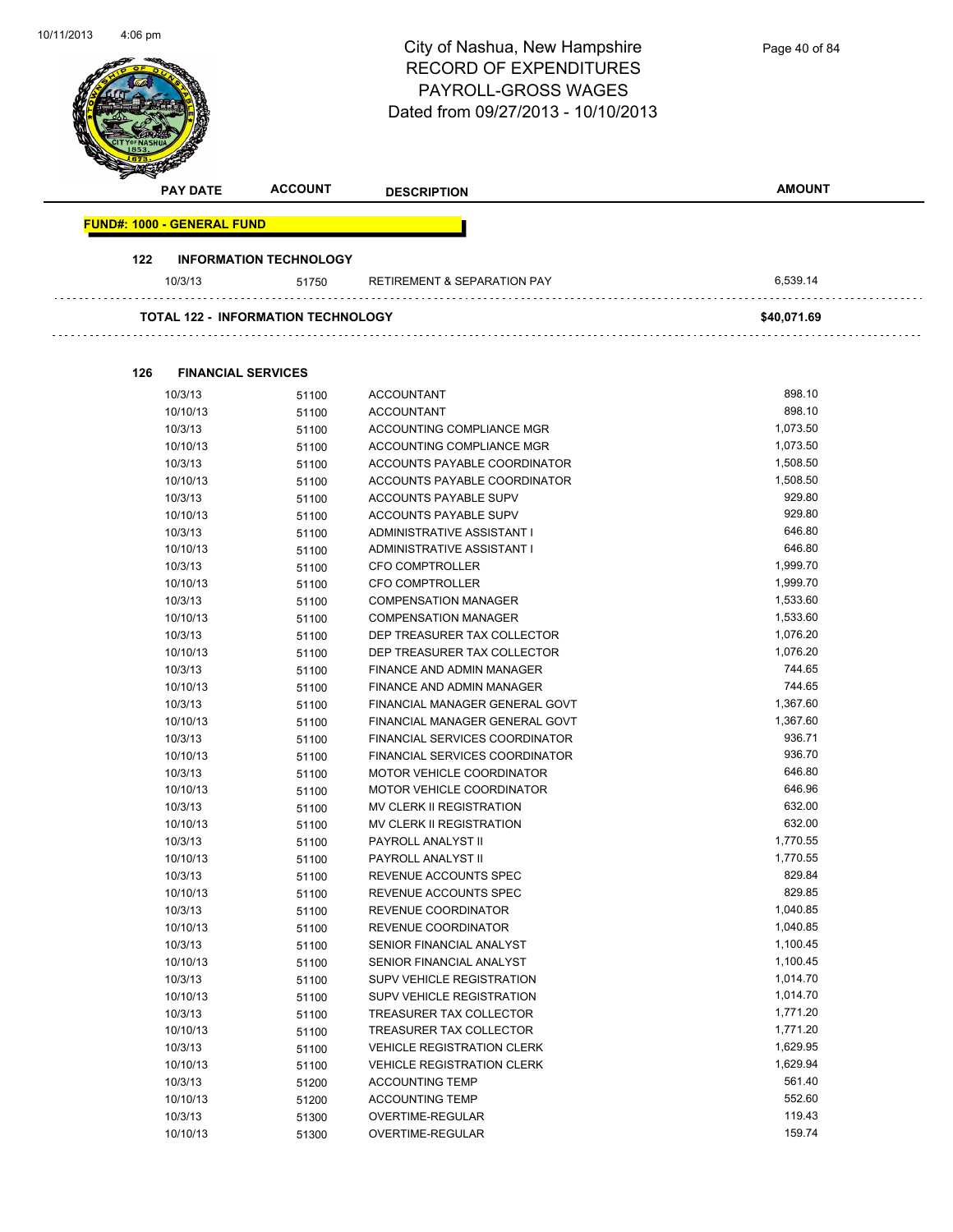

Page 41 of 84

| B.                                | <b>PAY DATE</b>     | <b>ACCOUNT</b>                        | <b>DESCRIPTION</b>                       | <b>AMOUNT</b>        |
|-----------------------------------|---------------------|---------------------------------------|------------------------------------------|----------------------|
| <b>FUND#: 1000 - GENERAL FUND</b> |                     |                                       |                                          |                      |
|                                   |                     |                                       |                                          |                      |
|                                   |                     | <b>TOTAL 126 - FINANCIAL SERVICES</b> |                                          | \$47,696.32          |
|                                   |                     |                                       |                                          |                      |
| 129                               |                     | <b>CITY BUILDINGS</b>                 |                                          |                      |
|                                   | 10/3/13             | 51100                                 | <b>BUILDING MANAGER</b>                  | 788.60               |
|                                   | 10/10/13            | 51100                                 | <b>BUILDING MANAGER</b>                  | 788.60               |
|                                   | 10/3/13             | 51100                                 | <b>CUSTODIAN I</b>                       | 1,166.85             |
|                                   | 10/10/13            | 51100                                 | <b>CUSTODIAN I</b>                       | 1,166.85             |
|                                   | 10/3/13             | 51100                                 | MAINTENANCE SPEC                         | 663.85               |
|                                   | 10/10/13            | 51100                                 | MAINTENANCE SPEC                         | 663.85               |
|                                   | 10/3/13             | 51200                                 | <b>CUSTODIAN I</b>                       | 306.75               |
|                                   | 10/10/13            | 51200                                 | <b>CUSTODIAN I</b>                       | 306.75               |
|                                   | 10/3/13             | 51300                                 | OVERTIME-REGULAR                         | 76.29                |
|                                   |                     | <b>TOTAL 129 - CITY BUILDINGS</b>     |                                          | \$5,928.39           |
| 130                               |                     | <b>PURCHASING</b>                     |                                          |                      |
|                                   |                     |                                       |                                          |                      |
|                                   | 10/3/13             | 51100                                 | PRINTING TECH MAIL DIST                  | 972.30               |
|                                   | 10/10/13            | 51100                                 | PRINTING TECH MAIL DIST                  | 972.30               |
|                                   | 10/3/13             | 51100                                 | PURCHASING AGENT I                       | 661.95               |
|                                   | 10/10/13            | 51100                                 | PURCHASING AGENT I                       | 661.95               |
|                                   | 10/3/13             | 51100                                 | PURCHASING AGENT II                      | 1,020.45             |
|                                   | 10/10/13            | 51100                                 | PURCHASING AGENT II                      | 1,020.45             |
|                                   | 10/3/13             | 51100                                 | PURCHASING MANAGER                       | 1,364.20<br>1,364.20 |
|                                   | 10/10/13<br>10/3/13 | 51100                                 | PURCHASING MANAGER<br>OVERTIME-REGULAR   | 12.41                |
|                                   | 10/10/13            | 51300<br>51300                        | OVERTIME-REGULAR                         | 12.42                |
|                                   |                     | <b>TOTAL 130 - PURCHASING</b>         |                                          | \$8,062.63           |
|                                   |                     |                                       |                                          |                      |
| 131                               |                     | <b>HUNT BUILDING</b>                  |                                          |                      |
|                                   | 10/3/13             | 51100                                 | HUNT BUILDING ADMINISTRATOR              | 319.05               |
|                                   | 10/10/13            | 51100                                 | HUNT BUILDING ADMINISTRATOR              | 319.05               |
|                                   |                     | <b>TOTAL 131 - HUNT BUILDING</b>      |                                          | \$638.10             |
| 132                               | <b>ASSESSING</b>    |                                       |                                          |                      |
|                                   |                     |                                       |                                          | 853.70               |
|                                   | 10/3/13<br>10/10/13 | 51100                                 | <b>APPRAISER I</b><br><b>APPRAISER I</b> | 853.70               |
|                                   | 10/3/13             | 51100<br>51100                        | <b>APPRAISER II</b>                      | 1,020.45             |
|                                   | 10/10/13            | 51100                                 | <b>APPRAISER II</b>                      | 1,020.45             |
|                                   | 10/3/13             | 51100                                 | <b>APPRAISER III</b>                     | 1,162.45             |
|                                   |                     |                                       |                                          |                      |

10/10/13 51100 APPRAISER III 1,162.45 10/3/13 51100 ASSESSING ADMIN SPEC I CSR 534.31 10/10/13 51100 ASSESSING ADMIN SPEC I CSR 603.40 10/3/13 51100 ASSESSING ADMIN SPEC II CSR 699.35 10/10/13 51100 ASSESSING ADMIN SPEC II CSR 699.35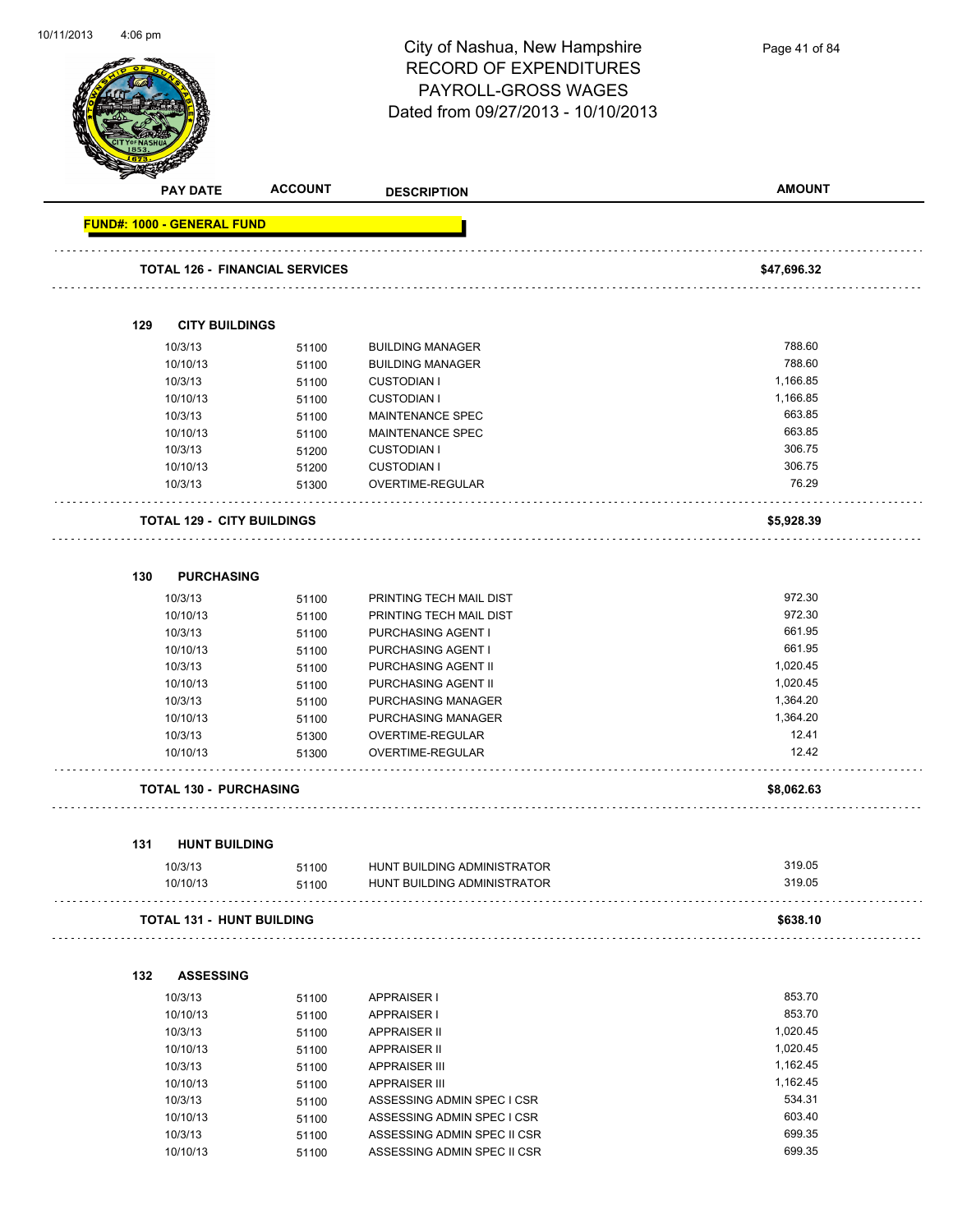

|     | <b>PAY DATE</b>                      | <b>ACCOUNT</b> | <b>DESCRIPTION</b>            | <b>AMOUNT</b> |
|-----|--------------------------------------|----------------|-------------------------------|---------------|
|     | <b>FUND#: 1000 - GENERAL FUND</b>    |                |                               |               |
| 132 | <b>ASSESSING</b>                     |                |                               |               |
|     | 10/3/13                              | 51100          | ASSESSING ADMIN SPEC III CSR  | 888.77        |
|     | 10/10/13                             | 51100          | ASSESSING ADMIN SPEC III CSR  | 888.75        |
|     | 10/3/13                              | 51100          | CHIEF ASSESSOR GIS MANAGER    | 2,077.25      |
|     | 10/10/13                             | 51100          | CHIEF ASSESSOR GIS MANAGER    | 2,077.25      |
|     | 10/3/13                              | 51100          | DEPARTMENT COORDINATOR        | 842.99        |
|     | 10/10/13                             | 51100          | DEPARTMENT COORDINATOR        | 844.05        |
|     | 10/3/13                              | 51100          | DEPUTY MANAGER APPRAISER IV   | 1,450.00      |
|     | 10/10/13                             | 51100          | DEPUTY MANAGER APPRAISER IV   | 1,450.00      |
|     | TOTAL 132 - ASSESSING                |                |                               | \$19,128.67   |
| 134 | <b>GIS</b>                           |                |                               |               |
|     | 10/3/13                              | 51100          | <b>GIS TECHNICIAN II</b>      | 1,042.60      |
|     | 10/10/13                             | 51100          | <b>GIS TECHNICIAN II</b>      | 1,042.60      |
|     | <b>TOTAL 134 - GIS</b>               |                |                               | \$2,085.20    |
|     |                                      |                |                               |               |
| 140 | <b>PINEWOOD CEMETERY</b>             |                |                               |               |
|     | 10/3/13                              | 51400          | WAGES TEMP-SEASONAL           | 160.00        |
|     | 10/10/13                             | 51400          | <b>WAGES TEMP-SEASONAL</b>    | 240.00        |
|     | <b>TOTAL 140 - PINEWOOD CEMETERY</b> |                |                               | \$400.00      |
| 142 | <b>WOODLAWN CEMETERY</b>             |                |                               |               |
|     | 10/3/13                              | 51100          | <b>GROUNDSKEEPER CEMETERY</b> | 632.21        |
|     | 10/10/13                             | 51100          | <b>GROUNDSKEEPER CEMETERY</b> | 632.20        |
|     | 10/3/13                              | 51100          | SUBFOREMAN CEMETERY           | 722.90        |
|     | 10/10/13                             | 51100          | SUBFOREMAN CEMETERY           | 723.09        |
|     | 10/3/13                              | 51100          | SUPERINTENDENT CEMETERY I     | 1,014.70      |
|     | 10/10/13                             | 51100          | SUPERINTENDENT CEMETERY I     | 1,014.70      |
|     | 10/3/13                              | 51300          | OVERTIME-REGULAR              | 1.89          |
|     | 10/10/13                             | 51300          | OVERTIME-REGULAR              | 15.08         |
|     | 10/3/13                              | 51400          | <b>WAGES TEMP-SEASONAL</b>    | 80.00         |
|     | TOTAL 142 - WOODLAWN CEMETERY        |                |                               | \$4,836.77    |
| 144 | <b>EDGEWOOD CEMETERY</b>             |                |                               |               |
|     | 10/3/13                              | 51100          | <b>GROUNDSKEEPER CEMETERY</b> | 1,094.45      |
|     | 10/10/13                             | 51100          | GROUNDSKEEPER CEMETERY        | 1 0 9 4 4 5   |

| 10/3/13  | 51100 | <b>GROUNDSKEEPER CEMETERY</b> | 1.094.45 |
|----------|-------|-------------------------------|----------|
| 10/10/13 | 51100 | <b>GROUNDSKEEPER CEMETERY</b> | 1.094.45 |
| 10/3/13  | 51100 | SUBFOREMAN CEMETERY           | 783.65   |
| 10/10/13 | 51100 | SUBFOREMAN CEMETERY           | 783.65   |
| 10/3/13  | 51100 | SUPERINTENDENT CEMETERY II    | 1.124.65 |
| 10/10/13 | 51100 | SUPERINTENDENT CEMETERY II    | 1.124.65 |
| 10/3/13  | 51300 | OVERTIME-REGULAR              | 59.76    |
| 10/10/13 | 51300 | OVERTIME-REGULAR              | 1.99     |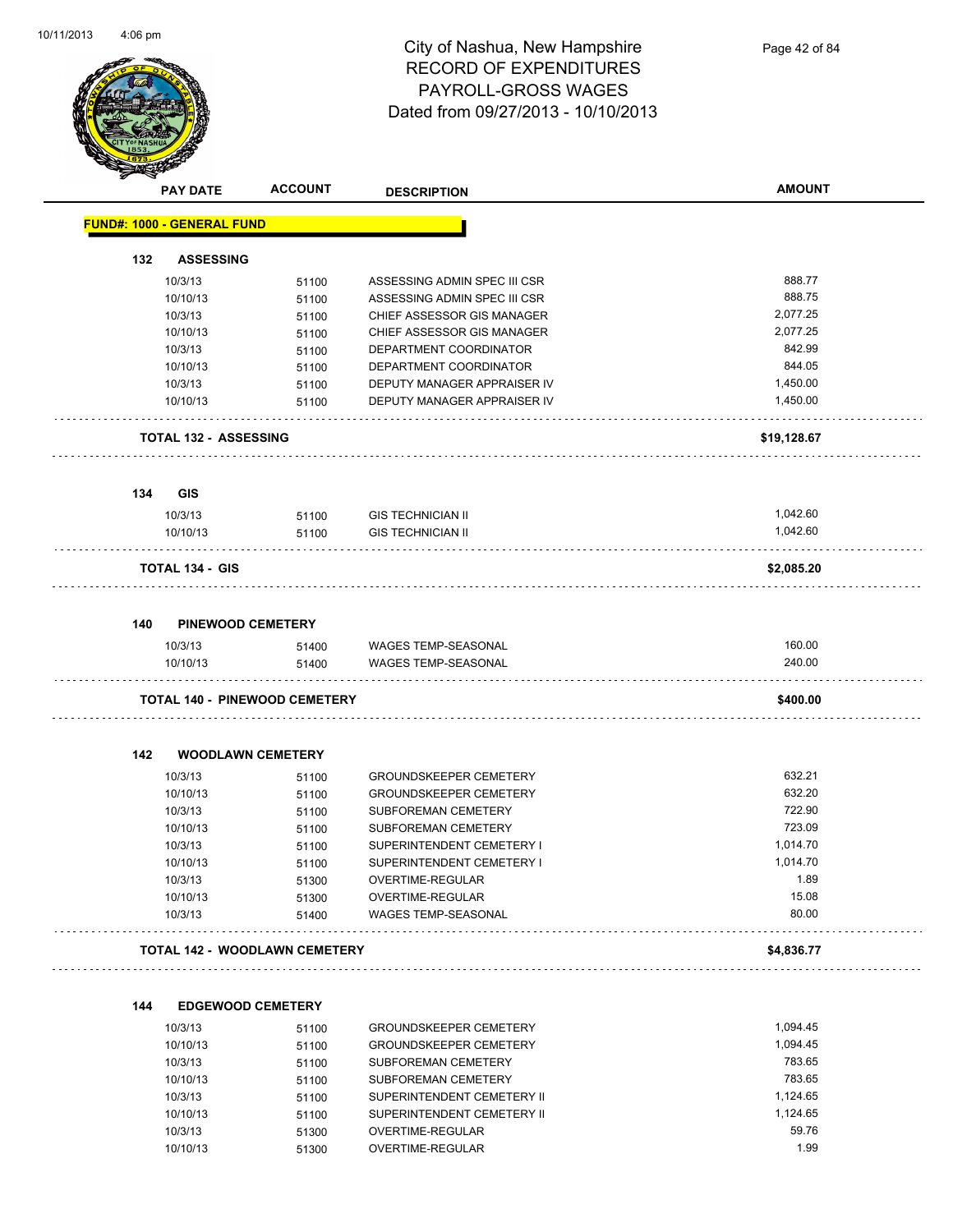

|     | <b>PAY DATE</b>                   | <b>ACCOUNT</b>                       | <b>DESCRIPTION</b>         | <b>AMOUNT</b> |
|-----|-----------------------------------|--------------------------------------|----------------------------|---------------|
|     | <b>FUND#: 1000 - GENERAL FUND</b> |                                      |                            |               |
| 144 | <b>EDGEWOOD CEMETERY</b>          |                                      |                            |               |
|     | 10/3/13                           | 51400                                | WAGES TEMP-SEASONAL        | 400.00        |
|     | 10/10/13                          | 51400                                | <b>WAGES TEMP-SEASONAL</b> | 400.00        |
|     |                                   | <b>TOTAL 144 - EDGEWOOD CEMETERY</b> |                            | \$6,867.25    |

| 150 | <b>POLICE</b> |       |                                     |           |
|-----|---------------|-------|-------------------------------------|-----------|
|     | 10/3/13       | 51100 | <b>1ST YEAR OFFICERS</b>            | 7,512.80  |
|     | 10/10/13      | 51100 | <b>1ST YEAR OFFICERS</b>            | 7,512.81  |
|     | 10/3/13       | 51100 | 1ST YR OFFICERS CERTIFIED SPEC      | 1,962.90  |
|     | 10/10/13      | 51100 | 1ST YR OFFICERS CERTIFIED SPEC      | 1,962.91  |
|     | 10/3/13       | 51100 | <b>ACCOUNT CLERK III</b>            | 2,091.00  |
|     | 10/10/13      | 51100 | <b>ACCOUNT CLERK III</b>            | 2,091.01  |
|     | 10/3/13       | 51100 | ADMINISTRATIVE PROJECT SPEC         | 1,212.05  |
|     | 10/10/13      | 51100 | ADMINISTRATIVE PROJECT SPEC         | 1,212.05  |
|     | 10/3/13       | 51100 | ANIMAL CONTROL OFFICER              | 904.75    |
|     | 10/10/13      | 51100 | ANIMAL CONTROL OFFICER              | 904.75    |
|     | 10/3/13       | 51100 | <b>AUTO MECHANIC 1ST CLASS</b>      | 781.35    |
|     | 10/10/13      | 51100 | AUTO MECHANIC 1ST CLASS             | 781.35    |
|     | 10/3/13       | 51100 | <b>AUTO MECHANIC 2ND CLASS</b>      | 786.27    |
|     | 10/10/13      | 51100 | AUTO MECHANIC 2ND CLASS             | 776.55    |
|     | 10/3/13       | 51100 | <b>BUILDING MAINTENANCE SUPV</b>    | 922.05    |
|     | 10/10/13      | 51100 | <b>BUILDING MAINTENANCE SUPV</b>    | 922.05    |
|     | 10/3/13       | 51100 | <b>CAPTAIN</b>                      | 13,991.25 |
|     | 10/10/13      | 51100 | <b>CAPTAIN</b>                      | 13,991.25 |
|     | 10/3/13       | 51100 | CHIEF OF POLICE                     | 2,462.75  |
|     | 10/10/13      | 51100 | CHIEF OF POLICE                     | 2,462.75  |
|     | 10/3/13       | 51100 | COMM TECH ALL DESIGNATIONS          | 8,493.90  |
|     | 10/10/13      | 51100 | COMM TECH ALL DESIGNATIONS          | 8,493.90  |
|     | 10/3/13       | 51100 | COMMUNITY POLICE COORD CEMD         | 1,214.00  |
|     | 10/10/13      | 51100 | COMMUNITY POLICE COORD CEMD         | 1,214.00  |
|     | 10/3/13       | 51100 | <b>CRIME ANALYST</b>                | 1,199.75  |
|     | 10/10/13      | 51100 | <b>CRIME ANALYST</b>                | 1,199.75  |
|     | 10/3/13       | 51100 | <b>CUSTODIAN II</b>                 | 723.40    |
|     | 10/10/13      | 51100 | <b>CUSTODIAN II</b>                 | 723.40    |
|     | 10/3/13       | 51100 | <b>CUSTODIAN III</b>                | 1,414.00  |
|     | 10/10/13      | 51100 | <b>CUSTODIAN III</b>                | 1,414.00  |
|     | 10/3/13       | 51100 | DEPUTY CHIEF OF POLICE              | 4,463.40  |
|     | 10/10/13      | 51100 | DEPUTY CHIEF OF POLICE              | 2,678.04  |
|     | 10/3/13       | 51100 | <b>DETENTION SPEC</b>               | 817.20    |
|     | 10/10/13      | 51100 | <b>DETENTION SPEC</b>               | 817.20    |
|     | 10/3/13       | 51100 | DISPATCHERS ALL DESIGNATIONS        | 6,634.95  |
|     | 10/10/13      | 51100 | <b>DISPATCHERS ALL DESIGNATIONS</b> | 6,812.41  |
|     | 10/3/13       | 51100 | FLEET MAINTENANCE ASST SUPV         | 863.25    |
|     | 10/10/13      | 51100 | FLEET MAINTENANCE ASST SUPV         | 863.25    |
|     | 10/3/13       | 51100 | IT SYSTEM SUPPORT SPEC              | 925.51    |
|     | 10/10/13      | 51100 | IT SYSTEM SUPPORT SPEC              | 996.71    |
|     | 10/3/13       | 51100 | <b>LEGAL SECRETARY</b>              | 661.85    |
|     | 10/10/13      | 51100 | <b>LEGAL SECRETARY</b>              | 661.85    |
|     | 10/3/13       | 51100 | <b>LIEUTENANT</b>                   | 14,485.50 |
|     | 10/10/13      | 51100 | LIEUTENANT                          | 14,485.50 |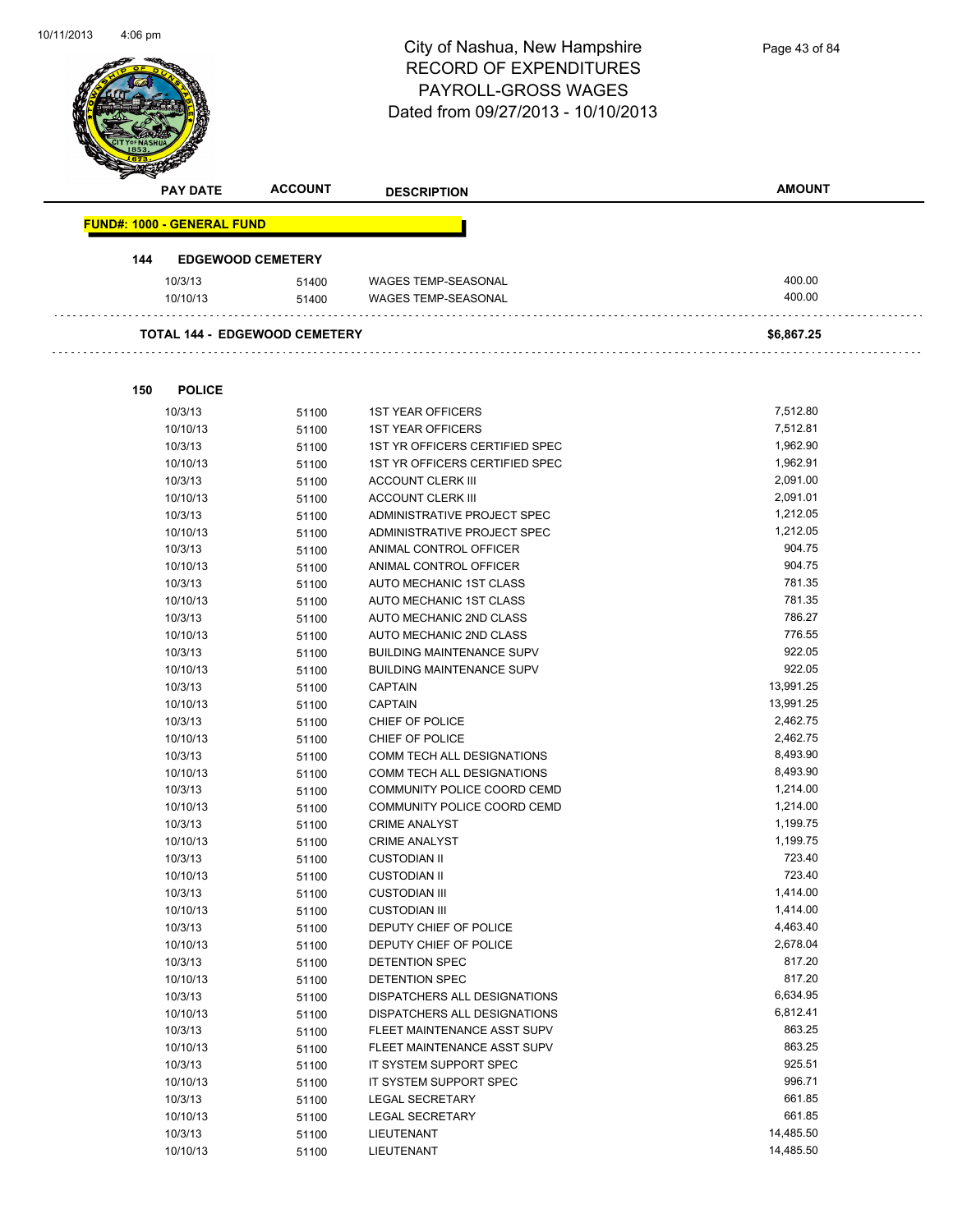

|     | <b>PAY DATE</b>                   | <b>ACCOUNT</b> | <b>DESCRIPTION</b>                      | <b>AMOUNT</b>        |
|-----|-----------------------------------|----------------|-----------------------------------------|----------------------|
|     | <b>FUND#: 1000 - GENERAL FUND</b> |                |                                         |                      |
|     |                                   |                |                                         |                      |
| 150 | <b>POLICE</b>                     |                |                                         |                      |
|     | 10/3/13                           | 51100          | NPD BUSINESS COORDINATOR                | 922.05               |
|     | 10/10/13                          | 51100          | NPD BUSINESS COORDINATOR                | 922.05               |
|     | 10/3/13                           | 51100          | NPD BUSINESS MANAGER                    | 1,674.50             |
|     | 10/10/13                          | 51100          | NPD BUSINESS MANAGER                    | 1,674.50             |
|     | 10/3/13                           | 51100          | PARALEGAL                               | 925.55               |
|     | 10/10/13                          | 51100          | PARALEGAL                               | 925.55               |
|     | 10/3/13                           | 51100          | PATROLMAN ALL RANKS                     | 148,747.17           |
|     | 10/10/13                          | 51100          | PATROLMAN ALL RANKS                     | 149,574.70           |
|     | 10/3/13                           | 51100          | POLICE ATTORNEY                         | 1,496.60             |
|     | 10/10/13                          | 51100          | POLICE ATTORNEY                         | 1,496.60             |
|     | 10/3/13                           | 51100          | <b>RECORDS MANAGER</b>                  | 1,178.65             |
|     | 10/10/13                          | 51100          | <b>RECORDS MANAGER</b>                  | 1,178.65             |
|     | 10/3/13                           | 51100          | <b>RECORDS TECHNICIAN I</b>             | 1,872.05             |
|     | 10/10/13                          | 51100          | <b>RECORDS TECHNICIAN I</b>             | 1,872.06             |
|     | 10/3/13                           | 51100          | RECORDS TECHNICIAN II                   | 1,608.00             |
|     | 10/10/13                          | 51100          | <b>RECORDS TECHNICIAN II</b>            | 1,608.00             |
|     | 10/3/13                           | 51100          | SEC DOMESTIC VIOLENCE UNIT              | 683.95               |
|     | 10/10/13                          | 51100          | SEC DOMESTIC VIOLENCE UNIT              | 683.95               |
|     | 10/3/13                           | 51100          | SECRETARIAL SUPV DET BUREAU             | 846.15               |
|     | 10/10/13                          | 51100          | SECRETARIAL SUPV DET BUREAU             | 846.15               |
|     | 10/3/13                           | 51100          | <b>SECRETARY III</b>                    | 2,008.55             |
|     | 10/10/13                          | 51100          | <b>SECRETARY III</b>                    | 2,008.55             |
|     | 10/3/13                           | 51100          | <b>SECRETARY V</b>                      | 3,159.20             |
|     | 10/10/13                          | 51100          | <b>SECRETARY V</b>                      | 3,159.20             |
|     | 10/3/13                           | 51100          | <b>SERGEANT</b>                         | 34,187.20            |
|     | 10/10/13                          | 51100          | <b>SERGEANT</b>                         | 34,428.74            |
|     | 10/3/13                           | 51100          | <b>SUPV POLICE FLEET</b>                | 1,171.15             |
|     | 10/10/13                          | 51100          | <b>SUPV POLICE FLEET</b>                | 1,171.15             |
|     | 10/3/13                           | 51200          | <b>ACCREDITATION MANAGER</b>            | 1,017.76             |
|     | 10/10/13                          | 51200          | <b>ACCREDITATION MANAGER</b>            | 1,017.76             |
|     | 10/3/13                           | 51200          | DETENTION SPEC                          | 699.16               |
|     | 10/10/13                          | 51200          | DETENTION SPEC                          | 699.16               |
|     | 10/3/13                           | 51200          | POLICE ATTORNEY PT                      | 1,158.52             |
|     | 10/10/13                          | 51200          | POLICE ATTORNEY PT                      | 1,158.52             |
|     | 10/3/13                           | 51200          | PRISONER TRANSPORT OFFICER              | 726.00               |
|     | 10/10/13                          | 51200          | PRISONER TRANSPORT OFFICER              | 726.00               |
|     | 10/3/13                           | 51300          | OVERTIME-REGULAR                        | 3,485.86             |
|     | 10/10/13                          | 51300          | OVERTIME-REGULAR                        | 2,479.46             |
|     | 9/26/13                           | 51309          | <b>OVERTIME-TRAINING</b>                | (187.60)             |
|     | 10/3/13                           | 51309          | <b>OVERTIME-TRAINING</b>                | 3,272.67             |
|     | 10/10/13                          | 51309          | <b>OVERTIME-TRAINING</b>                | 1,746.86             |
|     | 10/3/13                           | 51315          | <b>OVERTIME-WITNESS</b>                 | 6,056.89             |
|     | 10/10/13                          | 51315          | <b>OVERTIME-WITNESS</b>                 | 3,668.72             |
|     | 10/3/13                           | 51322          | OVERTIME-INVESTIGATIVE                  | 1,919.50             |
|     | 10/10/13                          | 51322          | OVERTIME-INVESTIGATIVE                  | 10,836.14            |
|     | 10/3/13<br>10/10/13               | 51330          | OVERTIME-COVERAGE<br>OVERTIME-COVERAGE  | 6,301.90             |
|     |                                   | 51330          |                                         | 7,393.90<br>2,179.61 |
|     | 10/3/13                           | 51412          | <b>WAGES PER DIEM</b><br>WAGES PER DIEM | 2,199.10             |
|     | 10/10/13                          | 51412          |                                         | 2,800.00             |
|     | 10/3/13<br>10/10/13               | 51600<br>51600 | LONGEVITY<br>LONGEVITY                  | 2,150.00             |
|     |                                   |                |                                         |                      |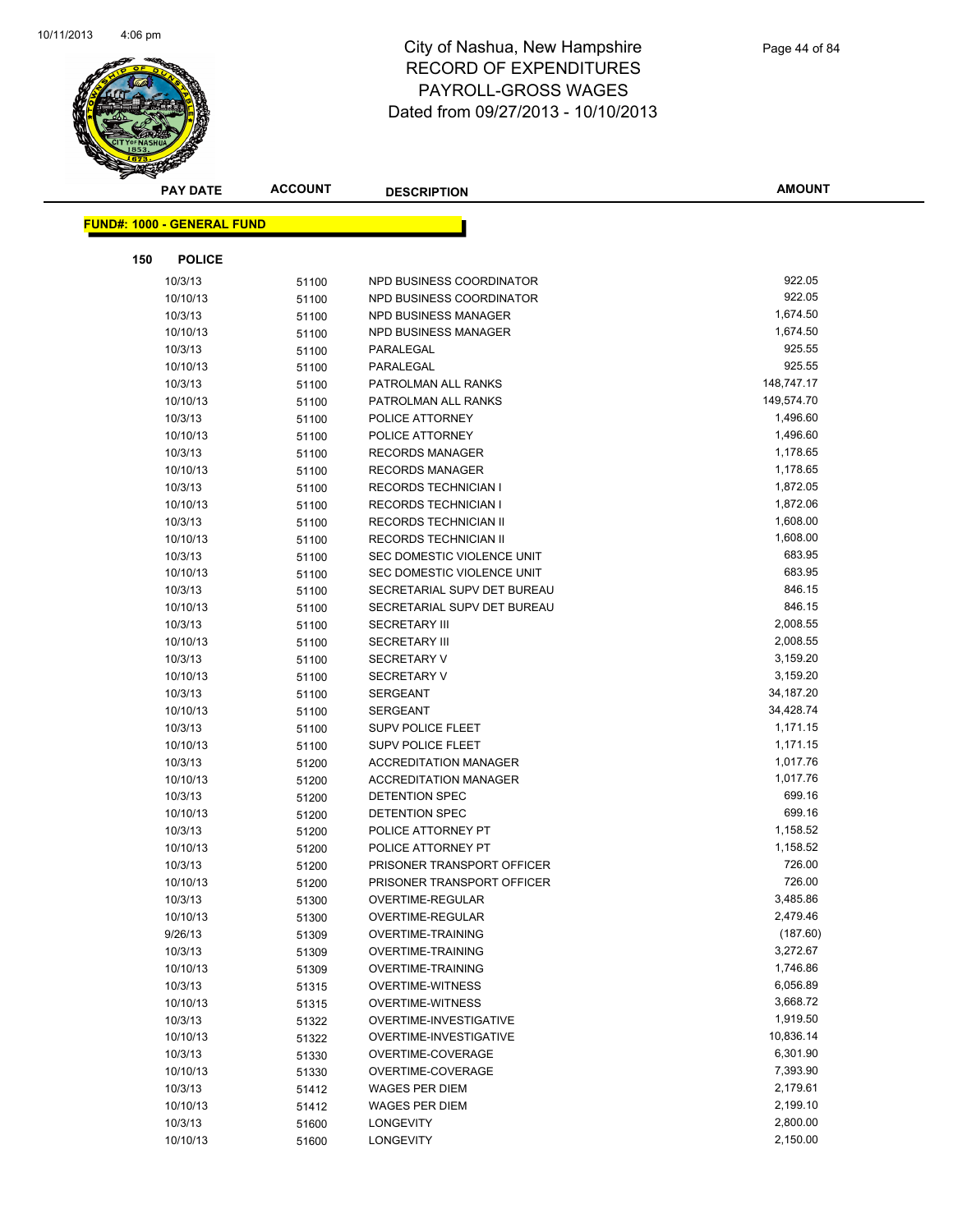

|     | <b>PAY DATE</b>                   | <b>ACCOUNT</b> | <b>DESCRIPTION</b>                     | <b>AMOUNT</b> |
|-----|-----------------------------------|----------------|----------------------------------------|---------------|
|     | <b>FUND#: 1000 - GENERAL FUND</b> |                |                                        |               |
| 150 | <b>POLICE</b>                     |                |                                        |               |
|     | 10/10/13                          | 51712          | SPECIAL DETAIL                         | 387.50        |
|     | 10/10/13                          | 51750          | <b>RETIREMENT &amp; SEPARATION PAY</b> | 71,414.15     |
|     | <b>TOTAL 150 - POLICE</b>         |                |                                        | \$684,839.53  |
| 152 | <b>FIRE</b>                       |                |                                        |               |
|     | 10/3/13                           | 51100          | ADMINISTRATIVE ASSISTANT II            | 2,206.25      |
|     | 10/10/13                          | 51100          | ADMINISTRATIVE ASSISTANT II            | 2,206.24      |
|     | 10/3/13                           | 51100          | <b>ASST FIRE CHIEF</b>                 | 2,032.40      |
|     | 10/10/13                          | 51100          | <b>ASST FIRE CHIEF</b>                 | 2,032.40      |
|     | 10/3/13                           | 51100          | ASST SUPERINTENDENT FIRE ALARM         | 1,425.60      |
|     | 10/10/13                          | 51100          | ASST SUPERINTENDENT FIRE ALARM         | 1,425.60      |
|     | 10/3/13                           | 51100          | ASST SUPERINTENDENT FIRE FLEET         | 1,411.48      |
|     | 10/10/13                          | 51100          | ASST SUPERINTENDENT FIRE FLEET         | 988.44        |
|     | 10/3/13                           | 51100          | ASST SUPERINTENDENT PREVENTION         | 2,802.64      |
|     | 10/10/13                          | 51100          | ASST SUPERINTENDENT PREVENTION         | 2,802.64      |
|     | 10/3/13                           | 51100          | <b>CAPTAIN</b>                         | 11,520.67     |
|     | 10/10/13                          | 51100          | <b>CAPTAIN</b>                         | 11,520.67     |
|     | 10/3/13                           | 51100          | CAPTAIN FIRE TRAINING SAFETY           | 1,605.92      |
|     | 10/10/13                          | 51100          | <b>CAPTAIN FIRE TRAINING SAFETY</b>    | 1,605.92      |
|     | 10/3/13                           | 51100          | <b>DEPUTY FIRE CHIEF</b>               | 6,992.26      |
|     | 10/10/13                          | 51100          | <b>DEPUTY FIRE CHIEF</b>               | 7,002.22      |
|     | 10/3/13                           | 51100          | <b>EXEC ASST BUSINESS COORD</b>        | 1,041.35      |
|     | 10/10/13                          | 51100          | <b>EXEC ASST BUSINESS COORD</b>        | 1,041.35      |
|     | 10/3/13                           | 51100          | <b>FIRE CHIEF</b>                      | 2,331.28      |
|     | 10/10/13                          | 51100          | <b>FIRE CHIEF</b>                      | 2,331.28      |
|     | 10/3/13                           | 51100          | FIRE DISPATCH ALL RANKS                | 7,040.63      |
|     | 10/10/13                          | 51100          | FIRE DISPATCH ALL RANKS                | 7,204.24      |
|     | 10/3/13                           | 51100          | <b>FIRE LIEUTENANT</b>                 | 36.254.23     |

10/10/13 51100 FIRE LIEUTENANT 36,254.24 10/3/13 51100 FIRE MECHANIC **1,276.56** 1,276.56 10/10/13 51100 FIRE MECHANIC **10/10/13** 1,276.56 10/3/13 51100 FIRE TRAINING OFFICER 1,411.48 10/10/13 51100 FIRE TRAINING OFFICER 1,411.48

10/10/13 51100 FIREFIGHTERS ALL RANKS 109,979.44 10/3/13 51100 SUPERINTENDENT FIRE ALARM 1590.04 10/10/13 51100 SUPERINTENDENT FIRE ALARM 16 1.590.04 10/3/13 51100 SUPERINTENDENT FIRE FLEET 500.04 10/10/13 51100 SUPERINTENDENT FIRE FLEET 5 1,590.04 10/3/13 51100 SUPERINTENDENT FIRE PREVENTION 51585.92 10/10/13 51100 SUPERINTENDENT FIRE PREVENTION 51555.92 10/3/13 51300 OVERTIME-REGULAR 1.082.50 10/10/13 51300 OVERTIME-REGULAR 270.20 10/3/13 51330 OVERTIME-COVERAGE 6,903.76 10/10/13 51330 OVERTIME-COVERAGE 7,738.84 9/26/13 51412 WAGES PER DIEM (100.00) 10/3/13 51650 ADDITIONAL HOURS 22,103.88 10/10/13 51650 ADDITIONAL HOURS 25,979.22 9/26/13 51700 STIPENDS 100.00

10/3/13 51100 FIREFIGHTERS ALL RANKS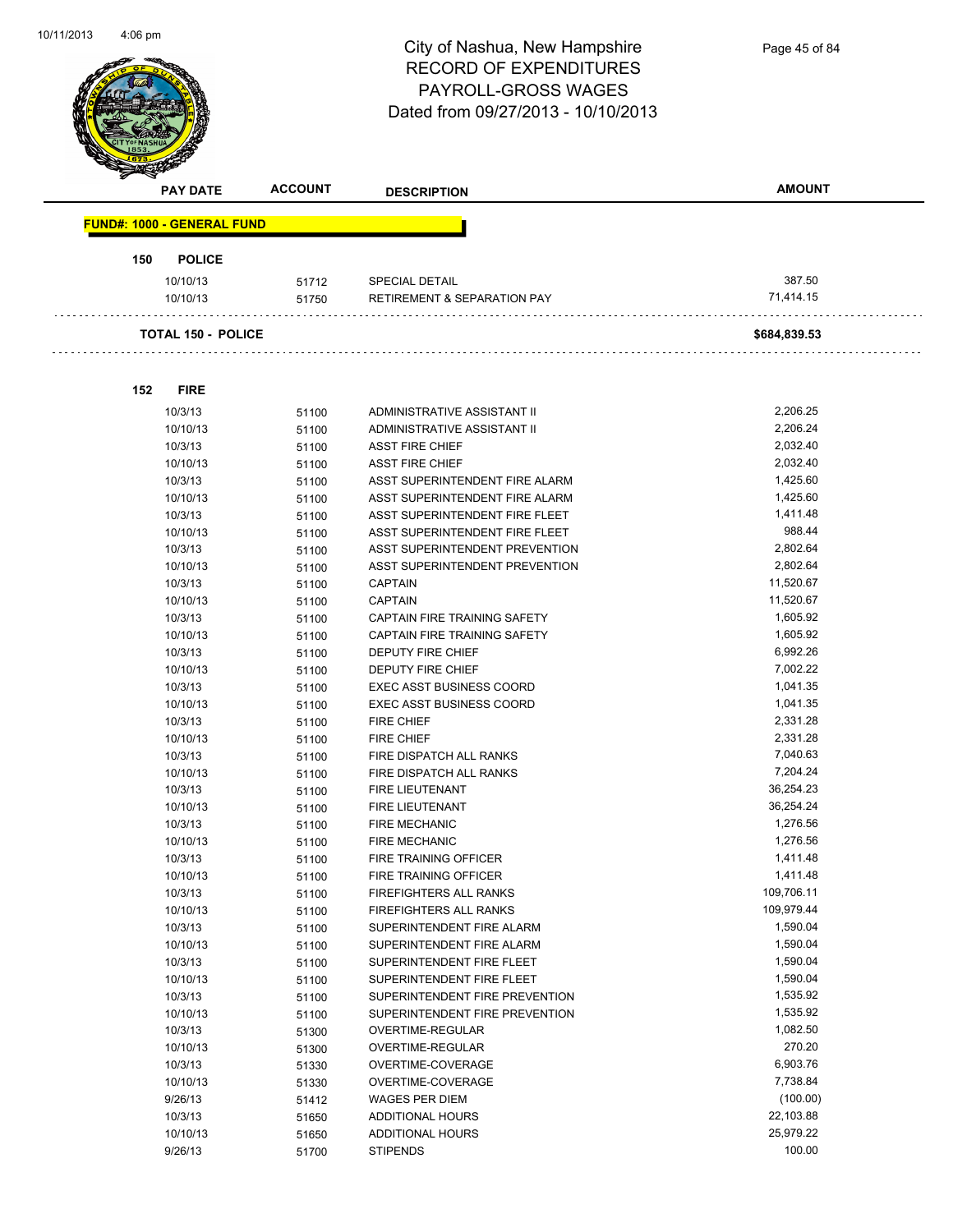

Page 46 of 84

|     | <b>PAY DATE</b>                   | <b>ACCOUNT</b>                             | <b>DESCRIPTION</b>                    | <b>AMOUNT</b> |
|-----|-----------------------------------|--------------------------------------------|---------------------------------------|---------------|
|     | <b>FUND#: 1000 - GENERAL FUND</b> |                                            |                                       |               |
| 152 | <b>FIRE</b>                       |                                            |                                       |               |
|     | 10/3/13                           | 51700                                      | <b>STIPENDS</b>                       | 4,265.49      |
|     | 10/10/13                          | 51700                                      | <b>STIPENDS</b>                       | 4,265.49      |
|     | <b>TOTAL 152 - FIRE</b>           |                                            |                                       | \$460,182.96  |
| 153 |                                   | <b>BUILDING INSPECTION</b>                 |                                       |               |
|     | 10/3/13                           | 51100                                      | <b>BUILDING AND UTILITIES INSPCTR</b> | 2,220.06      |
|     | 10/10/13                          | 51100                                      | <b>BUILDING AND UTILITIES INSPCTR</b> | 2,220.37      |
|     | 10/3/13                           | 51100                                      | <b>BUILDING DEPARTMENT MANAGER</b>    | 1,367.60      |
|     | 10/10/13                          | 51100                                      | <b>BUILDING DEPARTMENT MANAGER</b>    | 1,367.60      |
|     | 10/3/13                           | 51100                                      | PERMIT TECHNICIAN I                   | 601.55        |
|     | 10/10/13                          | 51100                                      | PERMIT TECHNICIAN I                   | 601.55        |
|     | 10/3/13                           | 51100                                      | PERMIT TECHNICIAN III                 | 734.80        |
|     | 10/10/13                          | 51100                                      | PERMIT TECHNICIAN III                 | 734.80        |
|     | 10/3/13                           | 51100                                      | <b>PLANS EXAMINER</b>                 | 1,131.51      |
|     | 10/10/13                          | 51100                                      | <b>PLANS EXAMINER</b>                 | 1,131.50      |
|     | 10/3/13                           | 51200                                      | <b>BUILDING AND UTILITIES INSPCTR</b> | 826.26        |
|     | 10/10/13                          | 51200                                      | <b>BUILDING AND UTILITIES INSPCTR</b> | 828.31        |
|     |                                   | <b>TOTAL 153 - BUILDING INSPECTION</b>     |                                       | \$13,765.91   |
| 155 | <b>CODE ENFORCEMENT</b>           |                                            |                                       |               |
|     | 10/3/13                           | 51100                                      | <b>CODE ENFORCEMENT OFFICER II</b>    | 2,026.65      |
|     | 10/10/13                          | 51100                                      | <b>CODE ENFORCEMENT OFFICER II</b>    | 2,026.65      |
|     | 10/3/13                           | 51100                                      | MGR CODE ENFORCEMENT DEPT             | 1,289.90      |
|     | 10/10/13                          | 51100                                      | MGR CODE ENFORCEMENT DEPT             | 1,289.90      |
|     |                                   | <b>TOTAL 155 - CODE ENFORCEMENT</b>        |                                       | \$6,633.10    |
| 156 |                                   | <b>EMERGENCY MANAGEMENT</b>                |                                       |               |
|     | 10/3/13                           | 51100                                      | <b>EMERGENCY MANAGEMENT DIRECTOR</b>  | 1,442.85      |
|     | 10/10/13                          | 51100                                      | <b>EMERGENCY MANAGEMENT DIRECTOR</b>  | 1,442.85      |
|     |                                   | <b>TOTAL 156 - EMERGENCY MANAGEMENT</b>    |                                       | \$2,885.70    |
| 157 |                                   | <b>CITYWIDE COMMUNICATIONS</b>             |                                       |               |
|     | 10/3/13                           | 51100                                      | COMM SYS ENGR TECH 536                | 1,449.60      |
|     | 10/10/13                          | 51100                                      | COMM SYS ENGR TECH 536                | 1,449.60      |
|     | 10/3/13                           | 51200                                      | RADIO SYSTEMS MANAGER 536             | 1,230.12      |
|     | 10/10/13                          | 51200                                      | RADIO SYSTEMS MANAGER 536             | 1,230.12      |
|     |                                   |                                            |                                       |               |
|     |                                   | <b>TOTAL 157 - CITYWIDE COMMUNICATIONS</b> |                                       | \$5,359.44    |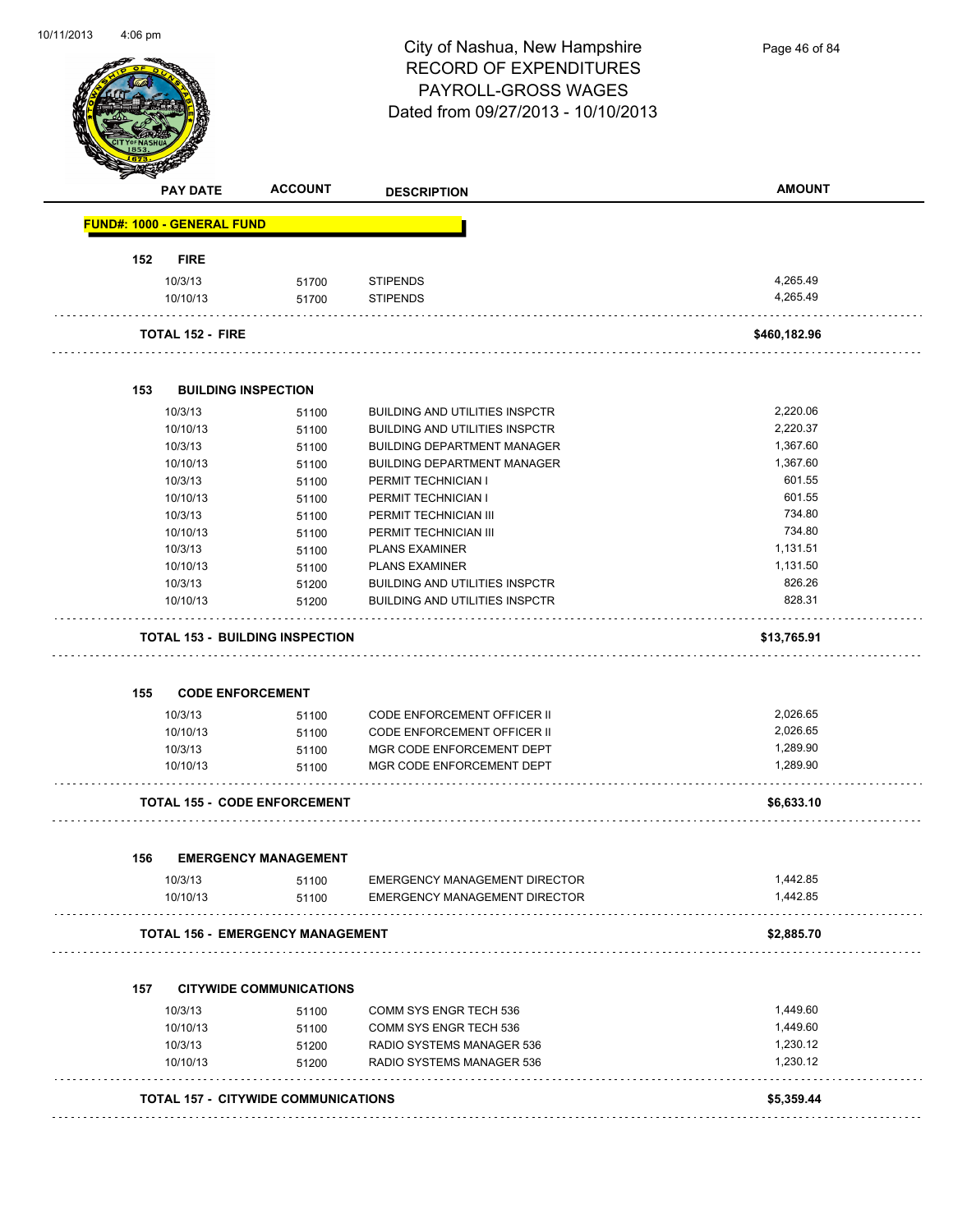

| <b>PAY DATE</b>                                   | <b>ACCOUNT</b>                        | <b>DESCRIPTION</b>                 | <b>AMOUNT</b> |
|---------------------------------------------------|---------------------------------------|------------------------------------|---------------|
| <b>FUND#: 1000 - GENERAL FUND</b>                 |                                       |                                    |               |
| 160                                               | <b>PUBLIC WORKS-ADMIN/ENGINEERING</b> |                                    |               |
| 10/3/13                                           |                                       | ADMINISTRATIVE ASSISTANT II        | 665.60        |
| 10/10/13                                          | 51100                                 | ADMINISTRATIVE ASSISTANT II        | 665.60        |
| 10/3/13                                           | 51100<br>51100                        | <b>CITY ENGINEER</b>               | 993.35        |
| 10/10/13                                          | 51100                                 | <b>CITY ENGINEER</b>               | 993.35        |
| 10/3/13                                           | 51100                                 | DEPUTY MANAGER OF ENGINEERING      | 670.20        |
| 10/10/13                                          | 51100                                 | DEPUTY MANAGER OF ENGINEERING      | 670.20        |
| 10/3/13                                           | 51100                                 | <b>DIRECTOR PUBLIC WORKS</b>       | 1,441.50      |
| 10/10/13                                          | 51100                                 | <b>DIRECTOR PUBLIC WORKS</b>       | 1,441.50      |
| 10/3/13                                           | 51100                                 | <b>DIVISION OPERATIONS MANAGER</b> | 1,372.55      |
| 10/10/13                                          | 51100                                 | DIVISION OPERATIONS MANAGER        | 1,372.55      |
| 10/3/13                                           | 51100                                 | DPW CONTRACT ADMINISTRATOR         | 324.85        |
| 10/10/13                                          | 51100                                 | DPW CONTRACT ADMINISTRATOR         | 324.86        |
| 10/3/13                                           | 51100                                 | <b>ENGINEERING DESIGNER INSP</b>   | 912.76        |
| 10/10/13                                          | 51100                                 | ENGINEERING DESIGNER INSP          | 912.75        |
| 10/3/13                                           | 51100                                 | <b>ENGINEERING INSPECTORS</b>      | 1,805.20      |
| 10/10/13                                          | 51100                                 | <b>ENGINEERING INSPECTORS</b>      | 1,805.20      |
| 10/3/13                                           | 51100                                 | EXECUTIVE ADMINISTRATOR            | 673.11        |
| 10/10/13                                          | 51100                                 | <b>EXECUTIVE ADMINISTRATOR</b>     | 673.11        |
| 10/3/13                                           | 51100                                 | <b>SENIOR STAFF ENGINEER</b>       | 1,219.70      |
| 10/10/13                                          | 51100                                 | <b>SENIOR STAFF ENGINEER</b>       | 1,219.70      |
| 10/3/13                                           | 51100                                 | <b>SENIOR TRAFFIC ENGINEER</b>     | 1,533.60      |
| 10/10/13                                          | 51100                                 | <b>SENIOR TRAFFIC ENGINEER</b>     | 1,533.60      |
| 10/3/13                                           | 51100                                 | <b>STAFF ENGINEER</b>              | 400.15        |
| 10/10/13                                          | 51100                                 | <b>STAFF ENGINEER</b>              | 400.15        |
| 10/3/13                                           | 51100                                 | STREET CONSTRUCTION ENGINEER       | 1,285.00      |
| 10/10/13                                          | 51100                                 | STREET CONSTRUCTION ENGINEER       | 1,285.00      |
| 10/3/13                                           | 51100                                 | <b>SURVEY TECHNICIAN</b>           | 1,096.65      |
| 10/10/13                                          | 51100                                 | <b>SURVEY TECHNICIAN</b>           | 1,096.65      |
| 10/3/13                                           | 51300                                 | OVERTIME-REGULAR                   | 424.54        |
| 10/10/13                                          | 51300                                 | OVERTIME-REGULAR                   | 354.69        |
| <b>TOTAL 160 - PUBLIC WORKS-ADMIN/ENGINEERING</b> |                                       |                                    | \$29,567.67   |
| <b>STREETS</b><br>161                             |                                       |                                    |               |
| 10/3/13                                           | 51100                                 | ADMINISTRATIVE ASSISTANT III       | 997 25        |

| 10/3/13  | 51100 | ADMINISTRATIVE ASSISTANT III    | 997.25   |
|----------|-------|---------------------------------|----------|
| 10/10/13 | 51100 | ADMINISTRATIVE ASSISTANT III    | 953.25   |
| 10/3/13  | 51100 | AUTO MECH 1ST CLASS NIGHTS      | 3,031.20 |
| 10/10/13 | 51100 | AUTO MECH 1ST CLASS NIGHTS      | 3,036.00 |
| 10/3/13  | 51100 | AUTO MECH 2ND CLASS             | 1,818.40 |
| 10/10/13 | 51100 | AUTO MECH 2ND CLASS             | 1,818.40 |
| 10/3/13  | 51100 | AUTO MECH 2ND CLASS NIGHTS      | 903.93   |
| 10/10/13 | 51100 | AUTO MECH 2ND CLASS NIGHTS      | 921.20   |
| 9/26/13  | 51100 | EQUIP OPR STREET REPAIR         | 1,490.61 |
| 10/3/13  | 51100 | EQUIP OPR STREET REPAIR         | 7,309.49 |
| 10/10/13 | 51100 | EQUIP OPR STREET REPAIR         | 5,894.55 |
| 10/3/13  | 51100 | FLEET MANAGER STREET DEPT       | 1,056.16 |
| 10/10/13 | 51100 | FLEET MANAGER STREET DEPT       | 1,056.15 |
| 10/3/13  | 51100 | <b>FOREMAN LABOR SHOP EQUIP</b> | 1,096.65 |
| 10/10/13 | 51100 | <b>FOREMAN LABOR SHOP EQUIP</b> | 1,096.65 |
| 9/26/13  | 51100 | <b>MASON PIPELAYER</b>          | 1.717.46 |
|          |       |                                 |          |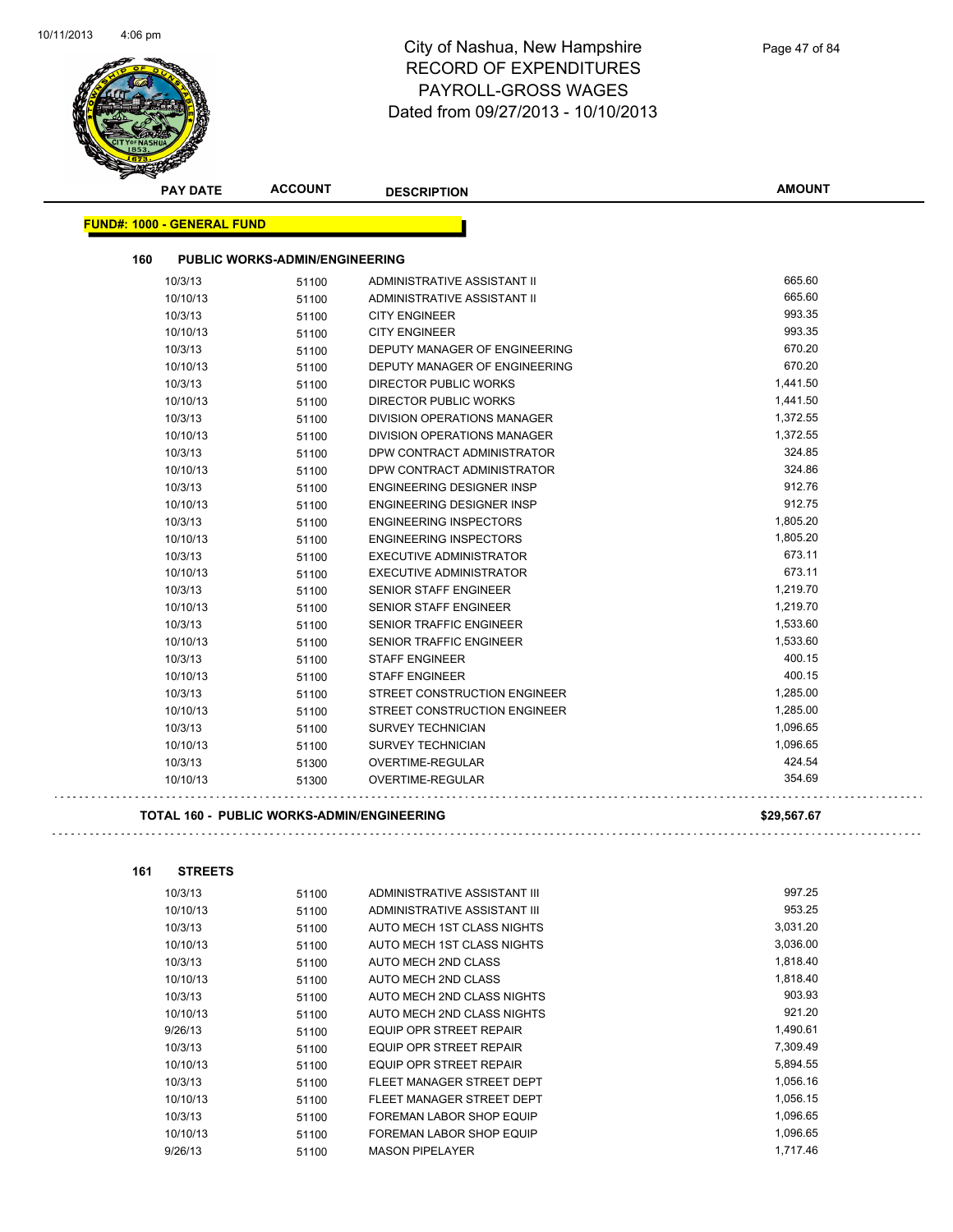

| <b>PAY DATE</b>                   | <b>ACCOUNT</b> | <b>DESCRIPTION</b>                              | <b>AMOUNT</b>    |
|-----------------------------------|----------------|-------------------------------------------------|------------------|
| <b>FUND#: 1000 - GENERAL FUND</b> |                |                                                 |                  |
| 161<br><b>STREETS</b>             |                |                                                 |                  |
| 10/3/13                           | 51100          | <b>MASON PIPELAYER</b>                          | 2,608.82         |
| 10/10/13                          | 51100          | <b>MASON PIPELAYER</b>                          | 902.21           |
| 10/3/13                           | 51100          | MECHANIC AUTO 1ST CLASS                         | 2,993.61         |
| 10/10/13                          | 51100          | MECHANIC AUTO 1ST CLASS                         | 2,993.60         |
| 10/3/13                           | 51100          | OPERATIONS COORDINATOR                          | 1,011.60         |
| 10/10/13                          | 51100          | OPERATIONS COORDINATOR                          | 1,011.60         |
| 10/3/13                           | 51100          | <b>SIGN MAINTENANCE</b>                         | 966.03           |
| 10/10/13                          | 51100          | <b>SIGN MAINTENANCE</b>                         | 865.17           |
| 10/3/13                           | 51100          | SIGN MAINTENANCE ASSISTANT                      | 807.20           |
| 10/10/13                          | 51100          | SIGN MAINTENANCE ASSISTANT                      | 807.20           |
| 10/3/13                           | 51100          | STOREKEEPER PWD                                 | 895.65           |
| 10/10/13                          | 51100          | STOREKEEPER PWD                                 | 895.65           |
| 10/3/13                           | 51100          | STR CONSTR RPR AND PERMT COORD                  | 1,075.15         |
| 10/10/13                          | 51100          | STR CONSTR RPR AND PERMT COORD                  | 1,075.15         |
| 9/26/13                           | 51100          | <b>STREET FOREMAN</b>                           | 1,034.96         |
| 10/3/13                           | 51100          | <b>STREET FOREMAN</b>                           | 5,560.95         |
| 10/10/13                          | 51100          | <b>STREET FOREMAN</b>                           | 2,539.11         |
| 10/3/13                           | 51100          | TRAFFIC MAINTENANCE ASSISTANT                   | 860.80           |
| 10/10/13                          | 51100          | TRAFFIC MAINTENANCE ASSISTANT                   | 860.80           |
| 10/3/13                           | 51100          | <b>TRAFFIC MANAGER</b>                          | 1,331.45         |
| 10/10/13                          | 51100          | <b>TRAFFIC MANAGER</b>                          | 1,331.45         |
| 10/3/13                           | 51100          | <b>TRAFFIC TECHNICIAN I</b>                     | 2,071.20         |
| 10/10/13                          | 51100          | <b>TRAFFIC TECHNICIAN I</b>                     | 2,071.20         |
| 9/26/13                           | 51100          | TRUCK DRIVER STREET REPAIR                      | 5,317.14         |
| 10/3/13                           | 51100          | TRUCK DRIVER STREET REPAIR                      | 17,202.57        |
| 10/10/13                          | 51100          | TRUCK DRIVER STREET REPAIR                      | 11,786.79        |
| 10/3/13                           | 51100          | <b>WELDER FIRST CLASS</b>                       | 1,968.80         |
| 10/10/13                          | 51100          | <b>WELDER FIRST CLASS</b>                       | 1,968.80         |
| 10/3/13                           | 51300          | OVERTIME-REGULAR                                | 4,150.42         |
| 10/10/13                          | 51300          | OVERTIME-REGULAR                                | 2,866.57         |
| 10/3/13                           | 51400          | WAGES TEMP-SEASONAL                             | 390.00           |
| 10/10/13                          | 51400          | <b>WAGES TEMP-SEASONAL</b>                      | 320.00           |
| 10/3/13                           | 51600          | <b>LONGEVITY</b>                                | 4,200.00         |
| 10/10/13                          | 51600          | <b>LONGEVITY</b>                                | 1,200.00         |
| TOTAL 161 - STREETS               |                |                                                 | \$122,139.00     |
|                                   |                |                                                 |                  |
| <b>PARKING LOTS</b><br>166        |                |                                                 |                  |
| 10/3/13                           | 51100          | ADMINISTRATIVE ASSISTANT II                     | 665.60<br>665.60 |
| 10/10/13                          | 51100          | ADMINISTRATIVE ASSISTANT II                     | 1,315.20         |
| 10/3/13                           | 51100          | PARKING MAINTENANCE                             | 1,315.20         |
| 10/10/13                          | 51100          | PARKING MAINTENANCE                             | 76.85            |
| 10/3/13                           | 51100          | TRANSPORTATION DEPT MANAGER                     | 76.85            |
| 10/10/13<br>10/10/13              | 51100<br>51300 | TRANSPORTATION DEPT MANAGER<br>OVERTIME-REGULAR | 150.26           |
|                                   |                |                                                 |                  |
| TOTAL 166 - PARKING LOTS          |                |                                                 | \$4,265.56       |
|                                   |                |                                                 |                  |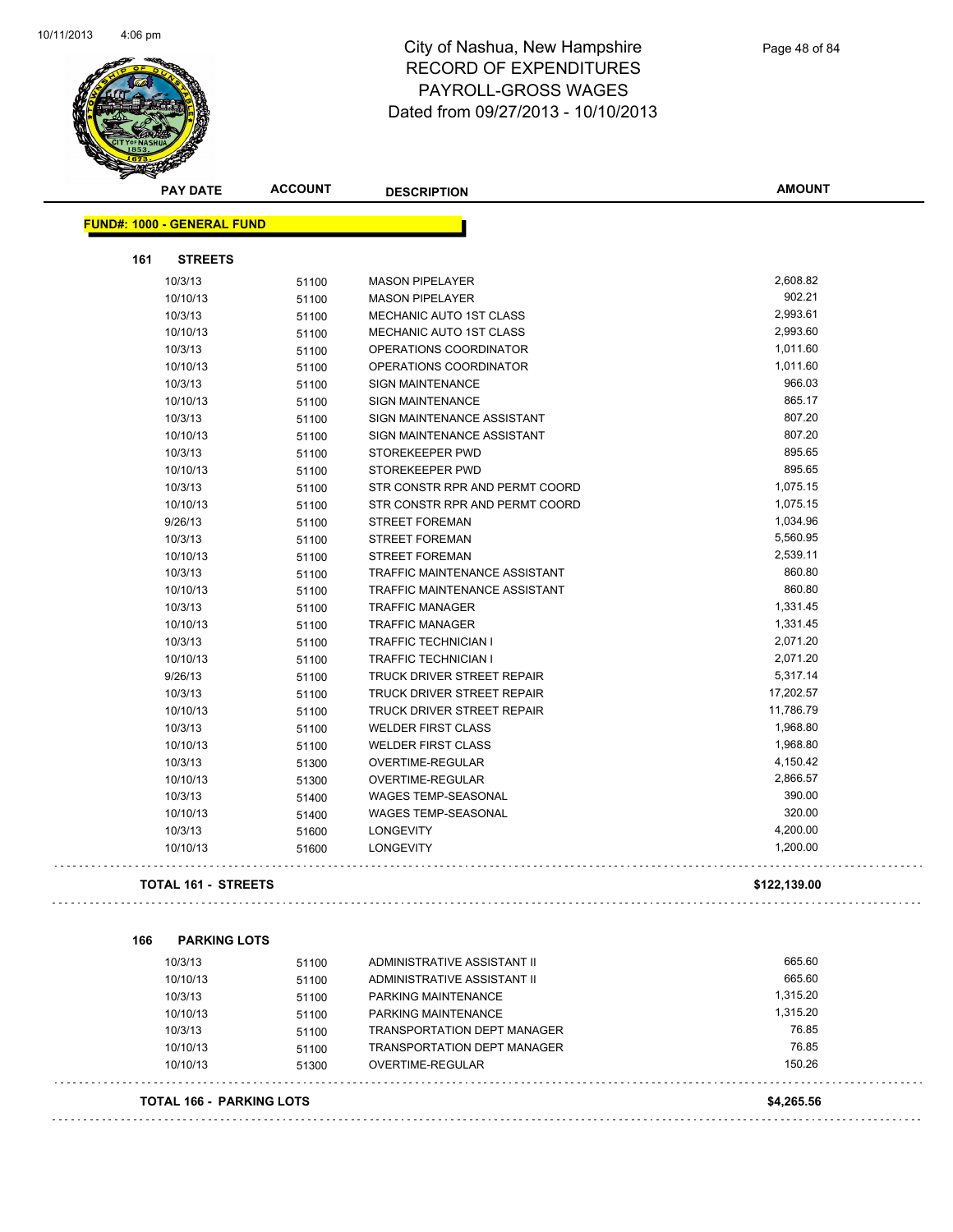

|     | <b>PAY DATE</b>                   | <b>ACCOUNT</b>                          | <b>DESCRIPTION</b>                     | <b>AMOUNT</b> |
|-----|-----------------------------------|-----------------------------------------|----------------------------------------|---------------|
|     | <b>FUND#: 1000 - GENERAL FUND</b> |                                         |                                        |               |
| 171 |                                   | <b>COMMUNITY SERVICES</b>               |                                        |               |
|     | 10/3/13                           | 51100                                   | DIRECTOR HEALTH AND COMM SVS           | 1,677.04      |
|     | 10/10/13                          | 51100                                   | DIRECTOR HEALTH AND COMM SVS           | 1,677.05      |
|     | 10/3/13                           | 51100                                   | PROGRAM COORDINATOR                    | 903.15        |
|     | 10/10/13                          | 51100                                   | PROGRAM COORDINATOR                    | 903.15        |
|     |                                   |                                         |                                        |               |
|     |                                   | <b>TOTAL 171 - COMMUNITY SERVICES</b>   |                                        | \$5,160.39    |
|     |                                   |                                         |                                        |               |
| 172 | <b>COMMUNITY HEALTH</b>           |                                         |                                        |               |
|     | 10/3/13                           | 51100                                   | ADMINISTRATIVE ASSISTANT II            | 694.50        |
|     | 10/10/13                          | 51100                                   | ADMINISTRATIVE ASSISTANT II            | 696.75        |
|     | 10/3/13                           | 51100                                   | <b>BILINGUAL OUTREACH WORKER</b>       | 708.00        |
|     | 10/10/13                          | 51100                                   | BILINGUAL OUTREACH WORKER              | 708.00        |
|     | 10/3/13                           | 51100                                   | MANAGER COMMUNITY HEALTH               | 1,364.20      |
|     | 10/10/13                          | 51100                                   | MANAGER COMMUNITY HEALTH               | 1,364.20      |
|     | 10/3/13                           | 51100                                   | PUB HEALTH NURSE                       | 3,342.60      |
|     | 10/10/13                          | 51100                                   | PUB HEALTH NURSE                       | 3,342.60      |
|     | 10/10/13                          | 51300                                   | OVERTIME-REGULAR                       | 6.01          |
|     | 10/3/13                           | 51412                                   | <b>WAGES PER DIEM</b>                  | 137.94        |
|     | 10/10/13                          | 51750                                   | <b>RETIREMENT &amp; SEPARATION PAY</b> | 1,517.67      |
|     |                                   | <b>TOTAL 172 - COMMUNITY HEALTH</b>     |                                        | \$13,882.47   |
|     |                                   |                                         |                                        |               |
| 173 |                                   | <b>ENVIRONMENTAL HEALTH</b>             |                                        |               |
|     | 10/3/13                           | 51100                                   | ENVIRONMENTAL HEALTH SPEC I            | 1,598.15      |
|     | 10/10/13                          | 51100                                   | ENVIRONMENTAL HEALTH SPEC I            | 1,598.15      |
|     | 10/3/13                           | 51100                                   | ENVIRONMENTAL HEALTH SPEC II           | 1,044.25      |
|     | 10/10/13                          | 51100                                   | ENVIRONMENTAL HEALTH SPEC II           | 1,044.25      |
|     | 10/3/13                           | 51100                                   | ENVIRONMENTAL TECH OFFICE MGR          | 964.36        |
|     | 10/10/13                          | 51100                                   | ENVIRONMENTAL TECH OFFICE MGR          | 964.35        |
|     | 10/3/13                           | 51100                                   | MANAGER ENVIRONMENTAL HEALTH           | 1,404.70      |
|     | 10/10/13                          | 51100                                   | MANAGER ENVIRONMENTAL HEALTH           | 1,404.70      |
|     |                                   | <b>TOTAL 173 - ENVIRONMENTAL HEALTH</b> |                                        | \$10,022.91   |
|     |                                   |                                         |                                        |               |
| 174 |                                   | <b>WELFARE ADMINISTRATION</b>           |                                        |               |
|     | 10/3/13                           | 51100                                   | ADMINISTRATIVE ASSISTANT I             | 812.25        |
|     | 10/10/13                          | 51100                                   | ADMINISTRATIVE ASSISTANT I             | 812.25        |
|     | 10/3/13                           | 51100                                   | CASE TECHNICIAN WELFARE                | 1,574.30      |
|     | 10/10/13                          | 51100                                   | CASE TECHNICIAN WELFARE                | 1,574.30      |
|     |                                   |                                         | <b>INTAKE WORKER ACCOUNTANT</b>        | 909.85        |
|     | 10/3/13                           | 51100                                   |                                        |               |
|     | 10/10/13                          | 51100                                   | INTAKE WORKER ACCOUNTANT               | 909.85        |
|     | 10/3/13                           | 51100                                   | SENIOR CASE TECHNICIAN                 | 929.80        |
|     | 10/10/13                          | 51100                                   | SENIOR CASE TECHNICIAN                 | 929.80        |
|     | 10/3/13                           | 51100                                   | <b>WELFARE OFFICER</b>                 | 1,408.19      |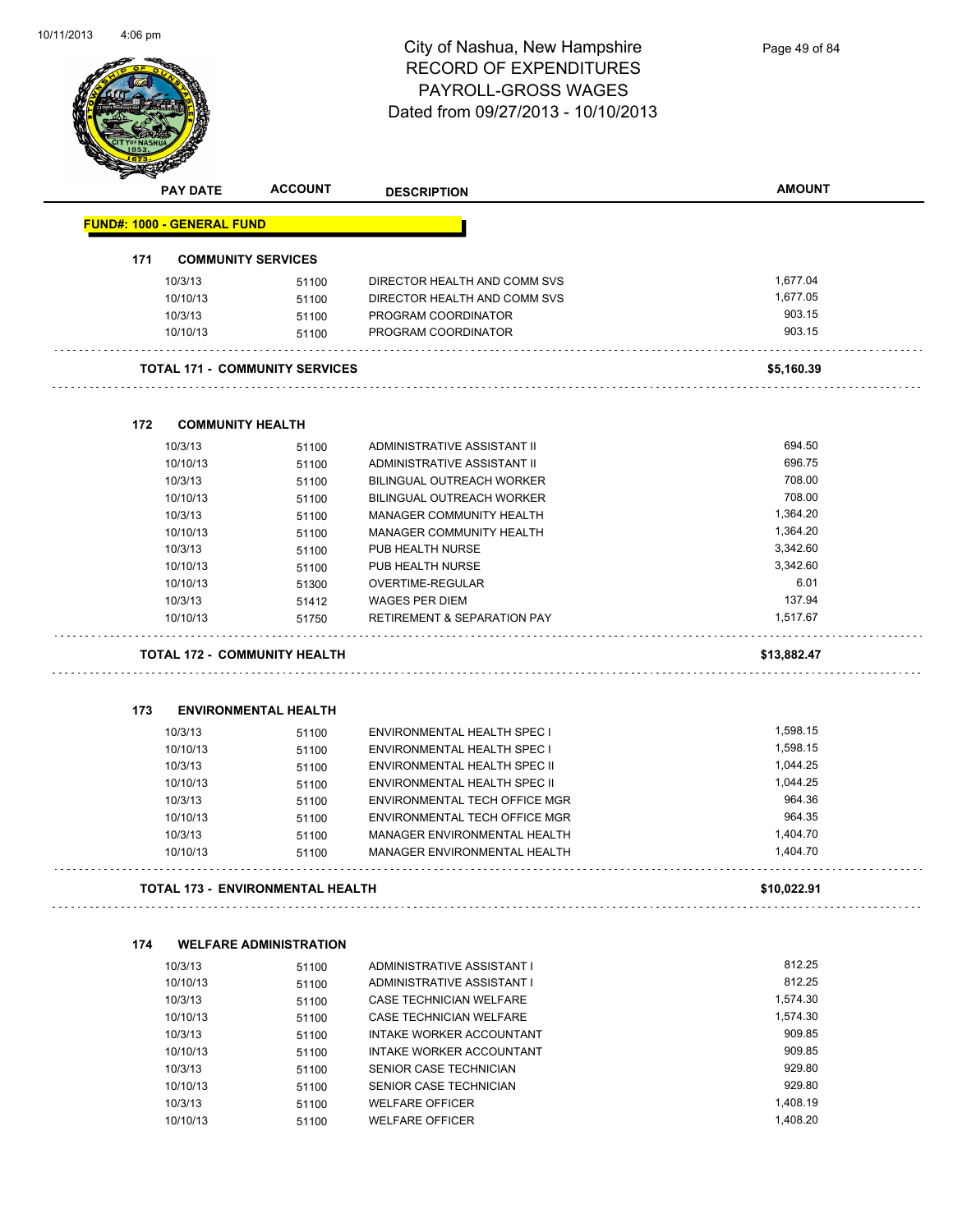

**PAY DATE ACCOUNT DESCRIPTION AMOUNT FUND#: 1000 - GENERAL FUND TOTAL 174 - WELFARE ADMINISTRATION \$11,268.79 177 PARKS & RECREATION** 10/3/13 51100 ADMINISTRATIVE ASSISTANT II 734.80 10/10/13 51100 ADMINISTRATIVE ASSISTANT II 734.80 10/3/13 51100 EQUIPMENT OPERATOR, PARKS 909.20 10/10/13 51100 EQUIPMENT OPERATOR, PARKS 909.20 10/3/13 51100 FOREMAN LABOR PARK 3,289.94 10/10/13 51100 FOREMAN LABOR PARK 3,289.95 10/3/13 51100 GROUNDS KEEPER PARK MAINT 6,605.20 10/10/13 51100 GROUNDS KEEPER PARK MAINT 6,605.21 10/3/13 51100 GROUNDSMAN I PARKS 2,377.28 10/10/13 51100 GROUNDSMAN I PARKS 2,338.82 10/3/13 51100 GROUNDSMAN II PARKS 818.80 10/10/13 51100 GROUNDSMAN II PARKS 818.80 10/3/13 51100 LEAD GROUNDSMAN 2,758.80 10/10/13 51100 LEAD GROUNDSMAN 2,758.80 10/3/13 51100 NURSERY WORKER PARKS 865.60 10/10/13 51100 NURSERY WORKER PARKS 865.60 10/3/13 51100 PROGRAM COORDINATOR 347.85 10/10/13 51100 PROGRAM COORDINATOR 347.85 10/3/13 51100 RECREATION PROGRAM MANAGER 1,075.60 10/10/13 51100 RECREATION PROGRAM MANAGER 1,075.60 10/3/13 51100 STELLOS STADIUM ATTENDANT 909.20 10/10/13 51100 STELLOS STADIUM ATTENDANT 909.20 10/3/13 51100 SUPERINTENDENT OF PARKS RECR 1,670.35 10/10/13 51100 SUPERINTENDENT OF PARKS RECR 1,670.35 10/3/13 51100 TRUCK DRIVER PARKS RECR 555.60 10/10/13 51100 TRUCK DRIVER PARKS RECR 843.80 10/3/13 51300 OVERTIME-REGULAR 4,827.97 10/10/13 51300 OVERTIME-REGULAR 3,876.24 9/12/13 51400 WAGES TEMP-SEASONAL 6.01 9/30/13 51400 WAGES TEMP-SEASONAL 932.50 10/10/13 51400 WAGES TEMP-SEASONAL 1.580.00 1,580.00 10/10/13 51600 LONGEVITY 1,200.00 10/10/13 55642 GAME OFFICIALS 110.00 **TOTAL 177 - PARKS & RECREATION \$58,912.92** 

#### **179 LIBRARY**

| 10/3/13  | 51100 | ADMIN ASST COST ACCOUNTANT     | 782.40   |
|----------|-------|--------------------------------|----------|
| 10/10/13 | 51100 | ADMIN ASST COST ACCOUNTANT     | 782.40   |
| 10/3/13  | 51100 | ASSISTANT DIRECTOR LIBRARY     | 1.255.86 |
| 10/10/13 | 51100 | ASSISTANT DIRECTOR LIBRARY     | 1.255.85 |
| 10/3/13  | 51100 | ASSISTANT LIBRARIAN CIRCULATIO | 922.00   |
| 10/10/13 | 51100 | ASSISTANT LIBRARIAN CIRCULATIO | 922.00   |
| 10/3/13  | 51100 | ASSISTANT LIBRARIAN MEDIA SERV | 715.90   |
| 10/10/13 | 51100 | ASSISTANT LIBRARIAN MEDIA SERV | 715.90   |
| 10/3/13  | 51100 | ASSISTANT LIBRARIAN TECH SVS   | 951.65   |
|          |       |                                |          |

Page 50 of 84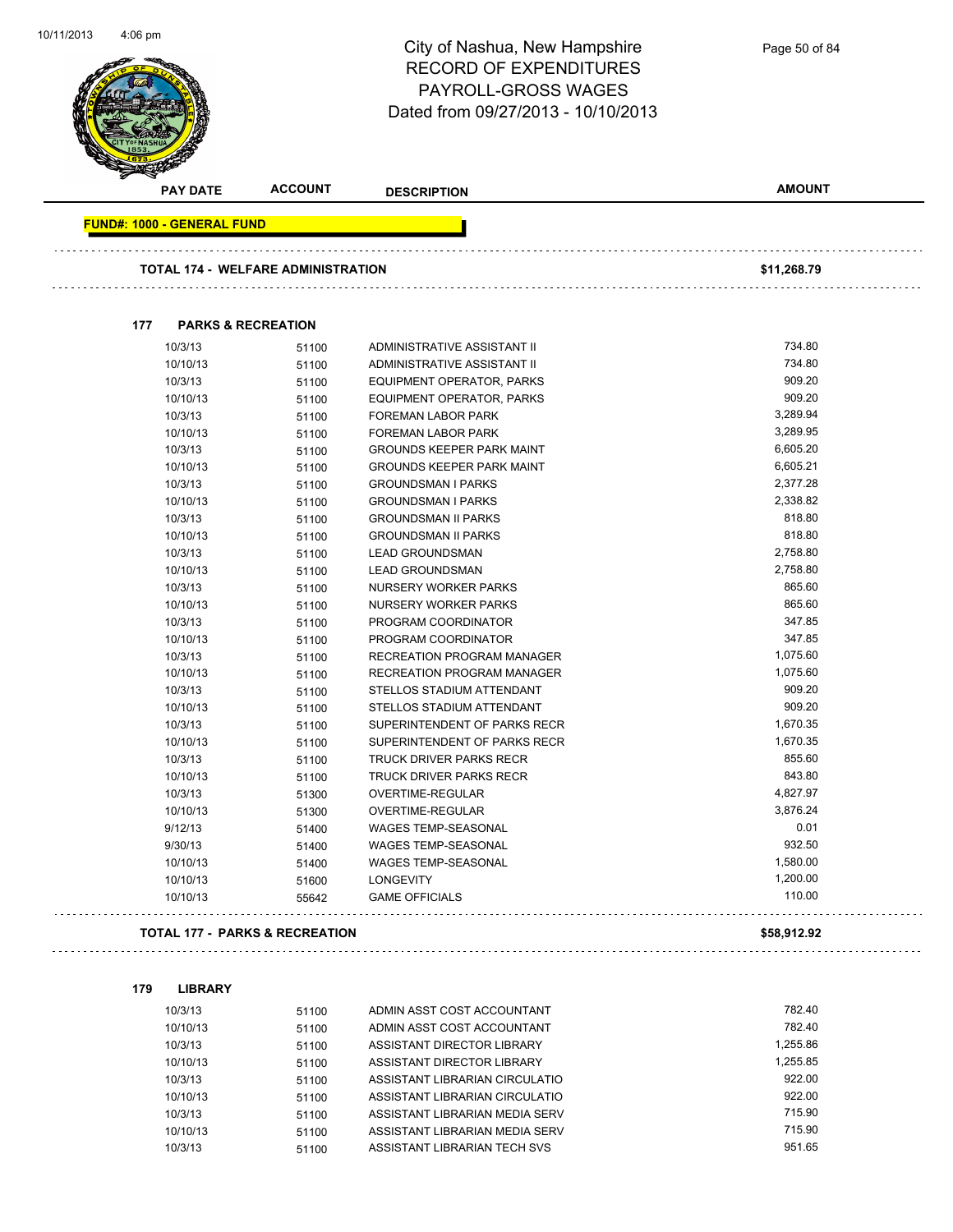

| <b>PAY DATE</b>                   | <b>ACCOUNT</b> | <b>DESCRIPTION</b>                | <b>AMOUNT</b>    |
|-----------------------------------|----------------|-----------------------------------|------------------|
| <b>FUND#: 1000 - GENERAL FUND</b> |                |                                   |                  |
|                                   |                |                                   |                  |
| 179<br><b>LIBRARY</b>             |                |                                   |                  |
| 10/10/13                          | 51100          | ASSISTANT LIBRARIAN TECH SVS      | 951.65           |
| 10/3/13                           | 51100          | ASSISTANT LIBRARIAN YOUTH SERV    | 738.90           |
| 10/10/13                          | 51100          | ASSISTANT LIBRARIAN YOUTH SERV    | 738.92           |
| 10/3/13                           | 51100          | <b>DIRECTOR LIBRARY</b>           | 1,831.20         |
| 10/10/13                          | 51100          | <b>DIRECTOR LIBRARY</b>           | 1,831.20         |
| 10/3/13                           | 51100          | EXECUTIVE ASST OFFICE MANAGER     | 833.85           |
| 10/10/13                          | 51100          | EXECUTIVE ASST OFFICE MANAGER     | 833.85           |
| 10/3/13                           | 51100          | <b>JANITOR</b>                    | 371.68           |
| 10/10/13                          | 51100          | <b>JANITOR</b>                    | 557.52           |
| 10/3/13                           | 51100          | LIBRARIAN ADULT SERVICES          | 911.79           |
| 10/10/13                          | 51100          | LIBRARIAN ADULT SERVICES          | 911.80           |
| 10/3/13                           | 51100          | <b>LIBRARIAN CIRCULATION</b>      | 950.25           |
| 10/10/13                          | 51100          | <b>LIBRARIAN CIRCULATION</b>      | 950.24           |
| 10/3/13                           | 51100          | LIBRARIAN MEDIA SERVICES          | 865.39           |
| 10/10/13                          | 51100          | <b>LIBRARIAN MEDIA SERVICES</b>   | 865.38           |
| 10/3/13                           | 51100          | <b>LIBRARIAN OUTREACH SVS</b>     | 946.43           |
| 10/10/13                          | 51100          | LIBRARIAN OUTREACH SVS            | 946.44           |
| 10/3/13                           | 51100          | LIBRARIAN TECH SERVICES           | 982.40           |
| 10/10/13                          | 51100          | <b>LIBRARIAN TECH SERVICES</b>    | 982.39           |
| 10/3/13                           | 51100          | LIBRARIAN YOUTH SERVICES          | 2,162.84         |
| 10/10/13                          | 51100          | LIBRARIAN YOUTH SERVICES          | 2,161.29         |
| 10/3/13                           | 51100          | LIBRARY ASSISTANT ADULT SERVIC    | 629.70           |
| 10/10/13                          | 51100          | LIBRARY ASSISTANT ADULT SERVIC    | 629.70           |
| 10/3/13                           | 51100          | LIBRARY ASSISTANT CIRCULATION     | 3,324.57         |
| 10/10/13                          | 51100          | LIBRARY ASSISTANT CIRCULATION     | 3,324.56         |
| 10/3/13                           | 51100          | LIBRARY ASSISTANT MEDIA SERVIC    | 1,941.95         |
| 10/10/13                          | 51100          | LIBRARY ASSISTANT MEDIA SERVIC    | 1,941.97         |
| 10/3/13                           | 51100          | LIBRARY ASSISTANT TECH SVS        | 669.55           |
| 10/10/13                          | 51100          | <b>LIBRARY ASSISTANT TECH SVS</b> | 669.55           |
| 10/3/13                           | 51100          | LIBRARY ASSISTANT YOUTH SERVIC    | 1,258.10         |
| 10/10/13                          | 51100          | LIBRARY ASSISTANT YOUTH SERVIC    | 1,381.18         |
| 10/3/13                           | 51100          | MAINTENANCE SUPV                  | 874.73           |
| 10/10/13                          | 51100          | <b>MAINTENANCE SUPV</b>           | 807.50           |
| 10/3/13                           | 51100          | <b>MEDIA SERVICES COORDINATOR</b> | 1,141.44         |
| 10/10/13                          | 51100          | MEDIA SERVICES COORDINATOR        | 1,141.72         |
| 10/3/13                           | 51100          | REFERENCE LIBRARIAN ADULT SERV    | 2,997.33         |
| 10/10/13                          | 51100          | REFERENCE LIBRARIAN ADULT SERV    | 2,195.98         |
| 10/3/13                           | 51100          | REFERENCE LIBRARIAN TECH SVS      | 716.50           |
| 10/10/13                          | 51100          | REFERENCE LIBRARIAN TECH SVS      | 716.50           |
| 10/3/13                           | 51100          | <b>SECURITY LIBRARY</b>           | 649.95           |
| 10/10/13                          | 51100          | <b>SECURITY LIBRARY</b>           | 649.95           |
| 10/3/13                           | 51200          | LIBRARY ASSISTANT CIRCULATION     | 473.26           |
| 10/10/13                          | 51200          | LIBRARY ASSISTANT CIRCULATION     | 472.95           |
| 10/3/13                           | 51200          | <b>LIBRARY ASSISTANT TECH SVS</b> | 390.88           |
| 10/10/13                          | 51200          | LIBRARY ASSISTANT TECH SVS        | 393.55           |
| 10/3/13                           | 51200          | LIBRARY PAGE YOUTH SERVICES       | 275.10           |
| 10/10/13                          | 51200          | LIBRARY PAGE YOUTH SERVICES       | 273.00<br>575.92 |
| 10/3/13                           | 51200          | LIBRARY PAGES CIRCULATION         |                  |
| 10/10/13                          | 51200          | LIBRARY PAGES CIRCULATION         | 733.07<br>544.94 |
| 10/3/13                           | 51200          | LIBRARY PAGES MEDIA SERVICES      | 512.29           |
| 10/10/13                          | 51200          | LIBRARY PAGES MEDIA SERVICES      |                  |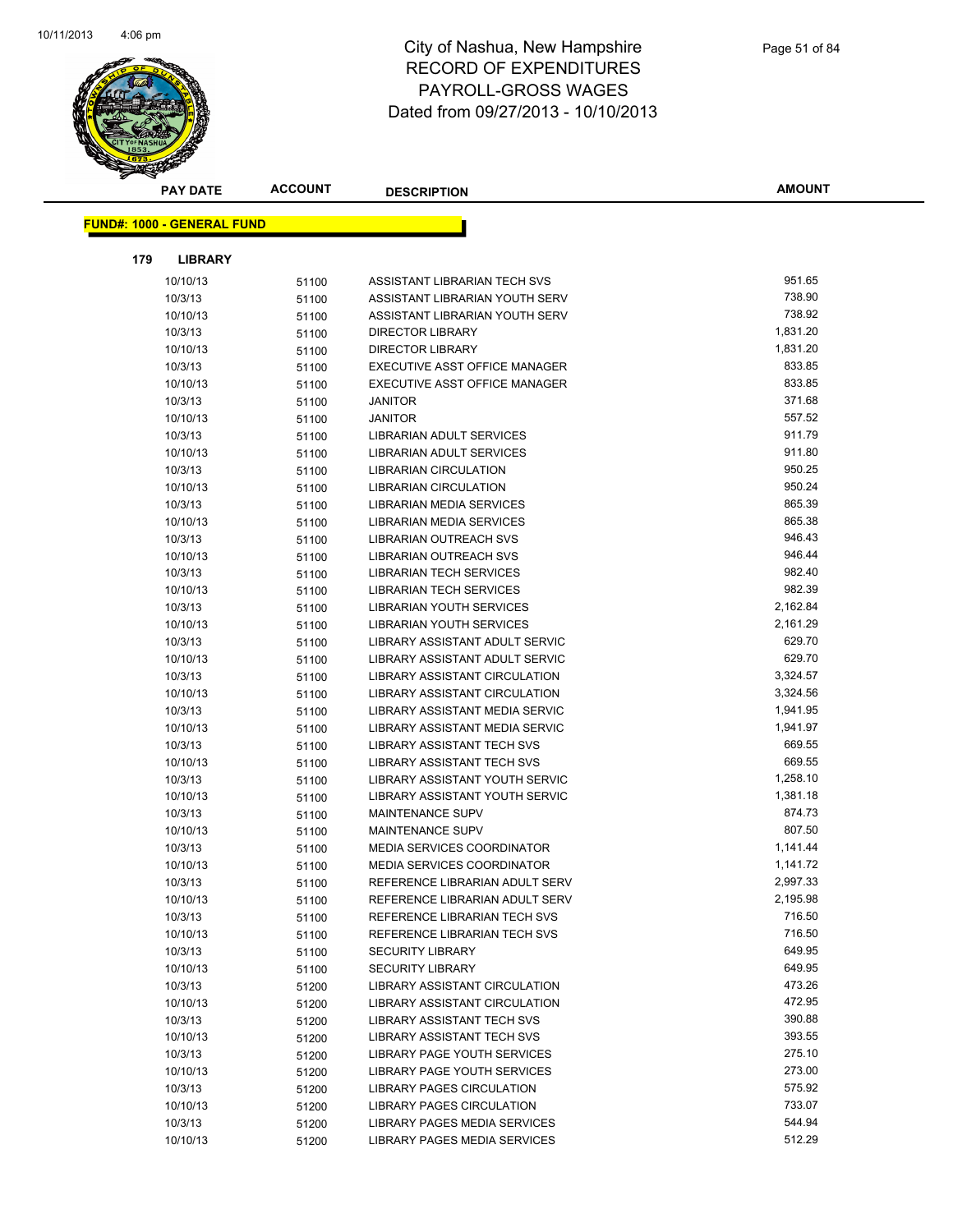

Page 52 of 84

|     | <b>PAY DATE</b>                   | <b>ACCOUNT</b>                           | <b>DESCRIPTION</b>                                | <b>AMOUNT</b>    |
|-----|-----------------------------------|------------------------------------------|---------------------------------------------------|------------------|
|     | <b>FUND#: 1000 - GENERAL FUND</b> |                                          |                                                   |                  |
| 179 | <b>LIBRARY</b>                    |                                          |                                                   |                  |
|     | 10/3/13                           | 51300                                    | OVERTIME-REGULAR                                  | 888.96           |
|     | 10/10/13                          | 51300                                    | OVERTIME-REGULAR                                  | 960.19           |
|     | <b>TOTAL 179 - LIBRARY</b>        |                                          |                                                   | \$64,785.91      |
|     |                                   |                                          |                                                   |                  |
| 181 | 10/3/13                           | <b>COMMUNITY DEVELOPMENT</b><br>51100    | ADMINISTRATIVE ASSISTANT II                       | 665.60           |
|     | 10/10/13                          | 51100                                    | ADMINISTRATIVE ASSISTANT II                       | 665.60           |
|     | 10/3/13                           | 51200                                    | <b>CLERK TYPIST II PT</b>                         | 315.02           |
|     | 10/10/13                          | 51200                                    | <b>CLERK TYPIST II PT</b>                         | 605.17           |
|     | 10/3/13                           | 51400                                    | <b>WAGES TEMP-SEASONAL</b>                        | 100.00           |
|     | 10/10/13                          | 51400                                    | <b>WAGES TEMP-SEASONAL</b>                        | 100.00           |
|     |                                   | <b>TOTAL 181 - COMMUNITY DEVELOPMENT</b> |                                                   | \$2,451.39       |
|     |                                   |                                          |                                                   |                  |
| 182 | <b>PLANNING &amp; ZONING</b>      |                                          |                                                   |                  |
|     | 10/3/13                           | 51100                                    | DEPARTMENT COORDINATOR                            | 913.60<br>913.60 |
|     | 10/10/13<br>10/3/13               | 51100                                    | DEPARTMENT COORDINATOR<br>DEPUTY PLANNING MANAGER | 2,589.59         |
|     | 10/10/13                          | 51100                                    |                                                   | 2,589.60         |
|     | 10/3/13                           | 51100                                    | DEPUTY PLANNING MANAGER<br>MANAGER PLANNING DEPT  | 1,865.85         |
|     | 10/10/13                          | 51100<br>51100                           | MANAGER PLANNING DEPT                             | 1,865.85         |
|     | 10/3/13                           | 51100                                    | PLANNER I                                         | 1,675.35         |
|     | 10/10/13                          | 51100                                    | PLANNER I                                         | 1,675.35         |
|     | 10/3/13                           | 51100                                    | <b>PLANNER II</b>                                 | 1,095.40         |
|     | 10/10/13                          | 51100                                    | <b>PLANNER II</b>                                 | 1,095.40         |
|     | 10/3/13                           | 51100                                    | ZONING COORDINATOR                                | 682.30           |
|     | 10/10/13                          | 51100                                    | ZONING COORDINATOR                                | 682.30           |
|     | 10/10/13                          | 53428                                    | STENOGRAPHIC SERVICES                             | 200.00           |
|     |                                   | <b>TOTAL 182 - PLANNING &amp; ZONING</b> |                                                   | \$17,844.19      |
| 183 |                                   | <b>ECONOMIC DEVELOPMENT</b>              |                                                   |                  |
|     | 10/3/13                           | 51100                                    | ECONOMIC DEV DIRECTOR                             | 1,819.35         |
|     | 10/10/13                          | 51100                                    | ECONOMIC DEV DIRECTOR                             | 1,819.35         |
|     | 10/3/13                           | 51100                                    | OED PROGRAM COORDINATOR                           | 385.00           |
|     | 10/10/13                          | 51100                                    | OED PROGRAM COORDINATOR                           | 385.00           |
|     |                                   | <b>TOTAL 183 - ECONOMIC DEVELOPMENT</b>  |                                                   | \$4,408.70       |
| 191 | <b>SCHOOL</b>                     |                                          |                                                   |                  |
|     | 10/10/13                          | 51100                                    | 21 CENTURY ELEM MFAM RES COORD                    | 1,174.24         |
|     | 9/26/13                           | 51100                                    | ADULT ED DRIVERS ED INST                          | (1,578.60)       |
|     | 10/10/13                          | 51100                                    | ASSISTANT PRINCIPAL AMH                           | 2,762.60         |
|     | 10/10/13                          | 51100                                    | ASSISTANT PRINCIPAL BIC                           | 2,874.00         |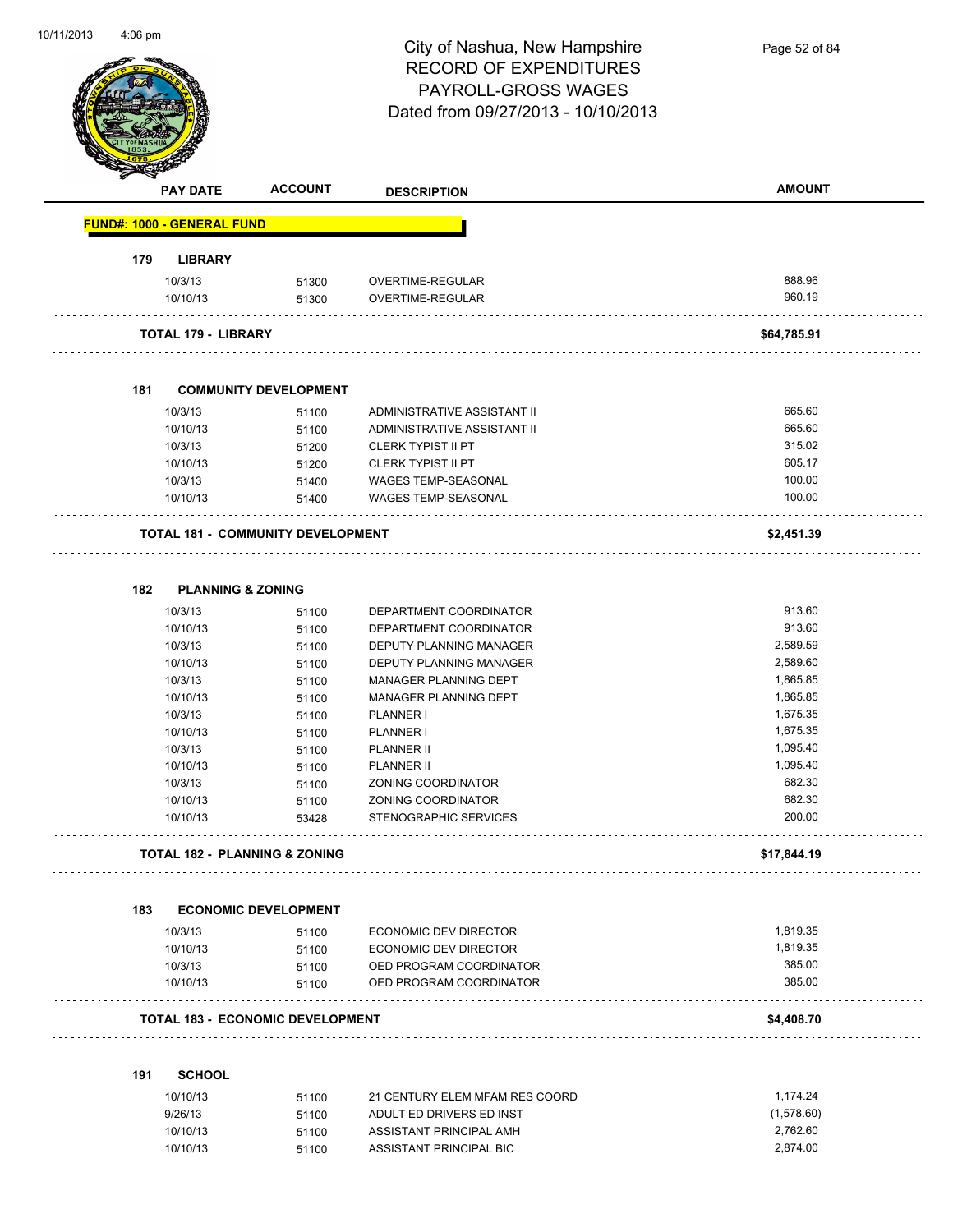

| <b>PAY DATE</b>                   | <b>ACCOUNT</b> | <b>DESCRIPTION</b>              | <b>AMOUNT</b> |
|-----------------------------------|----------------|---------------------------------|---------------|
| <b>FUND#: 1000 - GENERAL FUND</b> |                |                                 |               |
|                                   |                |                                 |               |
| 191<br><b>SCHOOL</b>              |                |                                 |               |
| 10/10/13                          | 51100          | <b>ASSISTANT PRINCIPAL BRO</b>  | 1,403.80      |
| 10/10/13                          | 51100          | ASSISTANT PRINCIPAL CHARL       | 2,915.10      |
| 10/10/13                          | 51100          | ASSISTANT PRINCIPAL DR CRSP     | 2,873.99      |
| 10/10/13                          | 51100          | ASSISTANT PRINCIPAL ELM         | 6,488.00      |
| 10/10/13                          | 51100          | ASSISTANT PRINCIPAL FES         | 2,915.10      |
| 10/10/13                          | 51100          | ASSISTANT PRINCIPAL FMS         | 3,411.10      |
| 10/10/13                          | 51100          | ASSISTANT PRINCIPAL LEDGE       | 2,762.60      |
| 10/10/13                          | 51100          | ASSISTANT PRINCIPAL MDE         | 4,273.83      |
| 10/10/13                          | 51100          | ASSISTANT PRINCIPAL NHN         | 13,002.91     |
| 10/10/13                          | 51100          | ASSISTANT PRINCIPAL NHS         | 12,407.30     |
| 10/10/13                          | 51100          | ASSISTANT PRINCIPAL PMS         | 3,214.80      |
| 10/10/13                          | 51100          | ASSISTANT PRINCIPAL SHE         | 2,807.70      |
| 10/10/13                          | 51100          | ASSISTANT SUPERINTENDENT        | 8,186.80      |
| 10/10/13                          | 51100          | ASST DIRECTOR PLANT OPS         | 4,219.70      |
| 10/10/13                          | 51100          | <b>ASST DIRECTOR SPED</b>       | 5,972.10      |
| 10/10/13                          | 51100          | ASST SYSTEMS ADMIN FULL YEAR    | 12,221.20     |
| 10/3/13                           | 51100          | ASST SYSTEMS ADMIN SCH YEAR     | 740.12        |
| 10/10/13                          | 51100          | ASST SYSTEMS ADMIN SCH YEAR     | 738.85        |
| 10/10/13                          | 51100          | ATTENDANCE OFFICER              | 2,225.70      |
| 10/10/13                          | 51100          | AYP FACILITATOR DRC             | 795.41        |
| 10/10/13                          | 51100          | AYP FACILITATOR FES             | 1,911.90      |
| 10/10/13                          | 51100          | CAREER CENTER COORD NHN         | 1,449.40      |
| 10/10/13                          | 51100          | CAREER CENTER COORD NHS         | 1,449.40      |
| 10/10/13                          | 51100          | CHIEF OPERATING OFFICER         | 3,868.10      |
| 10/3/13                           | 51100          | <b>CLERICAL ACADEMY NHN</b>     | 2,644.20      |
| 10/10/13                          | 51100          | CLERICAL ACADEMY NHN            | 2,644.20      |
| 10/3/13                           | 51100          | <b>CLERICAL ACADEMY NHS</b>     | 2,614.28      |
| 10/10/13                          | 51100          | <b>CLERICAL ACADEMY NHS</b>     | 2,610.99      |
| 10/3/13                           | 51100          | CLERICAL ASST SUPER SUP         | 2,025.20      |
| 10/10/13                          | 51100          | <b>CLERICAL ASST SUPER SUP</b>  | 2,001.73      |
| 10/3/13                           | 51100          | CLERICAL ATHLETIC NHN           | 690.40        |
| 10/10/13                          | 51100          | CLERICAL ATHLETIC NHN           | 690.40        |
| 10/3/13                           | 51100          | CLERICAL ATHLETIC NHS           | 679.15        |
| 10/10/13                          | 51100          | <b>CLERICAL ATHLETIC NHS</b>    | 679.15        |
| 10/3/13                           | 51100          | CLERICAL BOARD OF ED SUP        | 759.55        |
| 10/10/13                          | 51100          | CLERICAL BOARD OF ED SUP        | 759.55        |
| 10/3/13                           | 51100          | <b>CLERICAL BUSINESS</b>        | 3,454.47      |
| 10/10/13                          | 51100          | <b>CLERICAL BUSINESS</b>        | 3,455.36      |
| 10/3/13                           | 51100          | CLERICAL CHIEF OP OFFICER SUP   | 779.40        |
| 10/10/13                          | 51100          | CLERICAL CHIEF OP OFFICER SUP   | 779.40        |
| 10/3/13                           | 51100          | CLERICAL CTE NHN                | 718.90        |
| 10/10/13                          | 51100          | CLERICAL CTE NHN                | 720.90        |
| 10/3/13                           | 51100          | <b>CLERICAL CTE NHS</b>         | 690.40        |
| 10/10/13                          | 51100          | <b>CLERICAL CTE NHS</b>         | 754.83        |
| 10/3/13                           | 51100          | CLERICAL GUIDANCE ELM           | 724.15        |
| 10/10/13                          | 51100          | <b>CLERICAL GUIDANCE ELM</b>    | 724.15        |
| 10/3/13                           | 51100          | <b>CLERICAL GUIDANCE NHN</b>    | 2,648.26      |
| 10/10/13                          | 51100          | <b>CLERICAL GUIDANCE NHN</b>    | 2,648.26      |
| 10/3/13                           | 51100          | <b>CLERICAL GUIDANCE NHS</b>    | 2,698.29      |
| 10/10/13                          | 51100          | <b>CLERICAL GUIDANCE NHS</b>    | 2,697.75      |
| 10/3/13                           | 51100          | <b>CLERICAL HUMAN RESOURCES</b> | 2,633.74      |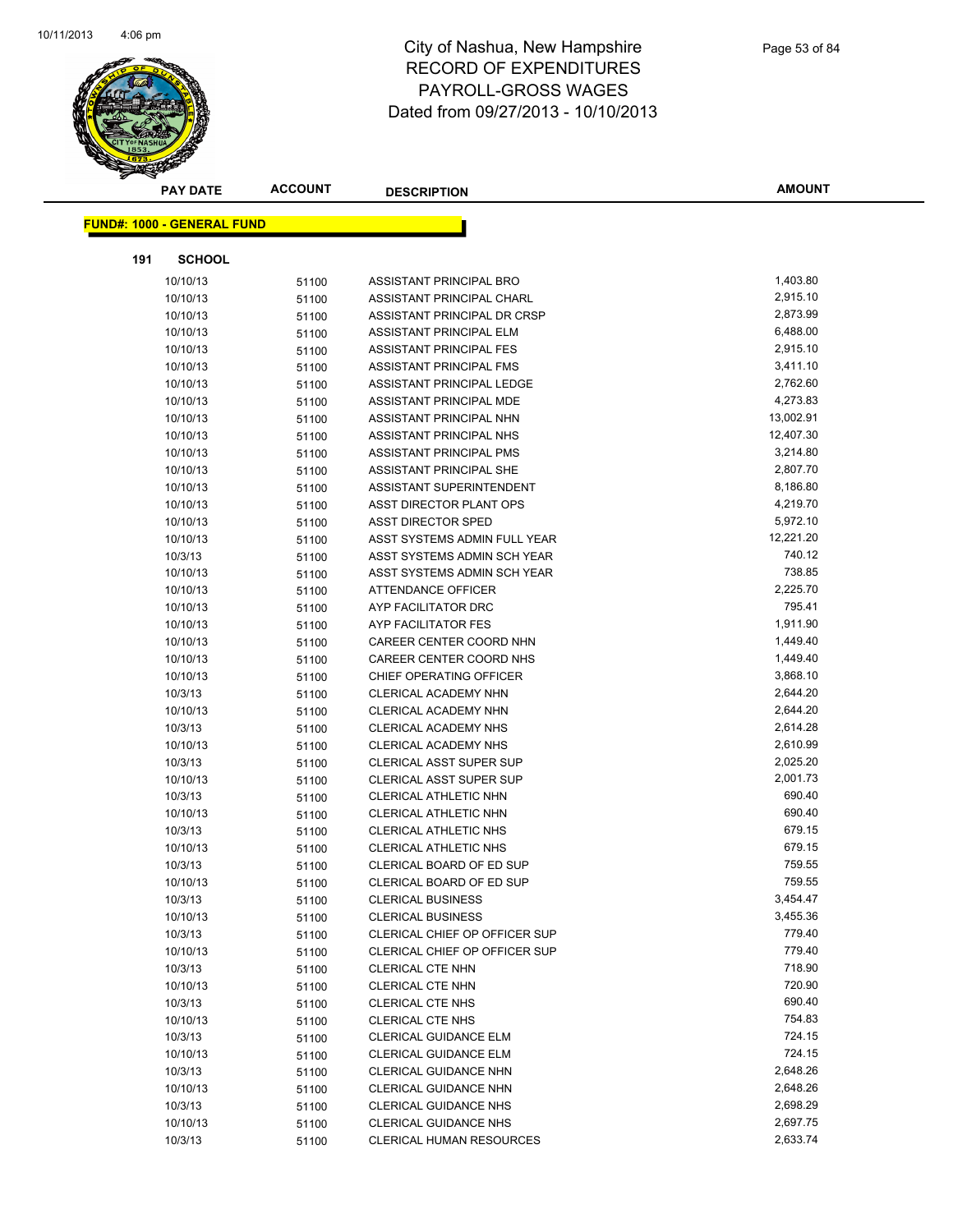

|     | <b>PAY DATE</b>                    | <b>ACCOUNT</b> | <b>DESCRIPTION</b>               | <b>AMOUNT</b> |
|-----|------------------------------------|----------------|----------------------------------|---------------|
|     | <u> FUND#: 1000 - GENERAL FUND</u> |                |                                  |               |
| 191 | <b>SCHOOL</b>                      |                |                                  |               |
|     | 10/10/13                           | 51100          | <b>CLERICAL HUMAN RESOURCES</b>  | 2,641.22      |
|     | 10/3/13                            | 51100          | <b>CLERICAL PAYROLL SUP</b>      | 647.65        |
|     | 10/10/13                           | 51100          | <b>CLERICAL PAYROLL SUP</b>      | 647.65        |
|     | 10/3/13                            | 51100          | <b>CLERICAL PLANT OPS</b>        | 724.15        |
|     | 10/10/13                           | 51100          | <b>CLERICAL PLANT OPS</b>        | 723.57        |
|     | 10/3/13                            | 51100          | <b>CLERICAL PRINCIPAL AMH</b>    | 1,231.50      |
|     | 10/10/13                           | 51100          | <b>CLERICAL PRINCIPAL AMH</b>    | 1,228.54      |
|     | 10/3/13                            | 51100          | <b>CLERICAL PRINCIPAL BIC</b>    | 1,306.15      |
|     | 10/10/13                           | 51100          | <b>CLERICAL PRINCIPAL BIC</b>    | 1,306.15      |
|     | 10/3/13                            | 51100          | <b>CLERICAL PRINCIPAL BIR</b>    | 1,377.67      |
|     | 10/10/13                           | 51100          | <b>CLERICAL PRINCIPAL BIR</b>    | 1,380.80      |
|     | 10/3/13                            | 51100          | <b>CLERICAL PRINCIPAL BRO</b>    | 1,412.23      |
|     | 10/10/13                           | 51100          | <b>CLERICAL PRINCIPAL BRO</b>    | 1,414.55      |
|     | 10/3/13                            | 51100          | CLERICAL PRINCIPAL CHA           | 1,295.30      |
|     | 10/10/13                           | 51100          | CLERICAL PRINCIPAL CHA           | 1,295.30      |
|     | 10/3/13                            | 51100          | <b>CLERICAL PRINCIPAL DRC</b>    | 1,295.30      |
|     | 10/10/13                           | 51100          | <b>CLERICAL PRINCIPAL DRC</b>    | 1,295.30      |
|     | 10/3/13                            | 51100          | <b>CLERICAL PRINCIPAL ELM</b>    | 3,128.35      |
|     | 10/10/13                           | 51100          | <b>CLERICAL PRINCIPAL ELM</b>    | 3,128.35      |
|     | 10/3/13                            | 51100          | <b>CLERICAL PRINCIPAL FES</b>    | 1,326.80      |
|     | 10/10/13                           | 51100          | <b>CLERICAL PRINCIPAL FES</b>    | 1,326.80      |
|     | 10/3/13                            | 51100          | <b>CLERICAL PRINCIPAL FMS</b>    | 2,045.98      |
|     | 10/10/13                           | 51100          | <b>CLERICAL PRINCIPAL FMS</b>    | 2,048.70      |
|     | 10/3/13                            | 51100          | <b>CLERICAL PRINCIPAL LDG</b>    | 1,263.40      |
|     | 10/10/13                           | 51100          | <b>CLERICAL PRINCIPAL LDG</b>    | 1,263.40      |
|     | 10/3/13                            | 51100          | CLERICAL PRINCIPAL MDE           | 1,374.33      |
|     | 10/10/13                           | 51100          | <b>CLERICAL PRINCIPAL MDE</b>    | 1,403.30      |
|     | 10/3/13                            | 51100          | <b>CLERICAL PRINCIPAL MTP</b>    | 1,338.05      |
|     | 10/10/13                           | 51100          | <b>CLERICAL PRINCIPAL MTP</b>    | 1,338.05      |
|     | 10/3/13                            | 51100          | <b>CLERICAL PRINCIPAL NHN</b>    | 2,533.10      |
|     | 10/10/13                           | 51100          | CLERICAL PRINCIPAL NHN           | 2,533.10      |
|     | 10/3/13                            | 51100          | <b>CLERICAL PRINCIPAL NHS</b>    | 1,494.01      |
|     | 10/10/13                           | 51100          | <b>CLERICAL PRINCIPAL NHS</b>    | 1,370.86      |
|     | 10/3/13                            | 51100          | <b>CLERICAL PRINCIPAL NSE</b>    | 1,369.55      |
|     | 10/10/13                           | 51100          | <b>CLERICAL PRINCIPAL NSE</b>    | 1,369.55      |
|     | 10/3/13                            | 51100          | <b>CLERICAL PRINCIPAL PMS</b>    | 1,895.90      |
|     | 10/10/13                           | 51100          | CLERICAL PRINCIPAL PMS           | 2,019.04      |
|     | 10/3/13                            | 51100          | <b>CLERICAL PRINCIPAL SHE</b>    | 1,414.55      |
|     | 10/10/13                           | 51100          | <b>CLERICAL PRINCIPAL SHE</b>    | 1,414.55      |
|     | 10/3/13                            | 51100          | CLERICAL RECEPTIONIST NHS        | 615.75        |
|     | 10/10/13                           | 51100          | CLERICAL RECEPTIONIST NHS        | 390.14        |
|     | 10/3/13                            | 51100          | CLERICAL SPECIAL ED NHS          | 724.15        |
|     | 10/10/13                           | 51100          | CLERICAL SPECIAL ED NHS          | 724.15        |
|     | 10/3/13                            | 51100          | CLERICAL SPECIAL ED SUP          | 1,448.30      |
|     | 10/10/13                           | 51100          | CLERICAL SPECIAL ED SUP          | 1,448.30      |
|     | 10/3/13                            | 51100          | <b>CLERICAL STUDENT SERV SUP</b> | 768.70        |
|     | 10/10/13                           | 51100          | CLERICAL STUDENT SERV SUP        | 768.70        |
|     | 10/3/13                            | 51100          | CLERICAL SUB SERVICE SUP         | 722.90        |
|     | 10/10/13                           | 51100          | <b>CLERICAL SUB SERVICE SUP</b>  | 623.47        |
|     | 10/3/13                            | 51100          | CLERICAL SUPERINTENDANT SUP      | 907.65        |
|     | 10/10/13                           | 51100          | CLERICAL SUPERINTENDANT SUP      | 907.65        |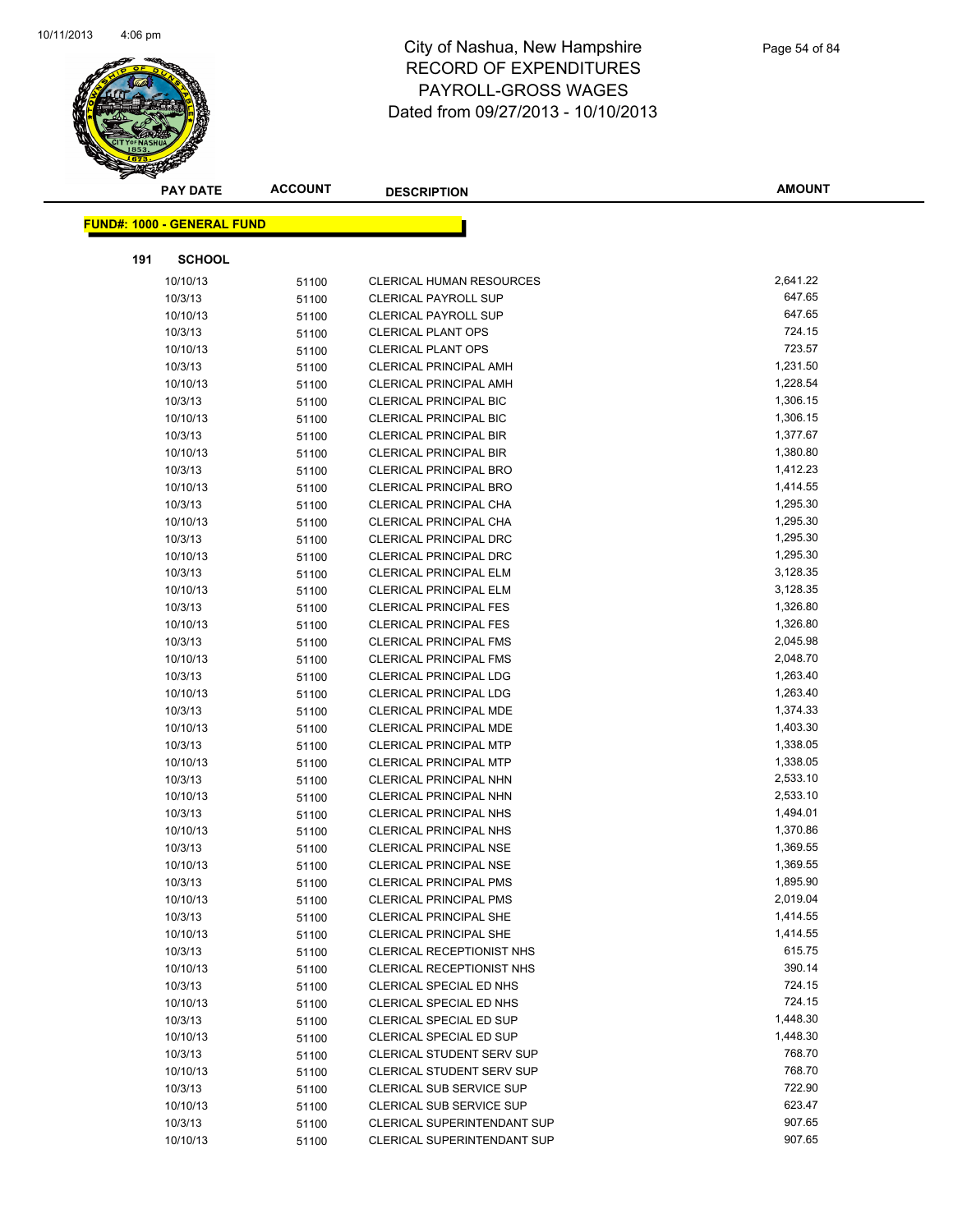

|     | <b>PAY DATE</b>                   | <b>ACCOUNT</b> | <b>DESCRIPTION</b>                 | <b>AMOUNT</b>    |
|-----|-----------------------------------|----------------|------------------------------------|------------------|
|     |                                   |                |                                    |                  |
|     | <b>FUND#: 1000 - GENERAL FUND</b> |                |                                    |                  |
| 191 | <b>SCHOOL</b>                     |                |                                    |                  |
|     | 10/3/13                           | 51100          | <b>CLERICAL TRANSPORTATION SUP</b> | 724.15           |
|     | 10/10/13                          | 51100          | CLERICAL TRANSPORTATION SUP        | 724.15           |
|     | 10/3/13                           | 51100          | CLERICAL VOCATIONAL NHN            | 724.15           |
|     | 10/10/13                          | 51100          | <b>CLERICAL VOCATIONAL NHN</b>     | 724.15           |
|     | 10/10/13                          | 51100          | <b>CURRICULUM SUPERVISOR</b>       | 5,797.30         |
|     | 10/3/13                           | 51100          | <b>CUSTODIAN AMH</b>               | 1,955.30         |
|     | 10/10/13                          | 51100          | <b>CUSTODIAN AMH</b>               | 1,940.79         |
|     | 10/3/13                           | 51100          | <b>CUSTODIAN ASST HEAD ELM</b>     | 655.20           |
|     | 10/10/13                          | 51100          | <b>CUSTODIAN ASST HEAD ELM</b>     | 917.44           |
|     | 10/3/13                           | 51100          | <b>CUSTODIAN ASST HEAD FMS</b>     | 736.80           |
|     | 10/10/13                          | 51100          | <b>CUSTODIAN ASST HEAD FMS</b>     | 736.80           |
|     | 10/3/13                           | 51100          | <b>CUSTODIAN ASST HEAD NHN</b>     | 1,618.01         |
|     | 10/10/13                          | 51100          | <b>CUSTODIAN ASST HEAD NHN</b>     | 1,474.81         |
|     | 10/3/13                           | 51100          | <b>CUSTODIAN ASST HEAD NHS</b>     | 1,618.01         |
|     | 10/10/13                          | 51100          | <b>CUSTODIAN ASST HEAD NHS</b>     | 1,618.00         |
|     | 10/3/13                           | 51100          | <b>CUSTODIAN BIC</b>               | 1,923.80         |
|     | 10/10/13                          | 51100          | <b>CUSTODIAN BIC</b>               | 1,448.11         |
|     | 10/3/13                           | 51100          | <b>CUSTODIAN BIR</b>               | 1,941.60         |
|     | 10/10/13                          | 51100          | <b>CUSTODIAN BIR</b>               | 1,941.11         |
|     | 10/3/13                           | 51100          | <b>CUSTODIAN BRO</b>               | 1,294.40         |
|     | 10/10/13                          | 51100          | <b>CUSTODIAN BRO</b>               | 1,294.40         |
|     | 10/3/13                           | 51100          | <b>CUSTODIAN CHA</b>               | 1,285.50         |
|     | 10/10/13                          | 51100          | <b>CUSTODIAN CHA</b>               | 1,294.40         |
|     | 10/3/13                           | 51100          | <b>CUSTODIAN DRC</b>               | 1,294.40         |
|     | 10/10/13                          | 51100          | <b>CUSTODIAN DRC</b>               | 1,294.40         |
|     | 10/3/13                           | 51100          | <b>CUSTODIAN ELM</b>               | 5,212.38         |
|     | 10/10/13                          | 51100          | <b>CUSTODIAN ELM</b>               | 5,228.40         |
|     | 10/3/13                           | 51100          | <b>CUSTODIAN FES</b>               | 1,294.40         |
|     | 10/10/13                          | 51100          | <b>CUSTODIAN FES</b>               | 1,294.40         |
|     | 10/3/13                           | 51100          | <b>CUSTODIAN FMS</b>               | 2,588.80         |
|     | 10/10/13                          | 51100          | <b>CUSTODIAN FMS</b>               | 2,588.31         |
|     | 10/3/13                           | 51100          | <b>CUSTODIAN HEAD AMH</b>          | 736.80           |
|     | 10/10/13                          | 51100          | <b>CUSTODIAN HEAD AMH</b>          | 736.80           |
|     | 10/3/13                           | 51100          | <b>CUSTODIAN HEAD BIC</b>          | 736.80           |
|     | 10/10/13                          | 51100          | <b>CUSTODIAN HEAD BIC</b>          | 736.80           |
|     | 10/3/13                           | 51100          | <b>CUSTODIAN HEAD BIR</b>          | 736.80           |
|     | 10/10/13                          | 51100          | <b>CUSTODIAN HEAD BIR</b>          | 736.80           |
|     | 10/3/13                           | 51100          | <b>CUSTODIAN HEAD BRO</b>          | 736.80           |
|     | 10/10/13                          | 51100          | <b>CUSTODIAN HEAD BRO</b>          | 736.80           |
|     | 10/3/13                           | 51100          | <b>CUSTODIAN HEAD CHA</b>          | 736.80           |
|     | 10/10/13                          | 51100          | <b>CUSTODIAN HEAD CHA</b>          | 736.80           |
|     | 10/3/13                           | 51100          | <b>CUSTODIAN HEAD DRC</b>          | 736.80           |
|     | 10/10/13                          | 51100          | <b>CUSTODIAN HEAD DRC</b>          | 736.80           |
|     | 10/3/13                           | 51100          | <b>CUSTODIAN HEAD ELM</b>          | 873.20           |
|     | 10/10/13                          | 51100          | <b>CUSTODIAN HEAD ELM</b>          | 873.22<br>730.35 |
|     | 10/3/13                           | 51100          | <b>CUSTODIAN HEAD FES</b>          | 736.80           |
|     | 10/10/13                          | 51100          | <b>CUSTODIAN HEAD FES</b>          | 873.20           |
|     | 10/3/13                           | 51100          | <b>CUSTODIAN HEAD FMS</b>          |                  |
|     | 10/10/13                          | 51100          | <b>CUSTODIAN HEAD FMS</b>          | 873.20<br>736.80 |
|     | 10/3/13                           | 51100          | <b>CUSTODIAN HEAD LDG</b>          | 736.80           |
|     | 10/10/13                          | 51100          | <b>CUSTODIAN HEAD LDG</b>          |                  |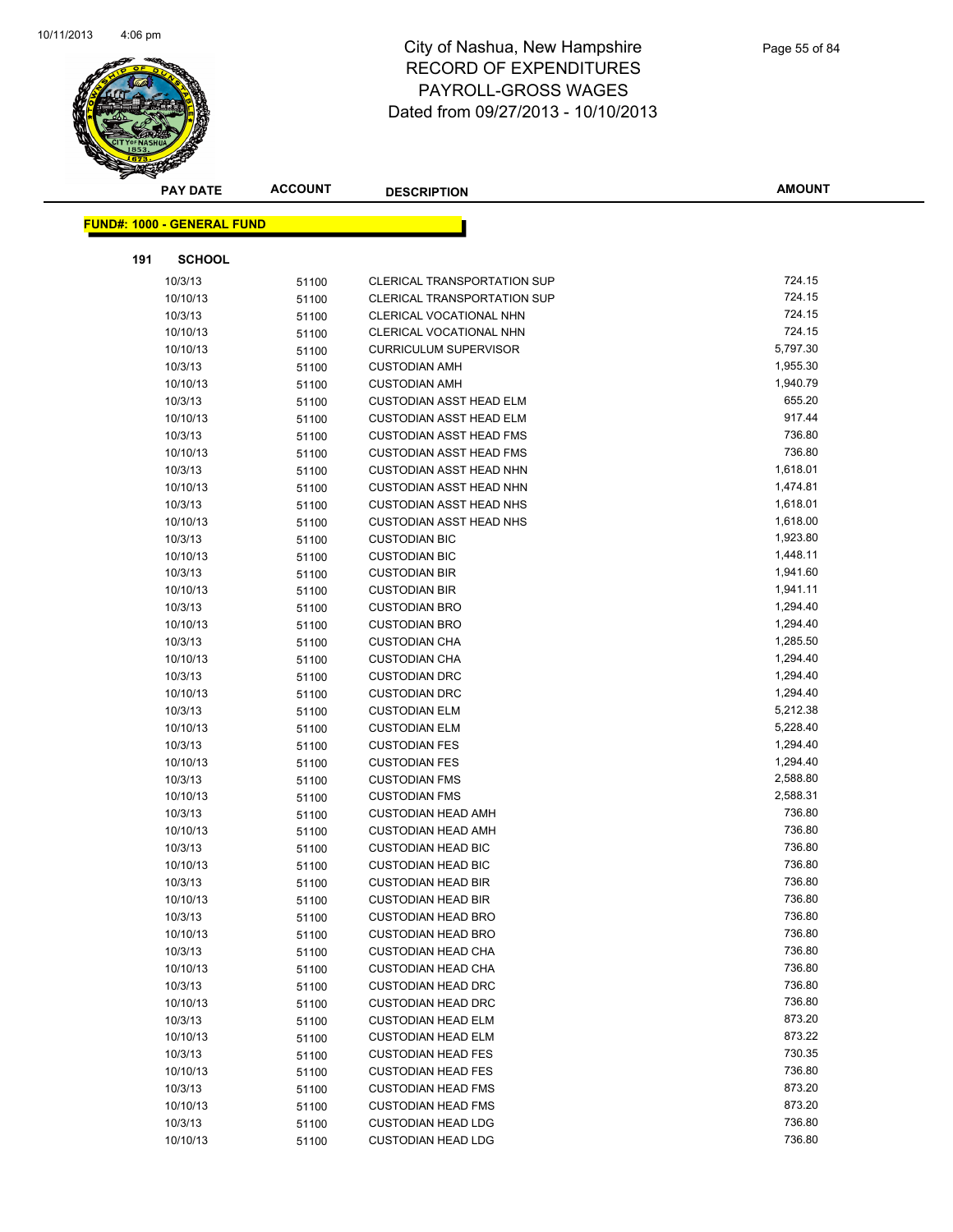

|     | <b>PAY DATE</b>                   | <b>ACCOUNT</b> | <b>DESCRIPTION</b>               | <b>AMOUNT</b> |
|-----|-----------------------------------|----------------|----------------------------------|---------------|
|     |                                   |                |                                  |               |
|     | <b>FUND#: 1000 - GENERAL FUND</b> |                |                                  |               |
| 191 | <b>SCHOOL</b>                     |                |                                  |               |
|     | 10/3/13                           | 51100          | <b>CUSTODIAN HEAD MDE</b>        | 736.80        |
|     | 10/10/13                          | 51100          | <b>CUSTODIAN HEAD MDE</b>        | 736.80        |
|     | 10/3/13                           | 51100          | <b>CUSTODIAN HEAD MTP</b>        | 736.80        |
|     | 10/10/13                          | 51100          | <b>CUSTODIAN HEAD MTP</b>        | 736.80        |
|     | 10/3/13                           | 51100          | <b>CUSTODIAN HEAD NHN</b>        | 878.40        |
|     | 10/10/13                          | 51100          | <b>CUSTODIAN HEAD NHN</b>        | 878.40        |
|     | 10/3/13                           | 51100          | <b>CUSTODIAN HEAD NHS</b>        | 878.40        |
|     | 10/10/13                          | 51100          | <b>CUSTODIAN HEAD NHS</b>        | 878.40        |
|     | 10/3/13                           | 51100          | <b>CUSTODIAN HEAD NSE</b>        | 736.80        |
|     | 10/10/13                          | 51100          | <b>CUSTODIAN HEAD NSE</b>        | 736.80        |
|     | 10/3/13                           | 51100          | <b>CUSTODIAN HEAD PMS</b>        | 1,952.14      |
|     | 10/10/13                          | 51100          | <b>CUSTODIAN HEAD PMS</b>        | 732.61        |
|     | 10/3/13                           | 51100          | <b>CUSTODIAN HEAD SHE</b>        | 736.80        |
|     | 10/10/13                          | 51100          | <b>CUSTODIAN HEAD SHE</b>        | 734.59        |
|     | 10/3/13                           | 51100          | <b>CUSTODIAN LDG</b>             | 1,294.40      |
|     | 10/10/13                          | 51100          | <b>CUSTODIAN LDG</b>             | 1,294.40      |
|     | 10/3/13                           | 51100          | <b>CUSTODIAN MDE</b>             | 1,294.40      |
|     | 10/10/13                          | 51100          | <b>CUSTODIAN MDE</b>             | 1,294.40      |
|     | 10/3/13                           | 51100          | <b>CUSTODIAN MTP</b>             | 1,294.40      |
|     | 10/10/13                          | 51100          | <b>CUSTODIAN MTP</b>             | 1,294.40      |
|     | 10/3/13                           | 51100          | <b>CUSTODIAN NHN</b>             | 9,737.83      |
|     | 10/10/13                          | 51100          | <b>CUSTODIAN NHN</b>             | 10,276.88     |
|     | 10/3/13                           | 51100          | <b>CUSTODIAN NHS</b>             | 10,402.64     |
|     | 10/10/13                          | 51100          | <b>CUSTODIAN NHS</b>             | 10,369.87     |
|     | 10/3/13                           | 51100          | <b>CUSTODIAN NSE</b>             | 1,294.40      |
|     | 10/10/13                          | 51100          | <b>CUSTODIAN NSE</b>             | 1,294.40      |
|     | 10/3/13                           | 51100          | <b>CUSTODIAN PMS</b>             | 2,104.80      |
|     | 10/10/13                          | 51100          | <b>CUSTODIAN PMS</b>             | 1,063.18      |
|     | 10/3/13                           | 51100          | <b>CUSTODIAN SHE</b>             | 1,920.89      |
|     | 10/10/13                          | 51100          | <b>CUSTODIAN SHE</b>             | 1,941.60      |
|     | 10/10/13                          | 51100          | <b>CUSTODIAN SUPERVISOR WPO</b>  | 1,950.60      |
|     | 10/3/13                           | 51100          | <b>CUSTODIAN WID</b>             | 1,384.00      |
|     | 10/10/13                          | 51100          | <b>CUSTODIAN WID</b>             | 1,294.40      |
|     | 10/10/13                          | 51100          | DATA ANALYST                     | 1,726.30      |
|     | 10/10/13                          | 51100          | DIRECTOR 21 CENTURY              | 107.90        |
|     | 10/10/13                          | 51100          | DIRECTOR ADULT ED                | 3,076.90      |
|     | 10/10/13                          | 51100          | <b>DIRECTOR ATHLETICS</b>        | 3,342.30      |
|     | 10/10/13                          | 51100          | <b>DIRECTOR BUSINESS</b>         | 2,841.80      |
|     | 10/10/13                          | 51100          | DIRECTOR COM GRANTS              | 2,955.70      |
|     | 10/10/13                          | 51100          | <b>DIRECTOR GUIDANCE</b>         | 3,214.80      |
|     | 10/10/13                          | 51100          | DIRECTOR HUMAN RESOURCES         | 3,061.90      |
|     | 10/10/13                          | 51100          | <b>DIRECTOR PLANT OPS</b>        | 3,451.20      |
|     | 10/10/13                          | 51100          | DIRECTOR PRE SCHOOL              | 2,470.00      |
|     | 10/10/13                          | 51100          | DIRECTOR SPECIAL ED              | 3,591.80      |
|     | 10/10/13                          | 51100          | <b>DIRECTOR STUDENT SERVICES</b> | 3,081.80      |
|     | 10/10/13                          | 51100          | DIRECTOR TECHNOLOGY              | 3,881.70      |
|     | 10/10/13                          | 51100          | DIRECTOR TRANSPORTATION          | 2,933.70      |
|     | 10/10/13                          | 51100          | DIRECTOR VOCATIONAL              | 6,776.00      |
|     | 10/10/13                          | 51100          | DW TECHNOLOGY PEER COACH         | 2,458.00      |
|     | 10/10/13                          | 51100          | ELL OUTREACH WORKER              | 1,802.31      |
|     | 10/10/13                          | 51100          | GUIDANCE COUNSELOR AMH           | 1,650.70      |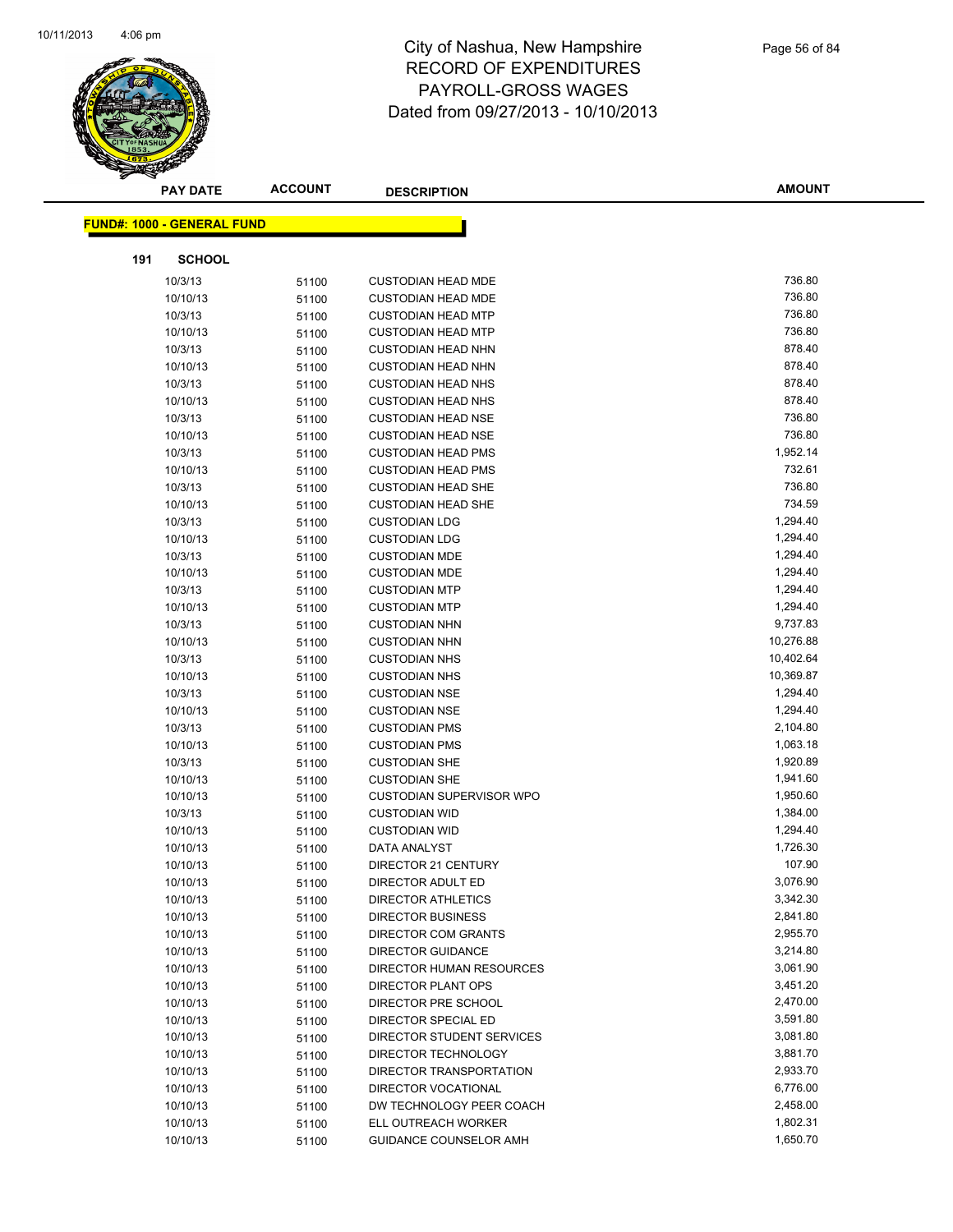

|     | <b>PAY DATE</b>                    | <b>ACCOUNT</b> | <b>DESCRIPTION</b>            | <b>AMOUNT</b> |
|-----|------------------------------------|----------------|-------------------------------|---------------|
|     | <u> FUND#: 1000 - GENERAL FUND</u> |                |                               |               |
|     |                                    |                |                               |               |
| 191 | <b>SCHOOL</b>                      |                |                               |               |
|     | 10/10/13                           | 51100          | <b>GUIDANCE COUNSELOR BIC</b> | 1,718.30      |
|     | 10/10/13                           | 51100          | <b>GUIDANCE COUNSELOR BIR</b> | 2,717.60      |
|     | 10/10/13                           | 51100          | GUIDANCE COUNSELOR BRO        | 1,650.70      |
|     | 10/10/13                           | 51100          | GUIDANCE COUNSELOR CHA        | 2,717.60      |
|     | 10/10/13                           | 51100          | <b>GUIDANCE COUNSELOR DRC</b> | 2,631.00      |
|     | 10/10/13                           | 51100          | <b>GUIDANCE COUNSELOR ELM</b> | 10,528.90     |
|     | 10/10/13                           | 51100          | <b>GUIDANCE COUNSELOR FES</b> | 2,631.00      |
|     | 10/10/13                           | 51100          | <b>GUIDANCE COUNSELOR FMS</b> | 5,397.70      |
|     | 10/10/13                           | 51100          | GUIDANCE COUNSELOR LDG        | 2,496.40      |
|     | 10/10/13                           | 51100          | <b>GUIDANCE COUNSELOR MDE</b> | 2,075.50      |
|     | 10/10/13                           | 51100          | <b>GUIDANCE COUNSELOR MTP</b> | 2,631.00      |
|     | 10/10/13                           | 51100          | GUIDANCE COUNSELOR NHN        | 18,553.00     |
|     | 10/10/13                           | 51100          | <b>GUIDANCE COUNSELOR NHS</b> | 19,618.30     |
|     | 10/10/13                           | 51100          | GUIDANCE COUNSELOR NSE        | 2,631.00      |
|     | 10/10/13                           | 51100          | <b>GUIDANCE COUNSELOR PMS</b> | 9,071.90      |
|     | 10/10/13                           | 51100          | GUIDANCE COUNSELOR SHE        | 2,414.70      |
|     | 10/10/13                           | 51100          | JOB DEVELOPER SPED NHN        | 2,717.60      |
|     | 10/10/13                           | 51100          | LIBRARIAN AMH                 | 2,414.70      |
|     | 10/10/13                           | 51100          | <b>LIBRARIAN BIC</b>          | 1,718.30      |
|     | 10/10/13                           | 51100          | LIBRARIAN BIR                 | 1,779.20      |
|     | 10/10/13                           | 51100          | <b>LIBRARIAN BRO</b>          | 1,639.60      |
|     | 10/10/13                           | 51100          | LIBRARIAN CHA                 | 2,717.60      |
|     | 10/10/13                           | 51100          | <b>LIBRARIAN DRC</b>          | 1,639.60      |
|     | 10/10/13                           | 51100          | <b>LIBRARIAN ELM</b>          | 1,510.90      |
|     | 10/10/13                           | 51100          | <b>LIBRARIAN FES</b>          | 2,102.70      |
|     | 10/10/13                           | 51100          | <b>LIBRARIAN FMS</b>          | 3,109.40      |
|     | 10/10/13                           | 51100          | <b>LIBRARIAN LDG</b>          | 1,779.20      |
|     | 10/10/13                           | 51100          | <b>LIBRARIAN MDE</b>          | 2,075.50      |
|     | 10/10/13                           | 51100          | <b>LIBRARIAN MTP</b>          | 2,252.10      |
|     | 10/10/13                           | 51100          | <b>LIBRARIAN NHN</b>          | 4,237.20      |
|     | 10/10/13                           | 51100          | <b>LIBRARIAN NHS</b>          | 4,494.50      |
|     | 10/10/13                           | 51100          | <b>LIBRARIAN NSE</b>          | 2,075.50      |
|     | 10/10/13                           | 51100          | <b>LIBRARIAN PMS</b>          | 2,717.60      |
|     | 10/10/13                           | 51100          | <b>LIBRARIAN SHE</b>          | 2,631.00      |
|     | 10/10/13                           | 51100          | LICENSED PRACTICAL NURSE AMH  | 1,104.20      |
|     | 10/10/13                           | 51100          | LICENSED PRACTICAL NURSE ELM  | 1,409.00      |
|     | 10/3/13                            | 51100          | MAINTENANCE ALARM WPO         | 930.40        |
|     | 10/10/13                           | 51100          | MAINTENANCE ALARM WPO         | 930.40        |
|     | 10/3/13                            | 51100          | MAINTENANCE CARPENTER WPO     | 909.20        |
|     | 10/10/13                           | 51100          | MAINTENANCE CARPENTER WPO     | 909.20        |
|     | 10/3/13                            | 51100          | MAINTENANCE ELECTRICIAN WPO   | (1,658.00)    |
|     | 10/10/13                           | 51100          | MAINTENANCE ELECTRICIAN WPO   | 1,860.80      |
|     | 10/3/13                            | 51100          | MAINTENANCE GRDS FORMEN WPO   | 909.20        |
|     | 10/10/13                           | 51100          | MAINTENANCE GRDS FORMEN WPO   | 909.20        |
|     | 10/3/13                            | 51100          | MAINTENANCE GROUNDS WPO       | 4,025.62      |
|     | 10/10/13                           | 51100          | MAINTENANCE GROUNDS WPO       | 4,007.20      |
|     | 10/3/13                            | 51100          | MAINTENANCE HVAC WPO          | 4,000.48      |
|     | 10/10/13                           | 51100          | <b>MAINTENANCE HVAC WPO</b>   | 4,546.00      |
|     | 10/3/13                            | 51100          | MAINTENANCE MESSENGER WPO     | 873.20        |
|     | 10/10/13                           | 51100          | MAINTENANCE MESSENGER WPO     | 873.20        |
|     | 10/3/13                            | 51100          | MAINTENANCE PLUMBER WPO       | 1,860.80      |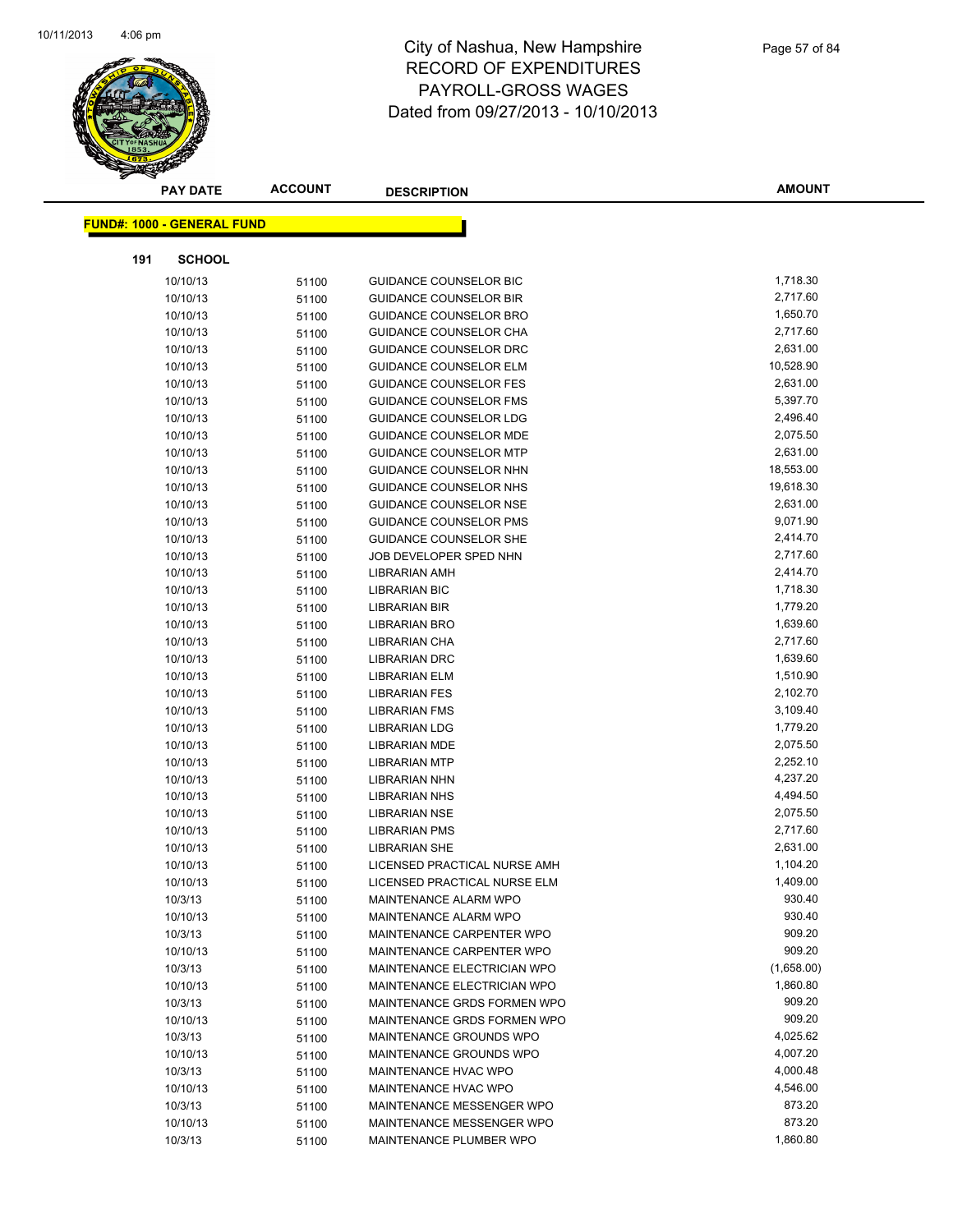

| <b>PAY DATE</b>                   | <b>ACCOUNT</b> | <b>DESCRIPTION</b>       | <b>AMOUNT</b> |
|-----------------------------------|----------------|--------------------------|---------------|
| <b>FUND#: 1000 - GENERAL FUND</b> |                |                          |               |
|                                   |                |                          |               |
| 191<br><b>SCHOOL</b>              |                |                          |               |
| 10/10/13                          | 51100          | MAINTENANCE PLUMBER WPO  | 1,860.80      |
| 10/3/13                           | 51100          | MAINTENANCE TRADES WPO   | 1,810.40      |
| 10/10/13                          | 51100          | MAINTENANCE TRADES WPO   | 1,810.40      |
| 10/10/13                          | 51100          | MARKETING TEACHER NHS    | 2,075.50      |
| 10/10/13                          | 51100          | <b>NURSE AMH</b>         | 2,288.30      |
| 10/10/13                          | 51100          | <b>NURSE BIC</b>         | 2,020.48      |
| 10/10/13                          | 51100          | <b>NURSE BIR</b>         | 1,795.70      |
| 10/10/13                          | 51100          | <b>NURSE BRO</b>         | 1,946.20      |
| 10/10/13                          | 51100          | <b>NURSE CHA</b>         | 2,288.30      |
| 10/10/13                          | 51100          | <b>NURSE DRC</b>         | 2,288.30      |
| 10/10/13                          | 51100          | <b>NURSE ELM</b>         | 2,704.40      |
| 10/10/13                          | 51100          | <b>NURSE FES</b>         | 1,407.51      |
| 10/10/13                          | 51100          | <b>NURSE FMS</b>         | 2,288.30      |
| 10/10/13                          | 51100          | <b>NURSE LDG</b>         | 1,795.70      |
| 10/10/13                          | 51100          | NURSE MDE                | 2,288.30      |
| 10/10/13                          | 51100          | <b>NURSE MTP</b>         | 1,407.50      |
| 10/10/13                          | 51100          | <b>NURSE NHN</b>         | 4,385.10      |
| 10/10/13                          | 51100          | <b>NURSE NHS</b>         | 4,576.60      |
| 10/10/13                          | 51100          | <b>NURSE NSE</b>         | 2,096.80      |
| 10/10/13                          | 51100          | <b>NURSE PMS</b>         | 4,576.60      |
| 10/10/13                          | 51100          | <b>NURSE SHE</b>         | 2,704.40      |
| 10/10/13                          | 51100          | OFFICE MANAGER BUSINESS  | 2,346.90      |
| 10/10/13                          | 51100          | OFFICE MANAGER PLANT OPS | 1,829.30      |
| 10/10/13                          | 51100          | OFFICE MANAGER SPED      | 1,795.50      |
| 10/10/13                          | 51100          | OUT DISTRICT COORDINATOR | 2,925.00      |
| 10/3/13                           | 51100          | PARA ALT AMH             | 543.90        |
| 10/10/13                          | 51100          | PARA ALT AMH             | 559.13        |
| 10/3/13                           | 51100          | PARA ALT DRC             | 432.52        |
| 10/10/13                          | 51100          | PARA ALT DRC             | 415.82        |
| 10/3/13                           | 51100          | PARA ALT FMS             | 580.16        |
| 10/10/13                          | 51100          | PARA ALT FMS             | 579.62        |
| 10/3/13                           | 51100          | PARA ALT MTP             | 407.40        |
| 10/10/13                          | 51100          | PARA ALT MTP             | 407.67        |
| 10/3/13                           | 51100          | PARA ALT PMS             | 548.75        |
| 10/10/13                          | 51100          | PARA ALT PMS             | 557.53        |
| 10/3/13                           | 51100          | PARA DW SPEC ED AMH      | 9,115.58      |
| 10/10/13                          | 51100          | PARA DW SPEC ED AMH      | 9,275.72      |
| 10/3/13                           | 51100          | PARA DW SPEC ED BIC      | 556.12        |
| 10/10/13                          | 51100          | PARA DW SPEC ED BIC      | 565.18        |
| 10/3/13                           | 51100          | PARA DW SPEC ED BIR      | 1,464.77      |
| 10/10/13                          | 51100          | PARA DW SPEC ED BIR      | 1,535.68      |
| 10/3/13                           | 51100          | PARA DW SPEC ED BRO      | 3,813.39      |
| 10/10/13                          | 51100          | PARA DW SPEC ED BRO      | 3,824.44      |
| 10/3/13                           | 51100          | PARA DW SPEC ED CHA      | 5,729.14      |
| 10/10/13                          | 51100          | PARA DW SPEC ED CHA      | 6,813.82      |
| 10/3/13                           | 51100          | PARA DW SPEC ED DRC      | 467.36        |
| 10/10/13                          | 51100          | PARA DW SPEC ED DRC      | 463.96        |
| 10/3/13                           | 51100          | PARA DW SPEC ED FMS      | 1,593.55      |
|                                   |                |                          |               |
| 10/10/13                          | 51100          | PARA DW SPEC ED FMS      | 1,595.01      |
| 10/3/13                           | 51100          | PARA DW SPEC ED LDG      | 549.45        |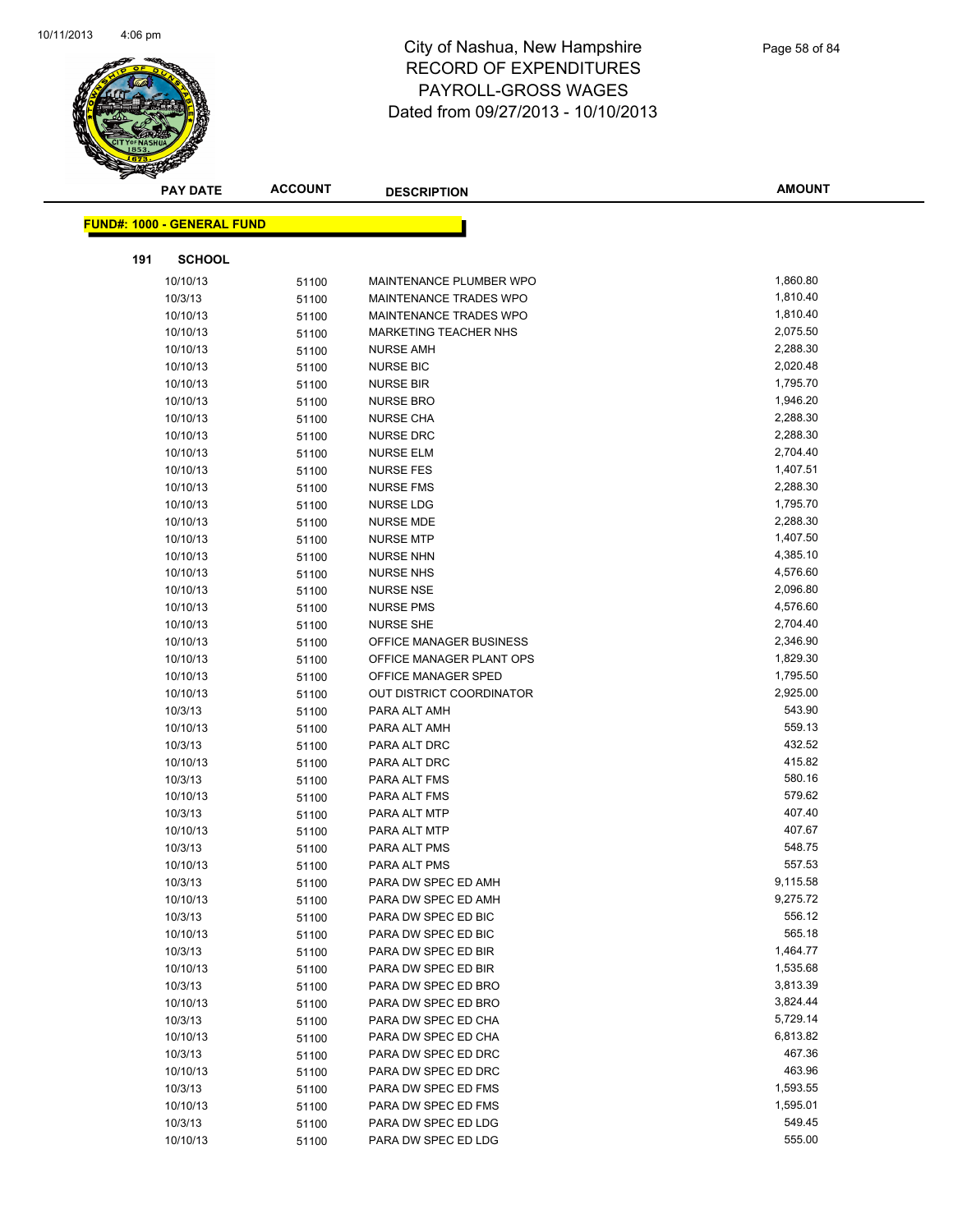

|     | <b>PAY DATE</b>                   | <b>ACCOUNT</b> | <b>DESCRIPTION</b>           | <b>AMOUNT</b>    |
|-----|-----------------------------------|----------------|------------------------------|------------------|
|     | <b>FUND#: 1000 - GENERAL FUND</b> |                |                              |                  |
|     |                                   |                |                              |                  |
| 191 | <b>SCHOOL</b>                     |                |                              |                  |
|     | 10/3/13                           | 51100          | PARA DW SPEC ED MDE          | 7,965.26         |
|     | 10/10/13                          | 51100          | PARA DW SPEC ED MDE          | 8,390.88         |
|     | 10/3/13                           | 51100          | PARA DW SPEC ED NHN          | 5,039.40         |
|     | 10/10/13                          | 51100          | PARA DW SPEC ED NHN          | 4,603.75         |
|     | 10/3/13                           | 51100          | PARA DW SPEC ED NHS          | 7,292.18         |
|     | 10/10/13                          | 51100          | PARA DW SPEC ED NHS          | 7,023.84         |
|     | 10/3/13                           | 51100          | PARA DW SPEC ED NSE          | 5,343.92         |
|     | 10/10/13                          | 51100          | PARA DW SPEC ED NSE          | 5,355.79         |
|     | 10/3/13                           | 51100          | PARA DW SPEC ED PMS          | 5,785.48         |
|     | 10/10/13                          | 51100          | PARA DW SPEC ED PMS          | 5,784.67         |
|     | 10/3/13                           | 51100          | PARA DW SPEC ED SHE          | 8,235.07         |
|     | 10/10/13                          | 51100          | PARA DW SPEC ED SHE          | 8,452.04         |
|     | 10/3/13                           | 51100          | PARA DW SPEC ED WID          | 2,030.70         |
|     | 10/10/13                          | 51100          | PARA DW SPEC ED WID          | 2,080.29         |
|     | 10/3/13                           | 51100          | PARA DW SPEC ELM             | 4,253.92         |
|     | 10/10/13                          | 51100          | PARA DW SPEC ELM             | 4,340.92         |
|     | 10/3/13                           | 51100          | PARA ELL BIR                 | 487.91           |
|     | 10/10/13                          | 51100          | PARA ELL BIR                 | 515.40           |
|     | 10/3/13                           | 51100          | PARA ELL DRC                 | 534.98           |
|     | 10/10/13                          | 51100          | PARA ELL DRC                 | 515.40           |
|     | 10/3/13                           | 51100          | PARA ELL ELM                 | 909.60           |
|     | 10/10/13                          | 51100          | PARA ELL ELM                 | 949.70           |
|     | 10/3/13                           | 51100          | PARA ELL FES                 | 441.30           |
|     | 10/10/13                          | 51100          | PARA ELL FES                 | 441.30           |
|     | 10/3/13                           | 51100          | PARA ELL FMS                 | 419.28           |
|     | 10/10/13                          | 51100          | PARA ELL FMS                 | 414.39           |
|     | 10/3/13                           | 51100          | PARA ELL LDG                 | 515.40           |
|     | 10/10/13                          | 51100          | PARA ELL LDG                 | 517.63           |
|     | 10/3/13                           | 51100          | PARA ELL MTP                 | 372.00           |
|     | 10/10/13                          | 51100          | PARA ELL MTP                 | 372.00<br>564.36 |
|     | 10/3/13                           | 51100          | PARA ELL NHS                 | 555.60           |
|     | 10/10/13                          | 51100          | PARA ELL NHS                 | 554.40           |
|     | 10/3/13<br>10/10/13               | 51100          | PARA ELL PMS<br>PARA ELL PMS | 554.40           |
|     | 10/3/13                           | 51100          | PARA ELL SHE                 | 515.40           |
|     | 10/10/13                          | 51100          | PARA ELL SHE                 | 517.46           |
|     | 10/3/13                           | 51100<br>51100 | PARA GRAPH NHN               | 566.55           |
|     | 10/10/13                          | 51100          | PARA GRAPH NHN               | 566.55           |
|     | 10/3/13                           | 51100          | PARA INST AMH                | 2,466.61         |
|     | 10/10/13                          | 51100          | PARA INST AMH                | 2,444.58         |
|     | 10/3/13                           | 51100          | PARA INST BIC                | 5,680.27         |
|     | 10/10/13                          | 51100          | PARA INST BIC                | 5,932.02         |
|     | 10/3/13                           | 51100          | PARA INST BIR                | 3,945.77         |
|     | 10/10/13                          | 51100          | PARA INST BIR                | 3,976.28         |
|     | 10/3/13                           | 51100          | PARA INST BRO                | 3,200.26         |
|     | 10/10/13                          | 51100          | PARA INST BRO                | 3,201.46         |
|     | 10/3/13                           | 51100          | PARA INST CHA                | 5,331.83         |
|     | 10/10/13                          | 51100          | PARA INST CHA                | 5,454.25         |
|     | 10/3/13                           | 51100          | PARA INST DRC                | 4,558.25         |
|     | 10/10/13                          | 51100          | PARA INST DRC                | 4,508.99         |
|     | 10/3/13                           | 51100          | PARA INST ELM                | 5,428.94         |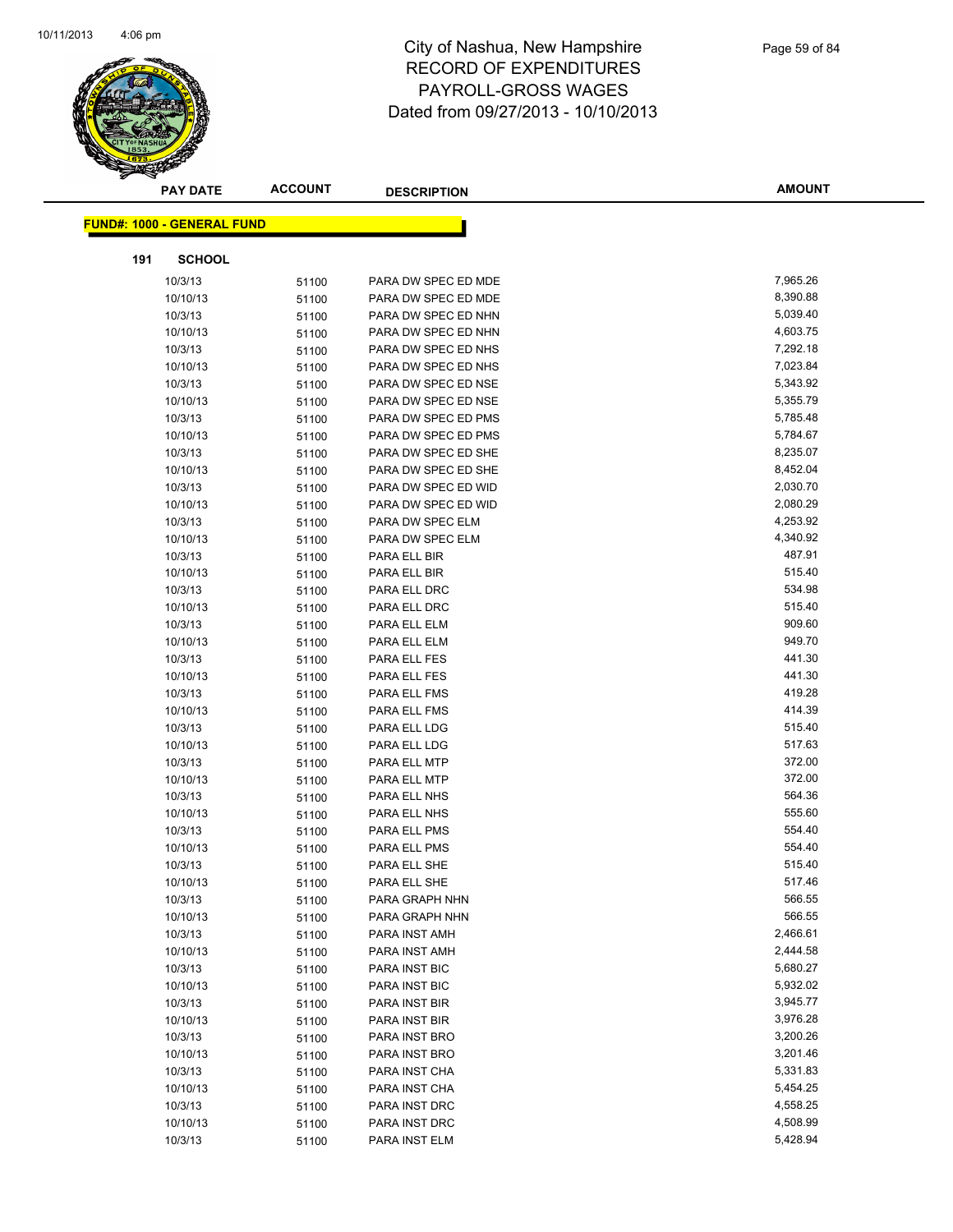

|     | <b>PAY DATE</b>                   | <b>ACCOUNT</b> | <b>DESCRIPTION</b> | <b>AMOUNT</b> |  |
|-----|-----------------------------------|----------------|--------------------|---------------|--|
|     | <b>FUND#: 1000 - GENERAL FUND</b> |                |                    |               |  |
|     |                                   |                |                    |               |  |
| 191 | <b>SCHOOL</b>                     |                |                    |               |  |
|     | 10/10/13                          | 51100          | PARA INST ELM      | 5,813.92      |  |
|     | 10/3/13                           | 51100          | PARA INST FES      | 5,570.66      |  |
|     | 10/10/13                          | 51100          | PARA INST FES      | 5,600.92      |  |
|     | 10/3/13                           | 51100          | PARA INST FMS      | 5,174.76      |  |
|     | 10/10/13                          | 51100          | PARA INST FMS      | 5,190.74      |  |
|     | 10/3/13                           | 51100          | PARA INST LDG      | 7,371.87      |  |
|     | 10/10/13                          | 51100          | PARA INST LDG      | 7,590.91      |  |
|     | 10/3/13                           | 51100          | PARA INST MDE      | 4,155.91      |  |
|     | 10/10/13                          | 51100          | PARA INST MDE      | 4,143.92      |  |
|     | 10/3/13                           | 51100          | PARA INST MTP      | 2,626.44      |  |
|     | 10/10/13                          | 51100          | PARA INST MTP      | 2,653.06      |  |
|     | 10/3/13                           | 51100          | PARA INST NHN      | 2,565.10      |  |
|     | 10/10/13                          | 51100          | PARA INST NHN      | 2,573.97      |  |
|     | 10/3/13                           | 51100          | PARA INST NHS      | 2,049.80      |  |
|     | 10/10/13                          | 51100          | PARA INST NHS      | 2,080.49      |  |
|     | 10/3/13                           | 51100          | PARA INST NSE      | 953.37        |  |
|     | 10/10/13                          | 51100          | PARA INST NSE      | 932.59        |  |
|     | 10/3/13                           | 51100          | PARA INST PMS      | 4,307.67      |  |
|     | 10/10/13                          | 51100          | PARA INST PMS      | 4,307.76      |  |
|     | 10/3/13                           | 51100          | PARA INST SHE      | 3,685.30      |  |
|     | 10/10/13                          | 51100          | PARA INST SHE      | 3,740.22      |  |
|     | 10/3/13                           | 51100          | PARA JOB COACH     | 471.25        |  |
|     | 10/10/13                          | 51100          | PARA JOB COACH     | 471.25        |  |
|     | 10/3/13                           | 51100          | PARA KIND AMH      | 532.20        |  |
|     | 10/10/13                          | 51100          | PARA KIND AMH      | 556.32        |  |
|     | 10/3/13                           | 51100          | PARA KIND BIC      | 540.18        |  |
|     | 10/10/13                          | 51100          | PARA KIND BIC      | 543.20        |  |
|     | 10/3/13                           | 51100          | PARA KIND BIR      | 523.30        |  |
|     | 10/10/13                          | 51100          | PARA KIND BIR      | 523.99        |  |
|     | 10/3/13                           | 51100          | PARA KIND BRO      | 541.43        |  |
|     | 10/10/13                          | 51100          | PARA KIND BRO      | 538.24        |  |
|     | 10/3/13                           | 51100          | PARA KIND CHA      | 441.30        |  |
|     | 10/10/13                          | 51100          | PARA KIND CHA      | 441.30        |  |
|     | 10/3/13                           | 51100          | PARA KIND DRC      | 515.40        |  |
|     | 10/10/13                          | 51100          | PARA KIND DRC      | 515.40        |  |
|     | 10/3/13                           | 51100          | PARA KIND FES      | 793.52        |  |
|     | 10/10/13                          | 51100          | PARA KIND FES      | 796.30        |  |
|     | 10/3/13                           | 51100          | PARA KIND LDG      | 613.97        |  |
|     | 10/10/13                          | 51100          | PARA KIND LDG      | 826.80        |  |
|     | 10/3/13                           | 51100          | PARA KIND MDE      | 534.16        |  |
|     | 10/10/13                          | 51100          | PARA KIND MDE      | 532.20        |  |
|     | 10/3/13                           | 51100          | PARA KIND MTP      | 1,076.29      |  |
|     | 10/10/13                          | 51100          | PARA KIND MTP      | 1,073.27      |  |
|     | 10/3/13                           | 51100          | PARA KIND NSE      | 532.20        |  |
|     | 10/10/13                          | 51100          | PARA KIND NSE      | 543.55        |  |
|     | 10/3/13                           | 51100          | PARA KIND SHE      | 598.75        |  |
|     | 10/10/13                          | 51100          | PARA KIND SHE      | 598.75        |  |
|     | 10/3/13                           | 51100          | PARA MEDIA NHN     | 611.90        |  |
|     | 10/10/13                          | 51100          | PARA MEDIA NHN     | 611.90        |  |
|     | 10/3/13                           | 51100          | PARA MEDIA NHS     | 1,281.76      |  |
|     | 10/10/13                          | 51100          | PARA MEDIA NHS     | 1,127.63      |  |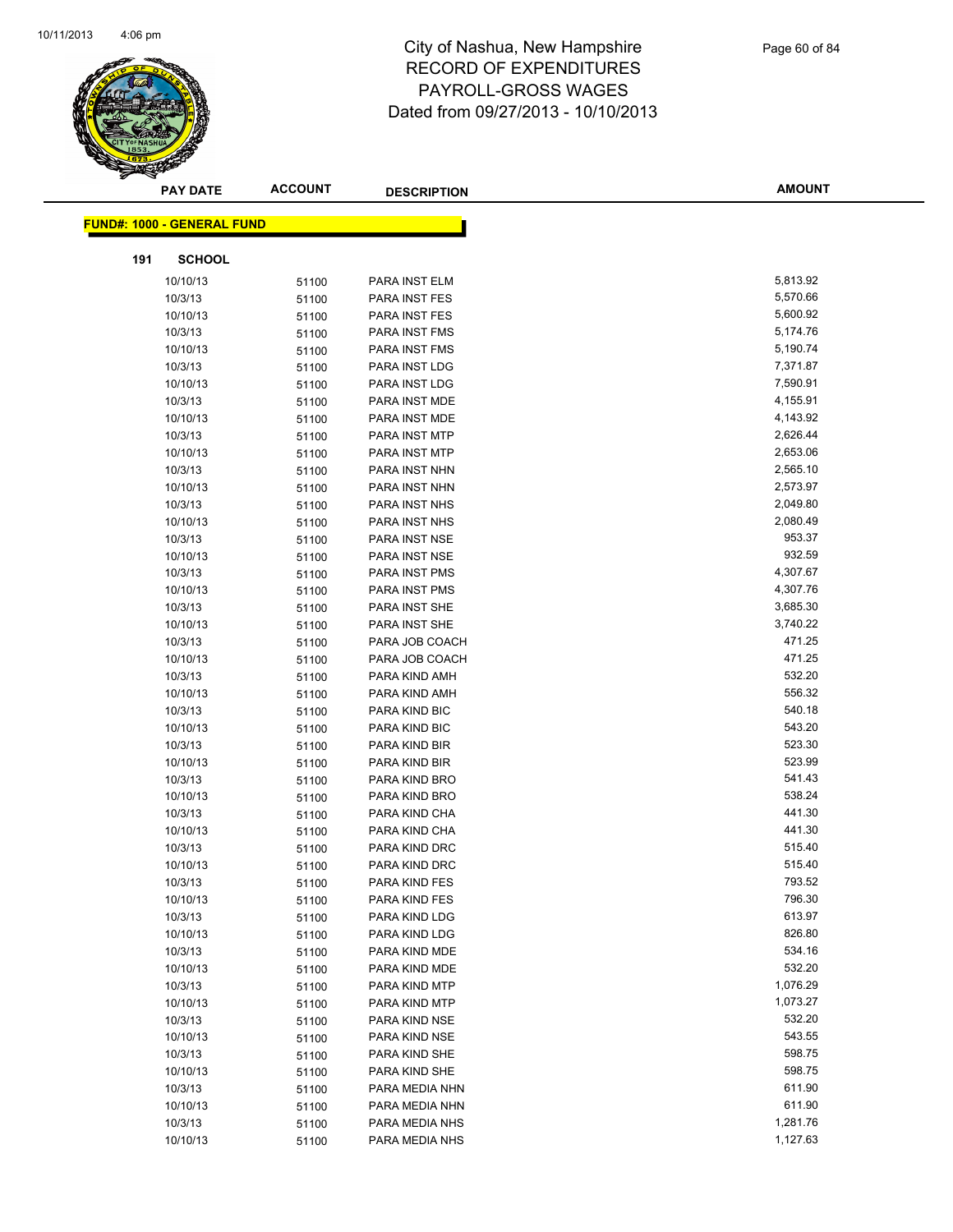

|     | <b>PAY DATE</b>                   | <b>ACCOUNT</b> | <b>DESCRIPTION</b>          | <b>AMOUNT</b>        |
|-----|-----------------------------------|----------------|-----------------------------|----------------------|
|     |                                   |                |                             |                      |
|     | <b>FUND#: 1000 - GENERAL FUND</b> |                |                             |                      |
| 191 | <b>SCHOOL</b>                     |                |                             |                      |
|     | 10/3/13                           | 51100          | PARA PRE SCH BIC            | 1,389.11             |
|     | 10/10/13                          | 51100          | PARA PRE SCH BIC            | 1,389.11             |
|     | 10/3/13                           | 51100          | PARA PRE SCH BRO            | 3,552.54             |
|     | 10/10/13                          | 51100          | PARA PRE SCH BRO            | 4,930.53             |
|     | 10/3/13                           | 51100          | PARA PRE SCH MTP            | 636.58               |
|     | 10/10/13                          | 51100          | PARA PRE SCH MTP            | 303.80               |
|     | 10/3/13                           | 51100          | PARA PRE SCH NSE            | 568.32               |
|     | 10/10/13                          | 51100          | PARA PRE SCH NSE            | 314.88               |
|     | 10/3/13                           | 51100          | PARA READ ELM               | 554.40               |
|     | 10/10/13                          | 51100          | PARA READ ELM               | 554.40               |
|     | 10/3/13                           | 51100          | PARA SCI NHN                | 566.55               |
|     | 10/10/13                          | 51100          | PARA SCI NHN                | 566.55               |
|     | 10/3/13                           | 51100          | PARA SCI NHS                | 586.86               |
|     | 10/10/13                          | 51100          | PARA SCI NHS                | 593.17               |
|     | 10/3/13                           | 51100          | PARA TTI AMH                | 368.16               |
|     | 10/10/13                          | 51100          | PARA TTI AMH                | 380.80               |
|     | 10/3/13                           | 51100          | PARA TTI LDG                | 377.46               |
|     | 10/10/13                          | 51100          | PARA TTI LDG                | 397.14               |
|     | 10/3/13                           | 51100          | PARA VOC NHS                | 957.04               |
|     | 10/10/13                          | 51100          | PARA VOC NHS                | 955.43               |
|     | 10/10/13                          | 51100          | PEER COACH SCIENCE          | 6,471.16             |
|     | 10/10/13                          | 51100          | PRINCIPAL AMH               | 3,365.40             |
|     | 10/10/13                          | 51100          | PRINCIPAL BIC               | 3,724.50             |
|     | 10/10/13                          | 51100          | PRINCIPAL BIR               | 3,469.20             |
|     | 10/10/13                          | 51100          | PRINCIPAL BRO               | 3,509.50             |
|     | 10/10/13                          | 51100          | PRINCIPAL CHA               | 3,413.40             |
|     | 10/10/13                          | 51100          | PRINCIPAL DRC               | 3,572.10             |
|     | 10/10/13                          | 51100          | PRINCIPAL ELM               | 3,630.60             |
|     | 10/10/13                          | 51100          | <b>PRINCIPAL FES</b>        | 3,365.40             |
|     | 10/10/13                          | 51100          | PRINCIPAL FMS               | 3,909.90             |
|     | 10/10/13                          | 51100          | PRINCIPAL LDG               | 3,727.90             |
|     | 10/10/13                          | 51100          | PRINCIPAL MDE               | 3,413.40             |
|     | 10/10/13                          | 51100          | PRINCIPAL MTP               | 3,509.50             |
|     | 10/10/13                          | 51100          | PRINCIPAL NHN               | 4,021.50             |
|     | 10/10/13                          | 51100          | PRINCIPAL NHS               | 3,961.50             |
|     | 10/10/13                          | 51100          | PRINCIPAL NSE               | 3,469.20             |
|     | 10/10/13                          | 51100          | PRINCIPAL PMS               | 3,615.40             |
|     | 10/10/13                          | 51100          | PRINCIPAL SHE               | 3,773.80             |
|     | 10/10/13                          | 51100          | SCHOOL PSYCHOLOGIST WID     | 36,208.01            |
|     | 10/3/13                           | 51100          | <b>SECURITY GUARD NHS</b>   | 1,384.00             |
|     | 10/10/13                          | 51100          | <b>SECURITY GUARD NHS</b>   | 1,384.00             |
|     | 10/3/13                           | 51100          | SECURITY MONITOR NHN        | 1,941.60             |
|     | 10/10/13                          | 51100          | SECURITY MONITOR NHN        | 1,939.82             |
|     | 10/3/13                           | 51100          | SECURITY MONITOR NHS        | 1,294.40             |
|     | 10/10/13                          | 51100          | <b>SECURITY MONITOR NHS</b> | 1,294.40             |
|     | 10/3/13                           | 51100          | SIGN LANGUAGE INTERPRETER   | 2,598.43             |
|     | 10/10/13                          | 51100          | SIGN LANGUAGE INTERPRETER   | 3,043.06             |
|     | 10/10/13                          | 51100          | <b>SLC GRANT DIRECTOR</b>   | 3,310.30             |
|     | 10/10/13                          | 51100          | SOCIAL WORKER ELM           | 2,245.10<br>2,496.40 |
|     | 10/10/13                          | 51100          | SOCIAL WORKER FMS           | 49,496.07            |
|     | 10/10/13                          | 51100          | SPEECH LANG PATHOLOGIST WID |                      |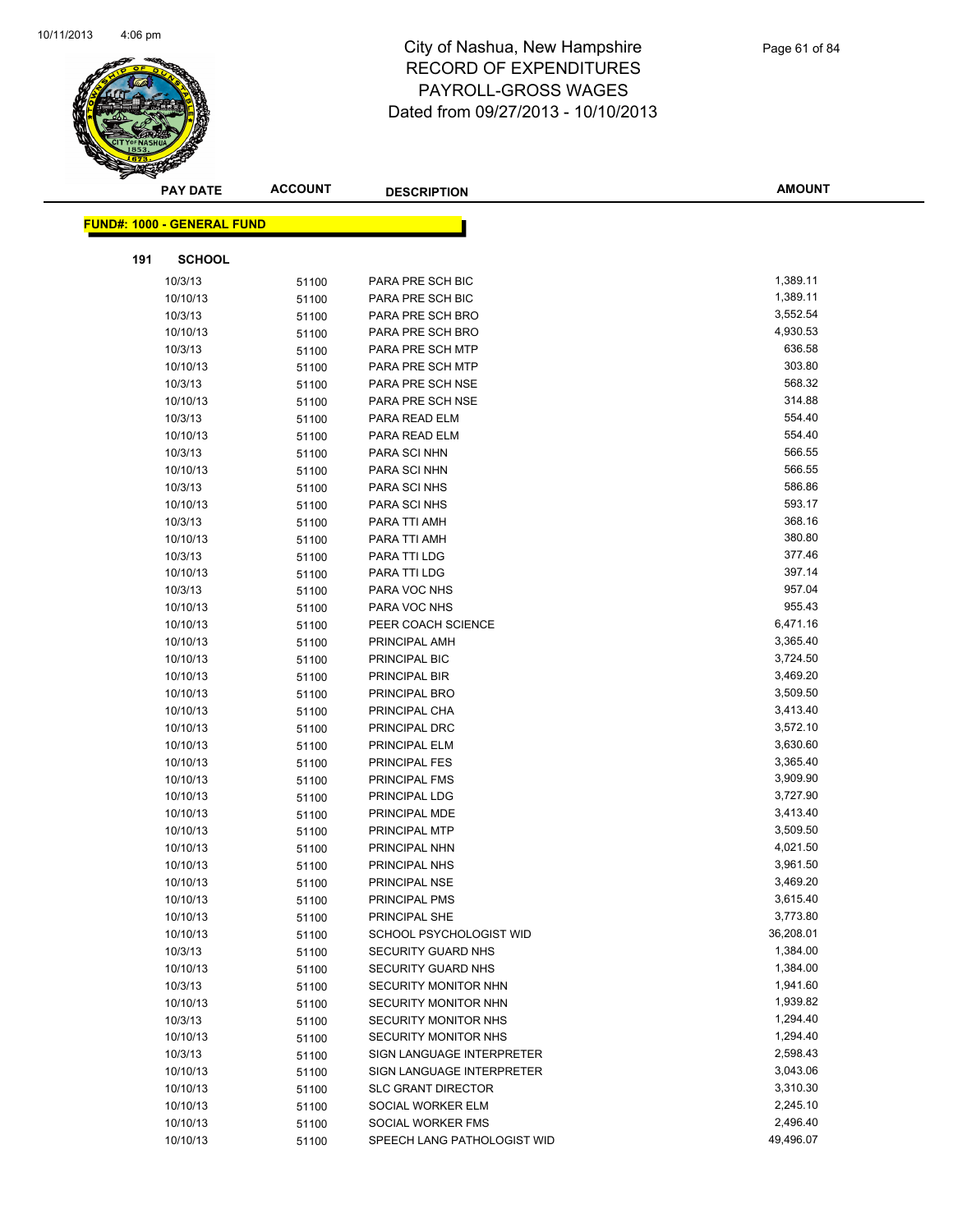

|     | <b>PAY DATE</b>                   | <b>ACCOUNT</b> | <b>DESCRIPTION</b>               | <b>AMOUNT</b> |
|-----|-----------------------------------|----------------|----------------------------------|---------------|
|     | <b>FUND#: 1000 - GENERAL FUND</b> |                |                                  |               |
|     |                                   |                |                                  |               |
| 191 | <b>SCHOOL</b>                     |                |                                  |               |
|     | 10/10/13                          | 51100          | STUDENT ACTIVITY COORD NHN       | 1,143.00      |
|     | 10/10/13                          | 51100          | STUDENT ACTIVITY COORD NHS       | 1,074.39      |
|     | 10/3/13                           | 51100          | SUB PARA PROFESSIONAL            | 496.40        |
|     | 10/10/13                          | 51100          | <b>SUPERINTENDENT</b>            | 5,407.80      |
|     | 10/10/13                          | 51100          | SYSTEMS ADMIN FULL YEAR          | 12,993.68     |
|     | 10/10/13                          | 51100          | <b>TEACHER ART AMH</b>           | 2,458.00      |
|     | 10/10/13                          | 51100          | <b>TEACHER ART BIC</b>           | 1,779.20      |
|     | 10/10/13                          | 51100          | <b>TEACHER ART BIR</b>           | 2,458.00      |
|     | 10/10/13                          | 51100          | <b>TEACHER ART BRO</b>           | 2,653.30      |
|     | 10/10/13                          | 51100          | <b>TEACHER ART CHA</b>           | 2,631.00      |
|     | 10/10/13                          | 51100          | <b>TEACHER ART DRC</b>           | 1,718.30      |
|     | 10/10/13                          | 51100          | <b>TEACHER ART ELM</b>           | 4,807.00      |
|     | 10/10/13                          | 51100          | <b>TEACHER ART FES</b>           | 2,631.00      |
|     | 10/10/13                          | 51100          | <b>TEACHER ART FMS</b>           | 4,548.20      |
|     | 10/10/13                          | 51100          | <b>TEACHER ART LDG</b>           | 1,928.30      |
|     | 10/10/13                          | 51100          | <b>TEACHER ART MDE</b>           | 1,718.30      |
|     | 10/10/13                          | 51100          | <b>TEACHER ART NHN</b>           | 9,737.90      |
|     | 10/10/13                          | 51100          | <b>TEACHER ART NHS</b>           | 11,239.10     |
|     | 10/10/13                          | 51100          | <b>TEACHER ART NSE</b>           | 2,717.60      |
|     | 10/10/13                          | 51100          | <b>TEACHER ART PMS</b>           | 3,298.20      |
|     | 10/10/13                          | 51100          | <b>TEACHER ART SHE</b>           | 1,765.30      |
|     | 10/10/13                          | 51100          | <b>TEACHER AUTO NHN</b>          | 4,916.00      |
|     | 10/10/13                          | 51100          | <b>TEACHER BEHAVIOR SPEC WID</b> | 5,262.00      |
|     | 10/10/13                          | 51100          | TEACHER BIO TEC NHN              | 2,047.30      |
|     | 10/10/13                          | 51100          | TEACHER BUILD CONST NHS          | 2,458.00      |
|     | 7/3/13                            | 51100          | <b>TEACHER BUSINESS NHN</b>      | (1,750.00)    |
|     | 10/10/13                          | 51100          | <b>TEACHER BUSINESS NHN</b>      | 10,337.60     |
|     | 10/10/13                          | 51100          | <b>TEACHER BUSINESS NHS</b>      | 4,962.70      |
|     | 10/10/13                          | 51100          | <b>TEACHER COMPUTER ELM</b>      | 4,133.00      |
|     | 10/10/13                          | 51100          | <b>TEACHER COMPUTER FMS</b>      | 2,631.00      |
|     | 10/10/13                          | 51100          | <b>TEACHER COMPUTER NHN</b>      | 2,102.70      |
|     | 10/10/13                          | 51100          | TEACHER COMPUTER NHS             | 4,692.73      |
|     | 10/10/13                          | 51100          | <b>TEACHER COMPUTER PMS</b>      | 8,246.70      |
|     | 10/10/13                          | 51100          | <b>TEACHER COSMETOLOGY NHN</b>   | 5,311.80      |
|     | 10/10/13                          | 51100          | <b>TEACHER CULINARY NHN</b>      | 4,916.00      |
|     | 10/10/13                          | 51100          | TEACHER DEAF NSE                 | 4,141.90      |
|     | 10/10/13                          | 51100          | <b>TEACHER DEAF WID</b>          | 1,721.46      |
|     | 10/10/13                          | 51100          | <b>TEACHER DWSE AMH</b>          | 6,696.40      |
|     | 10/10/13                          | 51100          | <b>TEACHER DWSE BIR</b>          | 3,902.80      |
|     | 10/10/13                          | 51100          | <b>TEACHER DWSE BRO</b>          | 7,007.40      |
|     | 10/10/13                          | 51100          | TEACHER DWSE CHA                 | 4,024.30      |
|     | 10/10/13                          | 51100          | TEACHER DWSE ELM                 | 11,396.30     |
|     | 10/10/13                          | 51100          | <b>TEACHER DWSE MDE</b>          | 2,414.70      |
|     | 10/10/13                          | 51100          | TEACHER DWSE NSE                 | 1,779.20      |
|     | 10/10/13                          | 51100          | <b>TEACHER DWSE PMS</b>          | 6,844.00      |
|     | 10/10/13                          | 51100          | TEACHER DWSE SHE                 | 5,576.30      |
|     | 10/10/13                          | 51100          | TEACHER ECE NHS                  | 5,262.00      |
|     | 10/10/13                          | 51100          | TEACHER ELECTRICAL NHS           | 2,458.00      |
|     | 10/10/13                          | 51100          | <b>TEACHER ELL AMH</b>           | 1,639.60      |
|     | 10/10/13                          | 51100          | TEACHER ELL BIR                  | 2,631.00      |
|     | 10/10/13                          | 51100          | TEACHER ELL DRC                  | 5,442.50      |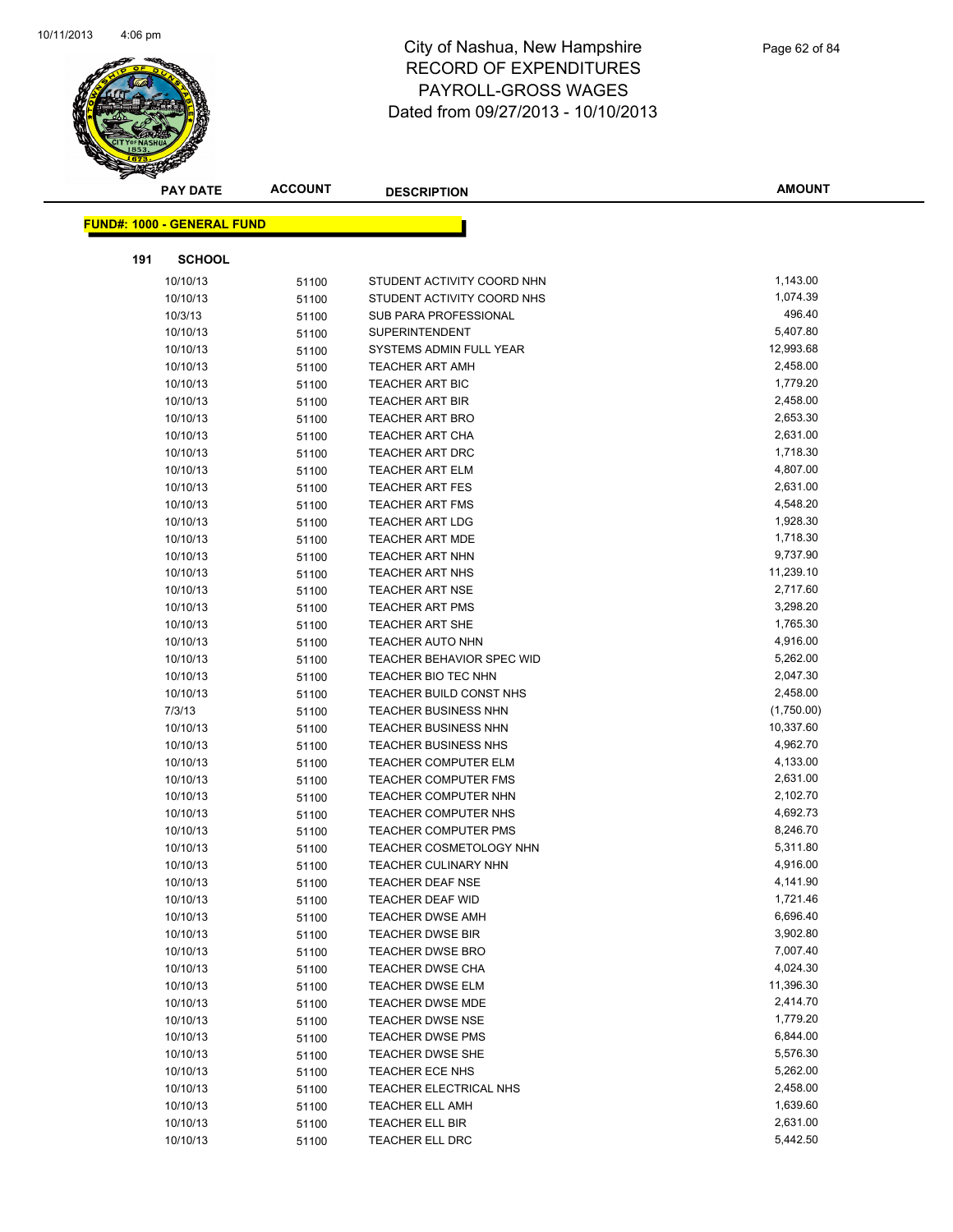

|     | <b>PAY DATE</b>                   | <b>ACCOUNT</b> | <b>DESCRIPTION</b>          | <b>AMOUNT</b> |
|-----|-----------------------------------|----------------|-----------------------------|---------------|
|     | <b>FUND#: 1000 - GENERAL FUND</b> |                |                             |               |
|     |                                   |                |                             |               |
| 191 | <b>SCHOOL</b>                     |                |                             |               |
|     | 10/10/13                          | 51100          | <b>TEACHER ELL ELM</b>      | 4,209.60      |
|     | 10/10/13                          | 51100          | <b>TEACHER ELL FES</b>      | 7,676.70      |
|     | 10/10/13                          | 51100          | <b>TEACHER ELL FMS</b>      | 1,905.80      |
|     | 10/10/13                          | 51100          | <b>TEACHER ELL LDG</b>      | 5,691.70      |
|     | 10/10/13                          | 51100          | <b>TEACHER ELL MTP</b>      | 2,631.00      |
|     | 10/10/13                          | 51100          | TEACHER ELL NHN             | 3,929.00      |
|     | 10/10/13                          | 51100          | TEACHER ELL NHS             | 6,571.20      |
|     | 10/10/13                          | 51100          | <b>TEACHER ELL PMS</b>      | 1,779.20      |
|     | 10/10/13                          | 51100          | <b>TEACHER ELL SHE</b>      | 1,911.91      |
|     | 10/10/13                          | 51100          | <b>TEACHER ENGINEER NHS</b> | 2,149.80      |
|     | 10/10/13                          | 51100          | <b>TEACHER ENGLISH ELM</b>  | 22,067.80     |
|     | 10/10/13                          | 51100          | <b>TEACHER ENGLISH FMS</b>  | 16,626.70     |
|     | 10/10/13                          | 51100          | <b>TEACHER ENGLISH NHN</b>  | 35,511.30     |
|     | 10/10/13                          | 51100          | <b>TEACHER ENGLISH NHS</b>  | 39,654.70     |
|     | 10/10/13                          | 51100          | <b>TEACHER ENGLISH PMS</b>  | 15,149.10     |
|     | 10/10/13                          | 51100          | <b>TEACHER FACS ELM</b>     | 3,212.50      |
|     | 10/10/13                          | 51100          | <b>TEACHER FACS FMS</b>     | 4,326.60      |
|     | 10/10/13                          | 51100          | <b>TEACHER FACS NHN</b>     | 5,546.70      |
|     | 10/10/13                          | 51100          | <b>TEACHER FACS NHS</b>     | 1,928.30      |
|     | 10/10/13                          | 51100          | <b>TEACHER FACS PMS</b>     | 5,089.00      |
|     | 10/10/13                          | 51100          | TEACHER FOREIGN LANG ELM    | 5,348.60      |
|     | 10/10/13                          | 51100          | TEACHER FOREIGN LANG FMS    | 2,631.00      |
|     | 10/10/13                          | 51100          | TEACHER FOREIGN LANG NHN    | 12,307.90     |
|     | 10/10/13                          | 51100          | TEACHER FOREIGN LANG NHS    | 16,734.20     |
|     | 10/10/13                          | 51100          | TEACHER FOREIGN LANG PMS    | 5,175.60      |
|     | 10/10/13                          | 51100          | <b>TEACHER GR1 AMH</b>      | 7,246.10      |
|     | 10/10/13                          | 51100          | <b>TEACHER GR1 BIC</b>      | 9,263.20      |
|     | 10/10/13                          | 51100          | <b>TEACHER GR1 BIR</b>      | 9,588.60      |
|     | 10/10/13                          | 51100          | <b>TEACHER GR1 BRO</b>      | 6,240.30      |
|     | 10/10/13                          | 51100          | <b>TEACHER GR1 CHA</b>      | 6,426.90      |
|     | 10/10/13                          | 51100          | TEACHER GR1 DRC             | 8,037.70      |
|     | 10/10/13                          | 51100          | <b>TEACHER GR1 FES</b>      | 9,686.49      |
|     | 10/10/13                          | 51100          | <b>TEACHER GR1 LDG</b>      | 8,595.50      |
|     | 10/10/13                          | 51100          | <b>TEACHER GR1 MDE</b>      | 9,356.30      |
|     | 10/10/13                          | 51100          | <b>TEACHER GR1 MTP</b>      | 5,089.00      |
|     | 10/10/13                          | 51100          | TEACHER GR1 NSE             | 5,262.00      |
|     | 10/10/13                          | 51100          | <b>TEACHER GR1 SHE</b>      | 9,409.50      |
|     | 10/10/13                          | 51100          | <b>TEACHER GR2 AMH</b>      | 5,608.50      |
|     | 10/10/13                          | 51100          | <b>TEACHER GR2 BIC</b>      | 11,383.50     |
|     | 10/10/13                          | 51100          | <b>TEACHER GR2 BIR</b>      | 9,327.40      |
|     | 10/10/13                          | 51100          | <b>TEACHER GR2 BRO</b>      | 6,672.70      |
|     | 10/10/13                          | 51100          | TEACHER GR2 CHA             | 7,846.79      |
|     | 10/10/13                          | 51100          | TEACHER GR2 DRC             | 5,831.50      |
|     | 10/10/13                          | 51100          | <b>TEACHER GR2 FES</b>      | 7,596.10      |
|     | 10/10/13                          | 51100          | <b>TEACHER GR2 LDG</b>      | 9,327.40      |
|     | 10/10/13                          | 51100          | <b>TEACHER GR2 MDE</b>      | 6,169.00      |
|     | 10/10/13                          | 51100          | <b>TEACHER GR2 MTP</b>      | 8,759.50      |
|     | 10/10/13                          | 51100          | TEACHER GR2 NSE             | 6,327.40      |
|     | 10/10/13                          | 51100          | <b>TEACHER GR2 SHE</b>      | 5,643.90      |
|     | 10/10/13                          | 51100          | <b>TEACHER GR3 AMH</b>      | 4,368.30      |
|     | 10/10/13                          | 51100          | <b>TEACHER GR3 BIC</b>      | 9,692.60      |
|     |                                   |                |                             |               |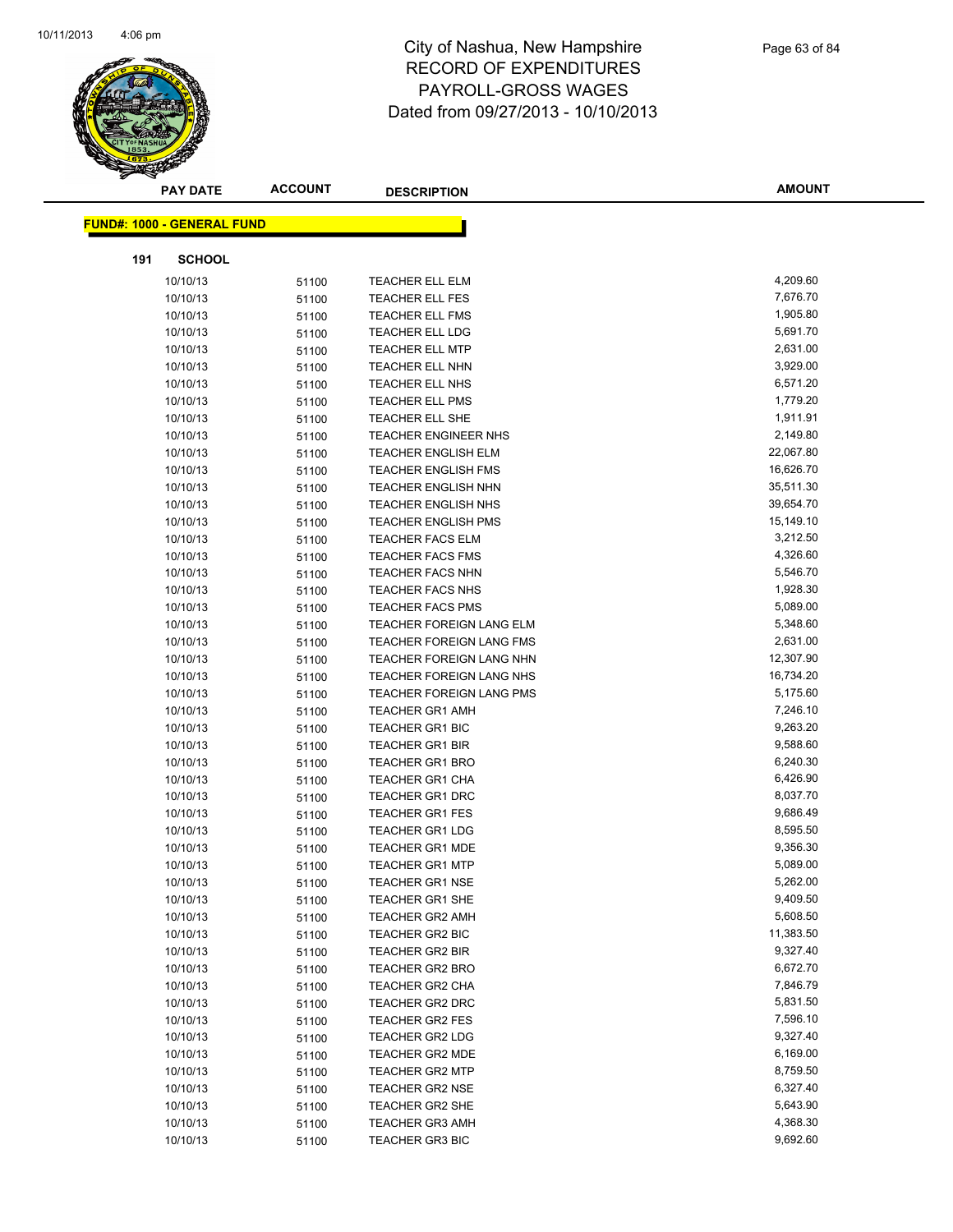

|     | <b>PAY DATE</b>                   | <b>ACCOUNT</b> | <b>DESCRIPTION</b>            | <b>AMOUNT</b> |
|-----|-----------------------------------|----------------|-------------------------------|---------------|
|     | <b>FUND#: 1000 - GENERAL FUND</b> |                |                               |               |
|     |                                   |                |                               |               |
| 191 | <b>SCHOOL</b>                     |                |                               |               |
|     | 10/10/13                          | 51100          | <b>TEACHER GR3 BIR</b>        | 8,067.50      |
|     | 10/10/13                          | 51100          | <b>TEACHER GR3 BRO</b>        | 7,495.70      |
|     | 10/10/13                          | 51100          | <b>TEACHER GR3 CHA</b>        | 5,198.00      |
|     | 10/10/13                          | 51100          | <b>TEACHER GR3 DRC</b>        | 5,209.10      |
|     | 10/10/13                          | 51100          | <b>TEACHER GR3 FES</b>        | 8,279.90      |
|     | 10/10/13                          | 51100          | <b>TEACHER GR3 LDG</b>        | 6,739.70      |
|     | 10/10/13                          | 51100          | <b>TEACHER GR3 MDE</b>        | 13,332.90     |
|     | 10/10/13                          | 51100          | <b>TEACHER GR3 MTP</b>        | 4,913.60      |
|     | 10/10/13                          | 51100          | <b>TEACHER GR3 NSE</b>        | 3,780.30      |
|     | 10/10/13                          | 51100          | <b>TEACHER GR3 SHE</b>        | 13,135.90     |
|     | 10/10/13                          | 51100          | <b>TEACHER GR4 AMH</b>        | 3,730.00      |
|     | 10/10/13                          | 51100          | <b>TEACHER GR4 BIC</b>        | 6,974.00      |
|     | 10/10/13                          | 51100          | <b>TEACHER GR4 BIR</b>        | 6,048.00      |
|     | 10/10/13                          | 51100          | <b>TEACHER GR4 BRO</b>        | 6,724.30      |
|     | 10/10/13                          | 51100          | <b>TEACHER GR4 CHA</b>        | 11,777.80     |
|     | 10/10/13                          | 51100          | <b>TEACHER GR4 DRC</b>        | 4,809.10      |
|     | 10/10/13                          | 51100          | <b>TEACHER GR4 FES</b>        | 11,252.51     |
|     | 10/10/13                          | 51100          | <b>TEACHER GR4 LDG</b>        | 8,541.00      |
|     | 10/10/13                          | 51100          | <b>TEACHER GR4 MDE</b>        | 7,838.20      |
|     | 10/10/13                          | 51100          | <b>TEACHER GR4 MTP</b>        | 7,126.40      |
|     | 10/10/13                          | 51100          | <b>TEACHER GR4 NSE</b>        | 8,544.90      |
|     | 10/10/13                          | 51100          | TEACHER GR4 SHE               | 5,604.20      |
|     | 10/10/13                          | 51100          | <b>TEACHER GR5 AMH</b>        | 5,089.00      |
|     | 10/10/13                          | 51100          | <b>TEACHER GR5 BIC</b>        | 10,932.50     |
|     | 10/10/13                          | 51100          | <b>TEACHER GR5 BIR</b>        | 9,688.10      |
|     | 10/10/13                          | 51100          | <b>TEACHER GR5 BRO</b>        | 9,916.80      |
|     | 10/10/13                          | 51100          | <b>TEACHER GR5 CHA</b>        | 6,288.70      |
|     | 10/10/13                          | 51100          | <b>TEACHER GR5 DRC</b>        | 5,118.60      |
|     | 10/10/13                          | 51100          | <b>TEACHER GR5 FES</b>        | 7,567.60      |
|     | 10/10/13                          | 51100          | <b>TEACHER GR5 LDG</b>        | 9,582.50      |
|     | 10/10/13                          | 51100          | <b>TEACHER GR5 MDE</b>        | 9,097.00      |
|     | 10/10/13                          | 51100          | <b>TEACHER GR5 MTP</b>        | 5,433.40      |
|     | 10/10/13                          | 51100          | <b>TEACHER GR5 NSE</b>        | 7,590.20      |
|     | 10/10/13                          | 51100          | <b>TEACHER GR5 SHE</b>        | 5,089.00      |
|     | 10/10/13                          | 51100          | <b>TEACHER GR6 ELM</b>        | 28,535.90     |
|     | 10/10/13                          | 51100          | TEACHER GR6 FMS               | 25,614.60     |
|     | 10/10/13                          | 51100          | <b>TEACHER GR6 PMS</b>        | 22,327.30     |
|     | 10/10/13                          | 51100          | <b>TEACHER GRAPH NHS</b>      | 8,954.20      |
|     | 10/10/13                          | 51100          | <b>TEACHER GRAPHICS NHN</b>   | 2,458.00      |
|     | 10/10/13                          | 51100          | <b>TEACHER HEALTH ELM</b>     | 2,333.10      |
|     | 10/10/13                          | 51100          | TEACHER HEALTH NHN            | 2,745.50      |
|     | 10/10/13                          | 51100          | <b>TEACHER HEALTH NHS</b>     | 2,458.00      |
|     | 10/10/13                          | 51100          | <b>TEACHER HEALTHOC NHS</b>   | 7,720.00      |
|     | 10/10/13                          | 51100          | TEACHER IN SCH SUSPENSION ELM | 1,510.90      |
|     | 10/10/13                          | 51100          | TEACHER IN SCH SUSPENSION NHS | 2,414.70      |
|     | 10/10/13                          | 51100          | TEACHER INST SPED WID         | 4,076.39      |
|     | 10/10/13                          | 51100          | <b>TEACHER KIND AMH</b>       | 4,659.80      |
|     | 10/10/13                          | 51100          | <b>TEACHER KIND BIC</b>       | 3,860.00      |
|     | 10/10/13                          | 51100          | <b>TEACHER KIND BIR</b>       | 2,244.10      |
|     | 10/10/13                          | 51100          | <b>TEACHER KIND BRO</b>       | 2,458.00      |
|     | 10/10/13                          | 51100          | <b>TEACHER KIND CHA</b>       | 6,739.70      |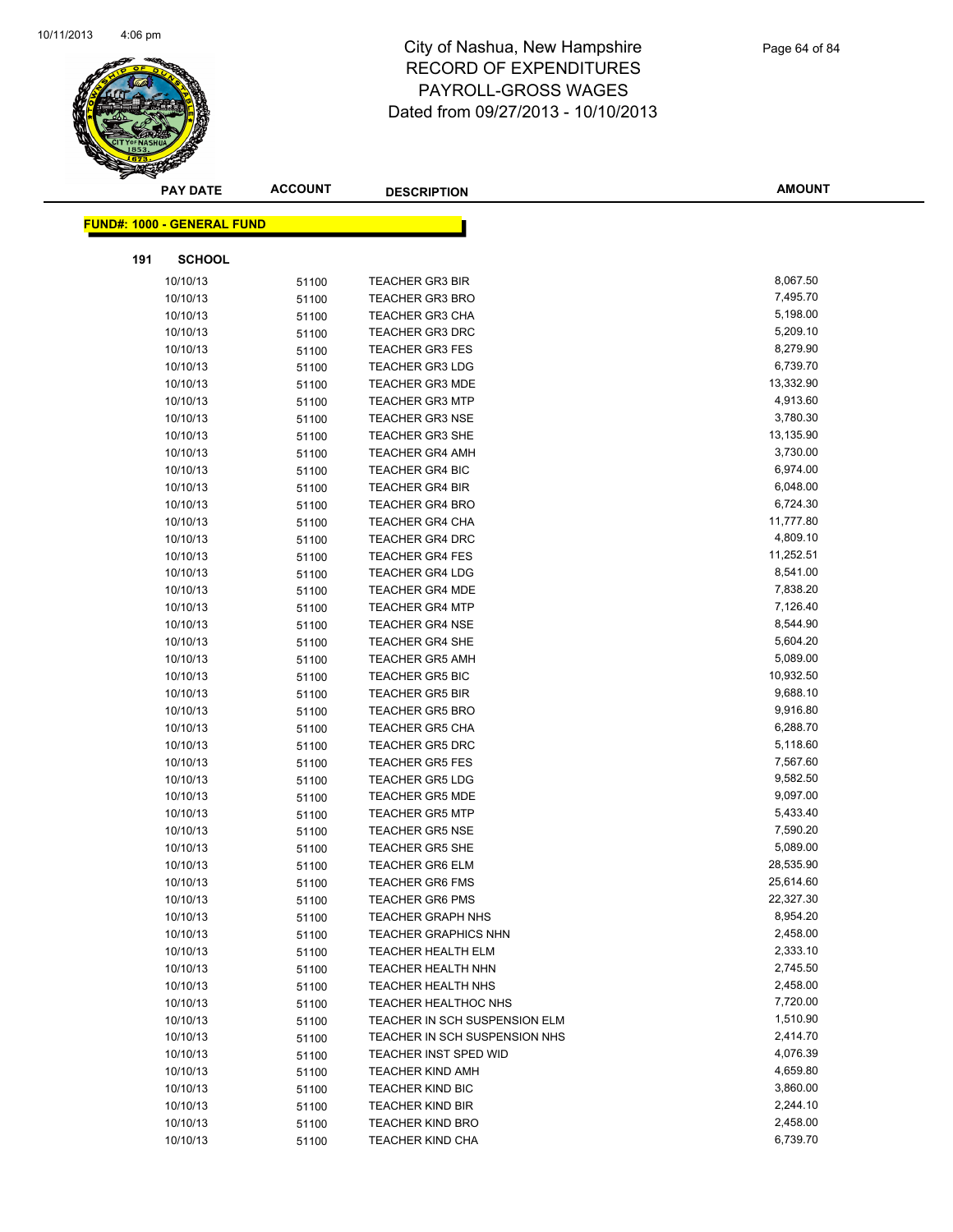

|     | <b>PAY DATE</b>                   | <b>ACCOUNT</b> | <b>DESCRIPTION</b>           | <b>AMOUNT</b> |
|-----|-----------------------------------|----------------|------------------------------|---------------|
|     |                                   |                |                              |               |
|     | <b>FUND#: 1000 - GENERAL FUND</b> |                |                              |               |
| 191 | <b>SCHOOL</b>                     |                |                              |               |
|     | 10/10/13                          | 51100          | <b>TEACHER KIND DRC</b>      | 6,060.90      |
|     | 10/10/13                          | 51100          | <b>TEACHER KIND FES</b>      | 8,776.80      |
|     | 10/10/13                          | 51100          | <b>TEACHER KIND LDG</b>      | 10,784.00     |
|     | 10/10/13                          | 51100          | <b>TEACHER KIND MDE</b>      | 4,398.60      |
|     | 10/10/13                          | 51100          | <b>TEACHER KIND MTP</b>      | 5,070.40      |
|     | 10/10/13                          | 51100          | <b>TEACHER KIND NSE</b>      | 3,586.40      |
|     | 10/10/13                          | 51100          | <b>TEACHER KIND SHE</b>      | 2,014.00      |
|     | 10/10/13                          | 51100          | <b>TEACHER MATH ELM</b>      | 19,154.30     |
|     | 10/10/13                          | 51100          | <b>TEACHER MATH FMS</b>      | 13,695.80     |
|     | 10/10/13                          | 51100          | <b>TEACHER MATH NHN</b>      | 36,295.46     |
|     | 10/3/13                           | 51100          | <b>TEACHER MATH NHS</b>      | (1, 542.83)   |
|     | 10/10/13                          | 51100          | <b>TEACHER MATH NHS</b>      | 36,895.21     |
|     | 10/10/13                          | 51100          | <b>TEACHER MATH PMS</b>      | 10,015.40     |
|     | 10/10/13                          | 51100          | <b>TEACHER MUSIC AMH</b>     | 1,510.90      |
|     | 10/10/13                          | 51100          | <b>TEACHER MUSIC BIC</b>     | 2,458.00      |
|     | 10/10/13                          | 51100          | <b>TEACHER MUSIC BIR</b>     | 2,458.00      |
|     | 10/10/13                          | 51100          | <b>TEACHER MUSIC BRO</b>     | 2,631.00      |
|     | 10/10/13                          | 51100          | <b>TEACHER MUSIC CHA</b>     | 2,631.00      |
|     | 10/10/13                          | 51100          | <b>TEACHER MUSIC DRC</b>     | 2,458.00      |
|     | 10/10/13                          | 51100          | <b>TEACHER MUSIC ELM</b>     | 3,480.80      |
|     | 10/10/13                          | 51100          | <b>TEACHER MUSIC FMS</b>     | 4,659.80      |
|     | 10/10/13                          | 51100          | <b>TEACHER MUSIC LDG</b>     | 2,496.40      |
|     | 10/10/13                          | 51100          | <b>TEACHER MUSIC MDE</b>     | 1,779.20      |
|     | 10/10/13                          | 51100          | <b>TEACHER MUSIC NHN</b>     | 5,262.00      |
|     | 10/10/13                          | 51100          | TEACHER MUSIC NHS            | 4,710.10      |
|     | 10/10/13                          | 51100          | <b>TEACHER MUSIC NSE</b>     | 1,835.10      |
|     | 10/10/13                          | 51100          | <b>TEACHER MUSIC PMS</b>     | 4,037.90      |
|     | 10/10/13                          | 51100          | <b>TEACHER MUSIC SHE</b>     | 2,252.10      |
|     | 10/10/13                          | 51100          | TEACHER PE BIC               | 1,841.20      |
|     | 10/10/13                          | 51100          | TEACHER PE BIR               | 2,496.40      |
|     | 10/10/13                          | 51100          | TEACHER PE BRO               | 2,544.50      |
|     | 10/10/13                          | 51100          | TEACHER PE CHA               | 2,458.00      |
|     | 10/10/13                          | 51100          | TEACHER PE DRC               | 2,631.00      |
|     | 10/10/13                          | 51100          | TEACHER PE ELM               | 7,277.70      |
|     | 10/10/13                          | 51100          | <b>TEACHER PE FES</b>        | 1,779.20      |
|     | 10/10/13                          | 51100          | TEACHER PE FMS               | 4,916.00      |
|     | 10/10/13                          | 51100          | TEACHER PE LDG               | 1,639.60      |
|     | 10/10/13                          | 51100          | <b>TEACHER PE MDE</b>        | 2,414.70      |
|     | 10/10/13                          | 51100          | <b>TEACHER PE MTP</b>        | 1,757.45      |
|     | 10/10/13                          | 51100          | TEACHER PE NHN               | 7,341.10      |
|     | 10/10/13                          | 51100          | TEACHER PE NHS               | 6,901.60      |
|     | 10/10/13                          | 51100          | TEACHER PE NSE               | 2,252.30      |
|     | 10/10/13                          | 51100          | TEACHER PE PMS               | 5,089.00      |
|     | 10/10/13                          | 51100          | TEACHER PE SHE               | 1,928.30      |
|     | 10/10/13                          | 51100          | TEACHER PRESCHOOL BIC        | 7,201.86      |
|     | 10/10/13                          | 51100          | <b>TEACHER PRESCHOOL BRO</b> | 6,918.89      |
|     | 10/10/13                          | 51100          | <b>TEACHER PRESCHOOL DRC</b> | 2,458.00      |
|     | 10/10/13                          | 51100          | TEACHER PRESCHOOL MTP        | 4,270.60      |
|     | 10/10/13                          | 51100          | TEACHER PRESCHOOL NHS        | 2,631.00      |
|     | 10/10/13                          | 51100          | <b>TEACHER PRESCHOOL NSE</b> | 7,041.10      |
|     | 10/10/13                          | 51100          | <b>TEACHER PRESCHOOL WID</b> | 869.60        |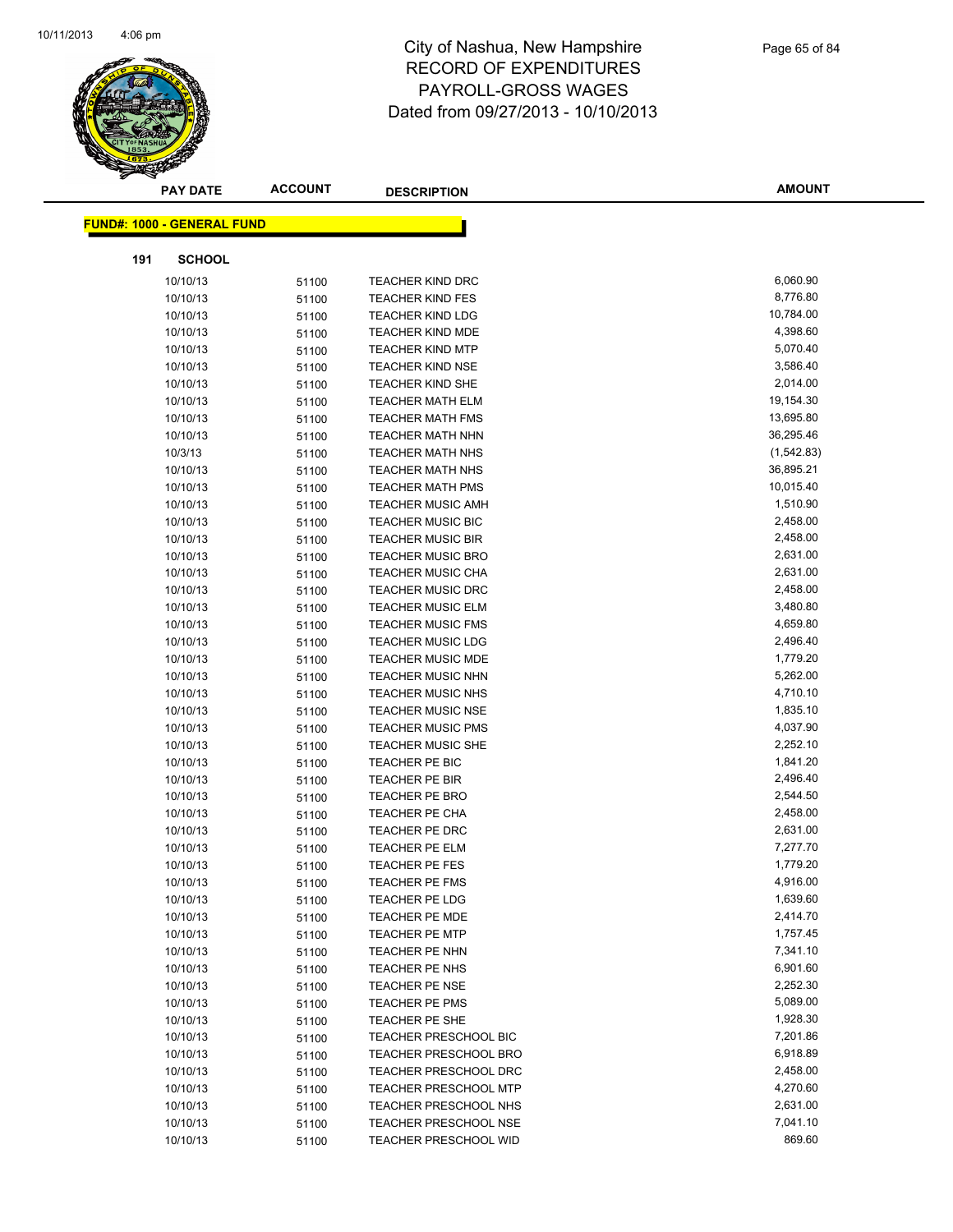

|     | <b>PAY DATE</b>                   | <b>ACCOUNT</b> | <b>DESCRIPTION</b>                  | <b>AMOUNT</b>        |
|-----|-----------------------------------|----------------|-------------------------------------|----------------------|
|     |                                   |                |                                     |                      |
|     | <b>FUND#: 1000 - GENERAL FUND</b> |                |                                     |                      |
| 191 | <b>SCHOOL</b>                     |                |                                     |                      |
|     | 10/10/13                          | 51100          | <b>TEACHER READ AMH</b>             | 2,717.60             |
|     | 10/10/13                          | 51100          | <b>TEACHER READ BIC</b>             | 4,962.70             |
|     | 10/10/13                          | 51100          | <b>TEACHER READ BIR</b>             | 2,631.00             |
|     | 10/10/13                          | 51100          | TEACHER READ BRO                    | 1,708.49             |
|     | 10/10/13                          | 51100          | <b>TEACHER READ ELM</b>             | 5,827.00             |
|     | 10/10/13                          | 51100          | <b>TEACHER READ FMS</b>             | 5,045.70             |
|     | 10/10/13                          | 51100          | <b>TEACHER READ LDG</b>             | 2,245.10             |
|     | 10/10/13                          | 51100          | <b>TEACHER READ MDE</b>             | 2,631.00             |
|     | 10/10/13                          | 51100          | <b>TEACHER READ NHN</b>             | 1,510.90             |
|     | 10/10/13                          | 51100          | <b>TEACHER READ NSE</b>             | 3,109.40             |
|     | 10/10/13                          | 51100          | <b>TEACHER READ PMS</b>             | 4,133.00             |
|     | 10/10/13                          | 51100          | TEACHER READ SHE                    | 2,414.70             |
|     | 10/10/13                          | 51100          | <b>TEACHER READ WID</b>             | 10,307.98            |
|     | 10/10/13                          | 51100          | <b>TEACHER SCIENCE ELM</b>          | 20,258.00            |
|     | 10/10/13                          | 51100          | <b>TEACHER SCIENCE FMS</b>          | 10,026.40            |
|     | 10/10/13                          | 51100          | <b>TEACHER SCIENCE NHN</b>          | 29,184.95            |
|     | 10/10/13                          | 51100          | TEACHER SCIENCE NHS                 | 38,388.30            |
|     | 10/10/13                          | 51100          | <b>TEACHER SCIENCE PMS</b>          | 10,394.30            |
|     | 10/10/13                          | 51100          | TEACHER SOCIAL STUDIES ELM          | 14,285.20            |
|     | 10/10/13                          | 51100          | TEACHER SOCIAL STUDIES FMS          | 12,563.50            |
|     | 10/10/13                          | 51100          | TEACHER SOCIAL STUDIES NHN          | 34,249.70            |
|     | 10/10/13                          | 51100          | TEACHER SOCIAL STUDIES NHS          | 36,628.70            |
|     | 10/10/13                          | 51100          | <b>TEACHER SOCIAL STUDIES PMS</b>   | 10,833.40            |
|     | 10/10/13                          | 51100          | <b>TEACHER SPED AMH</b>             | 3,290.10             |
|     | 10/10/13                          | 51100          | TEACHER SPED BIC                    | 5,719.80             |
|     | 10/10/13                          | 51100          | <b>TEACHER SPED BIR</b>             | 5,682.00             |
|     | 10/10/13                          | 51100          | <b>TEACHER SPED BRO</b>             | 5,348.60             |
|     | 10/10/13                          | 51100          | <b>TEACHER SPED CHA</b>             | 7,633.60             |
|     | 10/10/13                          | 51100          | <b>TEACHER SPED DRC</b>             | 5,705.00             |
|     | 10/10/13                          | 51100          | <b>TEACHER SPED ELM</b>             | 21,808.50            |
|     | 10/10/13                          | 51100          | <b>TEACHER SPED FES</b>             | 8,112.30             |
|     | 10/10/13                          | 51100          | <b>TEACHER SPED FMS</b>             | 10,334.28            |
|     | 10/10/13                          | 51100          | <b>TEACHER SPED LDG</b>             | 5,494.30             |
|     | 10/10/13                          | 51100          | <b>TEACHER SPED MDE</b>             | 7,415.70             |
|     | 10/10/13                          | 51100          | <b>TEACHER SPED MTP</b>             | 5,089.00             |
|     | 10/10/13                          | 51100          | TEACHER SPED NHN                    | 25,296.80            |
|     | 9/30/13                           | 51100          | TEACHER SPED NHS                    | 277.50               |
|     | 10/10/13                          | 51100          | TEACHER SPED NHS                    | 24,215.70            |
|     | 10/10/13                          | 51100          | <b>TEACHER SPED NSE</b>             | 3,413.70             |
|     | 10/10/13                          | 51100          | <b>TEACHER SPED PMS</b>             | 10,995.71            |
|     | 10/10/13                          | 51100          | TEACHER SPED SHE                    | 6,868.20             |
|     | 10/10/13                          | 51100          | <b>TEACHER TEAM FACILITATOR NHS</b> | 1,229.00             |
|     | 10/10/13                          | 51100          | TEACHER TECHED ELM                  | 7,932.90             |
|     | 10/10/13                          | 51100          | <b>TEACHER TECHED FMS</b>           | 5,132.30             |
|     | 10/10/13                          | 51100          | <b>TEACHER TECHED NHN</b>           | 7,884.13             |
|     | 10/10/13                          | 51100          | <b>TEACHER TECHED NHS</b>           | 4,916.00             |
|     | 10/10/13                          | 51100          | <b>TEACHER TECHED PMS</b>           | 2,631.00<br>2,414.70 |
|     | 10/10/13                          | 51100          | TEACHER TV PROD NHS                 |                      |
|     | 10/10/13                          | 51100          | <b>TEACHER VISION WID</b>           | 3,211.68             |
|     | 10/3/13                           | 51100          | TECH INTERGRATION ASST AMH          | 600.79               |
|     | 10/10/13                          | 51100          | TECH INTERGRATION ASST AMH          | 597.83               |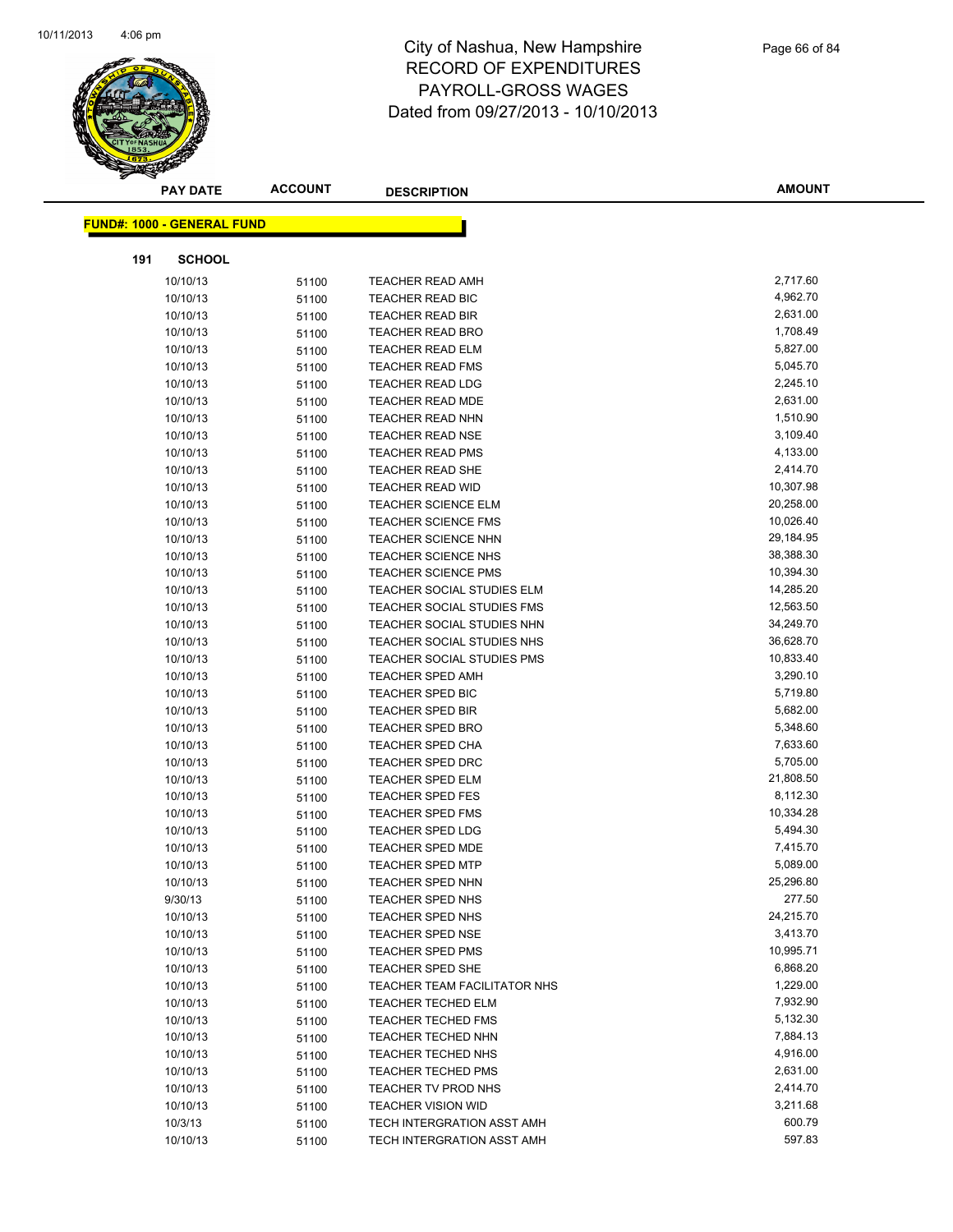

|     | <b>PAY DATE</b>                   | <b>ACCOUNT</b> | <b>DESCRIPTION</b>             | <b>AMOUNT</b> |
|-----|-----------------------------------|----------------|--------------------------------|---------------|
|     | <b>FUND#: 1000 - GENERAL FUND</b> |                |                                |               |
|     |                                   |                |                                |               |
| 191 | <b>SCHOOL</b>                     |                |                                |               |
|     | 10/3/13                           | 51100          | TECH INTERGRATION ASST BIC     | 580.48        |
|     | 10/10/13                          | 51100          | TECH INTERGRATION ASST BIC     | 584.74        |
|     | 10/3/13                           | 51100          | TECH INTERGRATION ASST CHA     | 600.00        |
|     | 10/10/13                          | 51100          | TECH INTERGRATION ASST CHA     | 562.50        |
|     | 10/3/13                           | 51100          | TECH INTERGRATION ASST LDG     | 562.50        |
|     | 10/10/13                          | 51100          | TECH INTERGRATION ASST LDG     | 565.31        |
|     | 10/3/13                           | 51100          | TECH INTERGRATION ASST MDE     | 711.48        |
|     | 10/10/13                          | 51100          | TECH INTERGRATION ASST MDE     | 593.49        |
|     | 10/3/13                           | 51100          | TECH INTERGRATION ASST NSE     | 558.67        |
|     | 10/10/13                          | 51100          | TECH INTERGRATION ASST NSE     | 559.05        |
|     | 10/3/13                           | 51100          | TECH INTERGRATION ASST SHE     | 609.52        |
|     | 10/10/13                          | 51100          | TECH INTERGRATION ASST SHE     | 551.82        |
|     | 10/10/13                          | 51200          | 21 CENTURY ELEM MFAM RES COORD | 722.20        |
|     | 10/10/13                          | 51200          | ADULT ED INSTRUCTOR            | 525.00        |
|     | 10/10/13                          | 51200          | ASSISTANT PRINCIPAL BIR        | 1,516.41      |
|     | 10/3/13                           | 51200          | ATHLETIC EQUIPMENT MANAGER NHN | 80.00         |
|     | 10/10/13                          | 51200          | ATHLETIC EQUIPMENT MANAGER NHN | 160.00        |
|     | 10/3/13                           | 51200          | ATHLETIC EQUIPMENT MANAGER NHS | 40.00         |
|     | 10/10/13                          | 51200          | ATHLETIC EQUIPMENT MANAGER NHS | 90.00         |
|     | 10/3/13                           | 51200          | <b>CLERICAL VOLUNTEER SUP</b>  | 224.52        |
|     | 10/10/13                          | 51200          | CLERICAL VOLUNTEER SUP         | 336.78        |
|     | 10/3/13                           | 51200          | <b>CROSSING GUARD WPO</b>      | 2,083.92      |
|     | 10/10/13                          | 51200          | <b>CROSSING GUARD WPO</b>      | 2,070.91      |
|     | 10/3/13                           | 51200          | <b>CUSTODIAN CHA</b>           | 323.60        |
|     | 10/10/13                          | 51200          | <b>CUSTODIAN CHA</b>           | 323.28        |
|     | 10/3/13                           | 51200          | <b>CUSTODIAN HEAD AMH</b>      | 20.55         |
|     | 10/3/13                           | 51200          | <b>CUSTODIAN HEAD BIC</b>      | 13.70         |
|     | 10/3/13                           | 51200          | <b>CUSTODIAN HEAD MTP</b>      | 34.25         |
|     | 10/3/13                           | 51200          | <b>CUSTODIAN HEAD PMS</b>      | 13.70         |
|     | 10/3/13                           | 51200          | <b>CUSTODIAN PMS</b>           | 13.70         |
|     | 10/10/13                          | 51200          | DW TECHNOLOGY PEER COACH       | 1,243.74      |
|     | 10/10/13                          | 51200          | FOCUS MONITORING DATA ANALYST  | 563.63        |
|     | 10/10/13                          | 51200          | HOME SCHOOL CORD TTI           | 215.00        |
|     | 10/3/13                           | 51200          | <b>INSTRUMENTAL MUSIC</b>      | 2,450.00      |
|     | 10/10/13                          | 51200          | <b>INSTRUMENTAL MUSIC</b>      | 1,575.00      |
|     | 10/3/13                           | 51200          | LUNCH MONITOR AMH              | 499.46        |
|     | 10/10/13                          | 51200          | LUNCH MONITOR AMH              | 400.18        |
|     | 10/3/13                           | 51200          | LUNCH MONITOR BIC              | 569.48        |
|     | 10/10/13                          | 51200          | LUNCH MONITOR BIC              | 709.22        |
|     | 10/3/13                           | 51200          | <b>LUNCH MONITOR BIR</b>       | 549.08        |
|     | 10/10/13                          | 51200          | LUNCH MONITOR BIR              | 609.84        |
|     | 10/3/13                           | 51200          | LUNCH MONITOR BRO              | 324.91        |
|     | 10/10/13                          | 51200          | LUNCH MONITOR BRO              | 539.00        |
|     | 10/3/13                           | 51200          | LUNCH MONITOR CHA              | 646.80        |
|     | 10/10/13                          | 51200          | LUNCH MONITOR CHA              | 648.95        |
|     | 10/3/13                           | 51200          | LUNCH MONITOR DRC              | 483.96        |
|     | 10/10/13                          | 51200          | LUNCH MONITOR DRC              | 475.13        |
|     | 10/3/13                           | 51200          | LUNCH MONITOR ELM              | 361.57        |
|     | 10/10/13                          | 51200          | LUNCH MONITOR ELM              | 342.61        |
|     | 10/3/13                           | 51200          | LUNCH MONITOR FES              | 889.35        |
|     | 10/10/13                          | 51200          | LUNCH MONITOR FES              | 738.33        |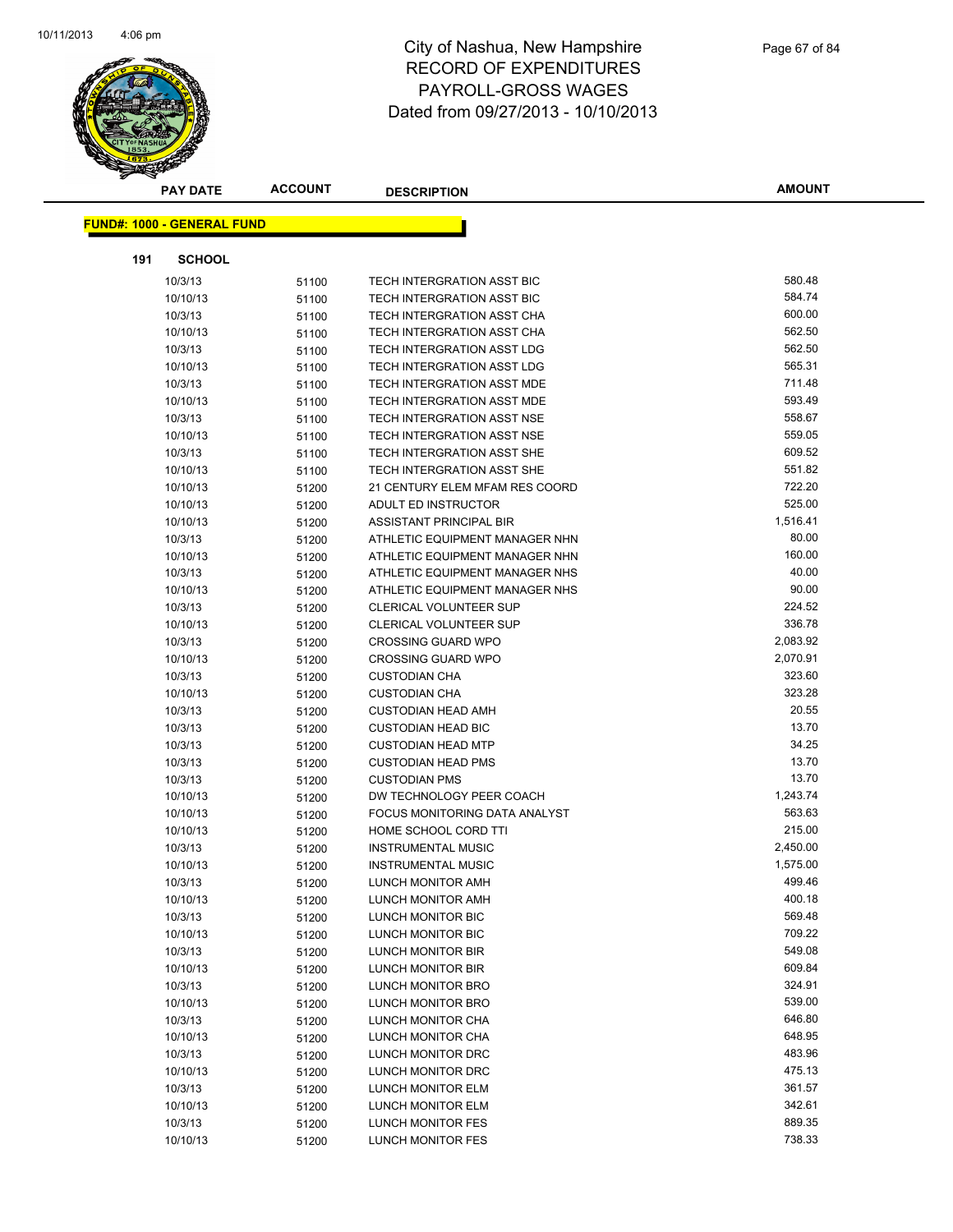

|                                   | <b>PAY DATE</b> | <b>ACCOUNT</b> | <b>DESCRIPTION</b>       | <b>AMOUNT</b> |
|-----------------------------------|-----------------|----------------|--------------------------|---------------|
|                                   |                 |                |                          |               |
| <b>FUND#: 1000 - GENERAL FUND</b> |                 |                |                          |               |
| 191                               | <b>SCHOOL</b>   |                |                          |               |
|                                   | 10/3/13         | 51200          | <b>LUNCH MONITOR FMS</b> | 204.19        |
|                                   | 10/10/13        | 51200          | LUNCH MONITOR FMS        | 238.68        |
|                                   | 10/3/13         | 51200          | LUNCH MONITOR LDG        | 535.16        |
|                                   | 10/10/13        | 51200          | LUNCH MONITOR LDG        | 520.17        |
|                                   | 10/3/13         | 51200          | LUNCH MONITOR MDE        | 617.11        |
|                                   | 10/10/13        | 51200          | LUNCH MONITOR MDE        | 582.83        |
|                                   | 10/3/13         | 51200          | <b>LUNCH MONITOR MTP</b> | 132.96        |
|                                   | 10/10/13        | 51200          | <b>LUNCH MONITOR MTP</b> | 210.55        |
|                                   | 10/3/13         | 51200          | LUNCH MONITOR NHN        | 316.52        |
|                                   | 10/10/13        | 51200          | LUNCH MONITOR NHN        | 388.08        |
|                                   | 10/3/13         | 51200          | LUNCH MONITOR NHS        | 242.55        |
|                                   | 10/10/13        | 51200          | LUNCH MONITOR NHS        | 260.88        |
|                                   | 10/3/13         | 51200          | LUNCH MONITOR NSE        | 401.02        |
|                                   | 10/10/13        | 51200          | <b>LUNCH MONITOR NSE</b> | 420.09        |
|                                   | 10/3/13         | 51200          | <b>LUNCH MONITOR PMS</b> | 262.71        |
|                                   | 10/10/13        | 51200          | <b>LUNCH MONITOR PMS</b> | 237.05        |
|                                   | 10/3/13         | 51200          | LUNCH MONITOR SHE        | 579.85        |
|                                   | 10/10/13        | 51200          | LUNCH MONITOR SHE        | 547.67        |
|                                   | 10/3/13         | 51200          | PARA DW SPEC ED BIR      | 218.71        |
|                                   | 10/10/13        | 51200          | PARA DW SPEC ED BIR      | 255.45        |
|                                   | 10/10/13        | 51200          | PARA DW SPEC ED NHN      | 350.00        |
|                                   | 10/3/13         | 51200          | PARA DW SPEC ED PMS      | 80.85         |
|                                   | 10/10/13        | 51200          | PARA DW SPEC ED PMS      | 80.85         |
|                                   | 10/3/13         | 51200          | PARA INST AMH            | 678.38        |
|                                   | 10/10/13        | 51200          | PARA INST AMH            | 569.81        |
|                                   | 10/3/13         | 51200          | PARA INST BIC            | 933.58        |
|                                   | 10/10/13        | 51200          | <b>PARA INST BIC</b>     | 582.73        |
|                                   | 10/3/13         | 51200          | <b>PARA INST MTP</b>     | 334.59        |
|                                   | 10/10/13        | 51200          | PARA INST MTP            | 338.14        |
|                                   | 10/3/13         | 51200          | PARA INST NHN            | 473.16        |
|                                   | 10/10/13        | 51200          | PARA INST NHN            | 527.05        |
|                                   | 10/3/13         | 51200          | PARA INST SHE            | 176.52        |
|                                   | 10/10/13        | 51200          | PARA INST SHE            | 176.52        |
|                                   | 10/3/13         | 51200          | PARA LIB NHN             | 266.10        |
|                                   | 10/10/13        | 51200          | PARA LIB NHN             | 266.10        |
|                                   | 10/3/13         | 51200          | PARA LIB PMS             | 213.60        |
|                                   | 10/10/13        | 51200          | PARA LIB PMS             | 198.15        |
|                                   | 10/10/13        | 51200          | PARA MEDIA NHS           | 156.31        |
|                                   | 10/3/13         | 51200          | <b>PARA MUSIC FMS</b>    | 257.70        |
|                                   | 10/10/13        | 51200          | PARA MUSIC FMS           | 166.37        |
|                                   | 10/3/13         | 51200          | PARA PRE SCH BIC         | 1,870.48      |
|                                   | 10/10/13        | 51200          | PARA PRE SCH BIC         | 2,001.91      |
|                                   | 10/3/13         | 51200          | PARA PRE SCH BRO         | 1,674.77      |
|                                   | 10/10/13        | 51200          | PARA PRE SCH BRO         | 1,687.70      |
|                                   | 10/3/13         | 51200          | PARA PRE SCH DRC         | 215.19        |
|                                   | 10/10/13        | 51200          | PARA PRE SCH DRC         | 816.70        |
|                                   | 10/3/13         | 51200          | PARA PRE SCH MTP         | 1,452.86      |
|                                   | 10/10/13        | 51200          | PARA PRE SCH MTP         | 1,713.81      |
|                                   | 10/3/13         | 51200          | PARA PRE SCH NSE         | 3,178.67      |
|                                   | 10/10/13        | 51200          | PARA PRE SCH NSE         | 3,509.35      |
|                                   | 10/3/13         | 51200          | PARA SCI NHS             | 100.00        |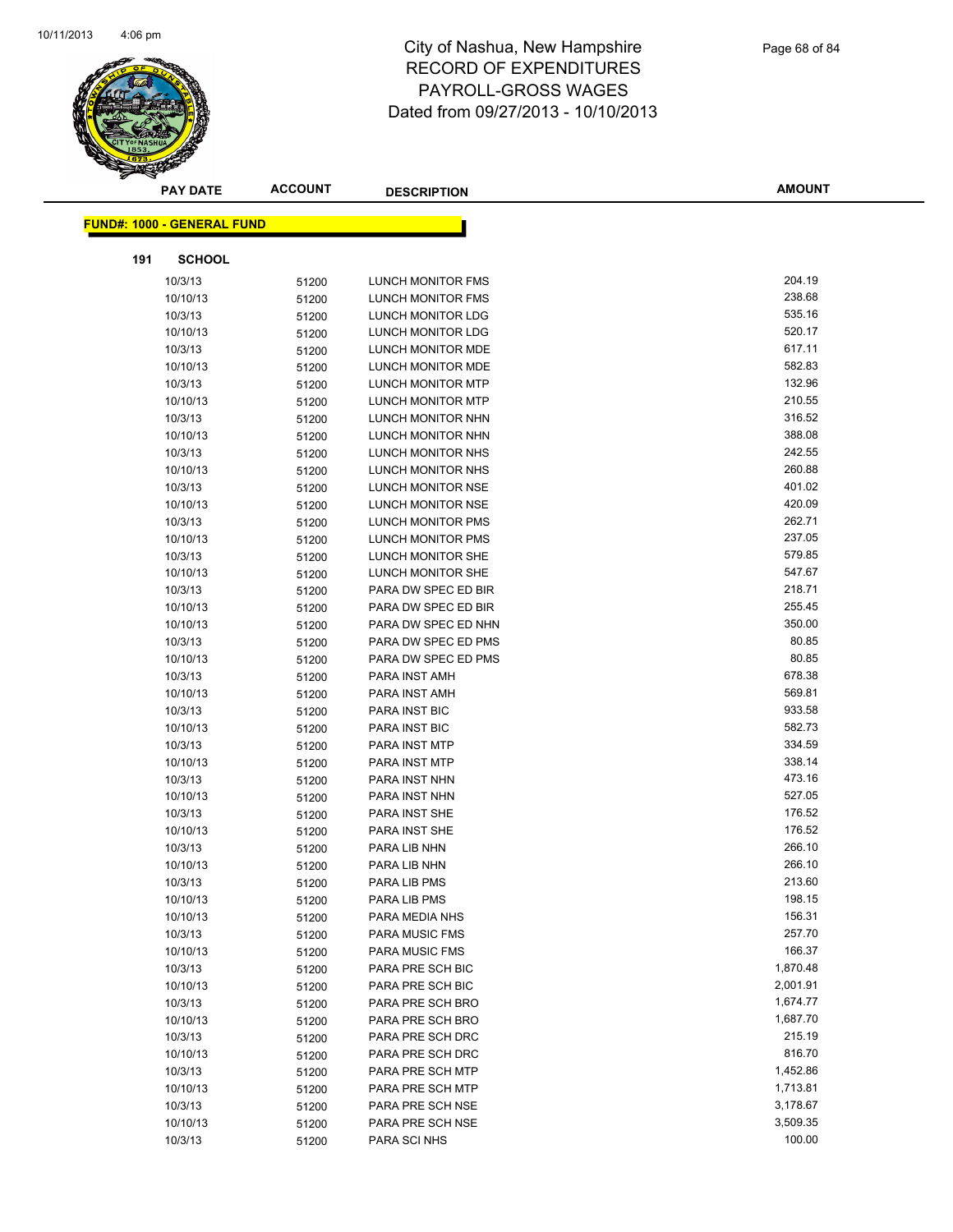

|     | <b>PAY DATE</b>                   | <b>ACCOUNT</b> | <b>DESCRIPTION</b>              | <b>AMOUNT</b> |
|-----|-----------------------------------|----------------|---------------------------------|---------------|
|     |                                   |                |                                 |               |
|     | <b>FUND#: 1000 - GENERAL FUND</b> |                |                                 |               |
| 191 | <b>SCHOOL</b>                     |                |                                 |               |
|     | 10/10/13                          | 51200          | PARA SCI NHS                    | 80.00         |
|     | 10/3/13                           | 51200          | PARA TECH ELM                   | 470.56        |
|     | 10/10/13                          | 51200          | PARA TECH ELM                   | 271.15        |
|     | 10/3/13                           | 51200          | PARA TTI DRC                    | 198.15        |
|     | 10/10/13                          | 51200          | PARA TTI DRC                    | 282.43        |
|     | 10/3/13                           | 51200          | PARA TTI LDG                    | 208.24        |
|     | 10/10/13                          | 51200          | PARA TTI LDG                    | 87.68         |
|     | 10/3/13                           | 51200          | PARA TTI NURSERY                | 279.00        |
|     | 10/10/13                          | 51200          | PARA TTI NURSERY                | 279.00        |
|     | 10/10/13                          | 51200          | SCHOOL PSYCHOLOGIST WID         | 4,434.37      |
|     | 10/10/13                          | 51200          | SPECIAL EDUCATION TUTOR         | 575.00        |
|     | 10/10/13                          | 51200          | SPEECH LANG PATHOLOGIST WID     | 11,236.70     |
|     | 10/3/13                           | 51200          | SPEECH LANGUAGE ASST            | 639.45        |
|     | 10/10/13                          | 51200          | SPEECH LANGUAGE ASST            | 650.66        |
|     | 10/3/13                           | 51200          | <b>SUB TEACHER</b>              | 562.50        |
|     | 10/10/13                          | 51200          | <b>SUB TEACHER</b>              | 262.50        |
|     | 10/10/13                          | 51200          | <b>TEACHER ART NHS</b>          | 1,229.00      |
|     | 10/10/13                          | 51200          | <b>TEACHER ELL MTP</b>          | 75.00         |
|     | 10/10/13                          | 51200          | <b>TEACHER ENGINEER NHS</b>     | 155.00        |
|     | 10/10/13                          | 51200          | <b>TEACHER ENGLISH NHS</b>      | 60.00         |
|     | 10/10/13                          | 51200          | TEACHER FOREIGN LANG FMS        | 900.80        |
|     | 10/10/13                          | 51200          | <b>TEACHER FOREIGN LANG NHN</b> | 2,737.94      |
|     | 10/10/13                          | 51200          | <b>TEACHER HVAC NHS</b>         | 1,166.60      |
|     | 10/10/13                          | 51200          | <b>TEACHER KIND BIC</b>         | 1,315.50      |
|     | 10/10/13                          | 51200          | <b>TEACHER KIND BIR</b>         | 825.30        |
|     | 10/10/13                          | 51200          | <b>TEACHER MUSIC AMH</b>        | 125.00        |
|     | 10/10/13                          | 51200          | <b>TEACHER MUSIC DRC</b>        | 450.00        |
|     | 10/10/13                          | 51200          | <b>TEACHER MUSIC ELM</b>        | 906.60        |
|     | 10/10/13                          | 51200          | TEACHER PE NHN                  | 488.86        |
|     | 10/10/13                          | 51200          | TEACHER PE NHS                  | 1,155.00      |
|     | 10/10/13                          | 51200          | <b>TEACHER READ BRO</b>         | 100.00        |
|     | 10/10/13                          | 51200          | <b>TEACHER READ WID</b>         | 1,554.68      |
|     | 10/10/13                          | 51200          | <b>TEACHER SPED CHA</b>         | 50.00         |
|     | 10/10/13                          | 51200          | <b>TEACHER SPED NHN</b>         | 1,780.55      |
|     | 10/10/13                          | 51200          | <b>TEACHER TECHED NHS</b>       | 2,548.00      |
|     | 10/10/13                          | 51200          | TEACHER TTI AMH                 | (99.24)       |
|     | 10/10/13                          | 51200          | <b>TEACHER TTI LDG</b>          | 1,262.77      |
|     | 10/10/13                          | 51200          | <b>TEACHER TTI MTP</b>          | 2,677.79      |
|     | 10/10/13                          | 51200          | <b>TEACHER VISION WIDE</b>      | 1,315.50      |
|     | 10/3/13                           | 51200          | TECH INTERGRATION ASST NHN      | 277.50        |
|     | 10/10/13                          | 51200          | TECH INTERGRATION ASST NHN      | 277.50        |
|     | 10/3/13                           | 51200          | TICKETSELLER                    | 40.00         |
|     | 10/10/13                          | 51200          | TICKETSELLER                    | 280.00        |
|     | 10/3/13                           | 51300          | OVERTIME-REGULAR                | 5,779.22      |
|     | 10/10/13                          | 51300          | OVERTIME-REGULAR                | 18,138.49     |
|     | 10/3/13                           | 51400          | WAGES TEMP-SEASONAL             | 1,457.68      |
|     | 10/10/13                          | 51400          | <b>WAGES TEMP-SEASONAL</b>      | 1,123.28      |
|     | 10/3/13                           | 51412          | <b>WAGES PER DIEM</b>           | 28,104.58     |
|     | 10/10/13                          | 51412          | <b>WAGES PER DIEM</b>           | 32,535.67     |
|     | 10/3/13                           | 51600          | LONGEVITY                       | 2,999.74      |
|     | 10/10/13                          | 51600          | LONGEVITY                       | 3,772.59      |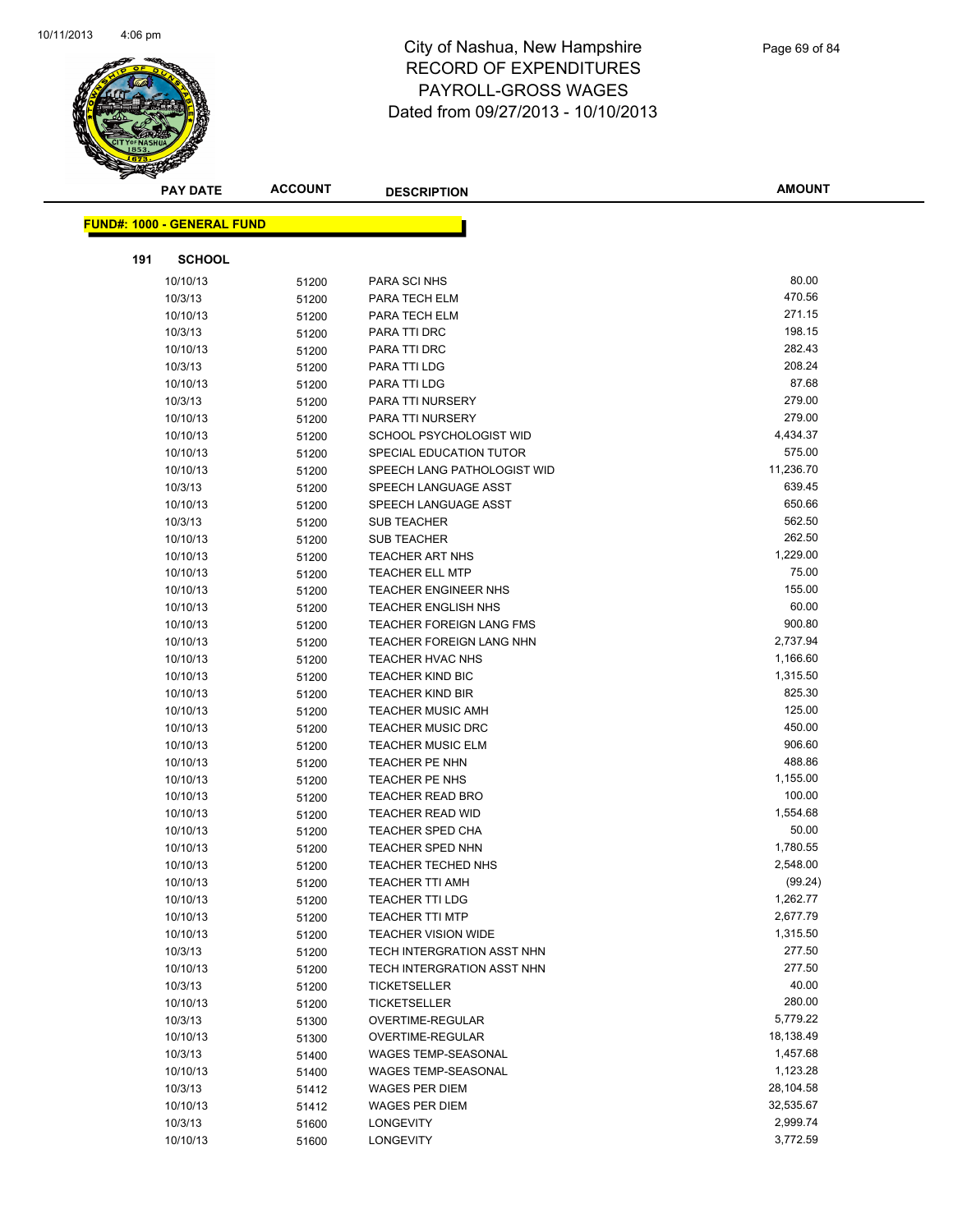

Page 70 of 84

| s<br>$\tilde{\phantom{a}}$ | <b>PAY DATE</b>                   | <b>ACCOUNT</b> | <b>DESCRIPTION</b>                     | <b>AMOUNT</b>  |
|----------------------------|-----------------------------------|----------------|----------------------------------------|----------------|
|                            | <b>FUND#: 1000 - GENERAL FUND</b> |                |                                        |                |
| 191                        | <b>SCHOOL</b>                     |                |                                        |                |
|                            | 10/10/13                          | 51650          | ADDITIONAL HOURS                       | 1,104.28       |
|                            | 10/10/13                          | 51700          | <b>STIPENDS</b>                        | 2.913.70       |
|                            | 10/3/13                           | 51750          | <b>RETIREMENT &amp; SEPARATION PAY</b> | 261.38         |
|                            | 10/10/13                          | 51750          | <b>RETIREMENT &amp; SEPARATION PAY</b> | 466.25         |
|                            | <b>TOTAL 191 - SCHOOL</b>         |                |                                        | \$3,138,337.89 |

**TOTAL FUND 1000 - GENERAL FUND \$4,846,071.18** 

#### **FUND#: 1001 - GF-CAPITAL IMPROVEMENTS**

| 161 | <b>STREETS-CAP IMP</b>             |       |                                   |            |
|-----|------------------------------------|-------|-----------------------------------|------------|
|     | 9/26/13                            | 51100 | EQUIP OPR STREET REPAIR           | (1,490.61) |
|     | 10/10/13                           | 51100 | <b>EQUIP OPR STREET REPAIR</b>    | 1,414.94   |
|     | 9/26/13                            | 51100 | <b>MASON PIPELAYER</b>            | (1,717.46) |
|     | 10/10/13                           | 51100 | <b>MASON PIPELAYER</b>            | 836.99     |
|     | 9/26/13                            | 51100 | <b>STREET FOREMAN</b>             | (1,034.96) |
|     | 10/10/13                           | 51100 | <b>STREET FOREMAN</b>             | 2.077.47   |
|     | 9/26/13                            | 51100 | <b>TRUCK DRIVER STREET REPAIR</b> | (5,317.14) |
|     | 10/10/13                           | 51100 | TRUCK DRIVER STREET REPAIR        | 5,609.05   |
|     | 10/3/13                            | 51300 | OVERTIME-REGULAR                  | 220.89     |
|     | 10/10/13                           | 51300 | OVERTIME-REGULAR                  | 792.38     |
|     | <b>TOTAL 161 - STREETS-CAP IMP</b> |       |                                   | \$1.391.55 |

#### **TOTAL FUND 1001 - GF-CAPITAL IMPROVEMENTS \$1,391.55**

| <b>FUND#: 2100 - FOOD SERVICES</b> |       |                                      |          |
|------------------------------------|-------|--------------------------------------|----------|
| 10/3/13                            | 51100 | CLERICAL FOOD SERVICE NHS            | 679.15   |
| 10/10/13                           | 51100 | CLERICAL FOOD SERVICE NHS            | 679.15   |
| 10/3/13                            | 51100 | DELIVERY DRIVER FOOD SERVICE         | 683.56   |
| 10/10/13                           | 51100 | DELIVERY DRIVER FOOD SERVICE         | 738.95   |
| 10/10/13                           | 51100 | DIRECTOR FOOD SERVICE                | 2,972.70 |
| 10/10/13                           | 51100 | <b>FOOD SERVICE BUSINESS MANAGER</b> | 1,994.60 |
| 10/3/13                            | 51100 | FOOD SERVICE COOK AMH                | 473.55   |
| 10/10/13                           | 51100 | <b>FOOD SERVICE COOK AMH</b>         | 473.55   |
| 10/3/13                            | 51100 | FOOD SERVICE COOK BIC                | 473.55   |
| 10/10/13                           | 51100 | FOOD SERVICE COOK BIC                | 473.55   |
| 10/3/13                            | 51100 | FOOD SERVICE COOK BIR                | 473.55   |
| 10/10/13                           | 51100 | FOOD SERVICE COOK BIR                | 473.55   |
| 10/3/13                            | 51100 | FOOD SERVICE COOK BRO                | 425.42   |
| 10/10/13                           | 51100 | FOOD SERVICE COOK BRO                | 435.75   |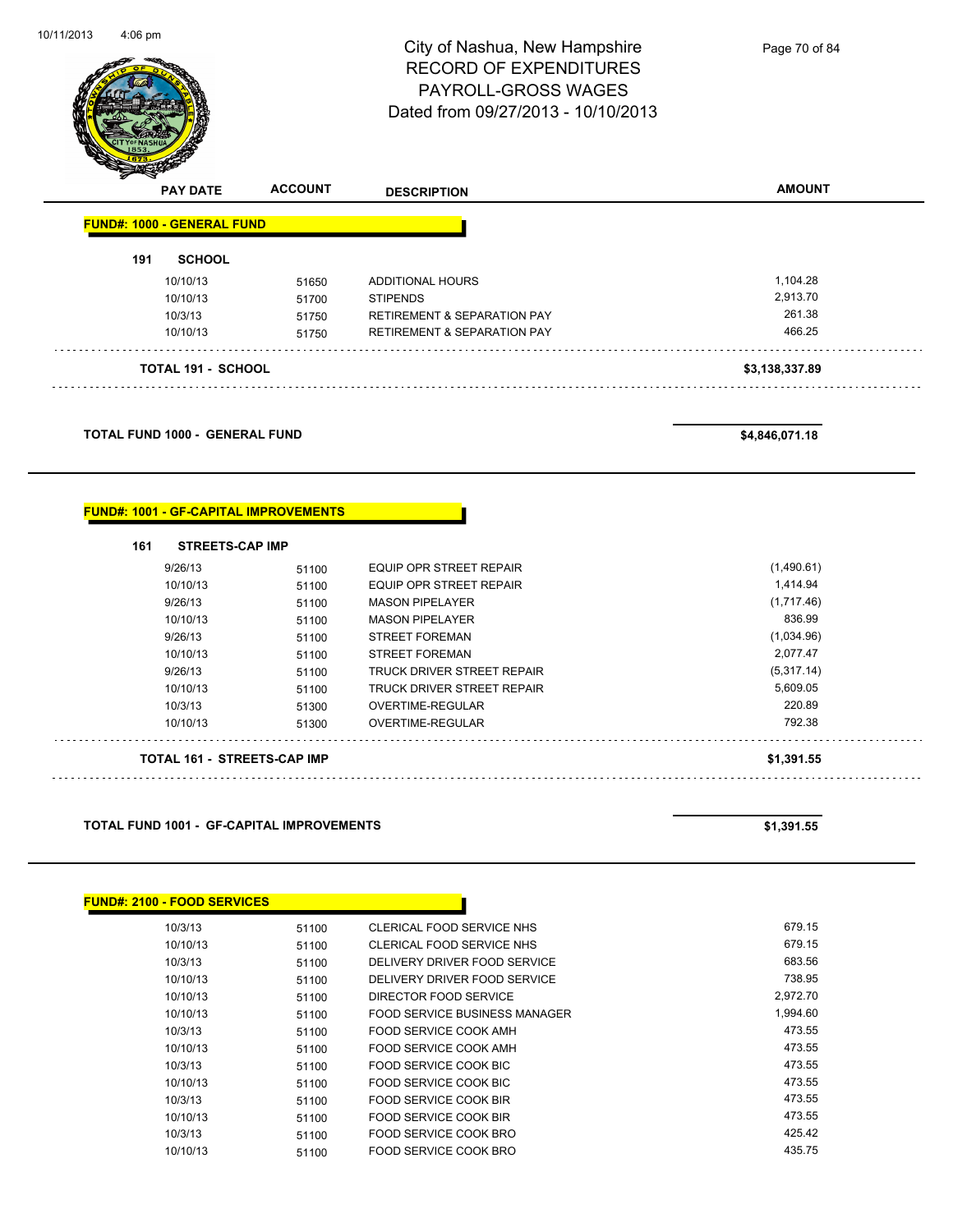

| <b>PAY DATE</b>                    | <b>ACCOUNT</b> | <b>DESCRIPTION</b>              | <b>AMOUNT</b>      |
|------------------------------------|----------------|---------------------------------|--------------------|
| <b>FUND#: 2100 - FOOD SERVICES</b> |                |                                 |                    |
|                                    |                |                                 |                    |
| 10/3/13                            | 51100          | FOOD SERVICE COOK CHA           | 473.55             |
| 10/10/13                           | 51100          | <b>FOOD SERVICE COOK CHA</b>    | 473.55             |
| 10/3/13                            | 51100          | FOOD SERVICE COOK DRC           | 456.05             |
| 10/10/13                           | 51100          | FOOD SERVICE COOK DRC           | 456.05             |
| 10/3/13                            | 51100          | FOOD SERVICE COOK ELM           | 946.68             |
| 10/10/13                           | 51100          | FOOD SERVICE COOK ELM           | 967.40             |
| 10/3/13                            | 51100          | <b>FOOD SERVICE COOK FES</b>    | 409.86             |
| 10/10/13                           | 51100          | FOOD SERVICE COOK FES           | 415.80             |
| 10/3/13                            | 51100          | FOOD SERVICE COOK FMS           | 469.88             |
| 10/10/13                           | 51100          | <b>FOOD SERVICE COOK FMS</b>    | 483.70             |
| 10/3/13                            | 51100          | FOOD SERVICE COOK LDG           | 456.05             |
| 10/10/13                           | 51100          | FOOD SERVICE COOK LDG           | 456.05             |
| 10/3/13                            | 51100          | <b>FOOD SERVICE COOK MDE</b>    | 473.55             |
| 10/10/13                           | 51100          | FOOD SERVICE COOK MDE           | 473.55             |
| 10/3/13                            | 51100          | FOOD SERVICE COOK NHN           | 997.85             |
| 10/10/13                           | 51100          | FOOD SERVICE COOK NHN           | 997.85             |
| 10/3/13                            | 51100          | FOOD SERVICE COOK NHS           | 998.20             |
| 10/10/13                           | 51100          | FOOD SERVICE COOK NHS           | 998.20             |
| 10/3/13                            | 51100          | FOOD SERVICE COOK NSE           | 453.25             |
| 10/10/13                           | 51100          | FOOD SERVICE COOK NSE           | 453.25             |
| 10/3/13                            | 51100          | <b>FOOD SERVICE COOK PMS</b>    | 483.70             |
| 10/10/13                           | 51100          | FOOD SERVICE COOK PMS           | 483.70             |
| 10/3/13                            | 51100          | FOOD SERVICE COOK SHE           | 456.05             |
| 10/10/13                           | 51100          | FOOD SERVICE COOK SHE           | 456.05             |
| 10/10/13                           | 51100          | <b>FOOD SERVICE SITE CORD</b>   | 11,323.80          |
| 10/3/13                            | 51100          | <b>FOOD SERVICECOOK MTP</b>     | 405.35             |
| 10/10/13                           | 51100          | <b>FOOD SERVICECOOK MTP</b>     | 415.80             |
| 10/3/13                            | 51200          | FOOD SERVICE ASST PT AMH        | 435.05             |
| 10/10/13                           | 51200          | FOOD SERVICE ASST PT AMH        | 435.05             |
| 10/3/13                            | 51200          | FOOD SERVICE ASST PT BIC        | 509.08             |
| 10/10/13                           | 51200          | FOOD SERVICE ASST PT BIC        | 514.65             |
| 10/3/13                            | 51200          | FOOD SERVICE ASST PT BIR        | 584.63             |
| 10/10/13                           | 51200          | FOOD SERVICE ASST PT BIR        | 580.20             |
| 10/3/13                            | 51200          | FOOD SERVICE ASST PT BRO        | 328.34             |
| 10/10/13                           | 51200          | FOOD SERVICE ASST PT BRO        | 341.47             |
| 10/3/13                            | 51200          | FOOD SERVICE ASST PT CHA        | 621.31             |
| 10/10/13                           | 51200          | FOOD SERVICE ASST PT CHA        | 620.26             |
| 10/3/13                            | 51200          | FOOD SERVICE ASST PT DRC        | 820.77             |
| 10/10/13                           | 51200          | <b>FOOD SERVICE ASST PT DRC</b> | 824.55             |
| 10/3/13                            | 51200          | FOOD SERVICE ASST PT ELM        | 2,184.62           |
| 10/10/13                           | 51200          | FOOD SERVICE ASST PT ELM        | 2,508.17           |
| 10/3/13                            | 51200          | <b>FOOD SERVICE ASST PT FES</b> | 1,022.80           |
| 10/10/13                           | 51200          | <b>FOOD SERVICE ASST PT FES</b> | 960.13             |
| 10/3/13                            | 51200          | FOOD SERVICE ASST PT FMS        | 2,230.95           |
| 10/10/13                           | 51200          | FOOD SERVICE ASST PT FMS        | 2,235.25           |
| 10/3/13                            | 51200          | FOOD SERVICE ASST PT LDG        | 853.27             |
| 10/10/13                           | 51200          | FOOD SERVICE ASST PT LDG        | 868.01             |
| 10/3/13                            | 51200          | FOOD SERVICE ASST PT MDE        | 646.00             |
| 10/10/13                           | 51200          | FOOD SERVICE ASST PT MDE        | 646.00             |
| 10/3/13                            | 51200          | FOOD SERVICE ASST PT MTP        | 459.10             |
| 10/10/13                           | 51200          | FOOD SERVICE ASST PT MTP        | 459.10<br>4,179.72 |
| 10/3/13                            | 51200          | FOOD SERVICE ASST PT NHN        | 4,527.42           |
| 10/10/13                           | 51200          | FOOD SERVICE ASST PT NHN        |                    |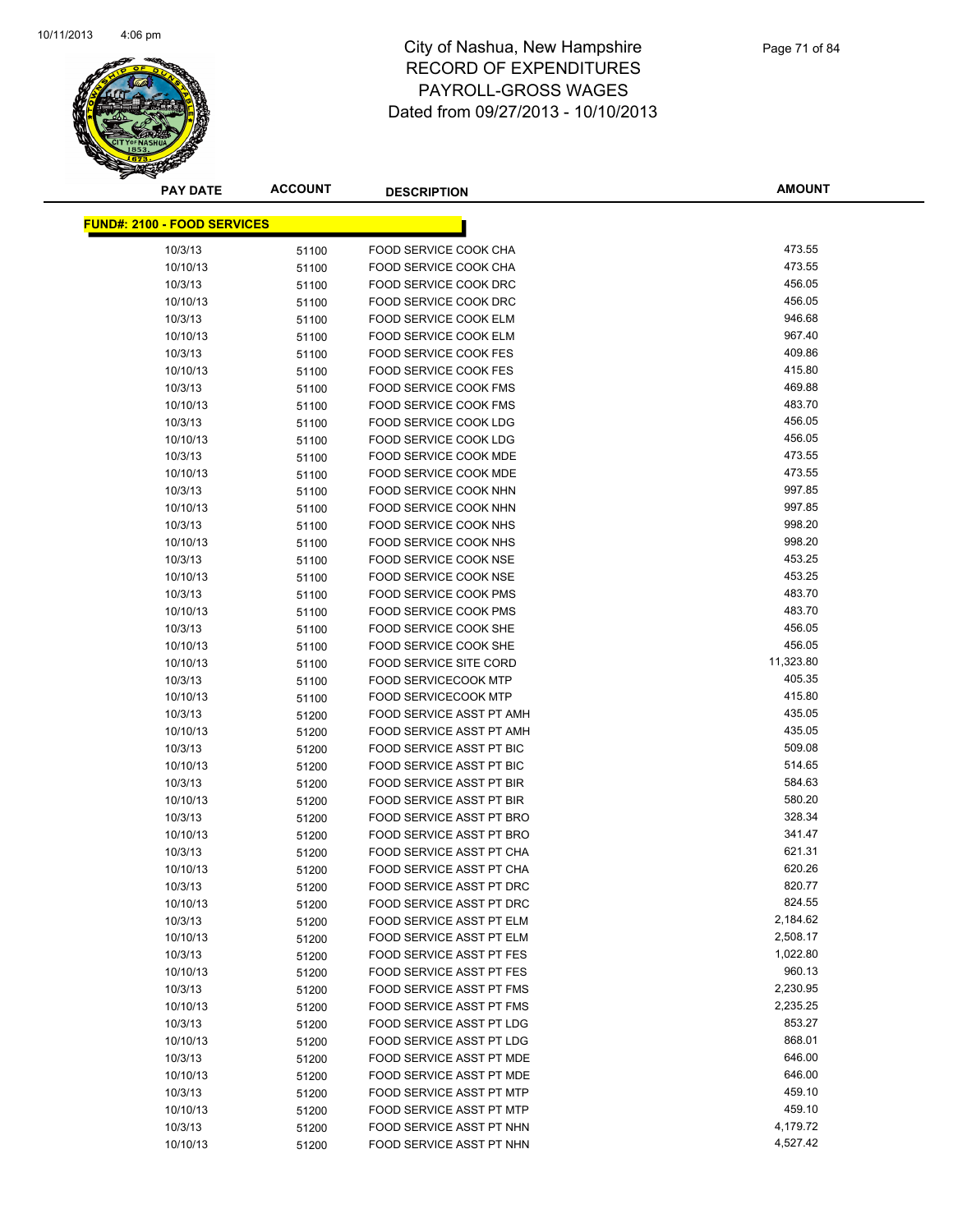

| <b>PAY DATE</b>                        | <b>ACCOUNT</b> | <b>DESCRIPTION</b>              | <b>AMOUNT</b> |
|----------------------------------------|----------------|---------------------------------|---------------|
| <b>FUND#: 2100 - FOOD SERVICES</b>     |                |                                 |               |
| 10/3/13                                | 51200          | FOOD SERVICE ASST PT NHS        | 3,551.71      |
| 10/10/13                               | 51200          | <b>FOOD SERVICE ASST PT NHS</b> | 4,431.16      |
| 10/3/13                                | 51200          | FOOD SERVICE ASST PT PMS        | 2,208.68      |
| 10/10/13                               | 51200          | FOOD SERVICE ASST PT PMS        | 2,273.21      |
| 10/3/13                                | 51200          | FOOD SERVICE ASST PT SHE        | 502.90        |
| 10/10/13                               | 51200          | FOOD SERVICE ASST PT SHE        | 502.90        |
| 10/10/13                               | 51200          | SUB FOOD SERVICE                | 849.03        |
| 10/3/13                                | 51300          | <b>OVERTIME-REGULAR</b>         | 178.84        |
| 10/10/13                               | 51300          | OVERTIME-REGULAR                | 114.37        |
| 10/3/13                                | 51412          | <b>WAGES PER DIEM</b>           | 2,164.89      |
| 10/10/13                               | 51412          | <b>WAGES PER DIEM</b>           | 1,943.76      |
| <b>TOTAL FUND 2100 - FOOD SERVICES</b> | \$86,902.70    |                                 |               |

#### **FUND#: 2201 - DRIVERS EDUCATION**

| 10/10/13 | 51200 | ADULT ED DRIVERS ED INST   | 450.00 |
|----------|-------|----------------------------|--------|
| 10/3/13  | 51200 | DRIVER INSTRUCTOR          | 425.00 |
| 10/10/13 | 51200 | DRIVER INSTRUCTOR          | 425.00 |
| 10/10/13 | 51200 | ELL OUTREACH WORKER HOURLY | 50.00  |
| 10/10/13 | 51200 | TEACHER TECHED ELM         | 400.00 |
| 10/10/13 | 51200 | <b>TEACHER TECHED FMS</b>  | 600.00 |
|          |       |                            |        |
|          |       |                            |        |

П

**TOTAL FUND 2201 - DRIVERS EDUCATION \$2,350.00** 

| <b>FUND#: 2207 - ADULT ED/CONTINUING ED</b> |       |                               |        |
|---------------------------------------------|-------|-------------------------------|--------|
| 10/3/13                                     | 51200 | ADULT ED DIPOLMA INST         | 75.00  |
| 10/10/13                                    | 51200 | ADULT ED DIPOLMA INST         | 75.00  |
| 10/10/13                                    | 51200 | ADULT ED DRIVERS ED INST      | 400.00 |
| 10/3/13                                     | 51200 | ADULT ED ENRICHMENT INST      | 150.00 |
| 10/10/13                                    | 51200 | ADULT ED ENRICHMENT INST      | 150.00 |
| 10/3/13                                     | 51200 | ADULT ED ENRICHMENT TEACHER   | 100.00 |
| 10/10/13                                    | 51200 | ADULT ED ENRICHMENT TEACHER   | 100.00 |
| 10/3/13                                     | 51200 | ADULT ED INSTRUCTOR           | 175.00 |
| 10/10/13                                    | 51200 | ASST SYSTEMS ADMIN FULL YEAR  | 37.50  |
| 10/3/13                                     | 51200 | <b>CLERICAL PRINCIPAL NHN</b> | 37.50  |
| 10/10/13                                    | 51200 | <b>CLERICAL PRINCIPAL NHN</b> | 37.50  |
| 10/10/13                                    | 51200 | <b>PARA INST BRO</b>          | 100.00 |
| 10/10/13                                    | 51200 | <b>SUB TEACHER</b>            | 50.00  |
| 10/10/13                                    | 51200 | TEACHER TECHED NHN            | 150.00 |

**TOTAL FUND 2207 - ADULT ED/CONTINUING ED \$1,637.50** 

**FUND#: 2222 - AFTER SCHOOL PROGRAM**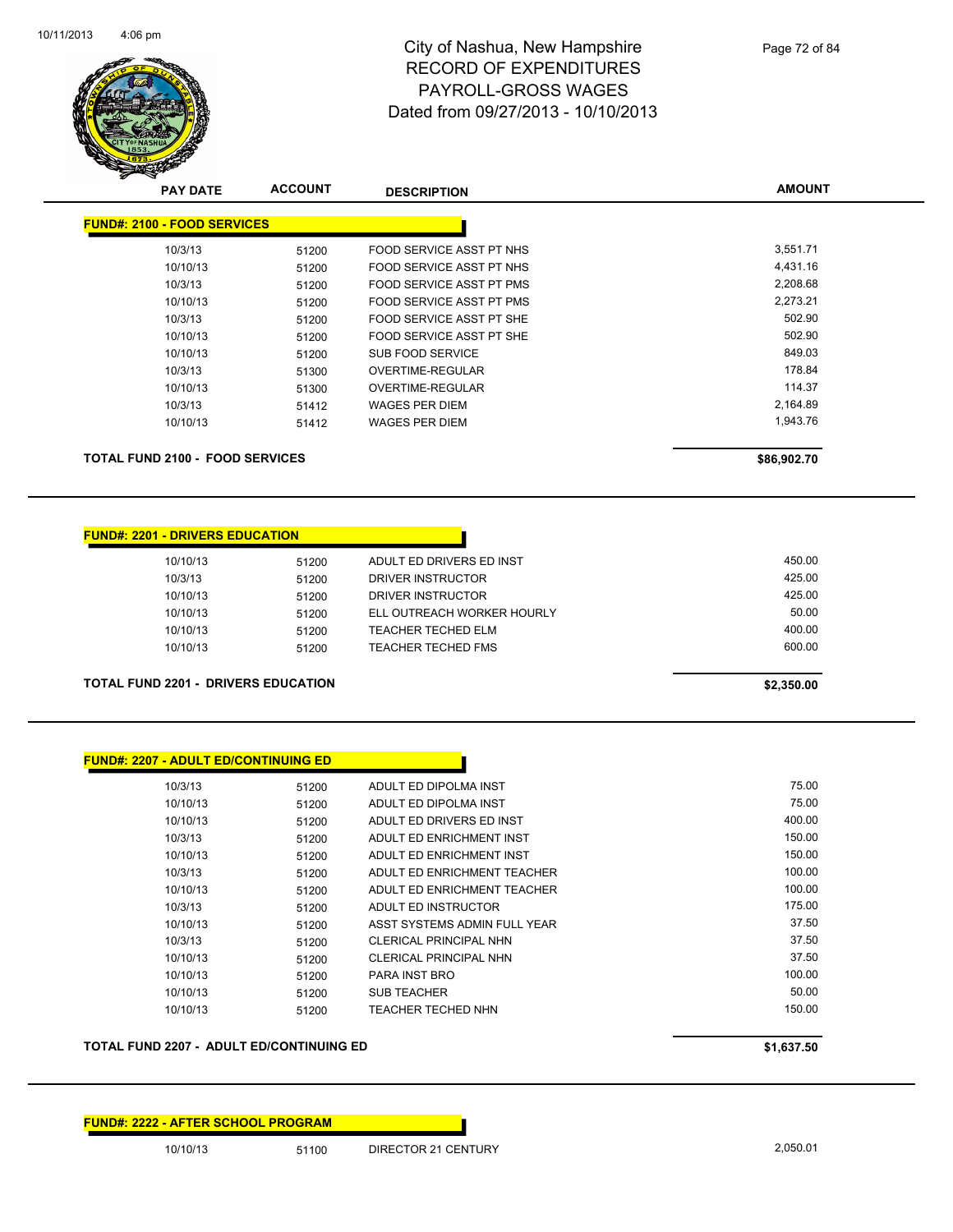

| <b>PAY DATE</b>                           | <b>ACCOUNT</b> | <b>DESCRIPTION</b>                                             | <b>AMOUNT</b>   |
|-------------------------------------------|----------------|----------------------------------------------------------------|-----------------|
| <b>FUND#: 2222 - AFTER SCHOOL PROGRAM</b> |                |                                                                |                 |
|                                           |                |                                                                |                 |
| 10/3/13                                   | 51200          | 21 CENTURY ELEM MFAM RES COORD                                 | 45.01           |
| 10/10/13                                  | 51200          | 21 CENTURY ELEM MFAM RES COORD                                 | 199.41          |
| 10/3/13                                   | 51200          | 21ST CENTURY INSTRUCTOR                                        | 922.60          |
| 10/10/13                                  | 51200          | 21ST CENTURY INSTRUCTOR                                        | 1,544.94        |
| 10/10/13                                  | 51200          | AYP FACILITATOR DRC                                            | 100.00<br>29.59 |
| 10/3/13                                   | 51200          | <b>CLERICAL PRINCIPAL AMH</b><br><b>CLERICAL PRINCIPAL AMH</b> | 39.60           |
| 10/10/13                                  | 51200          |                                                                | 35.00           |
| 10/3/13                                   | 51200          | FOOD SERVICE COOK LDG                                          | 76.68           |
| 10/10/13                                  | 51200          | FOOD SERVICE COOK LDG<br><b>GUIDANCE COUNSELOR FES</b>         | 73.34           |
| 10/10/13                                  | 51200          |                                                                | 135.00          |
| 10/10/13<br>10/3/13                       | 51200          | <b>LIBRARIAN FMS</b><br>LUNCH MONITOR DRC                      | 10.01           |
| 10/10/13                                  | 51200          | LUNCH MONITOR DRC                                              | 91.74           |
| 10/3/13                                   | 51200          | LUNCH MONITOR SHE                                              | 27.51           |
| 10/10/13                                  | 51200<br>51200 | LUNCH MONITOR SHE                                              | 80.01           |
| 10/3/13                                   |                | PARA DW SPEC ED AMH                                            | 181.76          |
| 10/10/13                                  | 51200<br>51200 | PARA DW SPEC ED AMH                                            | 236.79          |
| 10/3/13                                   | 51200          | PARA DW SPEC ED PMS                                            | 135.63          |
| 10/10/13                                  | 51200          | PARA DW SPEC ED PMS                                            | 214.38          |
| 10/3/13                                   | 51200          | PARA DW SPEC ED WID                                            | 41.68           |
| 10/10/13                                  | 51200          | PARA DW SPEC ED WID                                            | 41.68           |
| 10/3/13                                   | 51200          | PARA DW SPEC ELM                                               | 157.50          |
| 10/10/13                                  | 51200          | PARA DW SPEC ELM                                               | 261.69          |
| 10/3/13                                   | 51200          | PARA ELL ELM                                                   | 35.00           |
| 10/10/13                                  | 51200          | PARA ELL ELM                                                   | 70.00           |
| 10/3/13                                   | 51200          | PARA ELL MTP                                                   | 37.53           |
| 10/10/13                                  | 51200          | PARA ELL MTP                                                   | 81.73           |
| 10/3/13                                   | 51200          | PARA INST AMH                                                  | 41.68           |
| 10/10/13                                  | 51200          | PARA INST AMH                                                  | 39.41           |
| 10/3/13                                   | 51200          | PARA INST DRC                                                  | 328.53          |
| 10/10/13                                  | 51200          | PARA INST DRC                                                  | 380.13          |
| 10/3/13                                   | 51200          | <b>PARA INST FES</b>                                           | 230.03          |
| 10/10/13                                  | 51200          | <b>PARA INST FES</b>                                           | 306.70          |
| 10/3/13                                   | 51200          | <b>PARA INST FMS</b>                                           | 70.00           |
| 10/10/13                                  | 51200          | PARA INST FMS                                                  | 105.00          |
| 10/3/13                                   | 51200          | PARA INST LDG                                                  | 111.68          |
| 10/10/13                                  | 51200          | PARA INST LDG                                                  | 258.35          |
| 10/3/13                                   | 51200          | PARA INST NHN                                                  | 6.68            |
| 10/10/13                                  | 51200          | PARA INST NHN                                                  | 80.01           |
| 10/3/13                                   | 51200          | PARA INST PMS                                                  | 216.91          |
| 10/10/13                                  | 51200          | PARA INST PMS                                                  | 232.10          |
| 10/3/13                                   | 51200          | PARA KIND AMH                                                  | 70.00           |
| 10/10/13                                  | 51200          | PARA KIND AMH                                                  | 105.00          |
| 10/10/13                                  | 51200          | PARA KIND LDG                                                  | 35.00           |
| 10/3/13                                   | 51200          | PARA MEDIA NHN                                                 | 76.68           |
| 10/10/13                                  | 51200          | PARA MEDIA NHN                                                 | 111.68          |
| 10/3/13                                   | 51200          | PARA PRE SCH MTP                                               | 61.70           |
| 10/10/13                                  | 51200          | PARA PRE SCH MTP                                               | 144.38          |
| 10/10/13                                  | 51200          | PARA TECH ELM                                                  | 100.63          |
| 10/3/13                                   | 51200          | PARA TTI DRC                                                   | 35.00           |
| 10/10/13                                  | 51200          | PARA TTI DRC                                                   | 70.00           |
| 10/3/13                                   | 51200          | PARA TTI LDG                                                   | 70.00           |
| 10/10/13                                  | 51200          | PARA TTI LDG                                                   | 70.00           |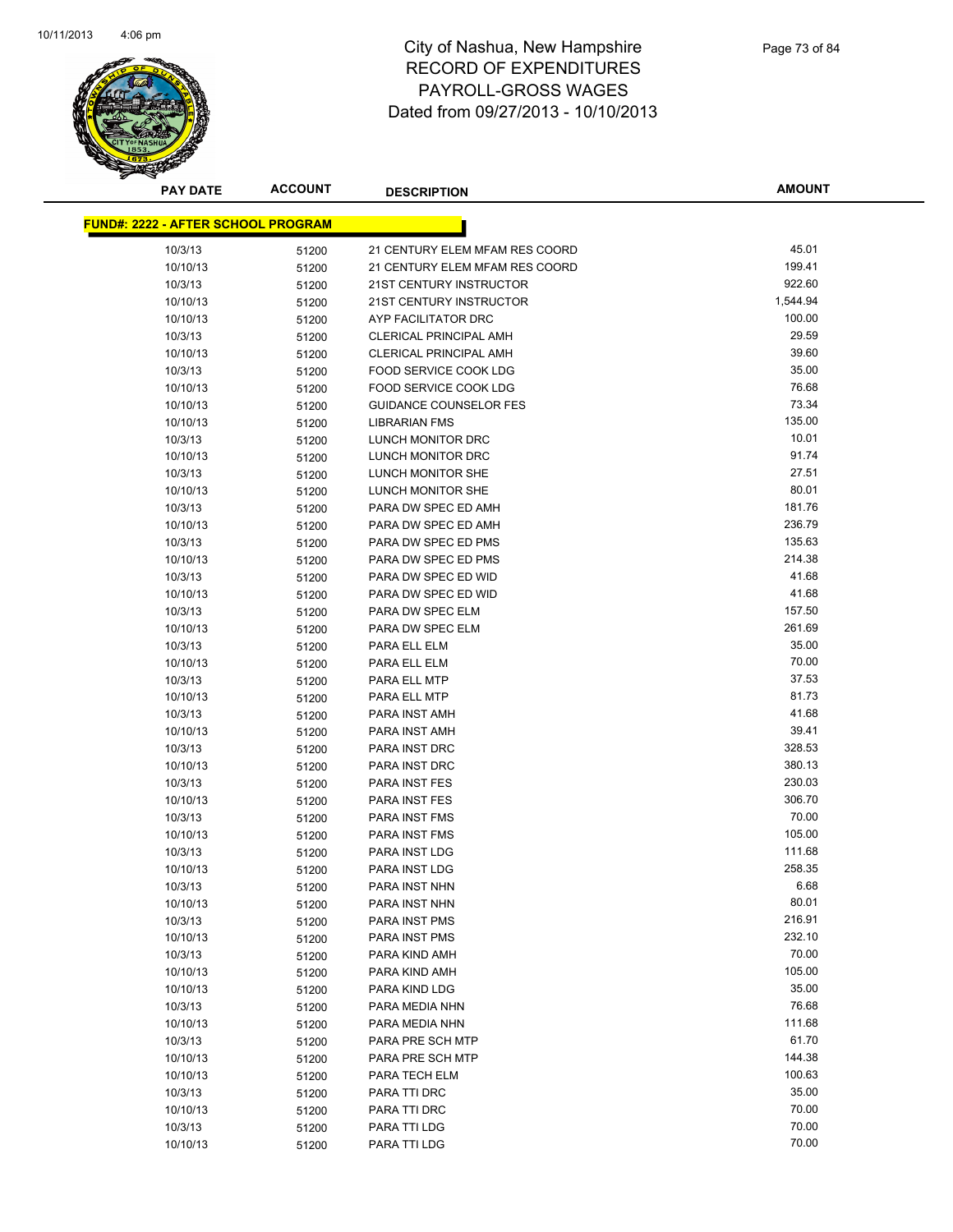

Page 74 of 84

| <b>PAY DATE</b>               | <b>ACCOUNT</b>                                | <b>DESCRIPTION</b>         | <b>AMOUNT</b> |
|-------------------------------|-----------------------------------------------|----------------------------|---------------|
|                               | <b>FUND#: 2222 - AFTER SCHOOL PROGRAM</b>     |                            |               |
| 10/10/13                      | 51200                                         | SOCIAL WORKER FMS          | 175.00        |
| 10/3/13                       | 51200                                         | <b>SUB TEACHER</b>         | 105.00        |
| 10/10/13                      | 51200                                         | <b>SUB TEACHER</b>         | 145.95        |
| 10/10/13                      | 51200                                         | <b>TEACHER DEAF WID</b>    | 17.50         |
| 10/10/13                      | 51200                                         | <b>TEACHER ENGLISH ELM</b> | 50.00         |
| 10/10/13                      | 51200                                         | <b>TEACHER ENGLISH FMS</b> | 284.18        |
| 10/10/13                      | 51200                                         | <b>TEACHER ENGLISH PMS</b> | 60.00         |
| 10/10/13                      | 51200                                         | <b>TEACHER GR1 LDG</b>     | 42.50         |
| 10/10/13                      | 51200                                         | <b>TEACHER GR2 DRC</b>     | 106.25        |
| 10/10/13                      | 51200                                         | <b>TEACHER GR3 DRC</b>     | 93.75         |
| 10/10/13                      | 51200                                         | <b>TEACHER GR3 LDG</b>     | 85.00         |
| 10/10/13                      | 51200                                         | <b>TEACHER GR3 SHE</b>     | 35.00         |
| 10/10/13                      | 51200                                         | <b>TEACHER GR4 LDG</b>     | 42.50         |
| 10/10/13                      | 51200                                         | <b>TEACHER GR5 DRC</b>     | 105.00        |
| 10/10/13                      | 51200                                         | <b>TEACHER GR5 MTP</b>     | 170.00        |
| 10/10/13                      | 51200                                         | <b>TEACHER GR6 ELM</b>     | 397.50        |
| 10/10/13                      | 51200                                         | <b>TEACHER GR6 FMS</b>     | 163.36        |
| 10/10/13                      | 51200                                         | <b>TEACHER GR6 PMS</b>     | 127.55        |
| 10/10/13                      | 51200                                         | <b>TEACHER MATH ELM</b>    | 75.00         |
| 10/10/13                      | 51200                                         | <b>TEACHER MATH PMS</b>    | 100.00        |
| 10/10/13                      | 51200                                         | <b>TEACHER READ PMS</b>    | 35.00         |
| 10/10/13                      | 51200                                         | <b>TEACHER SCIENCE PMS</b> | 87.50         |
| 10/10/13                      | 51200                                         | <b>TEACHER SPED FMS</b>    | 177.50        |
| 10/10/13                      | 51200                                         | <b>TEACHER SPED LDG</b>    | 437.50        |
| 10/3/13                       | 51200                                         | <b>TEACHER TTI LDG</b>     | 50.00         |
| 10/10/13                      | 51200                                         | <b>TEACHER TTI LDG</b>     | 155.00        |
|                               | <b>TOTAL FUND 2222 - AFTER SCHOOL PROGRAM</b> |                            | \$13,636.64   |
| <b>FUND#: 2252 - DAY CARE</b> |                                               |                            |               |
|                               |                                               |                            |               |
| 10/10/13                      | 51100                                         | PANTHER PRESCHOOL TEACHER  | 846.20        |

**TOTAL FUND 2252 - DAY CARE \$846.20** 

| 10/3/13                                                | 51100 | PROGRAM COORDINATOR | 347.90   |
|--------------------------------------------------------|-------|---------------------|----------|
| 10/10/13                                               | 51100 | PROGRAM COORDINATOR | 347.90   |
| <b>TOTAL FUND 2503 - PARKS &amp; REC PROGRAMS FUND</b> |       |                     | \$695.80 |

| <b>FUND#: 2505 - GOVT &amp; EDUCATION CHANNELS FUND</b> |       |                               |          |
|---------------------------------------------------------|-------|-------------------------------|----------|
| 10/3/13                                                 | 51100 | ECHANNEL ACCESS ADMINISTRATOR | 1.014.70 |
| 10/10/13                                                | 51100 | ECHANNEL ACCESS ADMINISTRATOR | 1.014.70 |
| 10/3/13                                                 | 51100 | PEG PROGRAM MANAGER           | 1.139.75 |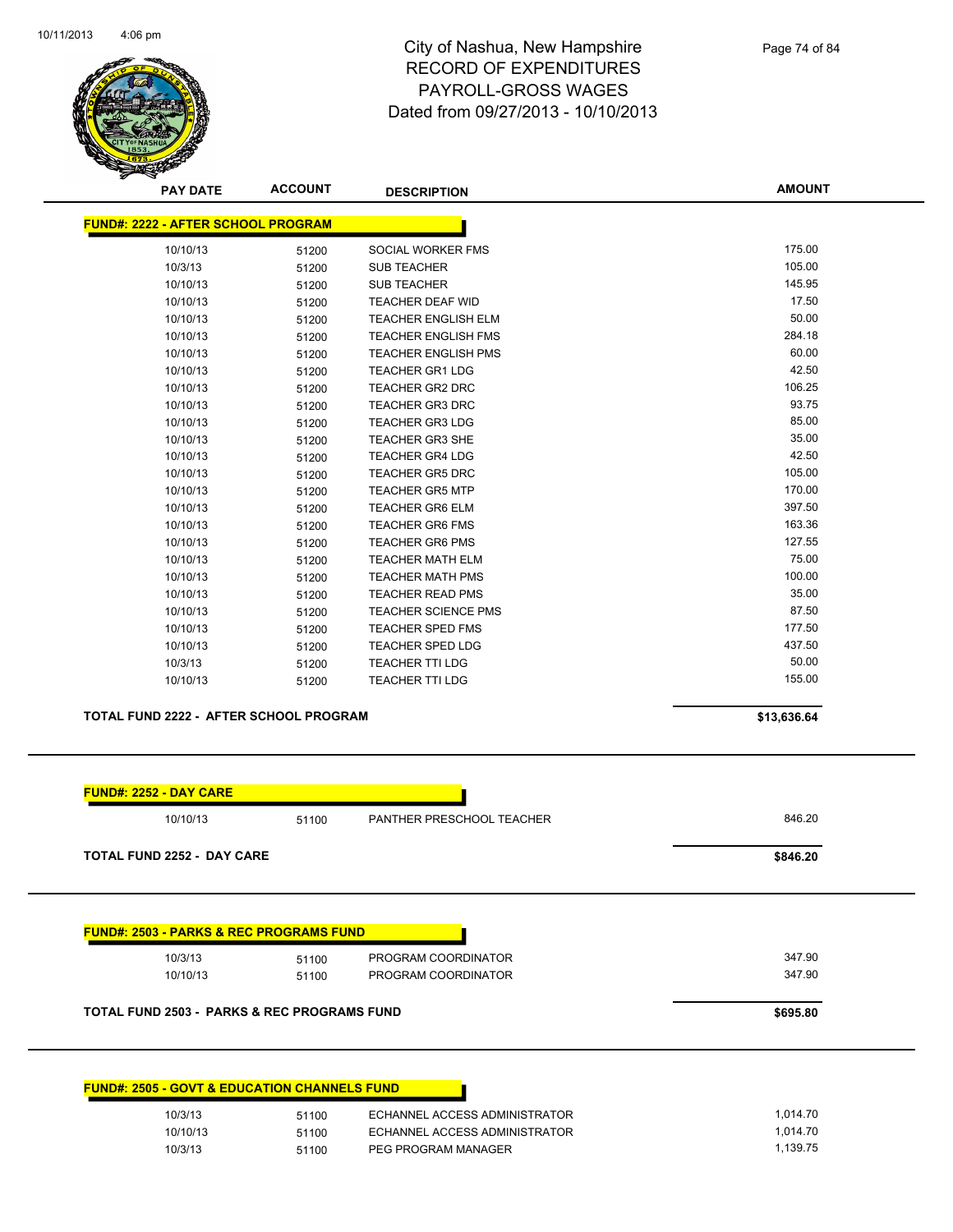|                                                                                                                                                                                                                |                | City of Nashua, New Hampshire<br><b>RECORD OF EXPENDITURES</b><br>PAYROLL-GROSS WAGES<br>Dated from 09/27/2013 - 10/10/2013 | Page 75 of 84    |
|----------------------------------------------------------------------------------------------------------------------------------------------------------------------------------------------------------------|----------------|-----------------------------------------------------------------------------------------------------------------------------|------------------|
| <b>PAY DATE</b>                                                                                                                                                                                                | <b>ACCOUNT</b> | <b>DESCRIPTION</b>                                                                                                          | <b>AMOUNT</b>    |
| <b>FUND#: 2505 - GOVT &amp; EDUCATION CHANNELS FUND</b>                                                                                                                                                        |                |                                                                                                                             |                  |
| 10/10/13                                                                                                                                                                                                       | 51100          | PEG PROGRAM MANAGER                                                                                                         | 1,139.75         |
| <b>TOTAL FUND 2505 - GOVT &amp; EDUCATION CHANNELS FUND</b>                                                                                                                                                    |                |                                                                                                                             | \$4,308.90       |
| <b>FUND#: 3050 - POLICE GRANTS FUND</b>                                                                                                                                                                        |                |                                                                                                                             |                  |
| 10/3/13                                                                                                                                                                                                        | 51100          | DOMESTIC VIOLENCE ADVOCATE                                                                                                  | 717.45           |
| 10/10/13                                                                                                                                                                                                       | 51100          | DOMESTIC VIOLENCE ADVOCATE                                                                                                  | 717.45           |
| 10/10/13                                                                                                                                                                                                       | 51100          | PATROLMAN ALL RANKS                                                                                                         | 1,165.00         |
| 9/26/13                                                                                                                                                                                                        | 51300          | OVERTIME-REGULAR                                                                                                            | 187.60           |
| 10/3/13                                                                                                                                                                                                        | 51300          | <b>OVERTIME-REGULAR</b>                                                                                                     | 313.93           |
| 10/10/13                                                                                                                                                                                                       | 51300          | OVERTIME-REGULAR                                                                                                            | 185.40           |
| <b>TOTAL FUND 3050 - POLICE GRANTS FUND</b>                                                                                                                                                                    |                |                                                                                                                             | \$3,286.83       |
|                                                                                                                                                                                                                |                |                                                                                                                             |                  |
| 10/3/13                                                                                                                                                                                                        | 51100          | <b>EPIDEMIOLOGIST</b>                                                                                                       | 1,302.66         |
| <b>FUND#: 3068 - COMMUNITY SERVICES GRANTS</b><br>10/10/13                                                                                                                                                     | 51100          | <b>EPIDEMIOLOGIST</b>                                                                                                       | 1,302.65         |
| 10/3/13                                                                                                                                                                                                        | 51100          | INTAKE SPECIALIST PROGRAM ASST                                                                                              | 366.50           |
| 10/10/13                                                                                                                                                                                                       | 51100          | INTAKE SPECIALIST PROGRAM ASST                                                                                              | 366.50           |
| 10/3/13                                                                                                                                                                                                        | 51100          | PROGRAM ASSISTANT                                                                                                           | 839.65           |
| 10/10/13                                                                                                                                                                                                       | 51100          | PROGRAM ASSISTANT                                                                                                           | 839.65           |
| 10/3/13                                                                                                                                                                                                        | 51100          | PUB HEALTH NURSE                                                                                                            | 132.25           |
| 10/10/13                                                                                                                                                                                                       | 51100          | PUB HEALTH NURSE                                                                                                            | 132.25           |
| 10/3/13                                                                                                                                                                                                        | 55118          | TELEPHONE-CELLULAR                                                                                                          | 1,117.44         |
| 10/10/13                                                                                                                                                                                                       | 55118          | TELEPHONE-CELLULAR                                                                                                          | 1,117.45         |
|                                                                                                                                                                                                                |                |                                                                                                                             | \$7,517.00       |
|                                                                                                                                                                                                                |                |                                                                                                                             |                  |
| 10/3/13                                                                                                                                                                                                        |                | PUB HEALTH NURSE                                                                                                            | 885.15           |
| 10/10/13                                                                                                                                                                                                       | 51100<br>51100 | PUB HEALTH NURSE                                                                                                            | 885.15           |
|                                                                                                                                                                                                                |                |                                                                                                                             | \$1,770.30       |
|                                                                                                                                                                                                                |                |                                                                                                                             |                  |
| <b>TOTAL FUND 3068 - COMMUNITY SERVICES GRANTS</b><br><b>FUND#: 3070 - COMMUNITY HEALTH GRANTS FUND</b><br>TOTAL FUND 3070 - COMMUNITY HEALTH GRANTS FUND<br><b>FUND#: 3080 - COMMUNITY DEVELOPMENT GRANTS</b> |                |                                                                                                                             |                  |
| 10/3/13                                                                                                                                                                                                        | 51100          | OED PROGRAM COORDINATOR                                                                                                     | 154.00<br>154.00 |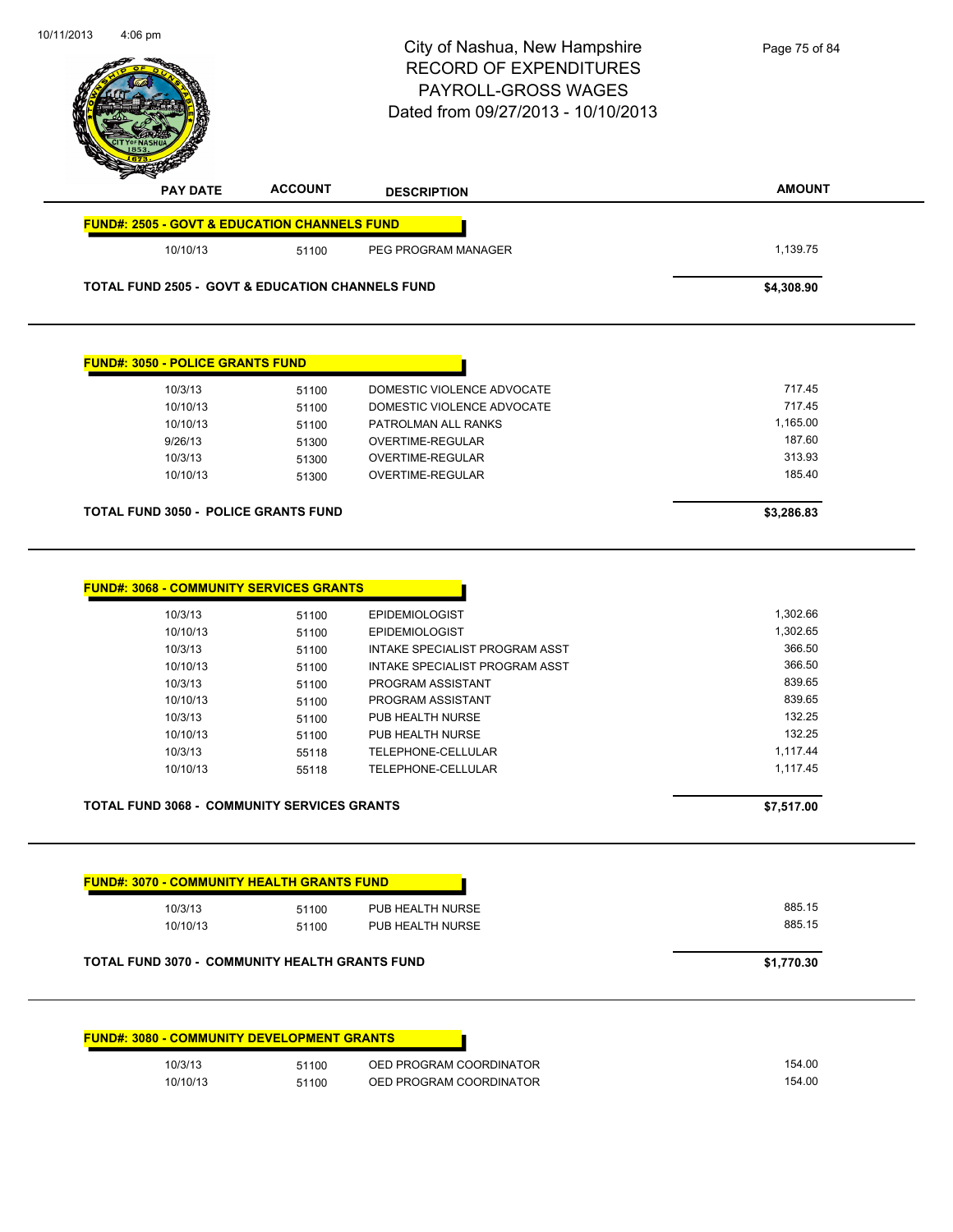

| 10/3/13  | 51100 | <b>GRANT MGMT SPECIALIST</b>       | 961.60   |
|----------|-------|------------------------------------|----------|
| 10/10/13 | 51100 | <b>GRANT MGMT SPECIALIST</b>       | 961.60   |
| 10/3/13  | 51100 | INTAKE SPECIALIST PROGRAM ASST     | 549.71   |
| 10/10/13 | 51100 | INTAKE SPECIALIST PROGRAM ASST     | 549.70   |
| 10/3/13  | 51100 | <b>MANAGER URBAN PROGRAMS</b>      | 1,408.20 |
| 10/10/13 | 51100 | <b>MANAGER URBAN PROGRAMS</b>      | 1,408.20 |
| 10/3/13  | 51100 | PROGRAM COORDINATOR LP&HH          | 1,073.90 |
| 10/10/13 | 51100 | PROGRAM COORDINATOR LP&HH          | 1,073.90 |
| 10/3/13  | 51100 | PROJECT ADMINISTRATOR              | 1,162.45 |
| 10/10/13 | 51100 | PROJECT ADMINISTRATOR              | 1,162.45 |
| 10/3/13  | 51100 | PROJECT ADMINISTRATOR LP&HH        | 1,000.40 |
| 10/10/13 | 51100 | PROJECT ADMINISTRATOR LP&HH        | 1,000.40 |
| 10/3/13  | 51200 | <b>CODE ENFORCEMENT OFFICER II</b> | 559.67   |
| 10/10/13 | 51200 | CODE ENFORCEMENT OFFICER II        | 559.67   |

**TOTAL FUND 3090 - URBAN PROGRAM GRANTS \$13,431.85** 

### **FUND#: 3120 - TRANSIT GRANTS** 10/3/13 51100 OED PROGRAM COORDINATOR 154.00 10/10/13 51100 OED PROGRAM COORDINATOR 154.00 10/3/13 51100 TRANSIT FINANCE COORDINATOR 1,139.65 10/10/13 51100 TRANSIT FINANCE COORDINATOR 1,139.65 10/3/13 51100 TRANSIT FLEET FACILITIES SUPV 961.60 10/10/13 51100 TRANSIT FLEET FACILITIES SUPV 961.60 10/3/13 51100 TRANSIT MECHANICS 1,744.00 10/10/13 51100 TRANSIT MECHANICS 1,744.00 10/3/13 51100 TRANSIT OPER MKTG SUPV 985.15 10/10/13 51100 TRANSIT OPER MKTG SUPV 985.15 10/3/13 51100 TRANSIT OPERATIONS COORDINATOR 863.35 10/10/13 51100 TRANSIT OPERATIONS COORDINATOR 863.35 10/3/13 51100 TRANSIT UTILITY SERVICE WORKER 643.65 10/10/13 51100 TRANSIT UTILITY SERVICE WORKER 643.65 10/3/13 51100 TRANSPORTATION DEPT MANAGER 1,460.55 10/10/13 51100 TRANSPORTATION DEPT MANAGER 1,460.55 10/3/13 51300 OVERTIME-REGULAR 214.19 10/10/13 51300 OVERTIME-REGULAR 310.93

#### **TOTAL FUND 3120 - TRANSIT GRANTS \$16,429.02**

| <b>FUND#: 3800 - SCHOOL GRANTS FUND</b> |       |                                |          |
|-----------------------------------------|-------|--------------------------------|----------|
| 10/10/13                                | 51100 | 21 CENTURY ELEM MFAM RES COORD | 2,782.65 |
| 10/10/13                                | 51100 | 21 CENTURY MIDL FAM RES COORD  | 2.047.35 |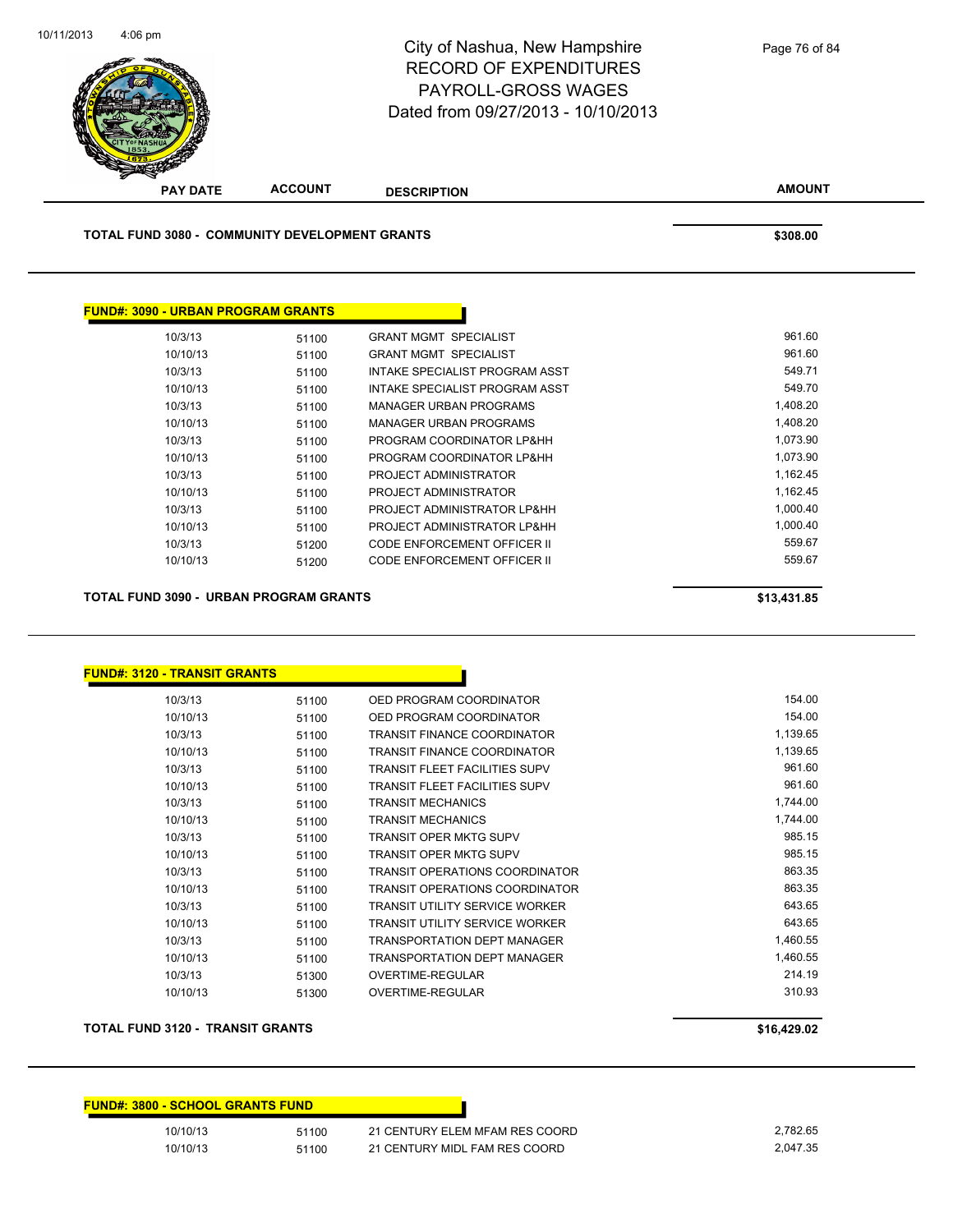

| <b>PAY DATE</b>                         | <b>ACCOUNT</b> | <b>DESCRIPTION</b>             | <b>AMOUNT</b> |
|-----------------------------------------|----------------|--------------------------------|---------------|
| <b>FUND#: 3800 - SCHOOL GRANTS FUND</b> |                |                                |               |
| 10/10/13                                |                | ASSISTANT PRINCIPAL BRO        | 1,403.90      |
| 10/10/13                                | 51100<br>51100 | ASSISTANT PRINCIPAL MDE        | 1,381.30      |
| 10/10/13                                |                | AYP FACILITATOR DRC            | 1,354.39      |
| 10/10/13                                | 51100          | AYP FACILITATOR LDG            | 3,314.00      |
| 10/3/13                                 | 51100          | <b>CLERICAL 21 CENTURY</b>     | 712.90        |
| 10/10/13                                | 51100          | <b>CLERICAL 21 CENTURY</b>     | 712.90        |
| 10/10/13                                | 51100          | DIRECTOR TITLE 1               | 3,153.80      |
| 9/12/13                                 | 51100          | <b>GUIDANCE COUNSELOR NHS</b>  | (275.00)      |
|                                         | 51100          | JOB DEVELOPER SPED NHS         | 1,911.90      |
| 10/10/13<br>9/12/13                     | 51100          | LIBRARIAN NHN                  | (137.50)      |
| 9/12/13                                 | 51100          |                                | (275.00)      |
|                                         | 51100          | <b>LIBRARIAN NHS</b>           | 1,494.60      |
| 10/10/13                                | 51100          | OFFICE MANAGER TITLE 1         | 70.00         |
| 10/10/13                                | 51100          | PARA ELL LDG                   | 532.20        |
| 10/3/13                                 | 51100          | PARA TTI AMH                   | 547.63        |
| 10/10/13                                | 51100          | PARA TTI AMH                   | 868.85        |
| 10/3/13                                 | 51100          | PARA TTI DRC                   | 888.72        |
| 10/10/13                                | 51100          | PARA TTI DRC                   |               |
| 10/3/13                                 | 51100          | PARA TTI LDG                   | 2,097.71      |
| 10/10/13                                | 51100          | PARA TTI LDG                   | 1,665.73      |
| 10/3/13                                 | 51100          | PARA TTI NURSERY               | 717.55        |
| 10/10/13                                | 51100          | PARA TTI NURSERY               | 717.55        |
| 10/10/13                                | 51100          | SYSTEMS ADMIN SCH YEAR         | 1,684.48      |
| 9/12/13                                 | 51100          | <b>TEACHER ART NHS</b>         | (550.00)      |
| 9/12/13                                 | 51100          | TEACHER BIO TEC NHN            | (275.00)      |
| 9/12/13                                 | 51100          | <b>TEACHER BUSINESS NHN</b>    | (275.00)      |
| 9/12/13                                 | 51100          | <b>TEACHER COMPUTER NHN</b>    | (275.00)      |
| 9/12/13                                 | 51100          | TEACHER COMPUTER NHS           | (512.50)      |
| 9/12/13                                 | 51100          | <b>TEACHER COSMETOLOGY NHN</b> | (275.00)      |
| 9/12/13                                 | 51100          | <b>TEACHER CULINARY NHN</b>    | (550.00)      |
| 10/10/13                                | 51100          | <b>TEACHER DWSE MDE</b>        | 1,718.30      |
| 10/10/13                                | 51100          | <b>TEACHER ELL ELM</b>         | 75.00         |
| 10/10/13                                | 51100          | <b>TEACHER ELL FMS</b>         | 50.00         |
| 10/10/13                                | 51100          | <b>TEACHER ELL LDG</b>         | 100.00        |
| 9/12/13                                 | 51100          | TEACHER ELL NHN                | (412.50)      |
| 9/12/13                                 | 51100          | <b>TEACHER ELL NHS</b>         | (137.50)      |
| 9/12/13                                 | 51100          | <b>TEACHER ENGLISH NHN</b>     | (2,475.00)    |
| 9/12/13                                 | 51100          | <b>TEACHER ENGLISH NHS</b>     | (3,237.50)    |
| 9/12/13                                 | 51100          | TEACHER FOREIGN LANG NHN       | (687.50)      |
| 9/12/13                                 | 51100          | TEACHER FOREIGN LANG NHS       | (275.00)      |
| 10/10/13                                | 51100          | <b>TEACHER GR1 LDG</b>         | 75.00         |
| 10/10/13                                | 51100          | <b>TEACHER GR6 FMS</b>         | 75.00         |
| 9/12/13                                 | 51100          | <b>TEACHER GRAPH NHS</b>       | (1,375.00)    |
| 9/12/13                                 | 51100          | TEACHER HEALTH NHN             | (275.00)      |
| 10/10/13                                | 51100          | <b>TEACHER KIND LDG</b>        | 50.00         |
| 10/10/13                                | 51100          | <b>TEACHER MATH ELM</b>        | 25.00         |
| 9/12/13                                 | 51100          | <b>TEACHER MATH NHN</b>        | (2,750.00)    |
| 9/12/13                                 | 51100          | TEACHER MATH NHS               | (1,512.50)    |
| 10/10/13                                | 51100          | <b>TEACHER PRESCHOOL WID</b>   | 1,848.00      |
| 9/12/13                                 | 51100          | <b>TEACHER READ NHN</b>        | (275.00)      |
| 9/12/13                                 | 51100          | TEACHER READ WID               | (137.50)      |
| 10/10/13                                | 51100          | <b>TEACHER SCIENCE ELM</b>     | 25.00         |
| 9/12/13                                 | 51100          | TEACHER SCIENCE NHN            | (2,337.50)    |
| 9/12/13                                 | 51100          | <b>TEACHER SCIENCE NHS</b>     | (3,437.50)    |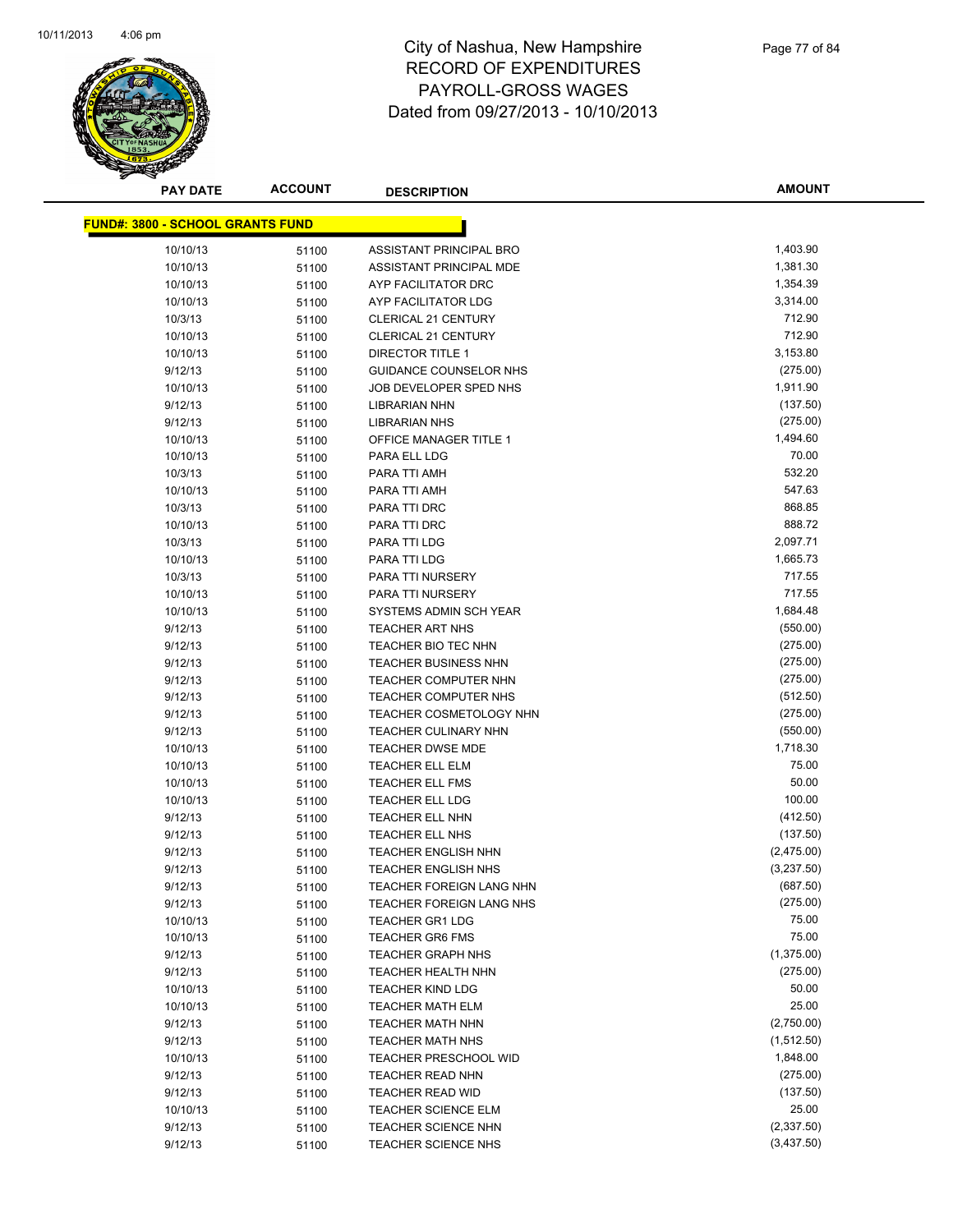

| <b>PAY DATE</b>                         | <b>ACCOUNT</b> | <b>DESCRIPTION</b>                  | <b>AMOUNT</b> |
|-----------------------------------------|----------------|-------------------------------------|---------------|
| <b>FUND#: 3800 - SCHOOL GRANTS FUND</b> |                |                                     |               |
|                                         |                |                                     |               |
| 9/12/13                                 | 51100          | TEACHER SOCIAL STUDIES NHN          | (2,750.00)    |
| 9/12/13                                 | 51100          | TEACHER SOCIAL STUDIES NHS          | (2,612.50)    |
| 9/12/13                                 | 51100          | <b>TEACHER SPED NHN</b>             | (825.00)      |
| 9/12/13                                 | 51100          | TEACHER SPED NHS                    | (1,375.00)    |
| 10/10/13                                | 51100          | TEACHER SPED NHS                    | 11,536.70     |
| 10/10/13                                | 51100          | <b>TEACHER TEAM FACILITATOR MTP</b> | 1,841.20      |
| 10/10/13                                | 51100          | TEACHER TEAM FACILITATOR NHS        | 1,229.00      |
| 9/12/13                                 | 51100          | <b>TEACHER TECHED NHS</b>           | (275.00)      |
| 10/3/13                                 | 51200          | 21ST CENTURY INSTRUCTOR             | 75.00         |
| 10/10/13                                | 51200          | 21ST CENTURY INSTRUCTOR             | 150.00        |
| 10/10/13                                | 51200          | ADULT ED DIPOLMA INST               | 537.50        |
| 10/10/13                                | 51200          | ADULT ED DIPOLMA TEACHER            | 300.00        |
| 10/3/13                                 | 51200          | ADULT ED ENRICHMENT INST            | 175.00        |
| 10/10/13                                | 51200          | ADULT ED ENRICHMENT INST            | 100.00        |
| 10/3/13                                 | 51200          | ADULT ED INSTRUCTOR                 | 300.00        |
| 10/10/13                                | 51200          | ADULT ED INSTRUCTOR                 | 300.00        |
| 10/3/13                                 | 51200          | ELL OUTREACH WORKER HOURLY          | 600.00        |
| 10/10/13                                | 51200          | ELL OUTREACH WORKER HOURLY          | 600.00        |
| 10/3/13                                 | 51200          | ELL TUTOR                           | 400.00        |
| 10/10/13                                | 51200          | <b>ELL TUTOR</b>                    | 400.00        |
| 10/3/13                                 | 51200          | <b>FAMILY LIAISON</b>               | 675.00        |
| 10/10/13                                | 51200          | <b>FAMILY LIAISON</b>               | 825.00        |
| 10/10/13                                | 51200          | FOCUS MONITORING DATA ANALYST       | 563.60        |
| 10/3/13                                 | 51200          | HOME SCHOOL CORD TTI                | 3,113.82      |
| 10/10/13                                | 51200          | HOME SCHOOL CORD TTI                | 3,108.06      |
| 10/3/13                                 | 51200          | <b>INTERPRETER</b>                  | 87.50         |
| 10/10/13                                | 51200          | <b>INTERPRETER</b>                  | 1,500.00      |
| 10/10/13                                | 51200          | LIBRARIAN NHN                       | 100.00        |
| 10/10/13                                | 51200          | <b>LIBRARIAN NHS</b>                | 75.00         |
| 10/10/13                                | 51200          | PARA DW SPEC ED NHN                 | 150.00        |
| 10/3/13                                 | 51200          | PARA ELL ELM                        | 17.50         |
| 10/10/13                                | 51200          | PARA ELL ELM                        | 35.00         |
| 10/10/13                                | 51200          | PARA ELL LDG                        | 70.00         |
| 10/3/13                                 | 51200          | <b>SUB TEACHER</b>                  | 75.00         |
| 10/10/13                                | 51200          | <b>TEACHER BUSINESS NHN</b>         | 75.00         |
| 10/10/13                                | 51200          | <b>TEACHER ELL AMH</b>              | 25.00         |
| 10/10/13                                | 51200          | <b>TEACHER ELL ELM</b>              | 150.00        |
| 10/10/13                                | 51200          | <b>TEACHER ELL FMS</b>              | 125.00        |
| 10/10/13                                | 51200          | TEACHER ELL LDG                     | 100.00        |
| 10/10/13                                | 51200          | <b>TEACHER ELL PMS</b>              | 62.50         |
| 10/10/13                                | 51200          | <b>TEACHER GR1 LDG</b>              | 75.00         |
| 10/10/13                                | 51200          | <b>TEACHER GR2 AMH</b>              | 50.00         |
| 10/10/13                                | 51200          | <b>TEACHER GR6 FMS</b>              | 150.00        |
| 10/10/13                                | 51200          | <b>TEACHER KIND DRC</b>             | 1,650.70      |
| 10/10/13                                | 51200          | <b>TEACHER KIND LDG</b>             | 50.00         |
| 10/10/13                                | 51200          | <b>TEACHER MATH ELM</b>             | 50.00         |
| 10/10/13                                | 51200          | <b>TEACHER MATH NHN</b>             | 150.00        |
| 10/10/13                                | 51200          | <b>TEACHER MATH NHS</b>             | 300.00        |
| 10/10/13                                | 51200          | TEACHER SCIENCE ELM                 | 350.00        |
| 10/10/13                                | 51200          | <b>TEACHER SCIENCE NHN</b>          | 525.00        |
| 10/10/13                                | 51200          | TEACHER SOCIAL STUDIES NHN          | 450.00        |
| 10/10/13                                | 51200          | TEACHER SOCIAL STUDIES NHS          | 325.00        |
| 10/10/13                                | 51200          | TEACHER SOCIAL STUDIES PMS          | 150.00        |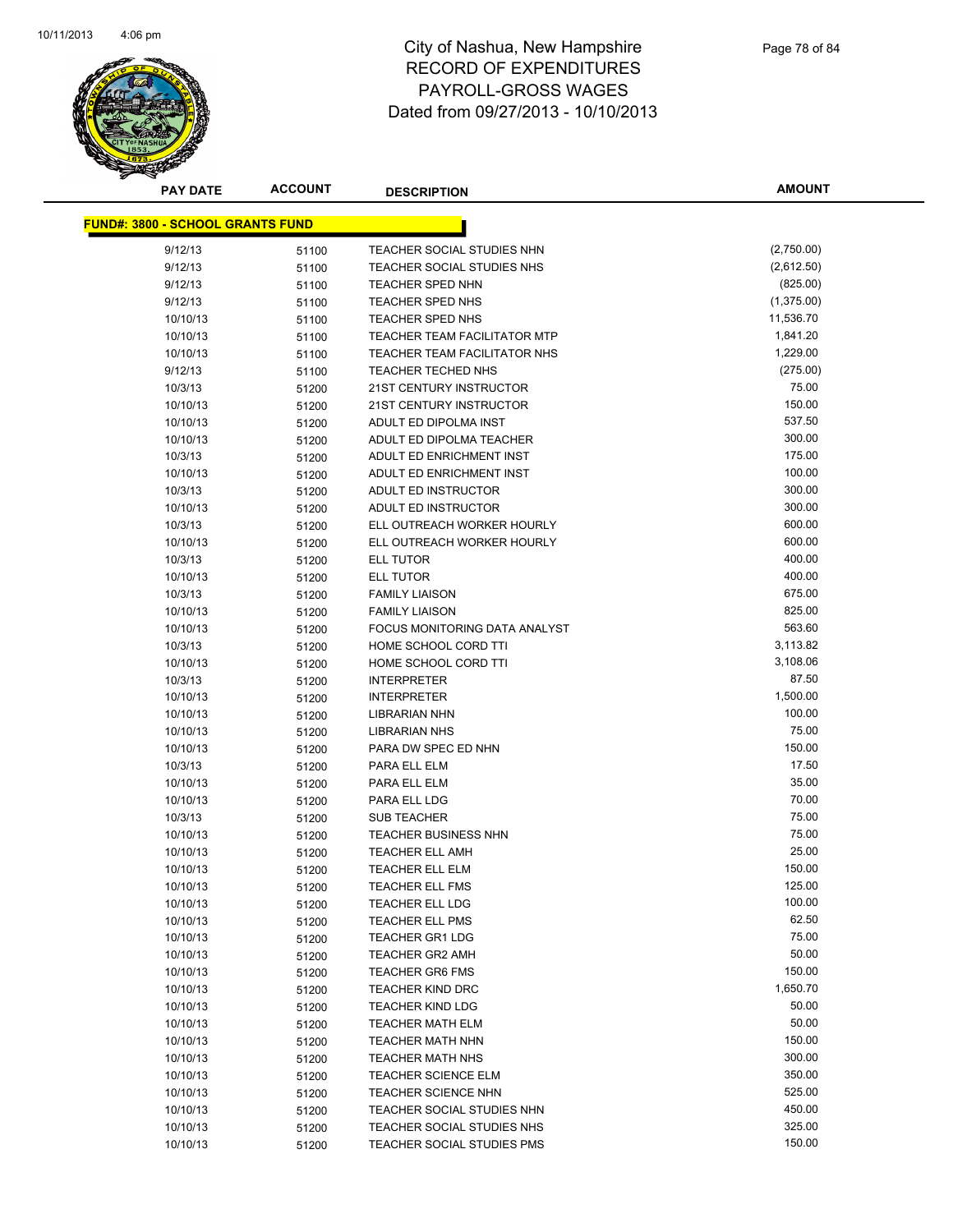

Page 79 of 84

| <b>PAY DATE</b>                                   | <b>ACCOUNT</b> | <b>DESCRIPTION</b>                     | <b>AMOUNT</b> |
|---------------------------------------------------|----------------|----------------------------------------|---------------|
| <b>FUND#: 3800 - SCHOOL GRANTS FUND</b>           |                |                                        |               |
| 10/10/13                                          | 51200          | TEACHER SPED NHS                       | 250.00        |
| 10/10/13                                          | 51200          | <b>TEACHER TTI AMH</b>                 | 6,860.34      |
| 10/10/13                                          | 51200          | <b>TEACHER TTI FES</b>                 | 14,253.80     |
| 10/10/13                                          | 51200          | <b>TEACHER TTI LDG</b>                 | 9,072.40      |
| 10/10/13                                          | 51200          | <b>TEACHER TTI MTP</b>                 | 4,593.16      |
| 10/10/13                                          | 51200          | <b>TEACHER TTI NURSERY</b>             | 4,397.40      |
| 10/10/13                                          | 51200          | <b>TEACHER TTIDRC</b>                  | 8,380.80      |
| 8/15/13                                           | 51650          | ADDITIONAL HOURS                       | (7,200.00)    |
| 8/29/13                                           | 51650          | ADDITIONAL HOURS                       | (600.00)      |
| 10/10/13                                          | 51650          | <b>ADDITIONAL HOURS</b>                | 2,043.75      |
| 7/3/13                                            | 51700          | <b>STIPENDS</b>                        | 1,750.00      |
| 8/15/13                                           | 51700          | <b>STIPENDS</b>                        | 7,200.00      |
| 8/29/13                                           | 51700          | <b>STIPENDS</b>                        | 600.00        |
| 9/12/13                                           | 51700          | <b>STIPENDS</b>                        | 30,562.49     |
| 10/10/13                                          | 51700          | <b>STIPENDS</b>                        | 350.00        |
| 10/10/13                                          | 51750          | <b>RETIREMENT &amp; SEPARATION PAY</b> | 2,056.60      |
| <b>TOTAL FUND 3800 - SCHOOL GRANTS FUND</b>       |                |                                        | \$121,862.73  |
| <b>FUND#: 3810 - FOOD SERVICE GRANTS FUND</b>     |                |                                        |               |
| 10/3/13                                           |                | OVERTIME-REGULAR                       | 716.66        |
|                                                   | 51300          |                                        | 1,459.38      |
| 10/10/13                                          | 51300          | OVERTIME-REGULAR                       |               |
| <b>TOTAL FUND 3810 - FOOD SERVICE GRANTS FUND</b> |                |                                        | \$2,176.04    |
|                                                   |                |                                        |               |

| 10/3/13  | 51100 | PARKING ENFORCEMENT SPEC          | 3,055.61 |
|----------|-------|-----------------------------------|----------|
| 10/10/13 | 51100 | PARKING ENFORCEMENT SPEC          | 3.055.61 |
| 10/3/13  | 51100 | PV/MV COORDINATOR                 | 844.05   |
| 10/10/13 | 51100 | PV/MV COORDINATOR                 | 844.04   |
| 10/3/13  | 51100 | RESOURCE COORDINATOR              | 113.10   |
| 10/10/13 | 51100 | RESOURCE COORDINATOR              | 113.10   |
| 10/3/13  | 51100 | <b>VEHICLE REGISTRATION CLERK</b> | 843.50   |
| 10/10/13 | 51100 | <b>VEHICLE REGISTRATION CLERK</b> | 843.50   |
| 10/3/13  | 51300 | OVERTIME-REGULAR                  | 13.52    |
| 10/10/13 | 51300 | OVERTIME-REGULAR                  | 443.34   |

### **TOTAL FUND 4005 - TRAFFIC VIOLATIONS FUND \$10,169.37**

| <b>FUND#: 4010 - MOTOR VEHICLE ADMIN FUND</b> |       |                                   |
|-----------------------------------------------|-------|-----------------------------------|
| 10/3/13                                       | 51100 | <b>VEHICLE REGISTRATION CLERK</b> |
| 10/10/13                                      | 51100 | <b>VEHICLE REGISTRATION CLERK</b> |
| 10/3/13                                       | 51200 | <b>VEHICLE REGISTRATION CLERK</b> |
| 10/10/13                                      | 51200 | <b>VEHICLE REGISTRATION CLERK</b> |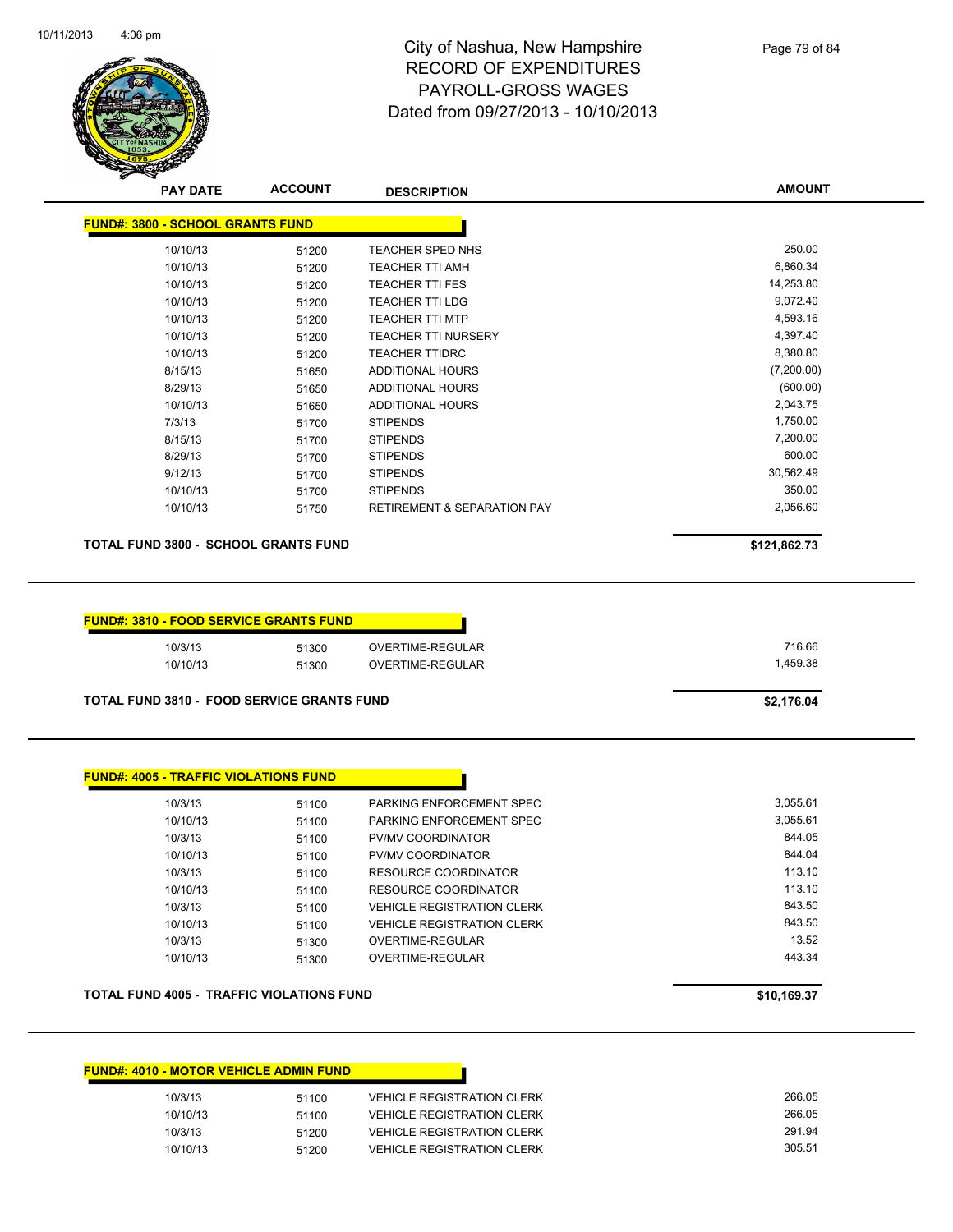|                                                   |                | City of Nashua, New Hampshire<br><b>RECORD OF EXPENDITURES</b><br>PAYROLL-GROSS WAGES<br>Dated from 09/27/2013 - 10/10/2013 | Page 80 of 84          |
|---------------------------------------------------|----------------|-----------------------------------------------------------------------------------------------------------------------------|------------------------|
| <b>PAY DATE</b>                                   | <b>ACCOUNT</b> | <b>DESCRIPTION</b>                                                                                                          | <b>AMOUNT</b>          |
| <b>FUND#: 4010 - MOTOR VEHICLE ADMIN FUND</b>     |                |                                                                                                                             |                        |
| 10/3/13<br>10/10/13                               | 51300<br>51300 | OVERTIME-REGULAR<br>OVERTIME-REGULAR                                                                                        | 10.95<br>8.26          |
| <b>TOTAL FUND 4010 - MOTOR VEHICLE ADMIN FUND</b> |                |                                                                                                                             | \$1,148.76             |
| <b>FUND#: 4030 - POLICE SPECIAL DETAILS</b>       |                |                                                                                                                             |                        |
| 10/3/13                                           | 51200          | <b>OUTSIDE DETAIL SPEC PT</b>                                                                                               | 588.28                 |
| 10/10/13                                          | 51200          | <b>OUTSIDE DETAIL SPEC PT</b>                                                                                               | 588.28                 |
| 10/3/13<br>10/10/13                               | 51712<br>51712 | SPECIAL DETAIL<br><b>SPECIAL DETAIL</b>                                                                                     | 18,037.45<br>17,642.47 |
| <b>TOTAL FUND 4030 - POLICE SPECIAL DETAILS</b>   |                |                                                                                                                             | \$36,856.48            |
| <b>FUND#: 4035 - POLICE OT BILLING</b><br>10/3/13 | 51300          | OVERTIME-REGULAR                                                                                                            | 1,484.16               |
| TOTAL FUND 4035 - POLICE OT BILLING               |                |                                                                                                                             | \$1,484.16             |
| <b>FUND#: 4065 - FIRE WATCHGUARDS FUND</b>        |                |                                                                                                                             |                        |
| 10/3/13                                           | 51712          | <b>SPECIAL DETAIL</b>                                                                                                       | 386.10                 |
| <b>TOTAL FUND 4065 - FIRE WATCHGUARDS FUND</b>    |                |                                                                                                                             | \$386.10               |
| <b>FUND#: 4600 - ECONOMIC DEVELOPMENT RLF</b>     |                |                                                                                                                             |                        |
| 10/3/13                                           | 51100          | OED PROGRAM COORDINATOR                                                                                                     | 76.95                  |
| 10/10/13                                          | 51100          | OED PROGRAM COORDINATOR                                                                                                     | 76.94                  |
| <b>TOTAL FUND 4600 - ECONOMIC DEVELOPMENT RLF</b> |                |                                                                                                                             | \$153.89               |

| 10/3/13<br>51300  | OVERTIME-REGULAR           |
|-------------------|----------------------------|
| 10/10/13<br>51300 | OVERTIME-REGULAR           |
| 10/3/13<br>51400  | <b>WAGES TEMP-SEASONAL</b> |
| 10/10/13<br>51400 | <b>WAGES TEMP-SEASONAL</b> |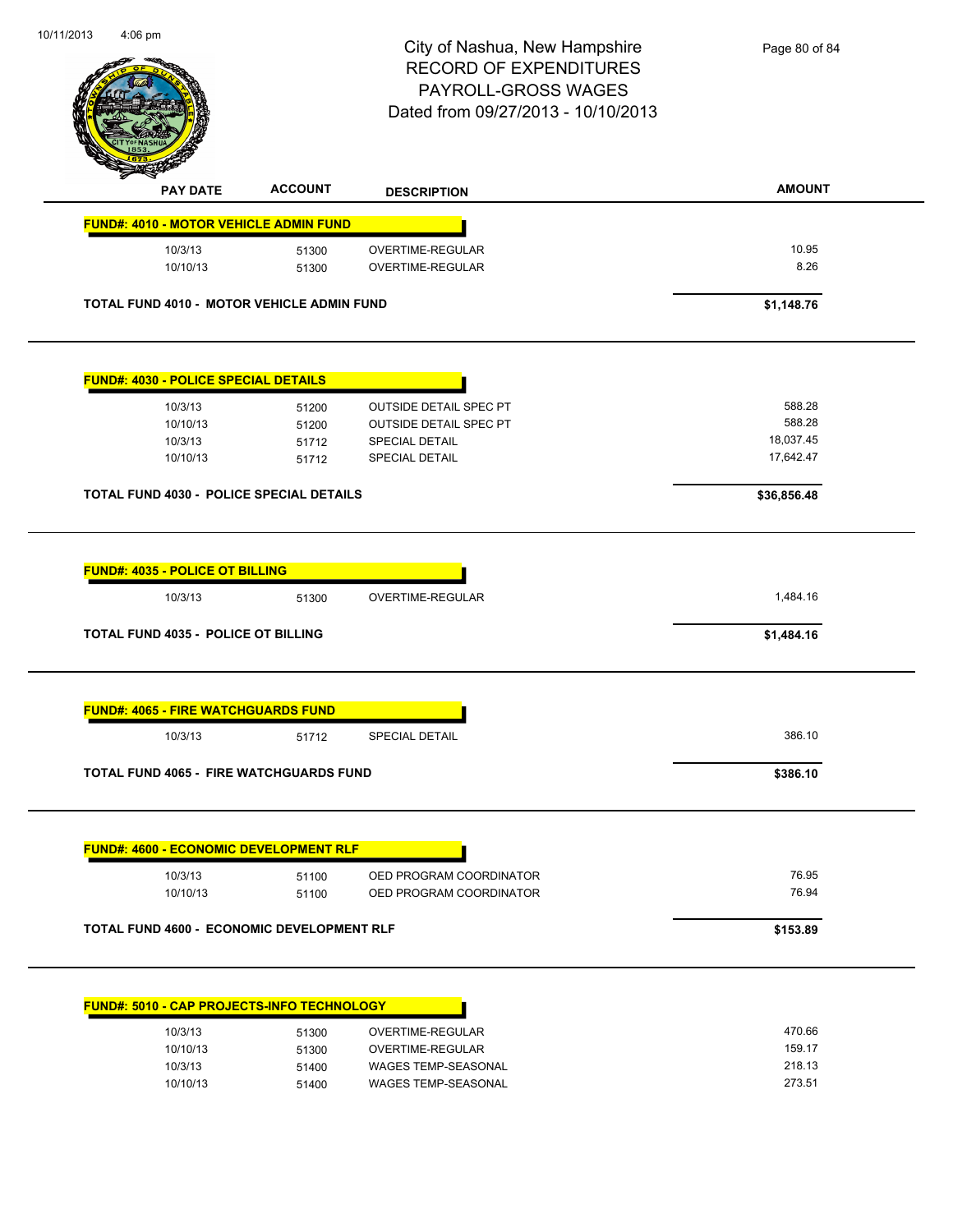

**AMOUNT PAY DATE ACCOUNT DESCRIPTION TOTAL FUND 5010 - CAP PROJECTS-INFO TECHNOLOGY \$1,121.47 FUND#: 6000 - SOLID WASTE FUND**

| 10/3/13  | 51100 | ACCOUNTING COMPLIANCE MGR            | 153.40   |
|----------|-------|--------------------------------------|----------|
| 10/10/13 | 51100 | ACCOUNTING COMPLIANCE MGR            | 153.40   |
| 10/3/13  | 51100 | ADMINISTRATIVE ASSISTANT I           | 632.00   |
| 10/10/13 | 51100 | ADMINISTRATIVE ASSISTANT I           | 632.00   |
| 10/3/13  | 51100 | ADMINISTRATIVE ASSISTANT II          | 662.77   |
| 10/10/13 | 51100 | ADMINISTRATIVE ASSISTANT II          | 665.59   |
| 10/3/13  | 51100 | AUTOMATIC COLLECTION EQUIP OPR       | 3,636.81 |
| 10/10/13 | 51100 | AUTOMATIC COLLECTION EQUIP OPR       | 3,636.80 |
| 10/3/13  | 51100 | <b>CITY ENGINEER</b>                 | 298.00   |
| 10/10/13 | 51100 | <b>CITY ENGINEER</b>                 | 298.00   |
| 10/3/13  | 51100 | <b>COLLECTION EQUIP OPR</b>          | 8,649.20 |
| 10/10/13 | 51100 | <b>COLLECTION EQUIP OPR</b>          | 8,635.67 |
| 10/3/13  | 51100 | <b>COLLECTION EQUIP OPR LANDFILL</b> | 900.80   |
| 10/10/13 | 51100 | <b>COLLECTION EQUIP OPR LANDFILL</b> | 900.80   |
| 10/3/13  | 51100 | DEP TREASURER TAX COLLECTOR          | 230.60   |
| 10/10/13 | 51100 | DEP TREASURER TAX COLLECTOR          | 230.60   |
| 10/3/13  | 51100 | DEPUTY MANAGER OF ENGINEERING        | 74.50    |
| 10/10/13 | 51100 | DEPUTY MANAGER OF ENGINEERING        | 74.50    |
| 10/3/13  | 51100 | DIRECTOR PUBLIC WORKS                | 205.85   |
| 10/10/13 | 51100 | <b>DIRECTOR PUBLIC WORKS</b>         | 205.85   |
| 10/3/13  | 51100 | DIVISION OPERATIONS MANAGER          | 171.55   |
| 10/10/13 | 51100 | <b>DIVISION OPERATIONS MANAGER</b>   | 171.55   |
| 10/3/13  | 51100 | DPW BILLING ACCOUNTANT               | 438.30   |
| 10/10/13 | 51100 | DPW BILLING ACCOUNTANT               | 438.30   |
| 10/3/13  | 51100 | DPW COLLECTIONS SPEC III             | 364.60   |
| 10/10/13 | 51100 | DPW COLLECTIONS SPEC III             | 364.60   |
| 10/3/13  | 51100 | DPW CONTRACT ADMINISTRATOR           | 108.35   |
| 10/10/13 | 51100 | DPW CONTRACT ADMINISTRATOR           | 108.32   |
| 10/3/13  | 51100 | <b>ENVIRONMENTAL ENGINEER</b>        | 1,255.85 |
| 10/10/13 | 51100 | <b>ENVIRONMENTAL ENGINEER</b>        | 1,255.85 |
| 10/3/13  | 51100 | <b>EQUIPMENT OPR LANDFILL</b>        | 3,652.80 |
| 10/10/13 | 51100 | <b>EQUIPMENT OPR LANDFILL</b>        | 3,650.97 |
| 10/3/13  | 51100 | <b>EXECUTIVE ADMINISTRATOR</b>       | 144.24   |
| 10/10/13 | 51100 | <b>EXECUTIVE ADMINISTRATOR</b>       | 144.22   |
| 10/3/13  | 51100 | FINANCE AND ADMIN MANAGER            | 372.35   |
| 10/10/13 | 51100 | FINANCE AND ADMIN MANAGER            | 372.35   |
| 10/3/13  | 51100 | LICENSED SCALE OPERATOR              | 680.10   |
| 10/10/13 | 51100 | LICENSED SCALE OPERATOR              | 680.10   |
| 10/3/13  | 51100 | <b>RECYCLING COORDINATOR</b>         | 1,061.70 |
| 10/10/13 | 51100 | <b>RECYCLING COORDINATOR</b>         | 1,061.70 |
| 10/3/13  | 51100 | SOLID WASTE FOREMAN                  | 2,308.30 |
| 10/10/13 | 51100 | SOLID WASTE FOREMAN                  | 2,304.55 |
| 10/3/13  | 51100 | <b>STAFF ENGINEER</b>                | 114.35   |
| 10/10/13 | 51100 | <b>STAFF ENGINEER</b>                | 114.35   |
| 10/3/13  | 51100 | SUPERINTENDENT OF SOLID WASTE        | 1,529.80 |
| 10/10/13 | 51100 | SUPERINTENDENT OF SOLID WASTE        | 1,529.80 |
| 10/3/13  | 51300 | OVERTIME-REGULAR                     | 2,942.11 |
| 10/10/13 | 51300 | OVERTIME-REGULAR                     | 1,916.33 |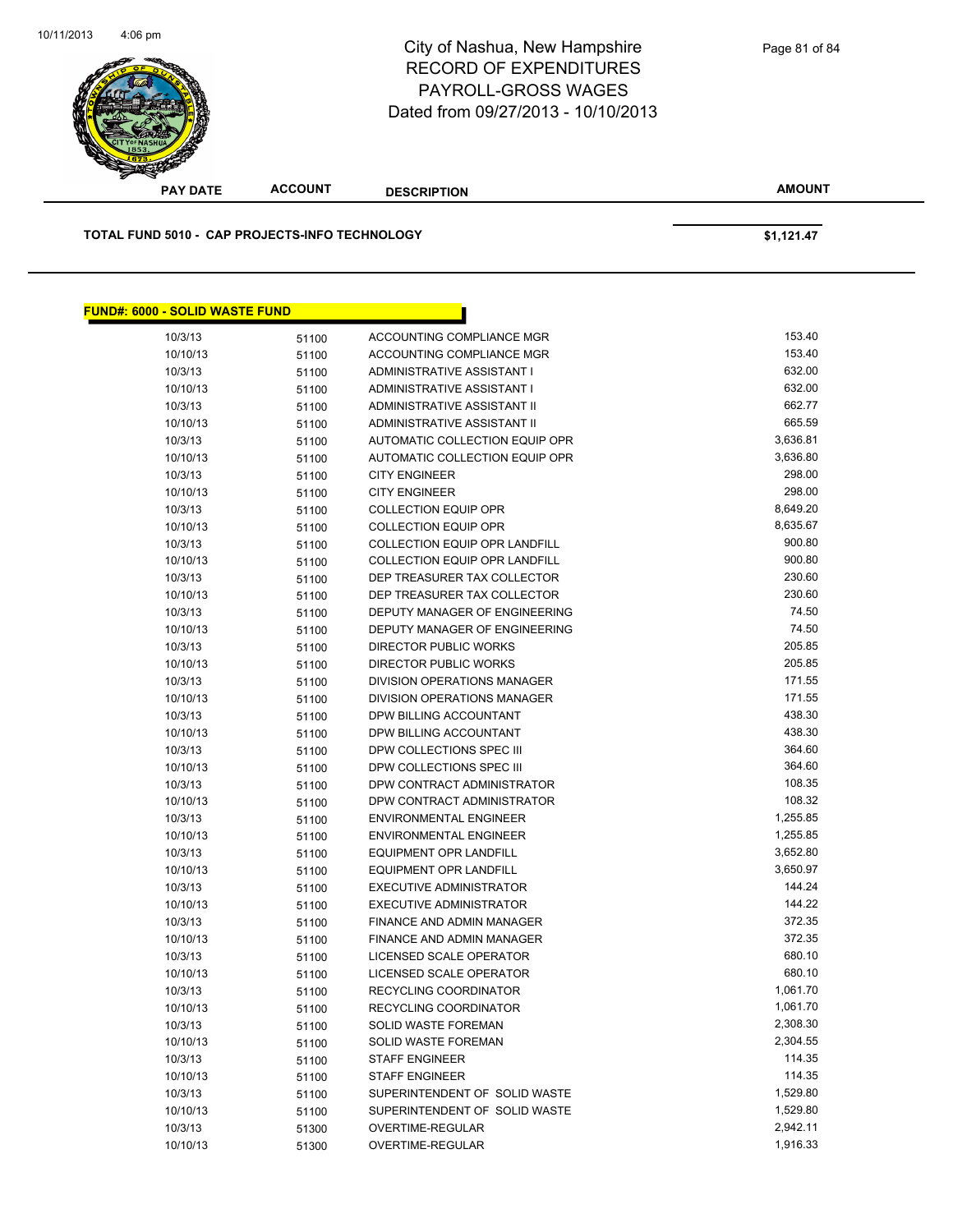

| <b>PAY DATE</b>                           | <b>ACCOUNT</b> | <b>DESCRIPTION</b>         | <b>AMOUNT</b> |
|-------------------------------------------|----------------|----------------------------|---------------|
| <b>FUND#: 6000 - SOLID WASTE FUND</b>     |                |                            |               |
| 9/26/13                                   | 51400          | <b>WAGES TEMP-SEASONAL</b> | (448.50)      |
| 10/3/13                                   | 51400          | <b>WAGES TEMP-SEASONAL</b> | 2,931.50      |
| 10/3/13                                   | 51600          | <b>LONGEVITY</b>           | 3,000.00      |
| <b>TOTAL FUND 6000 - SOLID WASTE FUND</b> |                |                            | \$65,617.53   |

# **FUND#: 6200 - WASTEWATER FUND**

| 10/3/13  | 51100 | ACCOUNTING COMPLIANCE MGR            | 306.70   |
|----------|-------|--------------------------------------|----------|
| 10/10/13 | 51100 | ACCOUNTING COMPLIANCE MGR            | 306.70   |
| 10/3/13  | 51100 | ADMINISTRATIVE ASSISTANT II          | 811.25   |
| 10/10/13 | 51100 | ADMINISTRATIVE ASSISTANT II          | 811.26   |
| 10/3/13  | 51100 | ANALYTICAL CHEMIST                   | 170.74   |
| 10/10/13 | 51100 | <b>ANALYTICAL CHEMIST</b>            | 853.70   |
| 10/3/13  | 51100 | <b>CITY ENGINEER</b>                 | 695.35   |
| 10/10/13 | 51100 | <b>CITY ENGINEER</b>                 | 695.35   |
| 10/3/13  | 51100 | <b>COLLECTION SYSTEM FOREMAN</b>     | 1,087.56 |
| 10/10/13 | 51100 | <b>COLLECTION SYSTEM FOREMAN</b>     | 1,087.56 |
| 10/3/13  | 51100 | <b>COLLECTION SYSTEMS OPERATOR</b>   | 2,781.04 |
| 10/10/13 | 51100 | <b>COLLECTION SYSTEMS OPERATOR</b>   | 2,727.60 |
| 10/3/13  | 51100 | COLLECTION SYSTEMS TECHNICIAN        | 2,305.80 |
| 10/10/13 | 51100 | COLLECTION SYSTEMS TECHNICIAN        | 1,647.00 |
| 10/3/13  | 51100 | <b>COLLECTIONS SPEC II</b>           | 791.45   |
| 10/10/13 | 51100 | <b>COLLECTIONS SPEC II</b>           | 791.45   |
| 10/3/13  | 51100 | CSO STORM WATER ENGINEER             | 1,200.51 |
| 10/10/13 | 51100 | CSO STORM WATER ENGINEER             | 1,200.50 |
| 10/3/13  | 51100 | <b>CSO TECHNICIAN INSPECTOR</b>      | 993.74   |
| 10/10/13 | 51100 | CSO TECHNICIAN INSPECTOR             | 993.75   |
| 10/3/13  | 51100 | DEP TREASURER TAX COLLECTOR          | 230.60   |
| 10/10/13 | 51100 | DEP TREASURER TAX COLLECTOR          | 230.60   |
| 10/3/13  | 51100 | DEPUTY MANAGER OF ENGINEERING        | 744.65   |
| 10/10/13 | 51100 | <b>DEPUTY MANAGER OF ENGINEERING</b> | 744.65   |
| 10/3/13  | 51100 | <b>DIRECTOR PUBLIC WORKS</b>         | 411.90   |
| 10/10/13 | 51100 | <b>DIRECTOR PUBLIC WORKS</b>         | 411.90   |
| 10/3/13  | 51100 | DIVISION OPERATIONS MANAGER          | 171.60   |
| 10/10/13 | 51100 | <b>DIVISION OPERATIONS MANAGER</b>   | 171.60   |
| 10/3/13  | 51100 | DPW BILLING ACCOUNTANT               | 438.25   |
| 10/10/13 | 51100 | DPW BILLING ACCOUNTANT               | 438.25   |
| 10/3/13  | 51100 | DPW COLLECTIONS SPEC III             | 364.60   |
| 10/10/13 | 51100 | DPW COLLECTIONS SPEC III             | 364.60   |
| 10/3/13  | 51100 | DPW CONTRACT ADMINISTRATOR           | 649.70   |
| 10/10/13 | 51100 | DPW CONTRACT ADMINISTRATOR           | 649.72   |
| 10/3/13  | 51100 | ELECTRICAL DIAGNOSTIC TECH I         | 2,079.20 |
| 10/10/13 | 51100 | ELECTRICAL DIAGNOSTIC TECH I         | 2,079.20 |
| 10/3/13  | 51100 | <b>ENGINEERING DESIGNER INSP</b>     | 228.20   |
| 10/10/13 | 51100 | <b>ENGINEERING DESIGNER INSP</b>     | 228.19   |
| 10/3/13  | 51100 | <b>EXECUTIVE ADMINISTRATOR</b>       | 144.24   |
| 10/10/13 | 51100 | <b>EXECUTIVE ADMINISTRATOR</b>       | 144.25   |
| 10/3/13  | 51100 | <b>FINANCE AND ADMIN MANAGER</b>     | 372.35   |
| 10/10/13 | 51100 | <b>FINANCE AND ADMIN MANAGER</b>     | 372.35   |
| 10/3/13  | 51100 | FLEET MANAGER STREET DEPT            | 352.04   |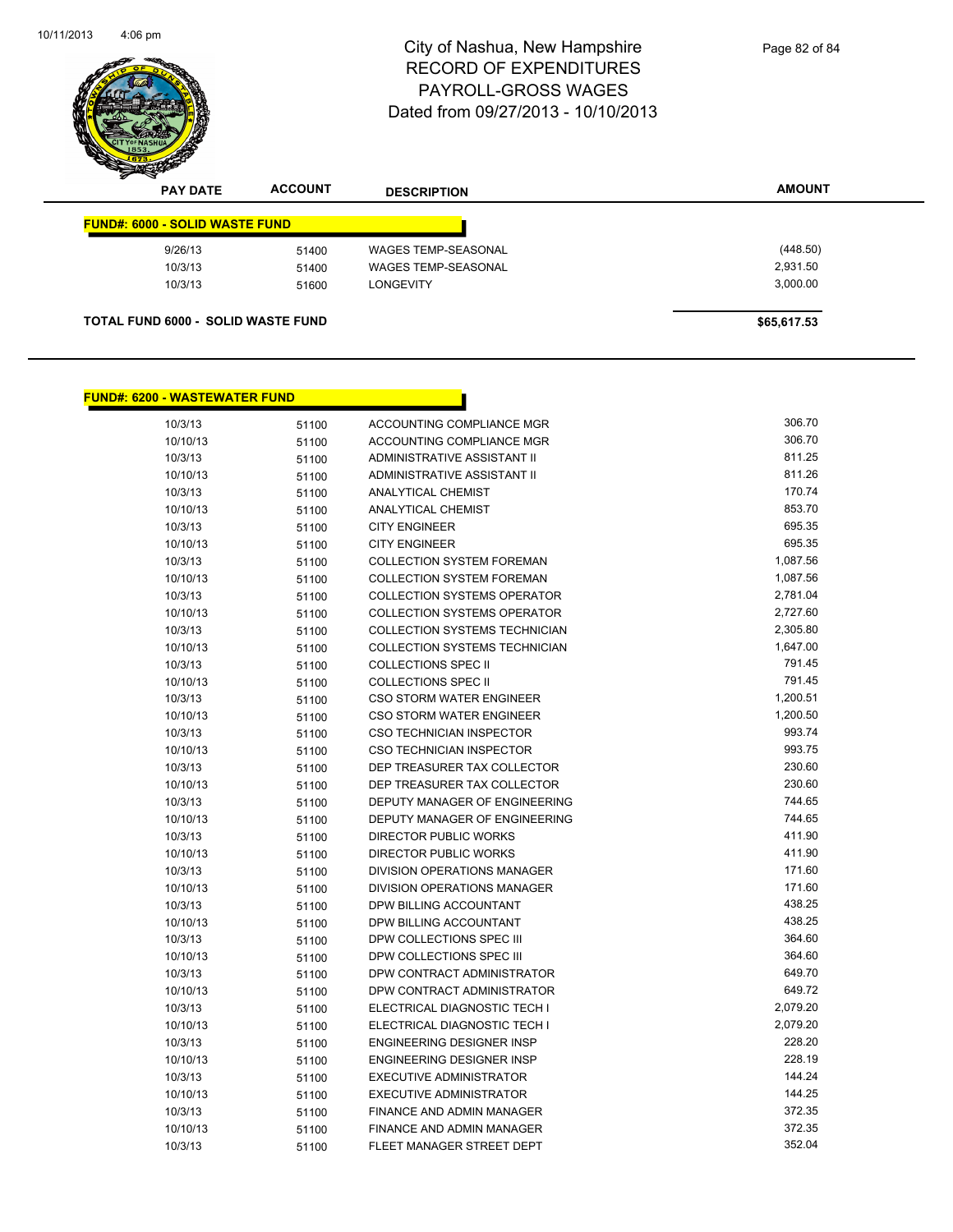

| <b>PAY DATE</b>                      | <b>ACCOUNT</b> | <b>DESCRIPTION</b>                 | <b>AMOUNT</b> |
|--------------------------------------|----------------|------------------------------------|---------------|
| <b>FUND#: 6200 - WASTEWATER FUND</b> |                |                                    |               |
|                                      |                |                                    |               |
| 10/10/13                             | 51100          | FLEET MANAGER STREET DEPT          | 352.05        |
| 10/3/13                              | 51100          | INDUSTRIAL PRETREATMENT COORD      | 1,154.10      |
| 10/10/13                             | 51100          | INDUSTRIAL PRETREATMENT COORD      | 1,154.10      |
| 10/3/13                              | 51100          | <b>MECHANIC WWTP 1ST CLASS</b>     | 4,004.80      |
| 10/10/13                             | 51100          | <b>MECHANIC WWTP 1ST CLASS</b>     | 4,004.80      |
| 10/3/13                              | 51100          | OPERATOR II WWTP                   | 3,976.80      |
| 10/10/13                             | 51100          | <b>OPERATOR II WWTP</b>            | 3,976.80      |
| 10/3/13                              | 51100          | OPERATOR II WWTP 2nd               | 2,018.40      |
| 10/10/13                             | 51100          | OPERATOR II WWTP 2nd               | 2,015.56      |
| 10/3/13                              | 51100          | OPERATOR II WWTP 3rd               | 1,058.27      |
| 10/10/13                             | 51100          | OPERATOR II WWTP 3rd               | 1,019.62      |
| 10/3/13                              | 51100          | <b>OPERATOR III WWTP</b>           | 3,152.00      |
| 10/10/13                             | 51100          | <b>OPERATOR III WWTP</b>           | 3,147.20      |
| 10/3/13                              | 51100          | PLANT OPERATIONS SUPERVISOR        | 1,405.05      |
| 10/10/13                             | 51100          | PLANT OPERATIONS SUPERVISOR        | 1,405.05      |
| 10/3/13                              | 51100          | PROCESS CHEMIST                    | 644.34        |
| 10/10/13                             | 51100          | PROCESS CHEMIST                    | 1,073.90      |
| 10/3/13                              | 51100          | <b>STAFF ENGINEER</b>              | 628.80        |
| 10/10/13                             | 51100          | <b>STAFF ENGINEER</b>              | 628.80        |
| 10/3/13                              | 51100          | SUPERINTENDENT OF WASTEWATER       | 1,720.00      |
| 10/10/13                             | 51100          | SUPERINTENDENT OF WASTEWATER       | 1,720.00      |
| 10/3/13                              | 51100          | <b>SUPV LABORATORY</b>             | 1,154.10      |
| 10/10/13                             | 51100          | <b>SUPV LABORATORY</b>             | 1,154.10      |
| 10/3/13                              | 51100          | TRUCK DRIVER STREET REPAIR         | 854.00        |
| 10/10/13                             | 51100          | TRUCK DRIVER STREET REPAIR         | 868.00        |
| 10/3/13                              | 51100          | WASTEWATER PROJECT ENGINEER        | 1,293.10      |
| 10/10/13                             | 51100          | <b>WASTEWATER PROJECT ENGINEER</b> | 1,293.10      |
| 10/3/13                              | 51300          | OVERTIME-REGULAR                   | 4,512.18      |
| 10/10/13                             | 51300          | <b>OVERTIME-REGULAR</b>            | 1,489.65      |
| 10/3/13                              | 51400          | <b>WAGES TEMP-SEASONAL</b>         | 384.00        |
| 10/10/13                             | 51400          | <b>WAGES TEMP-SEASONAL</b>         | 48.00         |
| 10/3/13                              | 51412          | <b>WAGES PER DIEM</b>              | 1,375.32      |
| 10/3/13                              | 51600          | <b>LONGEVITY</b>                   | 1,000.00      |
| 10/10/13                             | 51600          | <b>LONGEVITY</b>                   | 400.00        |

### **TOTAL FUND 6200 - WASTEWATER FUND \$90,367.64**

| <b>FUND#: 6500 - PROPERTY &amp; CASUALTY FUND</b> |       |                                    |
|---------------------------------------------------|-------|------------------------------------|
| 10/3/13                                           | 51100 | <b>PROGRAM SUPV</b>                |
| 10/10/13                                          | 51100 | <b>PROGRAM SUPV</b>                |
| 10/3/13                                           | 51100 | PROPERTY AND CASUALTY ADJUSTER     |
| 10/10/13                                          | 51100 | PROPERTY AND CASUALTY ADJUSTER     |
| 10/3/13                                           | 51100 | <b>RISK MANAGER</b>                |
| 10/10/13                                          | 51100 | <b>RISK MANAGER</b>                |
| 10/3/13                                           | 51100 | SAFETY LOSS PREVENTION SPEC        |
| 10/10/13                                          | 51100 | SAFETY LOSS PREVENTION SPEC        |
| 10/3/13                                           | 59207 | <b>WORKERS COMPENSATION CLAIMS</b> |
| 10/10/13                                          | 59207 | WORKERS COMPENSATION CLAIMS        |